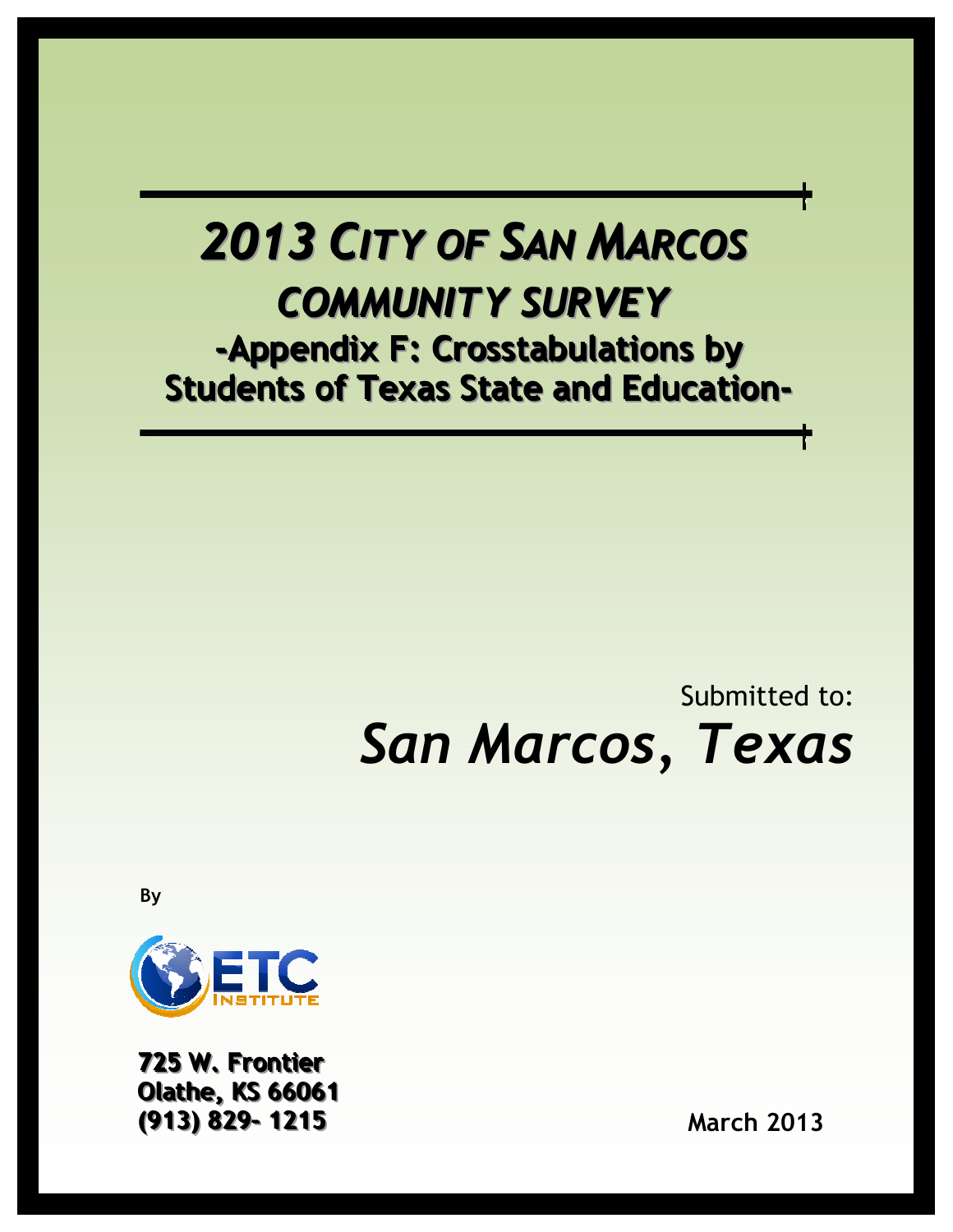| $N = 405$                              | Q31 Are You a Student at TSU -<br>San Marcos |         | Q32 Highest Form of Education Completed |              |                            |                                                |
|----------------------------------------|----------------------------------------------|---------|-----------------------------------------|--------------|----------------------------|------------------------------------------------|
|                                        | Yes                                          | No      | High School or<br>Less                  | Some College | <b>Bachelors</b><br>Degree | Some Graduate<br>Work or<br>Graduate<br>Degree |
| Q1a City parks and recreation programs |                                              |         |                                         |              |                            |                                                |
| Very Satisfied                         | 30.8%                                        | 24.1%   | 19.7%                                   | 22.5%        | 25.0%                      | 29.5%                                          |
| Satisfied                              | 38.5%                                        | 47.0%   | 40.8%                                   | 50.0%        | 45.7%                      | 47.5%                                          |
| Neutral                                | 30.8%                                        | 20.2%   | 30.3%                                   | 21.3%        | 20.7%                      | 16.4%                                          |
| Dissatisfied                           | $0.0\%$                                      | $6.9\%$ | $7.9\%$                                 | 5.0%         | 6.5%                       | $4.9\%$                                        |
| Very Dissatisfied                      | $0.0\%$                                      | 1.8%    | $1.3\%$                                 | $1.3\%$      | $2.2\%$                    | $1.6\%$                                        |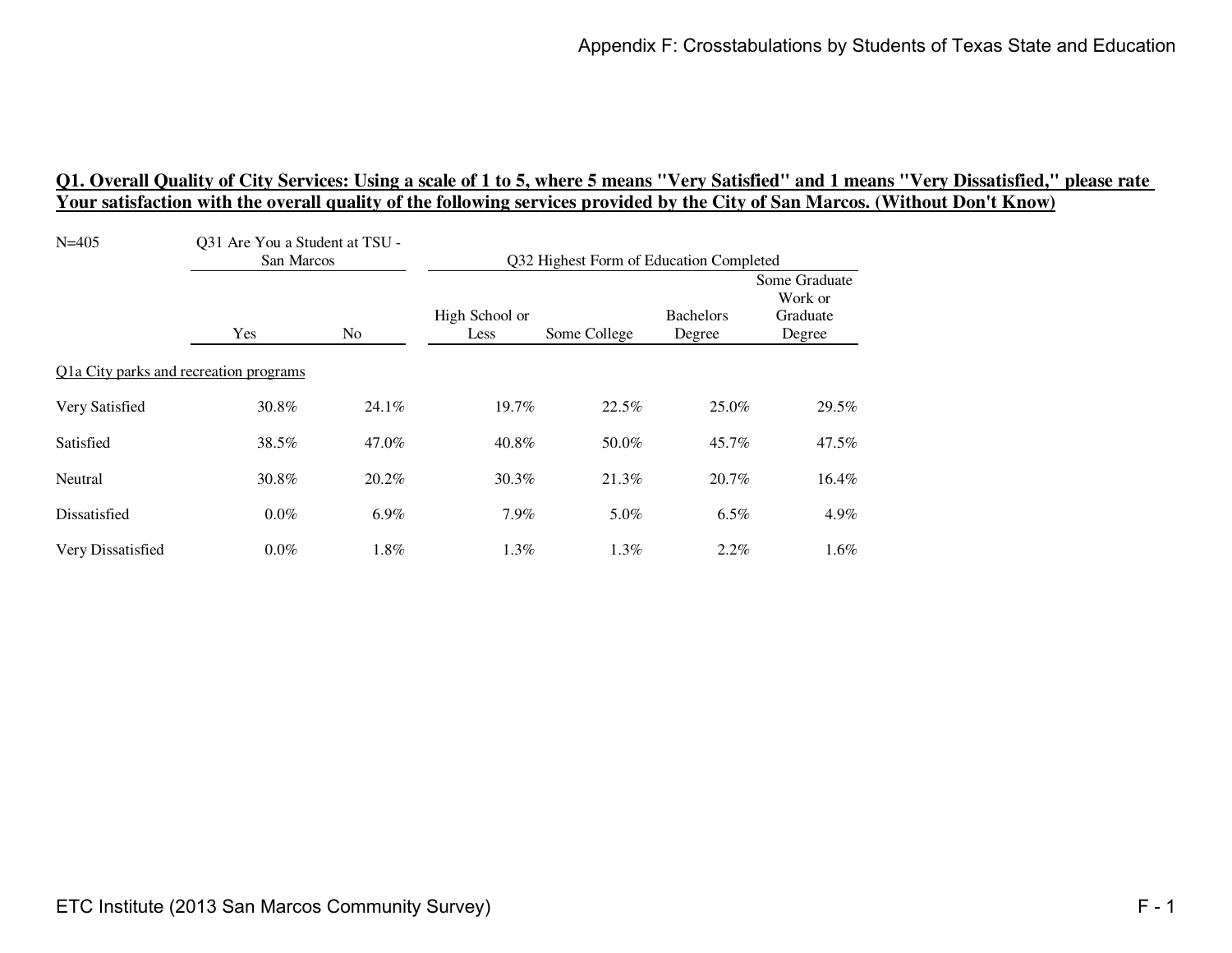| $N = 405$                              | Q31 Are You a Student at TSU -<br>San Marcos |         | Q32 Highest Form of Education Completed |              |                            |                                                |
|----------------------------------------|----------------------------------------------|---------|-----------------------------------------|--------------|----------------------------|------------------------------------------------|
|                                        | Yes                                          | No      | High School or<br>Less                  | Some College | <b>Bachelors</b><br>Degree | Some Graduate<br>Work or<br>Graduate<br>Degree |
| Q1b City water and wastewater services |                                              |         |                                         |              |                            |                                                |
| Very Satisfied                         | 25.0%                                        | 18.4%   | 10.8%                                   | 18.8%        | 18.7%                      | 25.6%                                          |
| Satisfied                              | 31.8%                                        | 48.5%   | 51.8%                                   | 44.7%        | 46.2%                      | 44.0%                                          |
| Neutral                                | 34.1%                                        | 22.2%   | 27.7%                                   | 22.4%        | 24.2%                      | 22.4%                                          |
| Dissatisfied                           | 6.8%                                         | $7.6\%$ | $6.0\%$                                 | 11.8%        | $7.7\%$                    | 4.8%                                           |
| Very Dissatisfied                      | $2.3\%$                                      | $3.2\%$ | $3.6\%$                                 | $2.4\%$      | $3.3\%$                    | $3.2\%$                                        |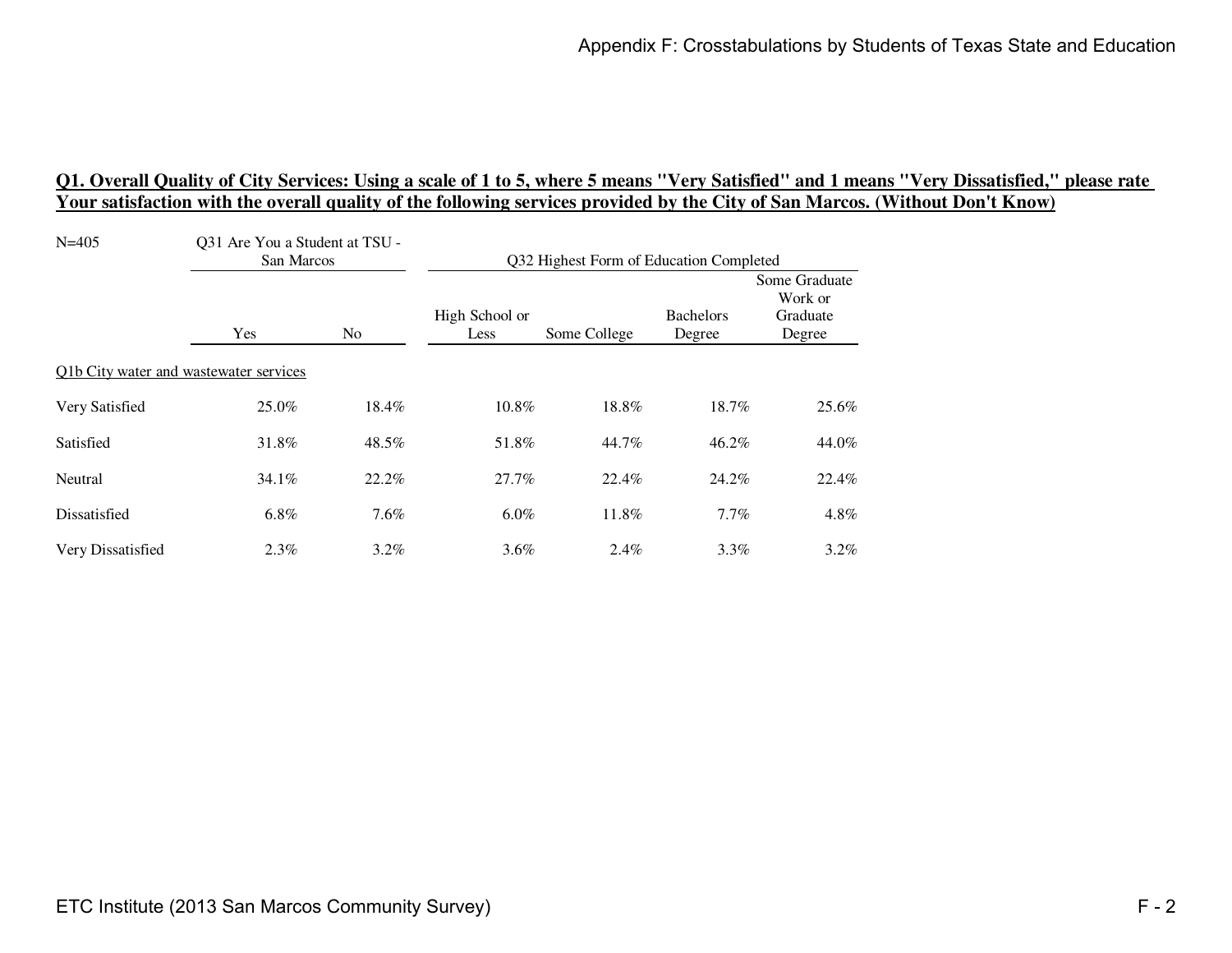| $N = 405$                      | Q31 Are You a Student at TSU -<br>San Marcos |                | Q32 Highest Form of Education Completed |              |                            |                                                |
|--------------------------------|----------------------------------------------|----------------|-----------------------------------------|--------------|----------------------------|------------------------------------------------|
|                                | Yes                                          | N <sub>0</sub> | High School or<br>Less                  | Some College | <b>Bachelors</b><br>Degree | Some Graduate<br>Work or<br>Graduate<br>Degree |
| Q1c Emergency medical services |                                              |                |                                         |              |                            |                                                |
| Very Satisfied                 | 21.2%                                        | 28.9%          | 29.2%                                   | 24.7%        | 28.2%                      | 29.3%                                          |
| Satisfied                      | 42.4%                                        | 44.3%          | 47.2%                                   | 47.9%        | 41.0%                      | 42.7%                                          |
| Neutral                        | 30.3%                                        | 23.1%          | 20.8%                                   | 21.9%        | 28.2%                      | 24.4%                                          |
| Dissatisfied                   | $3.0\%$                                      | 2.9%           | $1.4\%$                                 | 4.1%         | 1.3%                       | $3.7\%$                                        |
| Very Dissatisfied              | $3.0\%$                                      | $0.7\%$        | 1.4%                                    | 1.4%         | $1.3\%$                    | $0.0\%$                                        |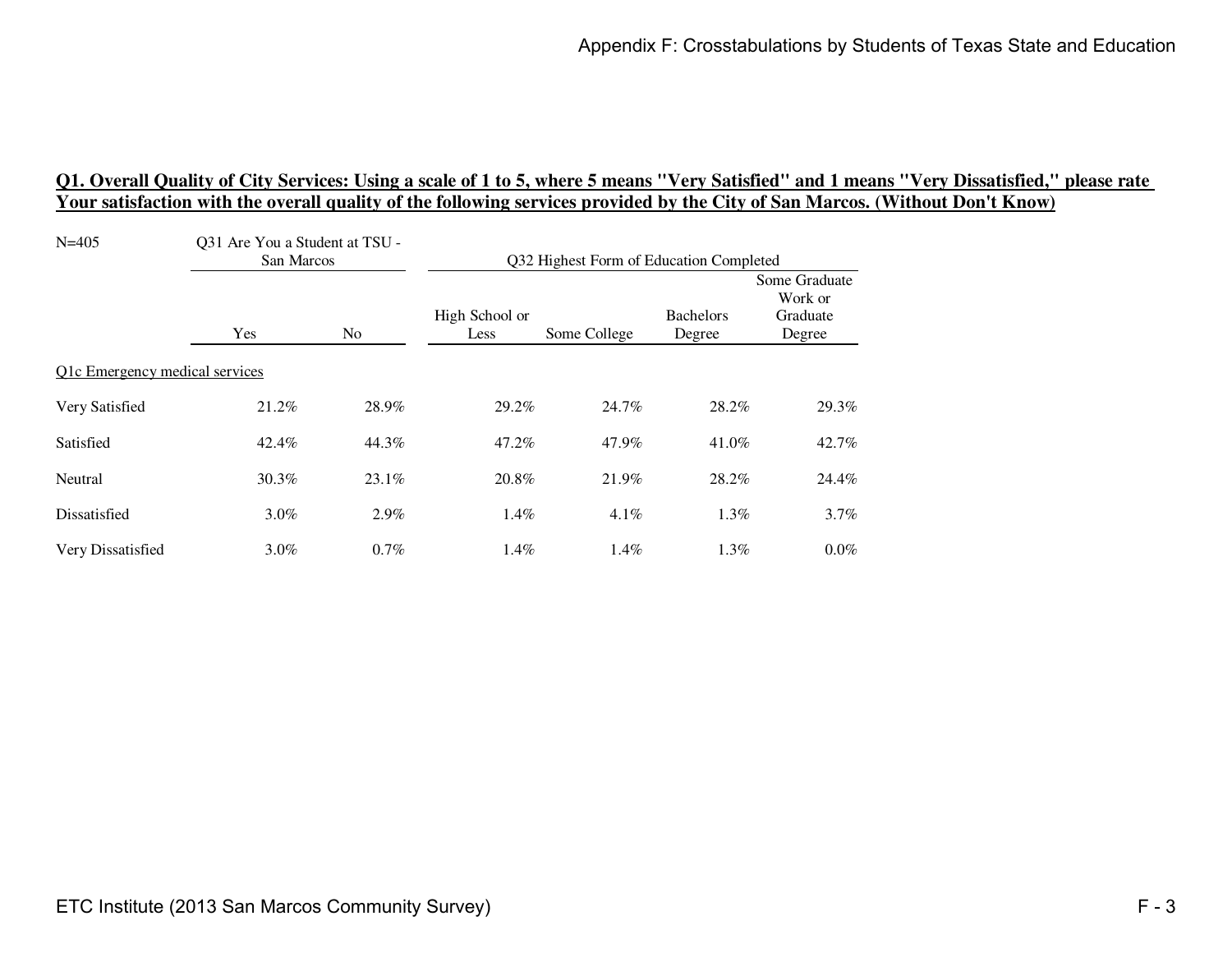| $N = 405$         | Q31 Are You a Student at TSU -<br>San Marcos |                | Q32 Highest Form of Education Completed |              |                            |                                                |
|-------------------|----------------------------------------------|----------------|-----------------------------------------|--------------|----------------------------|------------------------------------------------|
|                   | Yes                                          | N <sub>0</sub> | High School or<br>Less                  | Some College | <b>Bachelors</b><br>Degree | Some Graduate<br>Work or<br>Graduate<br>Degree |
|                   | Q1d Enforcement of city codes/ordinances     |                |                                         |              |                            |                                                |
| Very Satisfied    | 17.9%                                        | 8.7%           | 8.2%                                    | 15.4%        | 12.3%                      | 5.2%                                           |
| Satisfied         | 30.8%                                        | 26.1%          | 27.4%                                   | 26.9%        | 24.7%                      | 27.8%                                          |
| Neutral           | 30.8%                                        | 30.6%          | 32.9%                                   | 30.8%        | 24.7%                      | 33.0%                                          |
| Dissatisfied      | 17.9%                                        | 21.0%          | 20.5%                                   | 21.8%        | 19.8%                      | 19.1%                                          |
| Very Dissatisfied | $2.6\%$                                      | 13.5%          | 11.0%                                   | $5.1\%$      | 18.5%                      | 14.8%                                          |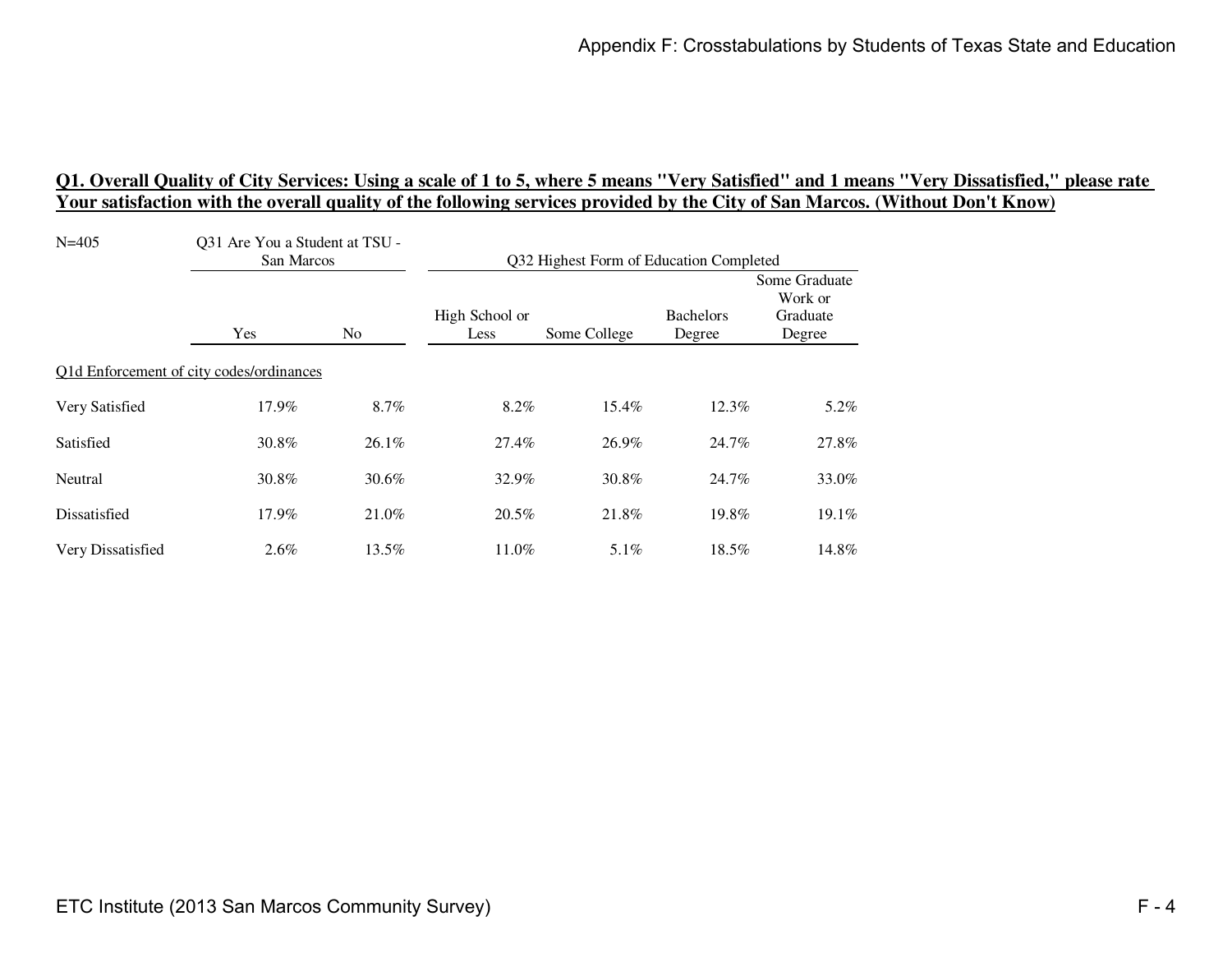| $N = 405$         | Q31 Are You a Student at TSU -<br>San Marcos |                | Q32 Highest Form of Education Completed |              |                            |                                                |
|-------------------|----------------------------------------------|----------------|-----------------------------------------|--------------|----------------------------|------------------------------------------------|
|                   | Yes                                          | N <sub>0</sub> | High School or<br>Less                  | Some College | <b>Bachelors</b><br>Degree | Some Graduate<br>Work or<br>Graduate<br>Degree |
| Q1e Fire services |                                              |                |                                         |              |                            |                                                |
| Very Satisfied    | 26.5%                                        | 35.2%          | 31.9%                                   | 33.8%        | 36.3%                      | 35.0%                                          |
| Satisfied         | 55.9%                                        | 49.5%          | 55.6%                                   | 54.1%        | 47.5%                      | 46.0%                                          |
| Neutral           | 17.6%                                        | 14.3%          | 11.1%                                   | 12.2%        | 16.3%                      | 17.0%                                          |
| Dissatisfied      | $0.0\%$                                      | $0.7\%$        | $0.0\%$                                 | $0.0\%$      | $0.0\%$                    | $2.0\%$                                        |
| Very Dissatisfied | $0.0\%$                                      | 0.3%           | 1.4%                                    | $0.0\%$      | $0.0\%$                    | $0.0\%$                                        |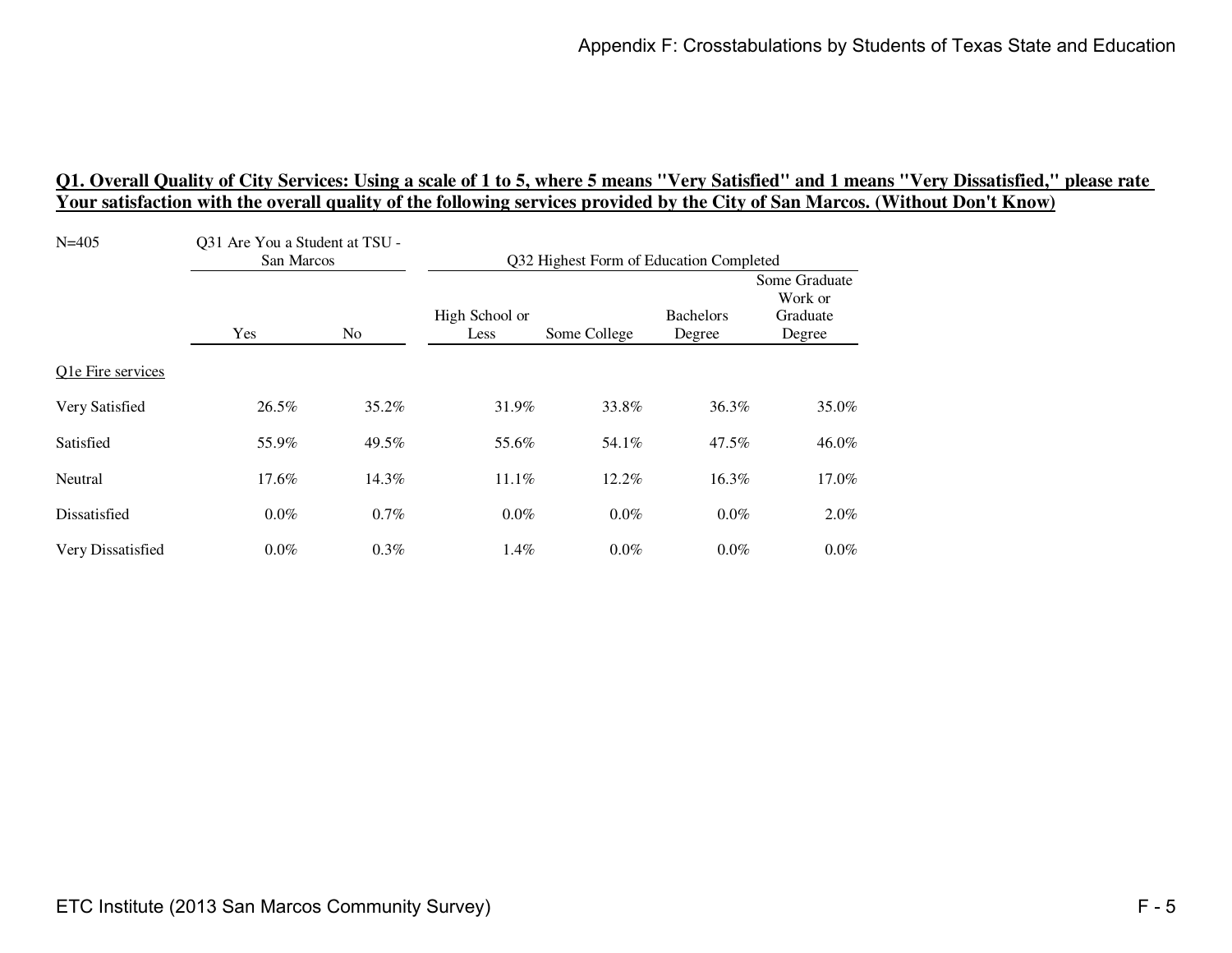| $N = 405$            | Q31 Are You a Student at TSU -<br>San Marcos |         | Q32 Highest Form of Education Completed |              |                            |                                                |
|----------------------|----------------------------------------------|---------|-----------------------------------------|--------------|----------------------------|------------------------------------------------|
|                      | Yes                                          | No      | High School or<br>Less                  | Some College | <b>Bachelors</b><br>Degree | Some Graduate<br>Work or<br>Graduate<br>Degree |
| Q1f Library services |                                              |         |                                         |              |                            |                                                |
| Very Satisfied       | 39.5%                                        | 57.5%   | 51.3%                                   | 50.6%        | 58.9%                      | 60.7%                                          |
| Satisfied            | 50.0%                                        | 33.4%   | 41.0%                                   | 35.4%        | 32.2%                      | 32.0%                                          |
| Neutral              | 10.5%                                        | $8.1\%$ | 7.7%                                    | 12.7%        | 7.8%                       | $6.6\%$                                        |
| Dissatisfied         | $0.0\%$                                      | $0.9\%$ | $0.0\%$                                 | 1.3%         | $1.1\%$                    | $0.8\%$                                        |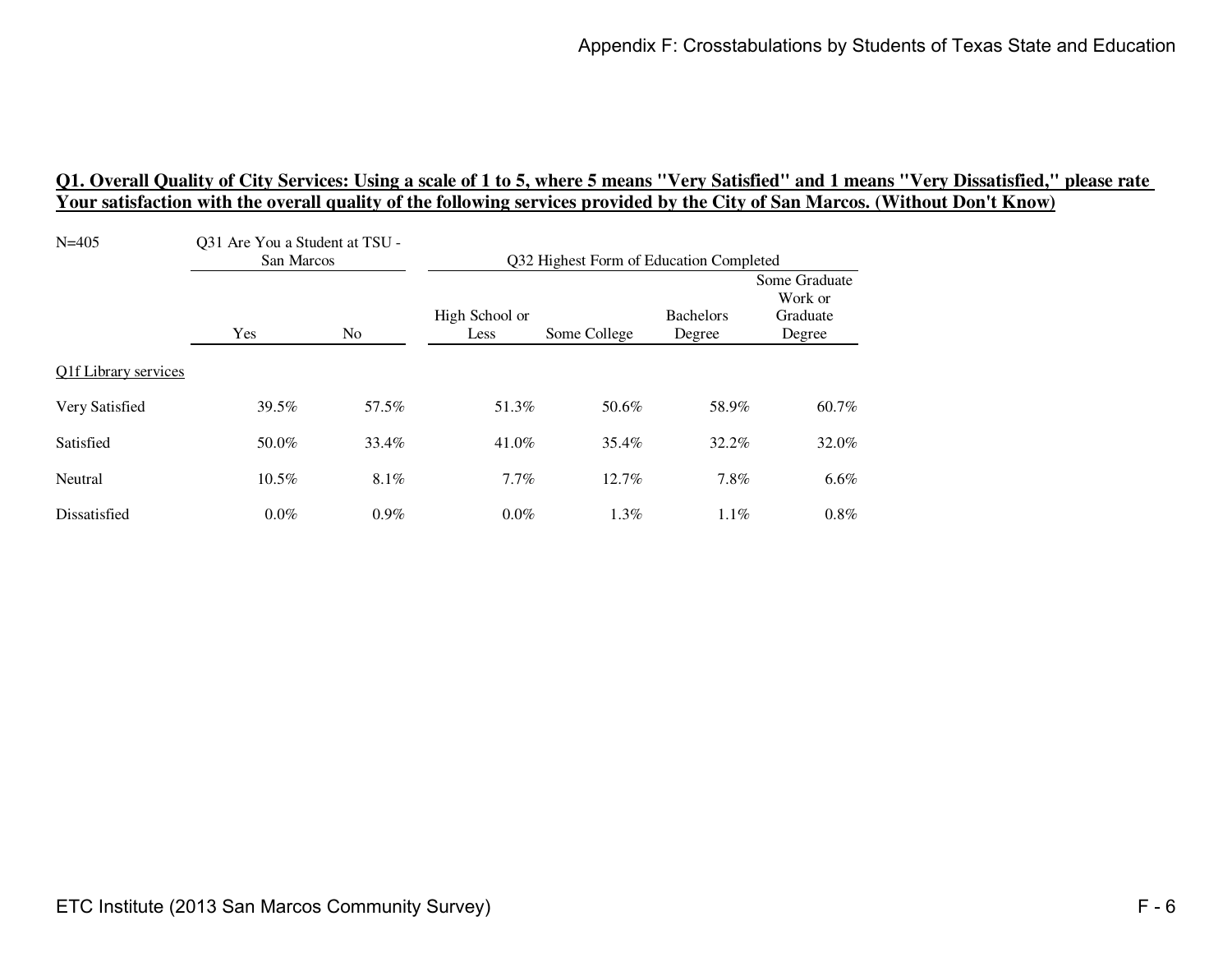| $N = 405$                               | Q31 Are You a Student at TSU -<br>San Marcos |          | Q32 Highest Form of Education Completed |              |                            |                                                |
|-----------------------------------------|----------------------------------------------|----------|-----------------------------------------|--------------|----------------------------|------------------------------------------------|
|                                         | Yes                                          | No       | High School or<br>Less                  | Some College | <b>Bachelors</b><br>Degree | Some Graduate<br>Work or<br>Graduate<br>Degree |
| Q1g Transportation planning in the City |                                              |          |                                         |              |                            |                                                |
| Very Satisfied                          | 15.4%                                        | 7.4%     | 17.5%                                   | 11.3%        | 2.4%                       | 4.2%                                           |
| Satisfied                               | 10.3%                                        | 19.4%    | 16.3%                                   | 18.8%        | 19.0%                      | 18.6%                                          |
| Neutral                                 | 28.2%                                        | 33.8%    | 33.8%                                   | 36.3%        | 33.3%                      | 29.7%                                          |
| Dissatisfied                            | $23.1\%$                                     | 28.9%    | 23.8%                                   | 21.3%        | 32.1%                      | 33.9%                                          |
| Very Dissatisfied                       | $23.1\%$                                     | $10.5\%$ | 8.8%                                    | $12.5\%$     | 13.1%                      | 13.6%                                          |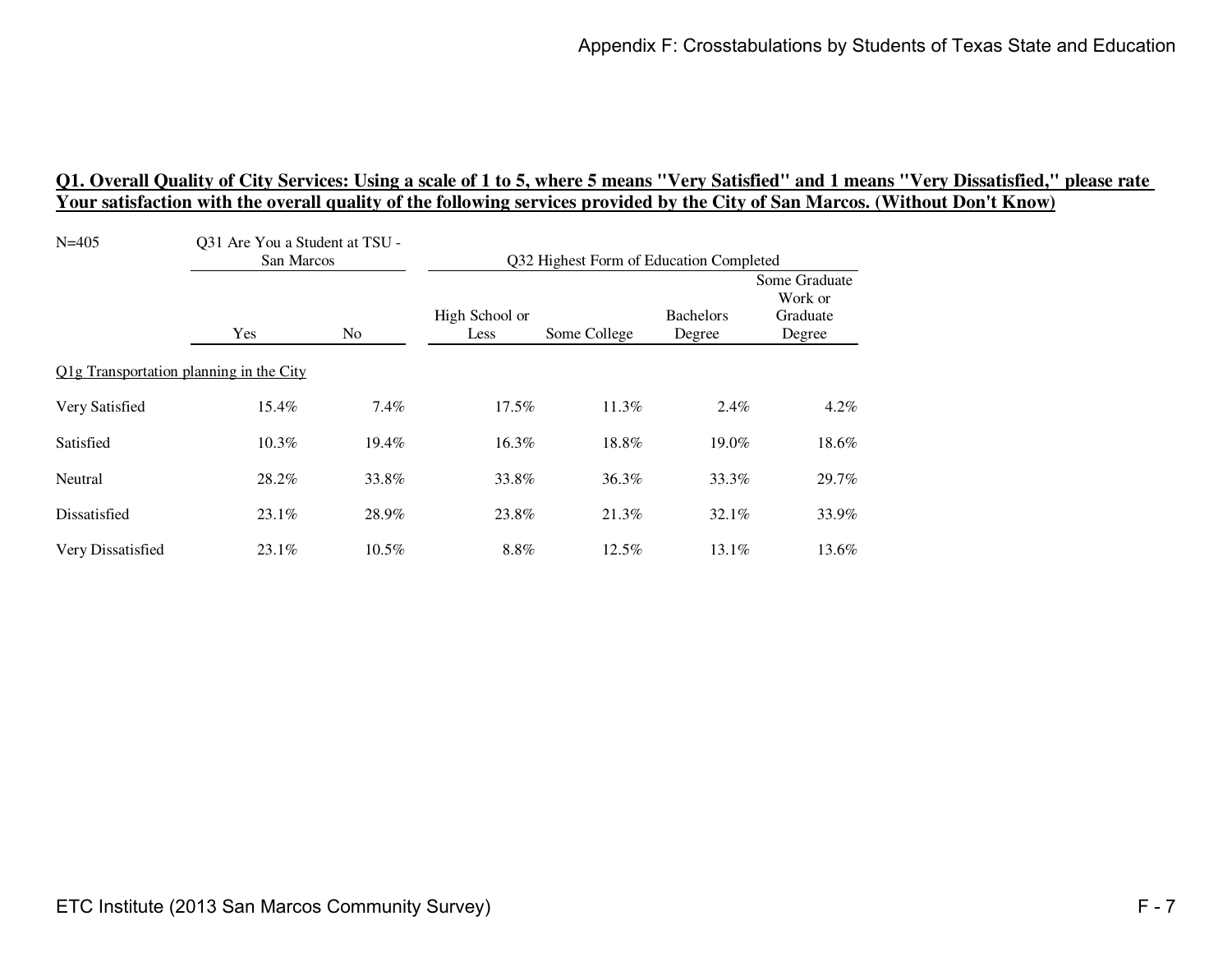| $N = 405$                            | Q31 Are You a Student at TSU -<br>San Marcos |       | Q32 Highest Form of Education Completed |              |                            |                                                |
|--------------------------------------|----------------------------------------------|-------|-----------------------------------------|--------------|----------------------------|------------------------------------------------|
|                                      | Yes                                          | No    | High School or<br>Less                  | Some College | <b>Bachelors</b><br>Degree | Some Graduate<br>Work or<br>Graduate<br>Degree |
| Q1h Maintenance of streets/sidewalks |                                              |       |                                         |              |                            |                                                |
| Very Satisfied                       | 6.7%                                         | 4.6%  | 9.3%                                    | 5.7%         | $4.3\%$                    | 1.6%                                           |
| Satisfied                            | 31.1%                                        | 24.0% | 20.9%                                   | 26.4%        | 28.3%                      | 24.2%                                          |
| Neutral                              | 17.8%                                        | 25.7% | 26.7%                                   | 29.9%        | 18.5%                      | 25.0%                                          |
| Dissatisfied                         | 28.9%                                        | 30.6% | 25.6%                                   | 25.3%        | 33.7%                      | 33.6%                                          |
| Very Dissatisfied                    | 15.6%                                        | 15.1% | $17.4\%$                                | 12.6%        | 15.2%                      | 15.6%                                          |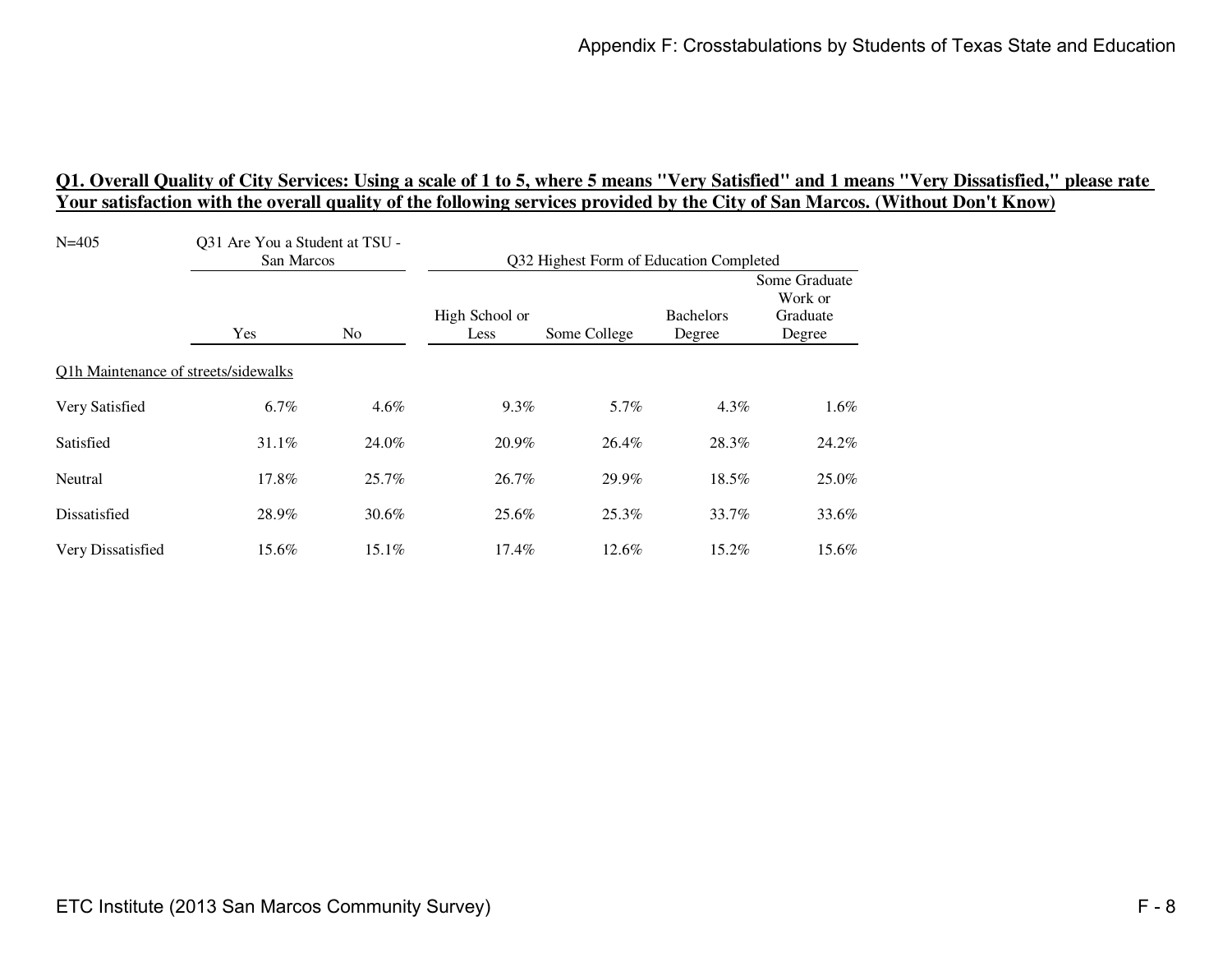| $N = 405$                           | Q31 Are You a Student at TSU -<br>San Marcos |                | Q32 Highest Form of Education Completed |              |                            |                                                |
|-------------------------------------|----------------------------------------------|----------------|-----------------------------------------|--------------|----------------------------|------------------------------------------------|
|                                     | Yes                                          | N <sub>0</sub> | High School or<br>Less                  | Some College | <b>Bachelors</b><br>Degree | Some Graduate<br>Work or<br>Graduate<br>Degree |
| Q1i Management of stormwater runoff |                                              |                |                                         |              |                            |                                                |
| Very Satisfied                      | 12.5%                                        | 7.7%           | 5.3%                                    | 8.5%         | 12.2%                      | $7.0\%$                                        |
| Satisfied                           | 32.5%                                        | 35.8%          | 34.2%                                   | 37.8%        | 30.0%                      | 39.5%                                          |
| Neutral                             | 32.5%                                        | 34.6%          | 32.9%                                   | 34.1%        | 34.4%                      | 35.1%                                          |
| Dissatisfied                        | 12.5%                                        | 13.3%          | 14.5%                                   | 9.8%         | 15.6%                      | 11.4%                                          |
| Very Dissatisfied                   | 10.0%                                        | 8.6%           | 13.2%                                   | 9.8%         | 7.8%                       | $7.0\%$                                        |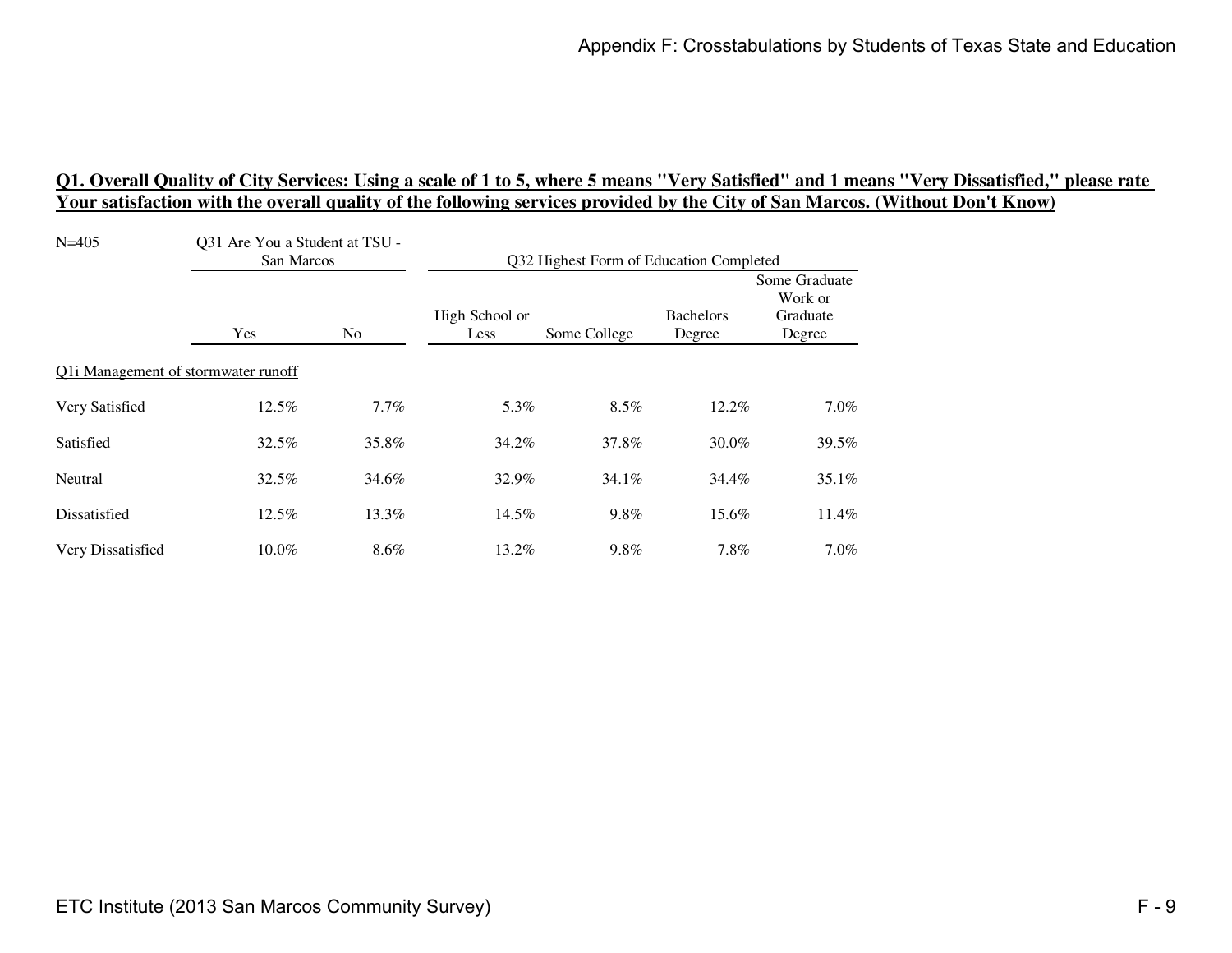| $N = 405$                    | Q31 Are You a Student at TSU -<br>San Marcos |                | Q32 Highest Form of Education Completed |              |                            |                                                |
|------------------------------|----------------------------------------------|----------------|-----------------------------------------|--------------|----------------------------|------------------------------------------------|
|                              | Yes                                          | N <sub>0</sub> | High School or<br>Less                  | Some College | <b>Bachelors</b><br>Degree | Some Graduate<br>Work or<br>Graduate<br>Degree |
| Q1j Municipal court services |                                              |                |                                         |              |                            |                                                |
| Very Satisfied               | 18.2%                                        | 13.8%          | 16.1%                                   | 20.3%        | 13.9%                      | $9.1\%$                                        |
| Satisfied                    | 42.4%                                        | 38.6%          | 33.9%                                   | 37.5%        | $43.1\%$                   | 40.9%                                          |
| Neutral                      | 39.4%                                        | 41.3%          | 38.7%                                   | $40.6\%$     | 38.9%                      | 44.3%                                          |
| Dissatisfied                 | $0.0\%$                                      | 4.3%           | 9.7%                                    | $1.6\%$      | 2.8%                       | 2.3%                                           |
| Very Dissatisfied            | $0.0\%$                                      | $2.0\%$        | 1.6%                                    | $0.0\%$      | 1.4%                       | $3.4\%$                                        |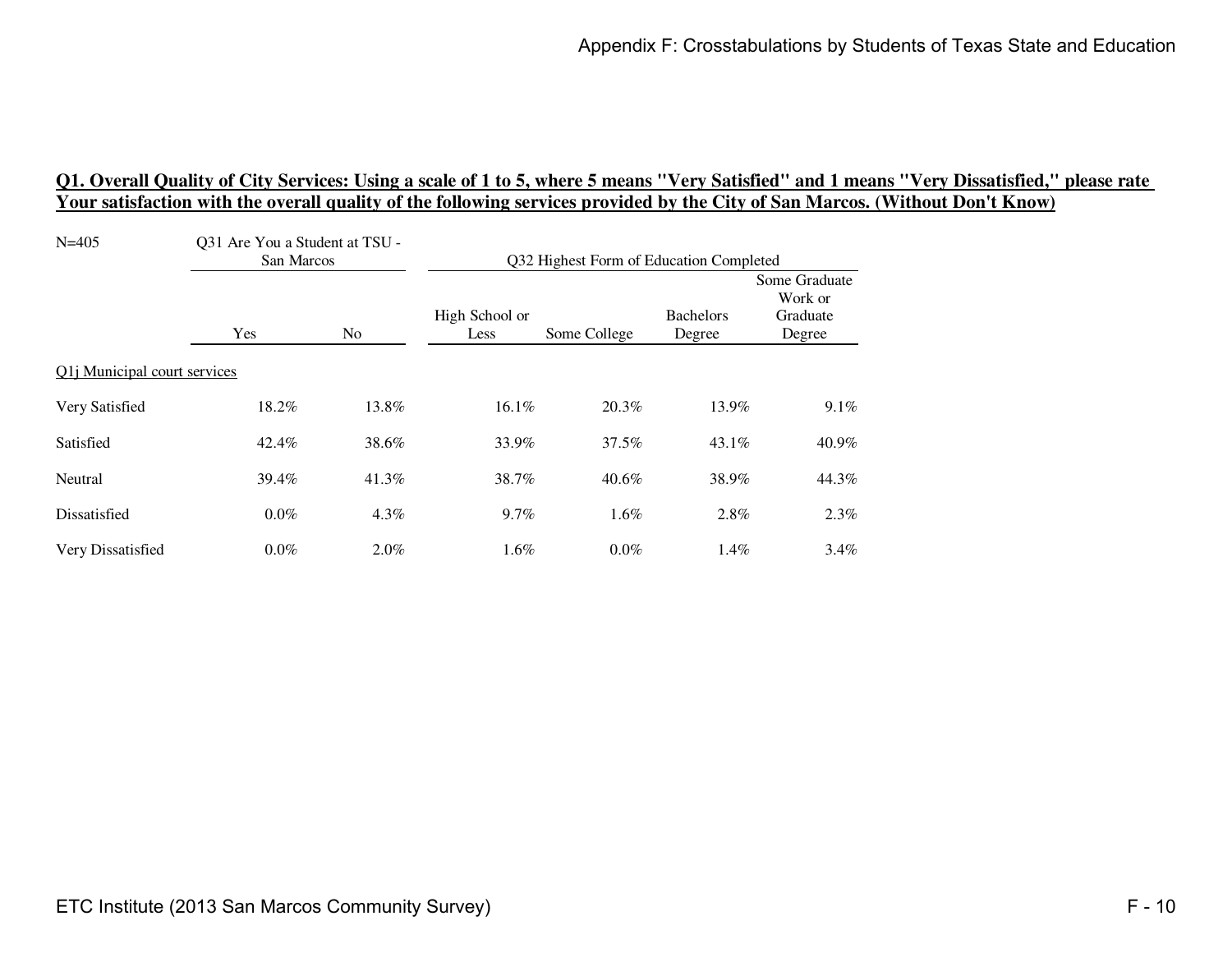| $N = 405$           | Q31 Are You a Student at TSU -<br>San Marcos |         | Q32 Highest Form of Education Completed |              |                            |                                                |
|---------------------|----------------------------------------------|---------|-----------------------------------------|--------------|----------------------------|------------------------------------------------|
|                     | Yes                                          | No      | High School or<br>Less                  | Some College | <b>Bachelors</b><br>Degree | Some Graduate<br>Work or<br>Graduate<br>Degree |
| Q1k Police services |                                              |         |                                         |              |                            |                                                |
| Very Satisfied      | 27.5%                                        | 24.6%   | 18.5%                                   | 31.7%        | 24.4%                      | 25.2%                                          |
| Satisfied           | 45.0%                                        | 42.8%   | 50.6%                                   | 39.0%        | 41.9%                      | 41.5%                                          |
| Neutral             | 22.5%                                        | 24.0%   | 21.0%                                   | 20.7%        | 26.7%                      | 26.0%                                          |
| Dissatisfied        | $0.0\%$                                      | $6.3\%$ | 4.9%                                    | $3.7\%$      | $7.0\%$                    | 5.7%                                           |
| Very Dissatisfied   | 5.0%                                         | 2.4%    | 4.9%                                    | 4.9%         | $0.0\%$                    | $1.6\%$                                        |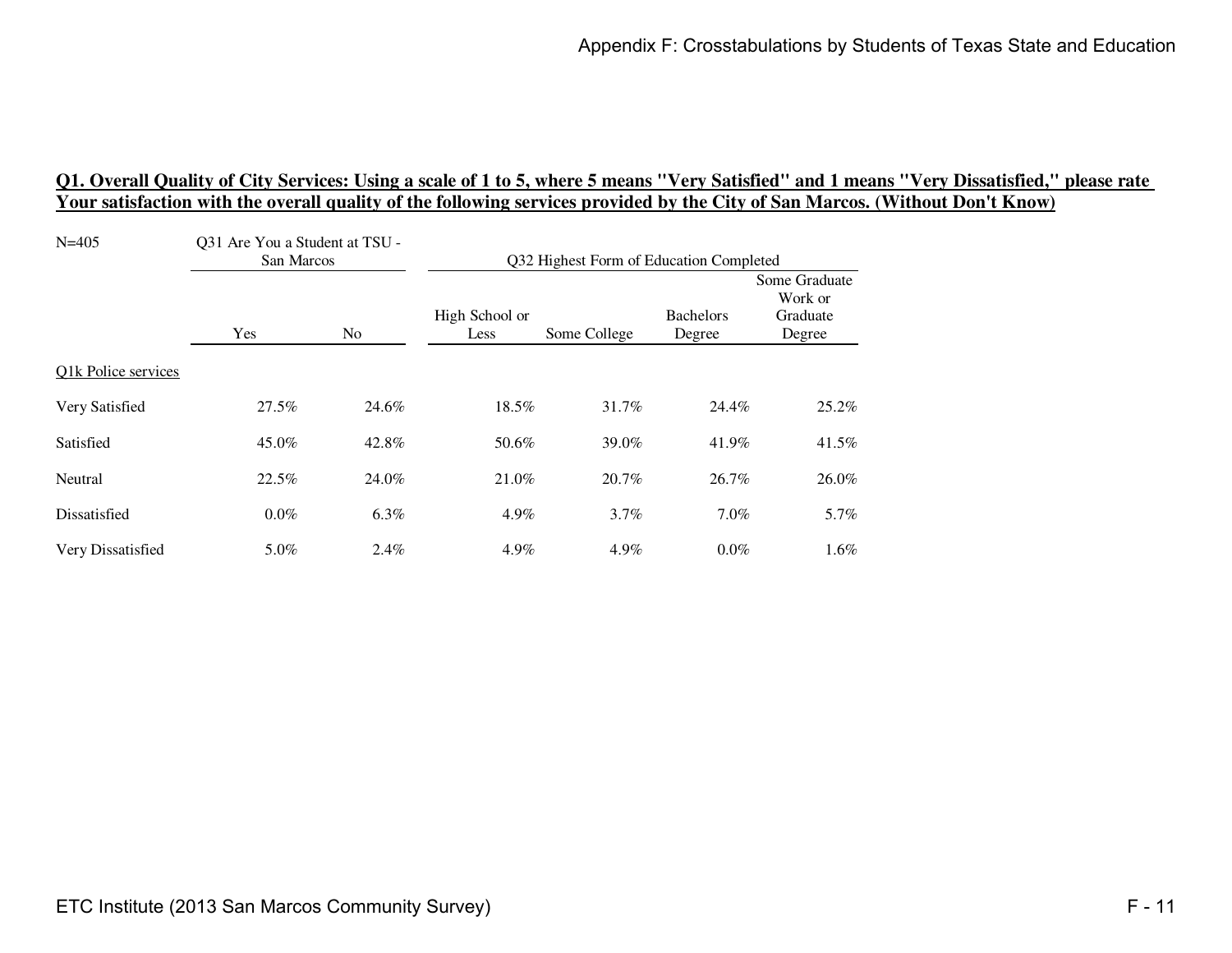| $N = 405$             | Q31 Are You a Student at TSU -<br>San Marcos |         | Q32 Highest Form of Education Completed |              |                            |                                                |
|-----------------------|----------------------------------------------|---------|-----------------------------------------|--------------|----------------------------|------------------------------------------------|
|                       | Yes                                          | No      | High School or<br>Less                  | Some College | <b>Bachelors</b><br>Degree | Some Graduate<br>Work or<br>Graduate<br>Degree |
| Q11 Electric services |                                              |         |                                         |              |                            |                                                |
| Very Satisfied        | 22.0%                                        | 26.4%   | 21.7%                                   | 31.0%        | 23.0%                      | 27.9%                                          |
| Satisfied             | 56.1%                                        | 49.3%   | 57.8%                                   | 42.9%        | 51.7%                      | 49.2%                                          |
| Neutral               | 19.5%                                        | 18.7%   | 13.3%                                   | 22.6%        | 23.0%                      | 16.4%                                          |
| Dissatisfied          | 2.4%                                         | 3.6%    | 7.2%                                    | 1.2%         | $1.1\%$                    | $3.3\%$                                        |
| Very Dissatisfied     | $0.0\%$                                      | $2.1\%$ | $0.0\%$                                 | $2.4\%$      | $1.1\%$                    | $3.3\%$                                        |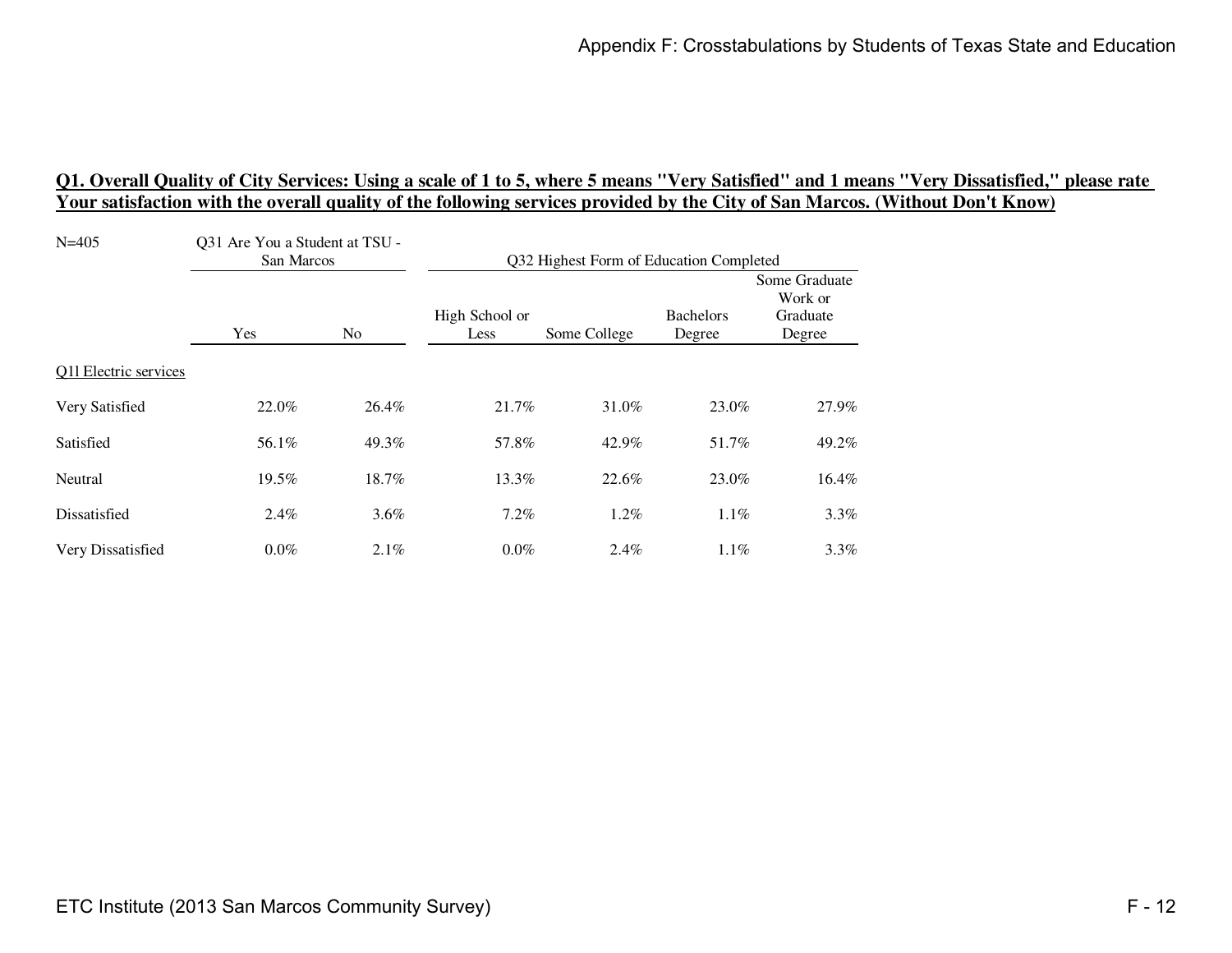| $N = 405$                               | Q31 Are You a Student at TSU -<br>San Marcos |         | Q32 Highest Form of Education Completed |              |                            |                                                |
|-----------------------------------------|----------------------------------------------|---------|-----------------------------------------|--------------|----------------------------|------------------------------------------------|
|                                         | Yes                                          | No      | High School or<br>Less                  | Some College | <b>Bachelors</b><br>Degree | Some Graduate<br>Work or<br>Graduate<br>Degree |
| Q1m Trash-recycling-yard waste services |                                              |         |                                         |              |                            |                                                |
| Very Satisfied                          | 22.2%                                        | 29.5%   | 26.4%                                   | 26.1%        | 28.3%                      | 32.8%                                          |
| Satisfied                               | 44.4%                                        | 46.0%   | 54.0%                                   | 31.8%        | 50.0%                      | 46.1%                                          |
| Neutral                                 | 24.4%                                        | 14.5%   | 13.8%                                   | 25.0%        | 14.1%                      | 11.7%                                          |
| Dissatisfied                            | $6.7\%$                                      | $7.1\%$ | 4.6%                                    | 11.4%        | 7.6%                       | $5.5\%$                                        |
| Very Dissatisfied                       | $2.2\%$                                      | 2.8%    | $1.1\%$                                 | 5.7%         | $0.0\%$                    | $3.9\%$                                        |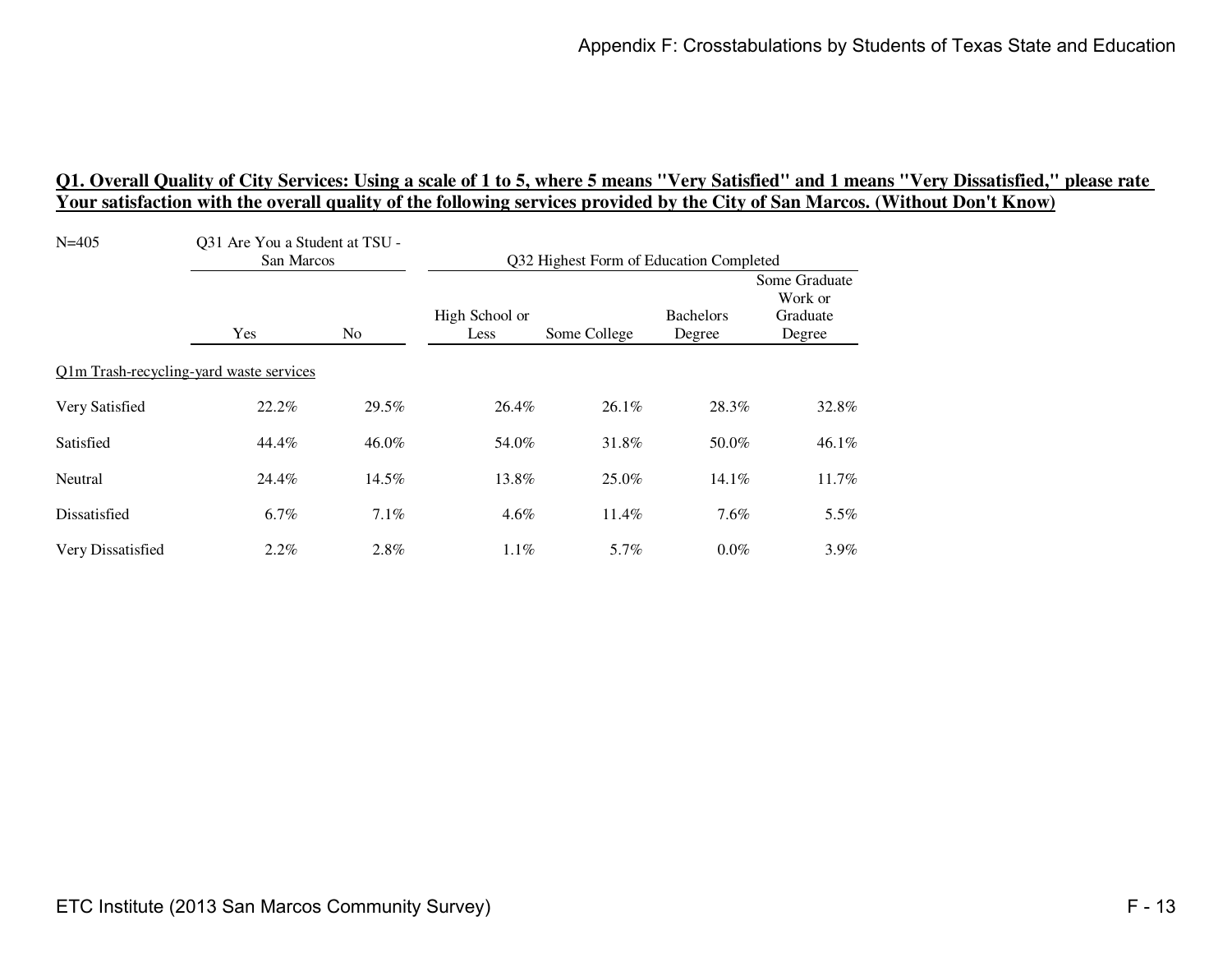| $N = 405$                          | Q31 Are You a Student at TSU -<br>San Marcos |          | Q32 Highest Form of Education Completed |              |                            |                                                |
|------------------------------------|----------------------------------------------|----------|-----------------------------------------|--------------|----------------------------|------------------------------------------------|
|                                    | Yes                                          | No       | High School or<br>Less                  | Some College | <b>Bachelors</b><br>Degree | Some Graduate<br>Work or<br>Graduate<br>Degree |
| Q1n City communication with public |                                              |          |                                         |              |                            |                                                |
| Very Satisfied                     | 10.0%                                        | 10.7%    | 10.4%                                   | 13.8%        | 7.8%                       | 11.0%                                          |
| Satisfied                          | 35.0%                                        | 39.6%    | 32.5%                                   | 32.5%        | 42.2%                      | 44.9%                                          |
| Neutral                            | 35.0%                                        | 27.4%    | 36.4%                                   | 28.8%        | 24.4%                      | 26.0%                                          |
| Dissatisfied                       | $17.5\%$                                     | $15.5\%$ | 15.6%                                   | 20.0%        | 16.7%                      | 11.8%                                          |
| Very Dissatisfied                  | 2.5%                                         | $6.8\%$  | 5.2%                                    | 5.0%         | 8.9%                       | $6.3\%$                                        |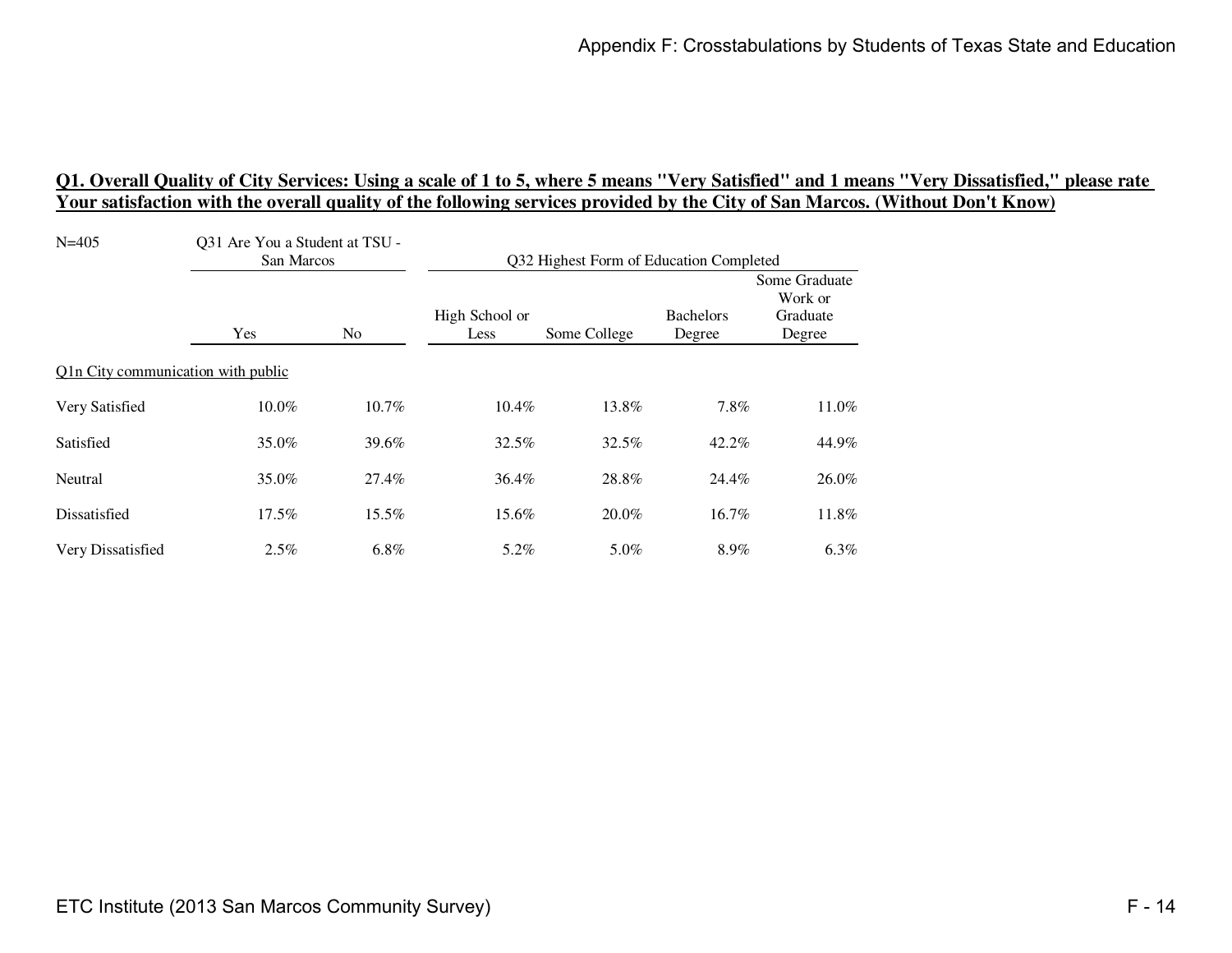| $N = 405$                                | Q31 Are You a Student at TSU -<br>San Marcos |         | Q32 Highest Form of Education Completed |              |                            |                                                |
|------------------------------------------|----------------------------------------------|---------|-----------------------------------------|--------------|----------------------------|------------------------------------------------|
|                                          | Yes                                          | No.     | High School or<br>Less                  | Some College | <b>Bachelors</b><br>Degree | Some Graduate<br>Work or<br>Graduate<br>Degree |
| Q1o Customer service provide by employee |                                              |         |                                         |              |                            |                                                |
| Very Satisfied                           | 24.3%                                        | 17.0%   | 14.3%                                   | 22.1%        | 15.9%                      | 18.7%                                          |
| Satisfied                                | 43.2%                                        | 44.4%   | 53.2%                                   | 42.9%        | $34.1\%$                   | 46.3%                                          |
| Neutral                                  | 21.6%                                        | 29.6%   | 24.7%                                   | 22.1%        | 39.0%                      | 29.3%                                          |
| Dissatisfied                             | $8.1\%$                                      | $6.2\%$ | $3.9\%$                                 | 10.4%        | $8.5\%$                    | $3.3\%$                                        |
| Very Dissatisfied                        | $2.7\%$                                      | 2.8%    | $3.9\%$                                 | $2.6\%$      | $2.4\%$                    | $2.4\%$                                        |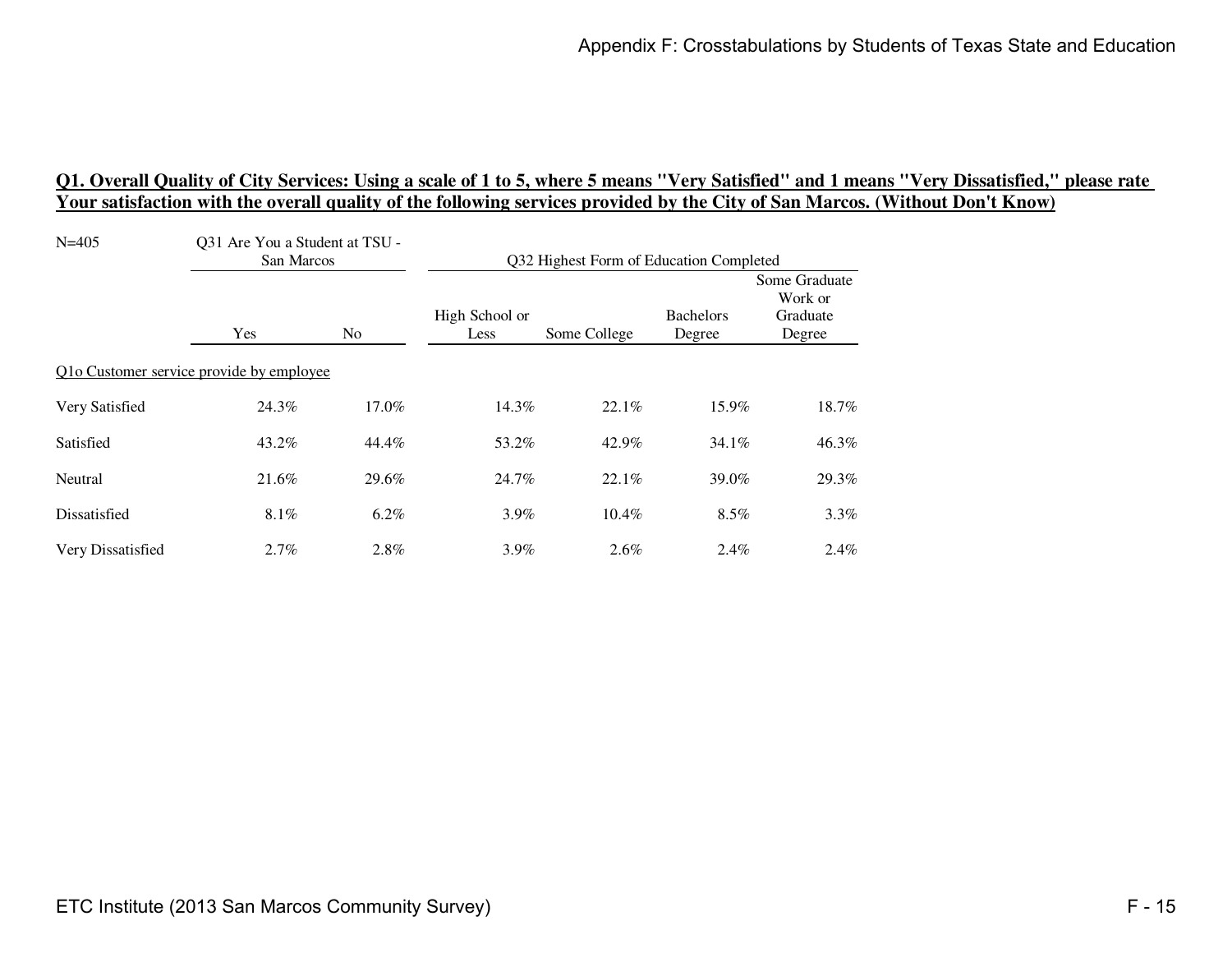| $N = 405$               | Q31 Are You a Student at TSU -<br>San Marcos |                | Q32 Highest Form of Education Completed |              |                            |                                                |  |
|-------------------------|----------------------------------------------|----------------|-----------------------------------------|--------------|----------------------------|------------------------------------------------|--|
|                         | Yes                                          | N <sub>0</sub> | High School or<br>Less                  | Some College | <b>Bachelors</b><br>Degree | Some Graduate<br>Work or<br>Graduate<br>Degree |  |
| Q1p City Clerk services |                                              |                |                                         |              |                            |                                                |  |
| Very Satisfied          | 23.3%                                        | 19.9%          | 17.2%                                   | 25.7%        | 19.2%                      | 19.0%                                          |  |
| Satisfied               | 36.7%                                        | 46.5%          | 46.9%                                   | $40.0\%$     | 39.7%                      | 53.0%                                          |  |
| Neutral                 | 30.0%                                        | 28.7%          | 26.6%                                   | 30.0%        | 33.3%                      | 26.0%                                          |  |
| Dissatisfied            | $6.7\%$                                      | 4.6%           | $7.8\%$                                 | 2.9%         | $7.7\%$                    | $2.0\%$                                        |  |
| Very Dissatisfied       | $3.3\%$                                      | 0.4%           | 1.6%                                    | 1.4%         | $0.0\%$                    | $0.0\%$                                        |  |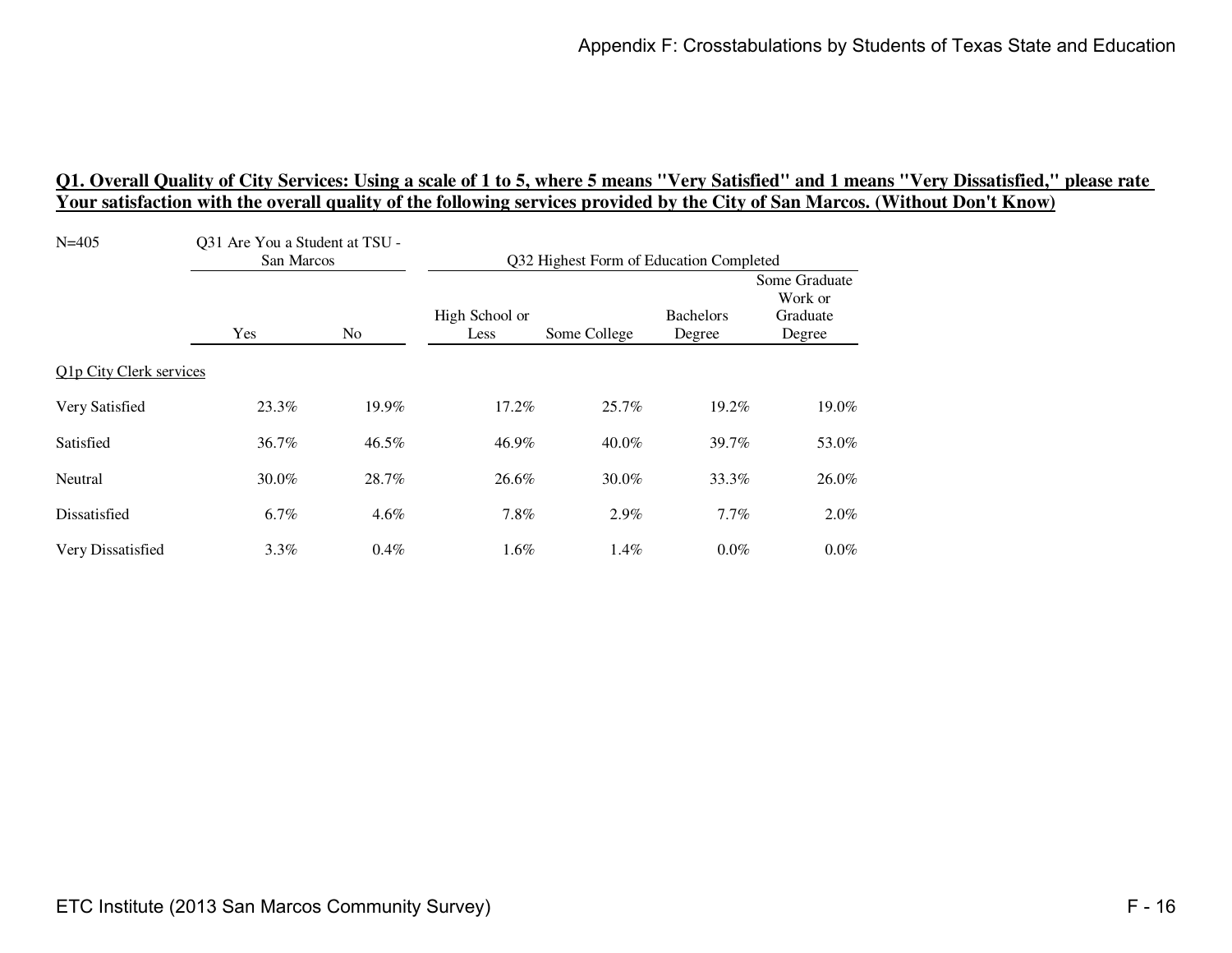| $N = 405$                         | Q31 Are You a Student at TSU -<br>San Marcos |                | Q32 Highest Form of Education Completed |              |                            |                                                |
|-----------------------------------|----------------------------------------------|----------------|-----------------------------------------|--------------|----------------------------|------------------------------------------------|
|                                   | Yes                                          | N <sub>0</sub> | High School or<br>Less                  | Some College | <b>Bachelors</b><br>Degree | Some Graduate<br>Work or<br>Graduate<br>Degree |
| Q1q Environmental Health services |                                              |                |                                         |              |                            |                                                |
| Very Satisfied                    | 23.3%                                        | 11.6%          | 16.4%                                   | 21.7%        | 7.4%                       | 8.4%                                           |
| Satisfied                         | 40.0%                                        | $42.1\%$       | 42.6%                                   | 36.7%        | 38.2%                      | 48.2%                                          |
| Neutral                           | 33.3%                                        | 41.7%          | 36.1%                                   | 41.7%        | 45.6%                      | 39.8%                                          |
| Dissatisfied                      | $0.0\%$                                      | $3.3\%$        | $1.6\%$                                 | $0.0\%$      | 5.9%                       | $3.6\%$                                        |
| Very Dissatisfied                 | $3.3\%$                                      | $1.2\%$        | $3.3\%$                                 | $0.0\%$      | 2.9%                       | $0.0\%$                                        |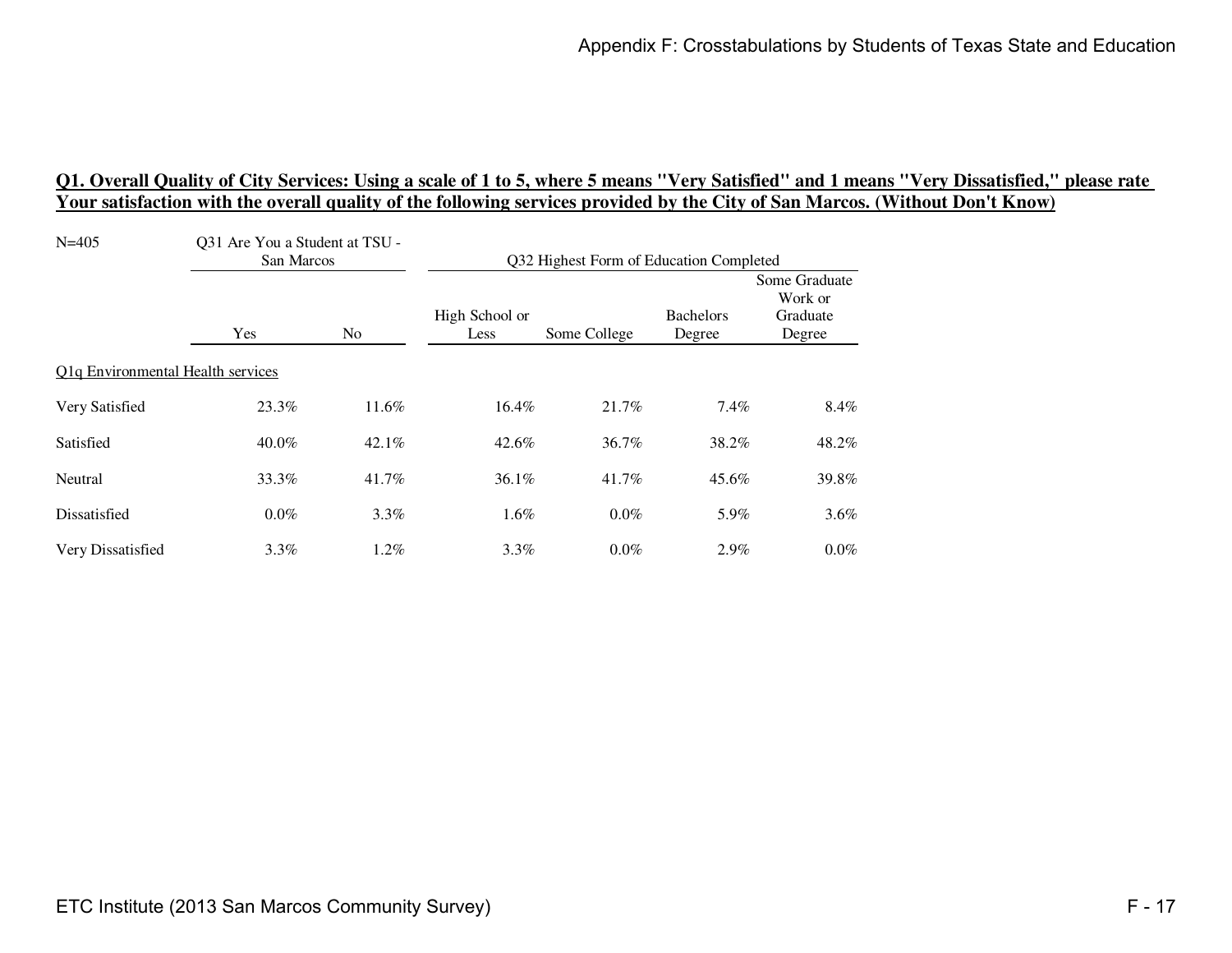| $N = 405$                  | Q31 Are You a Student at TSU -<br>San Marcos |         | Q32 Highest Form of Education Completed |              |                            |                                                |
|----------------------------|----------------------------------------------|---------|-----------------------------------------|--------------|----------------------------|------------------------------------------------|
|                            | Yes                                          | No      | High School or<br>Less                  | Some College | <b>Bachelors</b><br>Degree | Some Graduate<br>Work or<br>Graduate<br>Degree |
| <b>Q1r Animal Services</b> |                                              |         |                                         |              |                            |                                                |
| Very Satisfied             | 24.3%                                        | 18.0%   | 20.8%                                   | 19.5%        | 15.6%                      | 19.3%                                          |
| Satisfied                  | 37.8%                                        | 43.0%   | 41.7%                                   | 35.1%        | 46.8%                      | 45.9%                                          |
| Neutral                    | 24.3%                                        | 30.0%   | 23.6%                                   | 33.8%        | 33.8%                      | 26.6%                                          |
| Dissatisfied               | 8.1%                                         | 5.0%    | $4.2\%$                                 | 9.1%         | 1.3%                       | 6.4%                                           |
| Very Dissatisfied          | 5.4%                                         | $4.0\%$ | 9.7%                                    | $2.6\%$      | $2.6\%$                    | 1.8%                                           |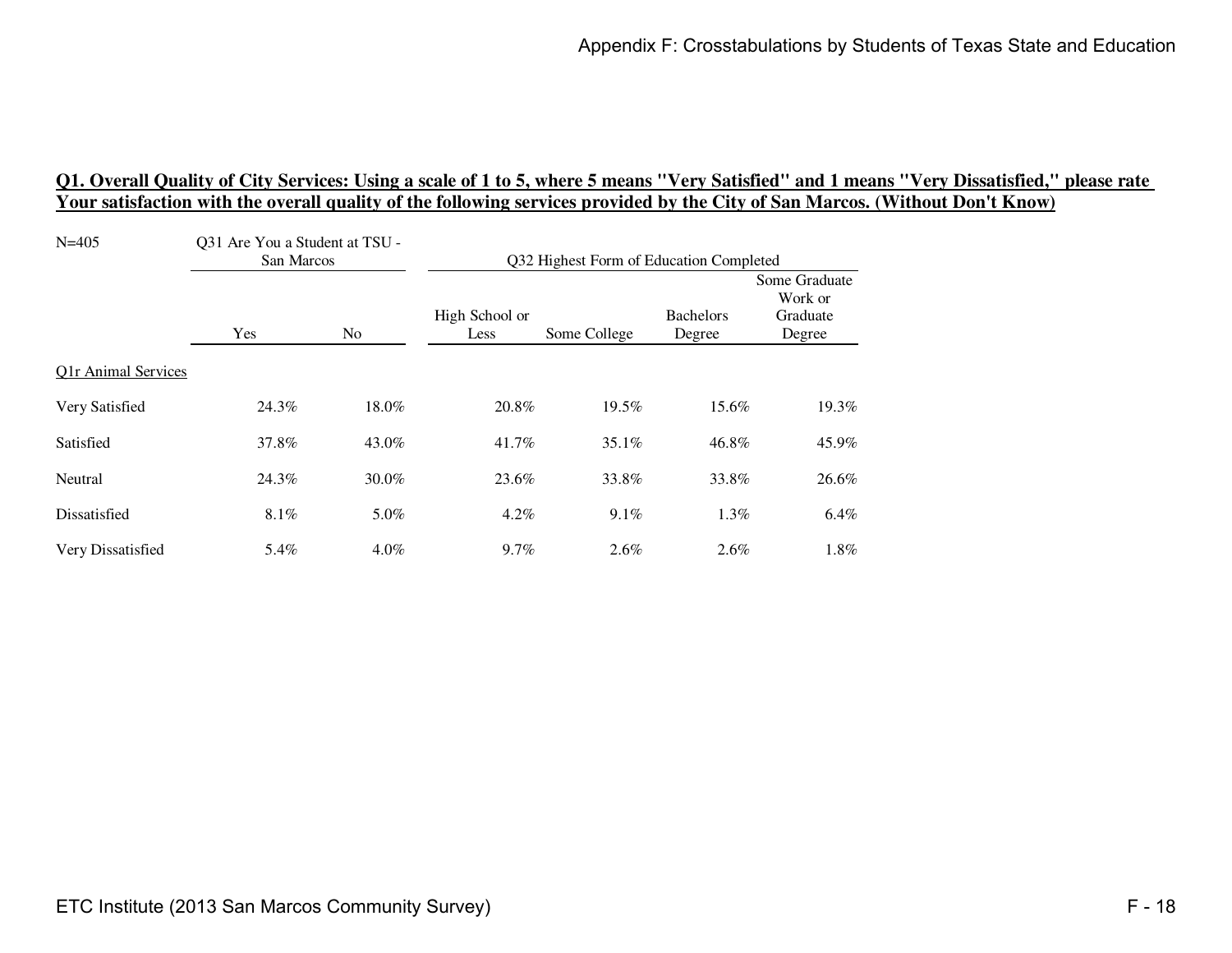| Q2. Which FOUR of the services listed above do You think are most important for the City to provide? (Sum of Top Four Choices) |  |  |
|--------------------------------------------------------------------------------------------------------------------------------|--|--|
|                                                                                                                                |  |  |

| $N = 405$                                 | Q31 Are You a Student at TSU -<br>San Marcos |         |                        | Q32 Highest Form of Education Completed |                            |                                                |
|-------------------------------------------|----------------------------------------------|---------|------------------------|-----------------------------------------|----------------------------|------------------------------------------------|
|                                           | Yes                                          | No      | High School or<br>Less | Some College                            | <b>Bachelors</b><br>Degree | Some Graduate<br>Work or<br>Graduate<br>Degree |
| Q2 Sum of Top Choices                     |                                              |         |                        |                                         |                            |                                                |
| Parks and Recreation programs             | 11.1%                                        | 19.8%   | 18.0%                  | 14.6%                                   | 18.1%                      | 23.1%                                          |
| water and wastewater services             | 35.6%                                        | 35.9%   | 33.7%                  | 36.0%                                   | 31.9%                      | 39.2%                                          |
| Emergency medical services                | 33.3%                                        | 33.1%   | 28.1%                  | 39.3%                                   | 30.9%                      | 35.4%                                          |
| Enforcement of codes $\&$<br>ordinances   | 11.1%                                        | 16.2%   | 12.4%                  | 11.2%                                   | 21.3%                      | 17.7%                                          |
| Fire services                             | 53.3%                                        | 48.2%   | 42.7%                  | 48.3%                                   | 50.0%                      | 51.5%                                          |
| Library services                          | 8.9%                                         | $8.1\%$ | 9.0%                   | 4.5%                                    | 8.5%                       | 10.0%                                          |
| Transportation planning                   | 22.2%                                        | 16.7%   | 12.4%                  | 15.7%                                   | 16.0%                      | 23.8%                                          |
| Maintenance of streets & sidewalks        | 20.0%                                        | 34.5%   | 30.3%                  | 29.2%                                   | 30.9%                      | 37.7%                                          |
| Stormwater runoff and flood<br>prevention | 11.1%                                        | 15.0%   | 15.7%                  | 14.6%                                   | 14.9%                      | 13.8%                                          |
| Municipal court services                  | 2.2%                                         | 2.8%    | 3.4%                   | 2.2%                                    | 2.1%                       | 3.1%                                           |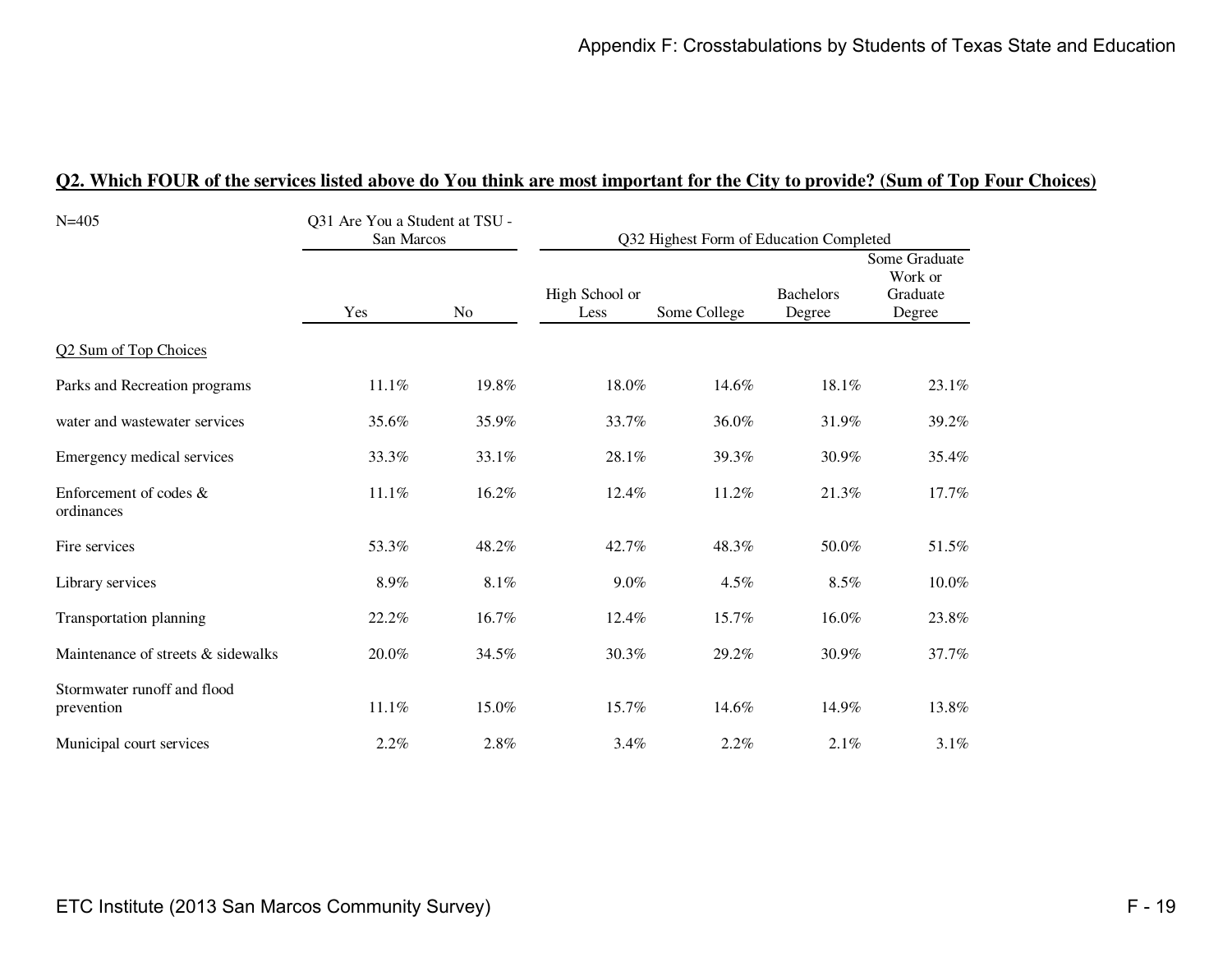#### **Q2. Which FOUR of the services listed above do You think are most important for the City to provide? (Sum of Top Four Choices)**

| $N = 405$                                 | Q31 Are You a Student at TSU -<br>San Marcos |         |                        | Q32 Highest Form of Education Completed |                            |                                                |
|-------------------------------------------|----------------------------------------------|---------|------------------------|-----------------------------------------|----------------------------|------------------------------------------------|
|                                           | Yes                                          | No      | High School or<br>Less | Some College                            | <b>Bachelors</b><br>Degree | Some Graduate<br>Work or<br>Graduate<br>Degree |
| Q2 Sum of Top Choices (Cont.)             |                                              |         |                        |                                         |                            |                                                |
| Police services                           | 71.1%                                        | 56.8%   | 52.8%                  | 49.4%                                   | 63.8%                      | 63.8%                                          |
| Electric service                          | 20.0%                                        | 24.0%   | 14.6%                  | 28.1%                                   | 23.4%                      | 26.2%                                          |
| Trash/recycling/yard waste<br>collection  | 24.4%                                        | 22.6%   | 19.1%                  | 25.8%                                   | 22.3%                      | 22.3%                                          |
| Communication with the public             | 11.1%                                        | 13.1%   | 12.4%                  | 16.9%                                   | 16.0%                      | $8.5\%$                                        |
| Customer service provided by<br>employees | 11.1%                                        | 4.7%    | 7.9%                   | 4.5%                                    | 6.4%                       | 3.8%                                           |
| City Clerk services                       | 2.2%                                         | 1.4%    | 3.4%                   | $0.0\%$                                 | 2.1%                       | $0.8\%$                                        |
| <b>Environmental Health services</b>      | 4.4%                                         | 5.3%    | 7.9%                   | 2.2%                                    | 6.4%                       | 4.6%                                           |
| <b>Animal Services</b>                    | 6.7%                                         | $6.4\%$ | $9.0\%$                | 5.6%                                    | 9.6%                       | $3.1\%$                                        |
| None Chosen                               | 4.4%                                         | $6.1\%$ | 11.2%                  | $9.0\%$                                 | 4.3%                       | 1.5%                                           |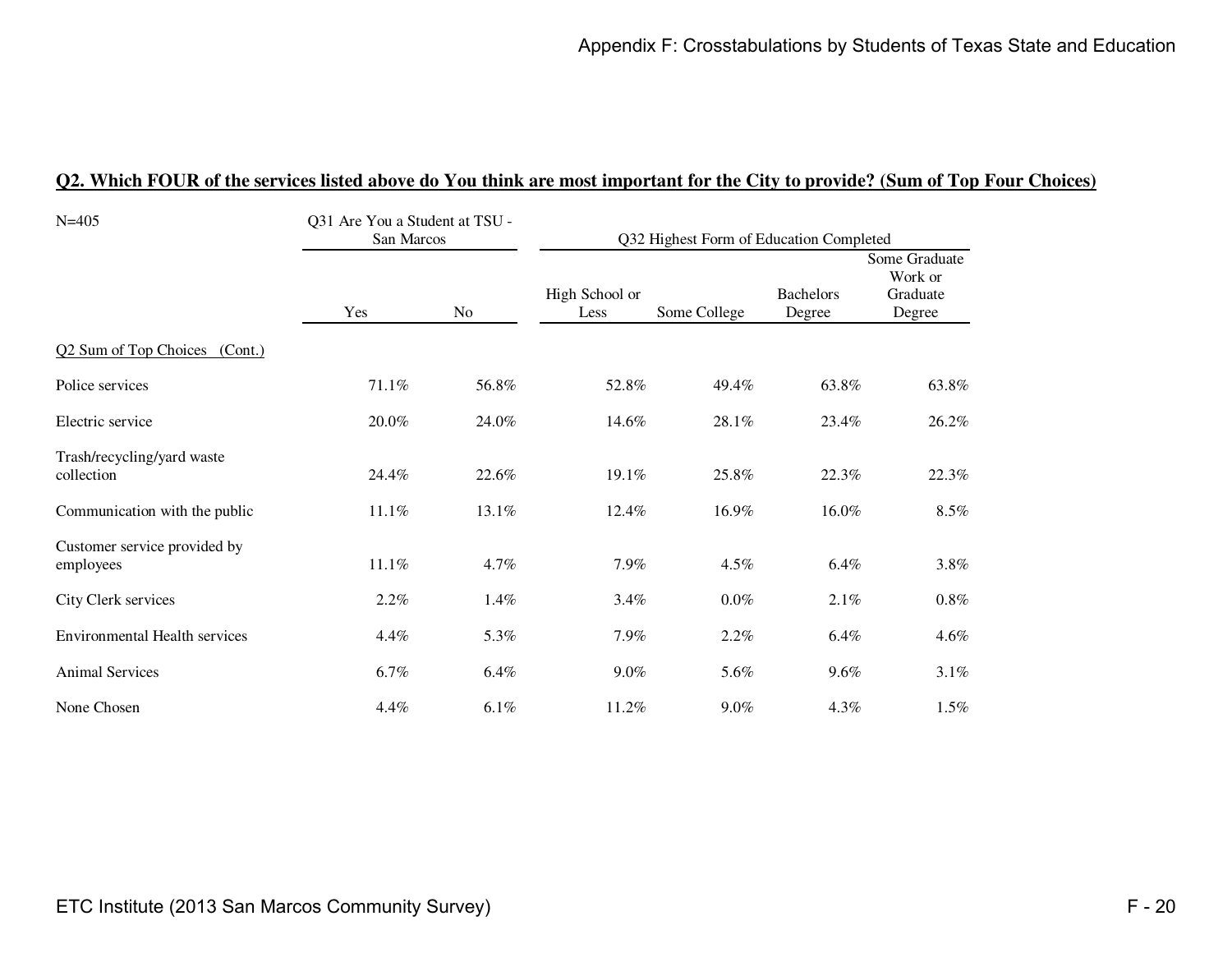| $N = 405$   | Q31 Are You a Student at TSU -<br>San Marcos |       | Q32 Highest Form of Education Completed |              |                            |                                                |
|-------------|----------------------------------------------|-------|-----------------------------------------|--------------|----------------------------|------------------------------------------------|
|             | Yes<br>N <sub>o</sub>                        |       | High School or<br>Less                  | Some College | <b>Bachelors</b><br>Degree | Some Graduate<br>Work or<br>Graduate<br>Degree |
|             | Q3a Safe in Downtown San Marcos              |       |                                         |              |                            |                                                |
| Very Safe   | 22.2%                                        | 27.2% | 28.0%                                   | 27.9%        | 25.0%                      | 26.6%                                          |
| Safe        | 57.8%                                        | 52.8% | 47.6%                                   | 50.0%        | 55.4%                      | 57.0%                                          |
| Neutral     | 11.1%                                        | 12.8% | 14.6%                                   | 11.6%        | 10.9%                      | 13.3%                                          |
| Unsafe      | 6.7%                                         | 6.1%  | 7.3%                                    | 10.5%        | 7.6%                       | $1.6\%$                                        |
| Very Unsafe | 2.2%                                         | 1.2%  | 2.4%                                    | $0.0\%$      | $1.1\%$                    | $1.6\%$                                        |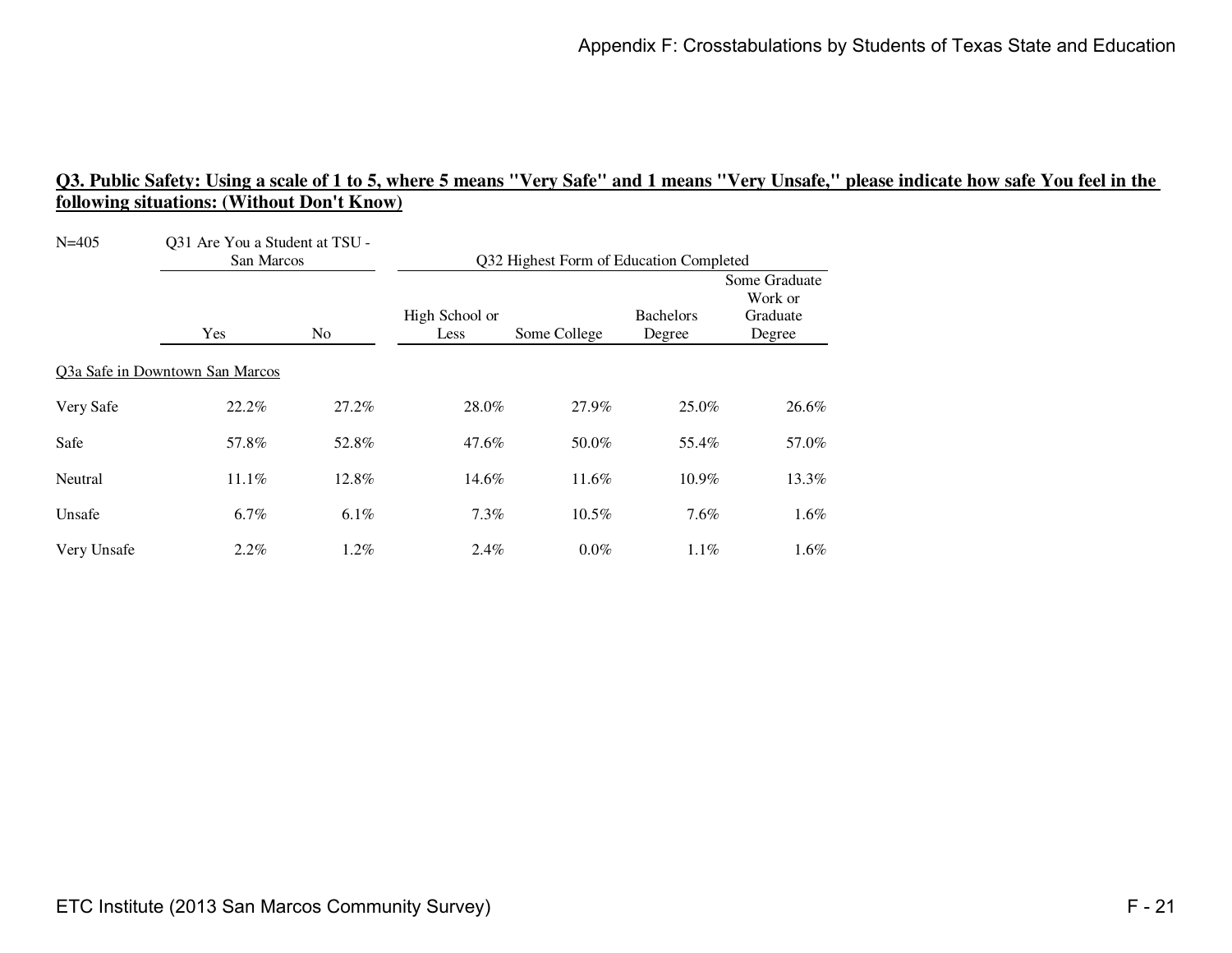| $N = 405$         | Q31 Are You a Student at TSU -<br>San Marcos |       | Q32 Highest Form of Education Completed |              |                            |                                                |  |
|-------------------|----------------------------------------------|-------|-----------------------------------------|--------------|----------------------------|------------------------------------------------|--|
|                   | Yes                                          | No.   | High School or<br>Less                  | Some College | <b>Bachelors</b><br>Degree | Some Graduate<br>Work or<br>Graduate<br>Degree |  |
| Q3b In City parks |                                              |       |                                         |              |                            |                                                |  |
| Very Safe         | 29.3%                                        | 18.2% | 17.5%                                   | 21.7%        | 17.0%                      | 21.1%                                          |  |
| Safe              | 36.6%                                        | 46.9% | $40.0\%$                                | 45.8%        | 45.5%                      | 49.6%                                          |  |
| Neutral           | 19.5%                                        | 23.0% | 26.3%                                   | 21.7%        | 23.9%                      | 21.1%                                          |  |
| Unsafe            | 9.8%                                         | 9.9%  | 12.5%                                   | 9.6%         | 10.2%                      | $6.5\%$                                        |  |
| Very Unsafe       | 4.9%                                         | 2.1%  | 3.8%                                    | $1.2\%$      | $3.4\%$                    | 1.6%                                           |  |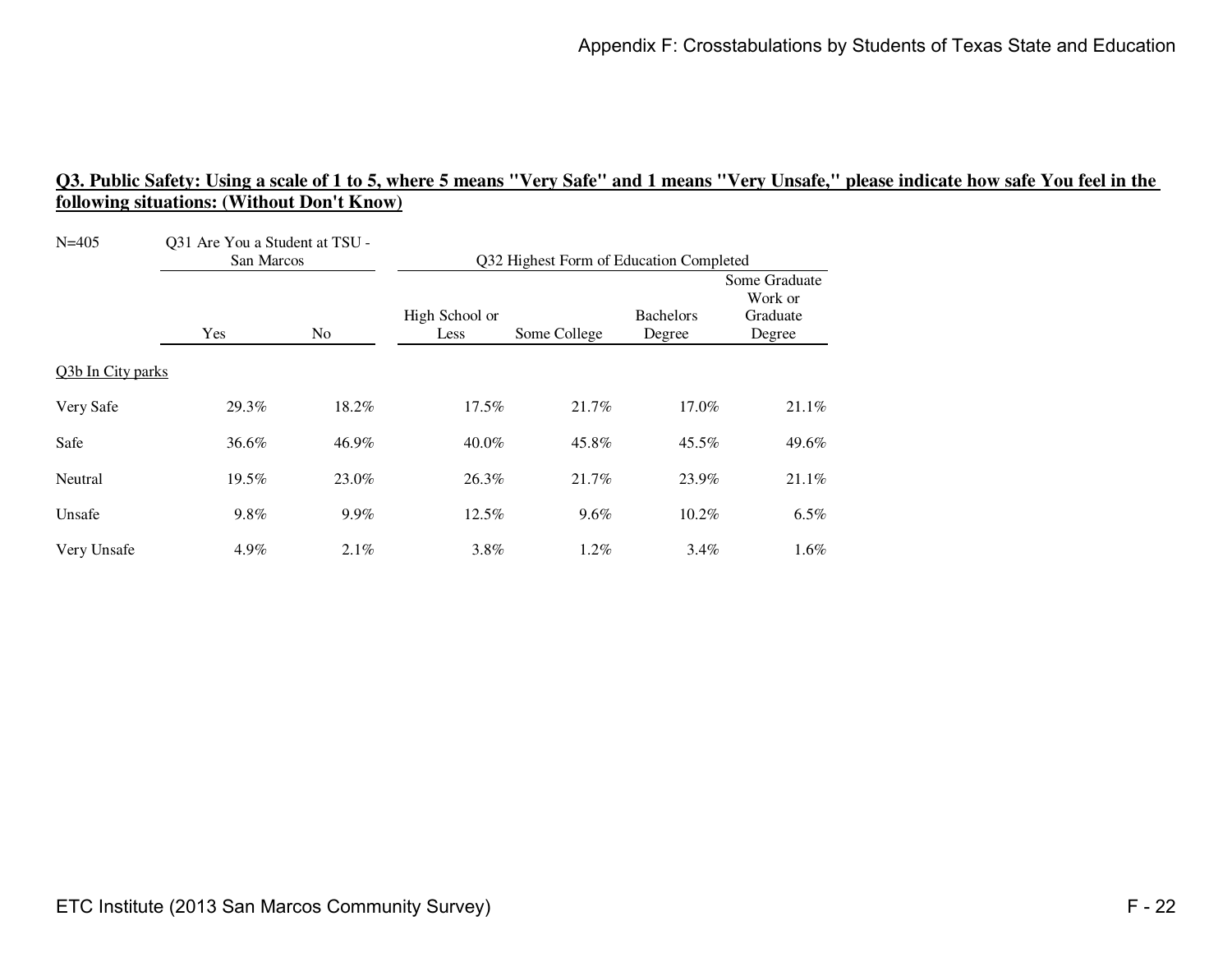| $N = 405$   | Q31 Are You a Student at TSU -<br>San Marcos |         | Q32 Highest Form of Education Completed |              |                            |                                                |  |
|-------------|----------------------------------------------|---------|-----------------------------------------|--------------|----------------------------|------------------------------------------------|--|
|             | Yes<br>No.                                   |         | High School or<br>Less                  | Some College | <b>Bachelors</b><br>Degree | Some Graduate<br>Work or<br>Graduate<br>Degree |  |
|             | Q3c In Your neighborhood during the day      |         |                                         |              |                            |                                                |  |
| Very Safe   | 61.4%                                        | 50.6%   | 39.1%                                   | 46.6%        | 50.5%                      | 65.6%                                          |  |
| Safe        | 34.1%                                        | 39.8%   | 44.8%                                   | 44.3%        | 39.6%                      | 30.5%                                          |  |
| Neutral     | 2.3%                                         | 6.5%    | $10.3\%$                                | $4.5\%$      | 7.7%                       | $3.1\%$                                        |  |
| Unsafe      | $0.0\%$                                      | 2.0%    | $3.4\%$                                 | 3.4%         | $1.1\%$                    | $0.0\%$                                        |  |
| Very Unsafe | 2.3%                                         | $1.1\%$ | 2.3%                                    | $1.1\%$      | 1.1%                       | $0.8\%$                                        |  |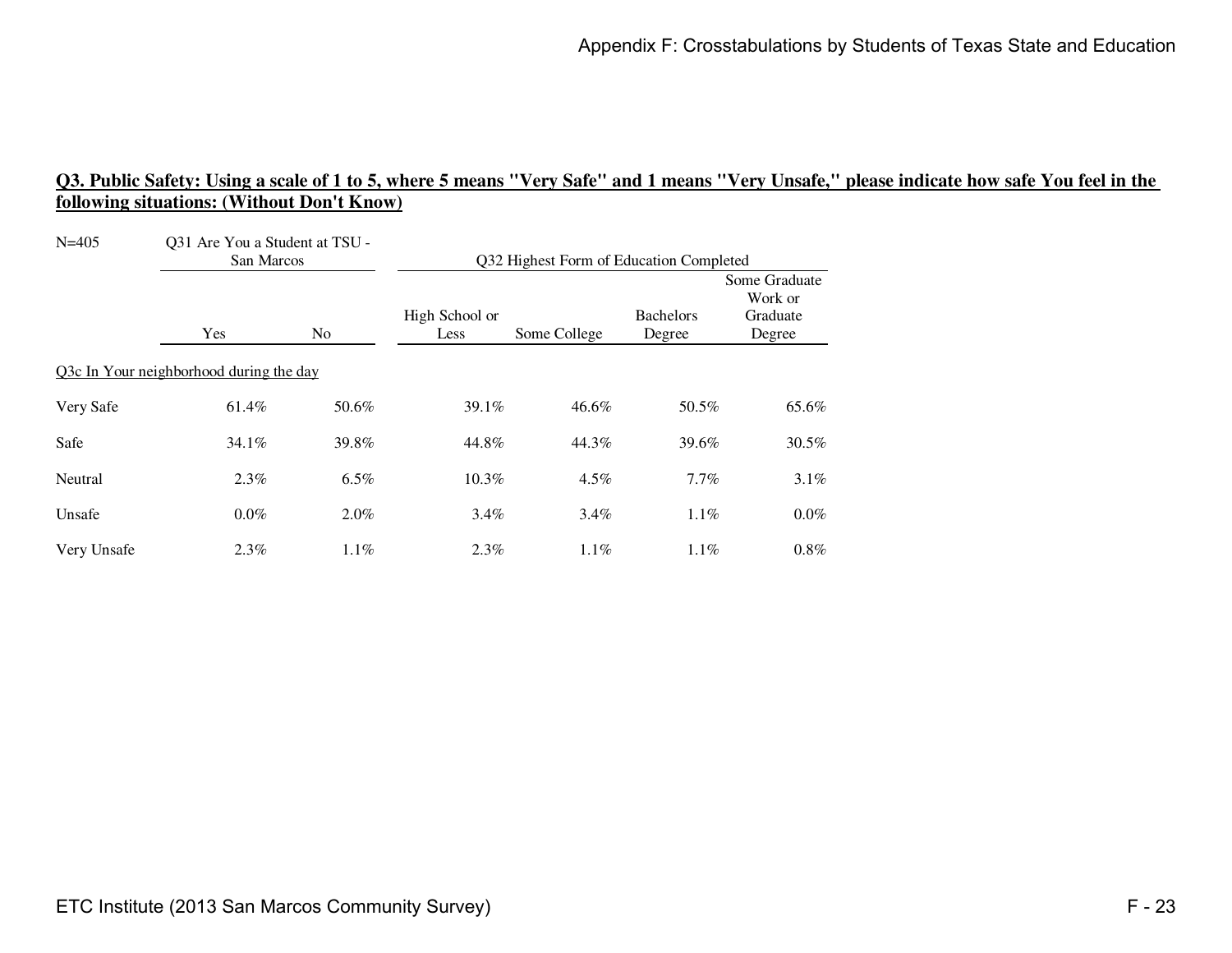| $N = 405$   | Q31 Are You a Student at TSU -<br>San Marcos |         | Q32 Highest Form of Education Completed |              |                            |                                                |  |
|-------------|----------------------------------------------|---------|-----------------------------------------|--------------|----------------------------|------------------------------------------------|--|
|             | Yes                                          | No.     | High School or<br>Less                  | Some College | <b>Bachelors</b><br>Degree | Some Graduate<br>Work or<br>Graduate<br>Degree |  |
|             | Q3d In Your neighborhood at night            |         |                                         |              |                            |                                                |  |
| Very Safe   | 40.0%                                        | 29.7%   | 24.4%                                   | 29.5%        | 29.3%                      | 37.8%                                          |  |
| Safe        | 46.7%                                        | 46.0%   | 48.8%                                   | 44.3%        | 46.7%                      | 44.1%                                          |  |
| Neutral     | 13.3%                                        | 15.7%   | 15.1%                                   | 19.3%        | 14.1%                      | 14.2%                                          |  |
| Unsafe      | $0.0\%$                                      | 5.1%    | 5.8%                                    | 4.5%         | 5.4%                       | $3.1\%$                                        |  |
| Very Unsafe | $0.0\%$                                      | $3.4\%$ | 5.8%                                    | $2.3\%$      | 4.3%                       | $0.8\%$                                        |  |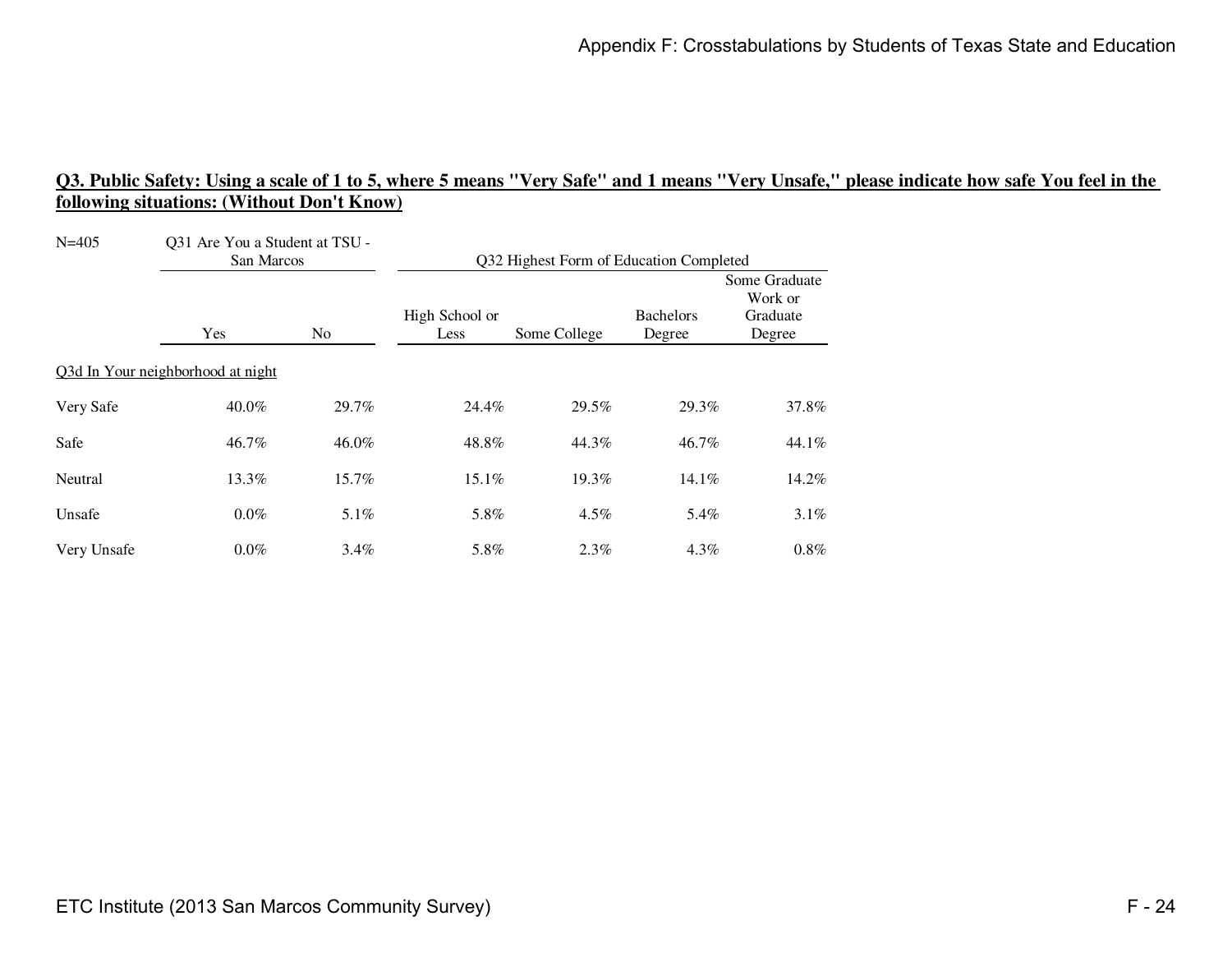| $N = 405$   | Q31 Are You a Student at TSU -<br>San Marcos |         | Q32 Highest Form of Education Completed |              |                            |                                                |  |
|-------------|----------------------------------------------|---------|-----------------------------------------|--------------|----------------------------|------------------------------------------------|--|
|             | Yes                                          | No.     | High School or<br>Less                  | Some College | <b>Bachelors</b><br>Degree | Some Graduate<br>Work or<br>Graduate<br>Degree |  |
|             | Q3e In Commercial and retail areas           |         |                                         |              |                            |                                                |  |
| Very Safe   | 33.3%                                        | 20.5%   | 24.7%                                   | 28.7%        | 16.5%                      | 19.7%                                          |  |
| Safe        | 46.7%                                        | 56.2%   | 43.5%                                   | 50.6%        | 59.3%                      | 63.0%                                          |  |
| Neutral     | 13.3%                                        | 19.9%   | 27.1%                                   | 14.9%        | 20.9%                      | 15.0%                                          |  |
| Unsafe      | 2.2%                                         | 2.6%    | 1.2%                                    | 5.7%         | 2.2%                       | $1.6\%$                                        |  |
| Very Unsafe | 4.4%                                         | $0.9\%$ | 3.5%                                    | $0.0\%$      | $1.1\%$                    | $0.8\%$                                        |  |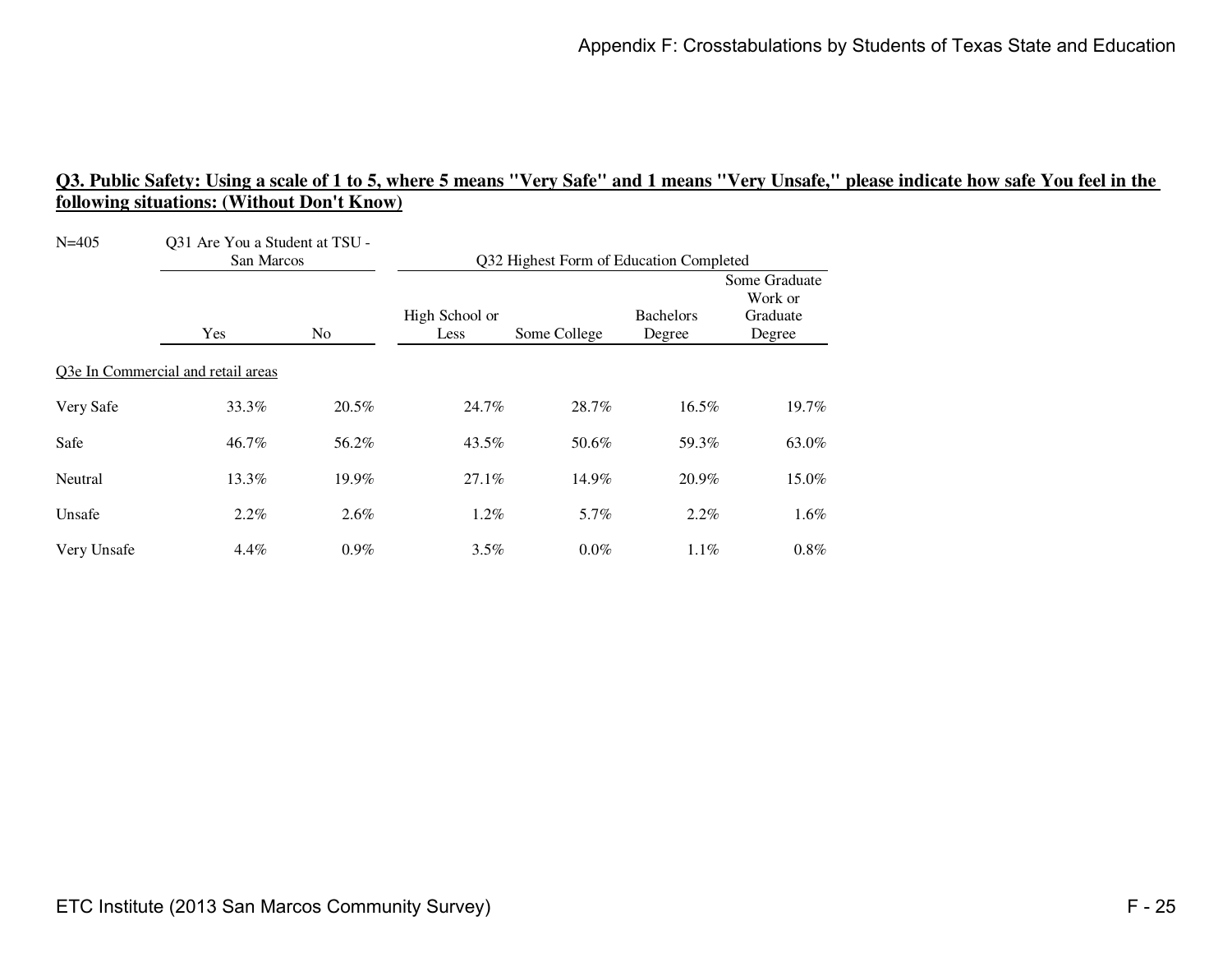| $N = 405$                     | Q31 Are You a Student at TSU -<br>San Marcos |         | Q32 Highest Form of Education Completed |              |                            |                                                |  |
|-------------------------------|----------------------------------------------|---------|-----------------------------------------|--------------|----------------------------|------------------------------------------------|--|
|                               | Yes                                          | No      | High School or<br>Less                  | Some College | <b>Bachelors</b><br>Degree | Some Graduate<br>Work or<br>Graduate<br>Degree |  |
| Q3f Overall feeling of safety |                                              |         |                                         |              |                            |                                                |  |
| Very Safe                     | 24.4%                                        | 21.0%   | 22.6%                                   | 23.9%        | 18.5%                      | 21.3%                                          |  |
| Safe                          | 62.2%                                        | 60.9%   | 52.4%                                   | 59.1%        | 63.0%                      | 66.9%                                          |  |
| Neutral                       | 11.1%                                        | 14.9%   | 21.4%                                   | 12.5%        | 14.1%                      | 11.0%                                          |  |
| Unsafe                        | 2.2%                                         | 2.3%    | 1.2%                                    | 4.5%         | 4.3%                       | $0.0\%$                                        |  |
| Very Unsafe                   | $0.0\%$                                      | $0.9\%$ | $2.4\%$                                 | $0.0\%$      | $0.0\%$                    | $0.8\%$                                        |  |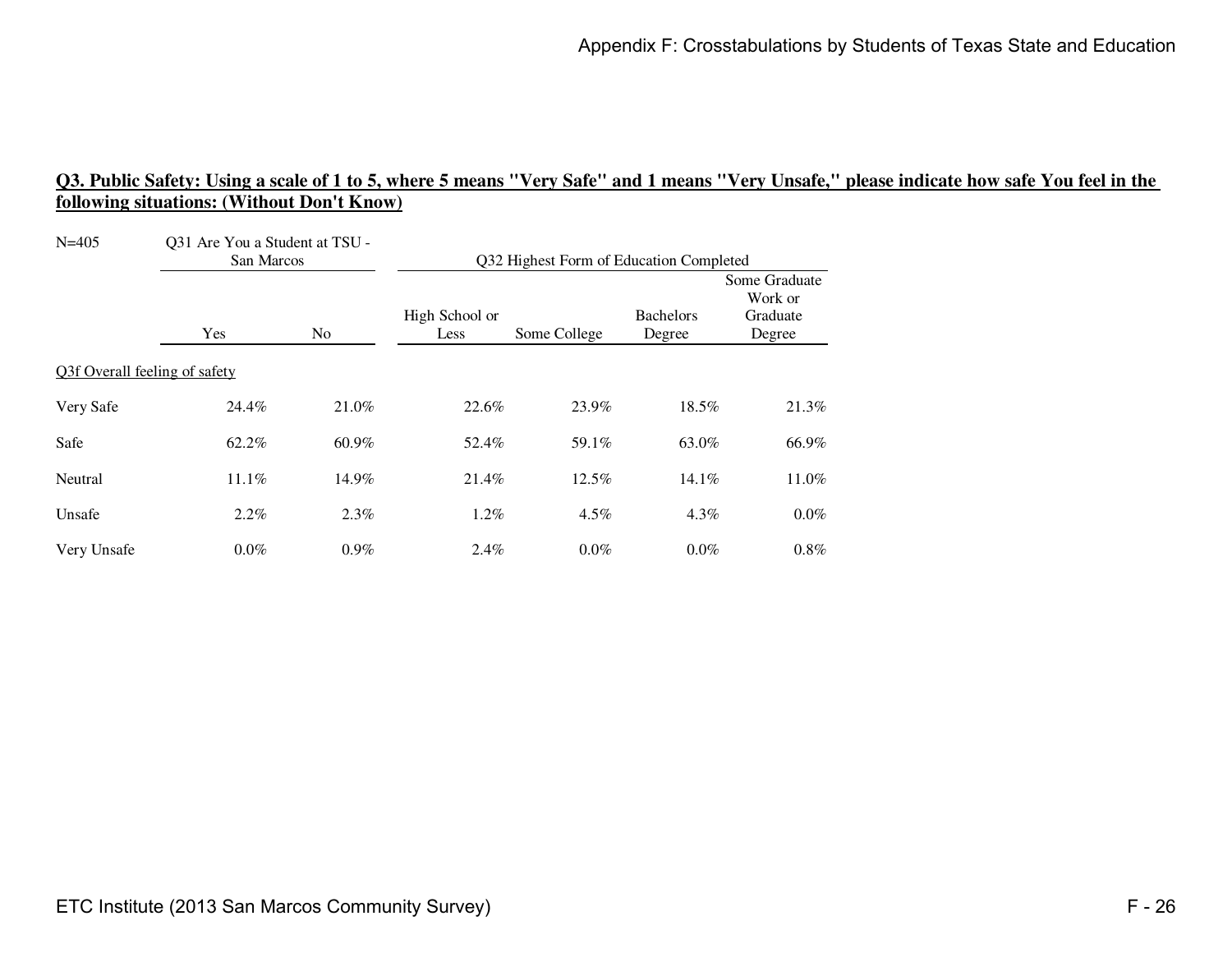| $N = 405$         | Q31 Are You a Student at TSU -<br>San Marcos |       | Q32 Highest Form of Education Completed |              |                            |                                                |
|-------------------|----------------------------------------------|-------|-----------------------------------------|--------------|----------------------------|------------------------------------------------|
|                   | Yes                                          | No    | High School or<br>Less                  | Some College | <b>Bachelors</b><br>Degree | Some Graduate<br>Work or<br>Graduate<br>Degree |
|                   | Q4a Quality of services provided by City     |       |                                         |              |                            |                                                |
| Very Satisfied    | 7.1%                                         | 12.4% | 9.5%                                    | 14.5%        | 7.5%                       | 15.0%                                          |
| Satisfied         | 69.0%                                        | 59.2% | 64.3%                                   | 57.8%        | 61.3%                      | 58.3%                                          |
| Neutral           | 23.8%                                        | 22.0% | 21.4%                                   | 22.9%        | 23.7%                      | 21.3%                                          |
| Dissatisfied      | $0.0\%$                                      | 5.2%  | $3.6\%$                                 | 3.6%         | 5.4%                       | 5.5%                                           |
| Very Dissatisfied | $0.0\%$                                      | 1.2%  | $1.2\%$                                 | $1.2\%$      | $2.2\%$                    | $0.0\%$                                        |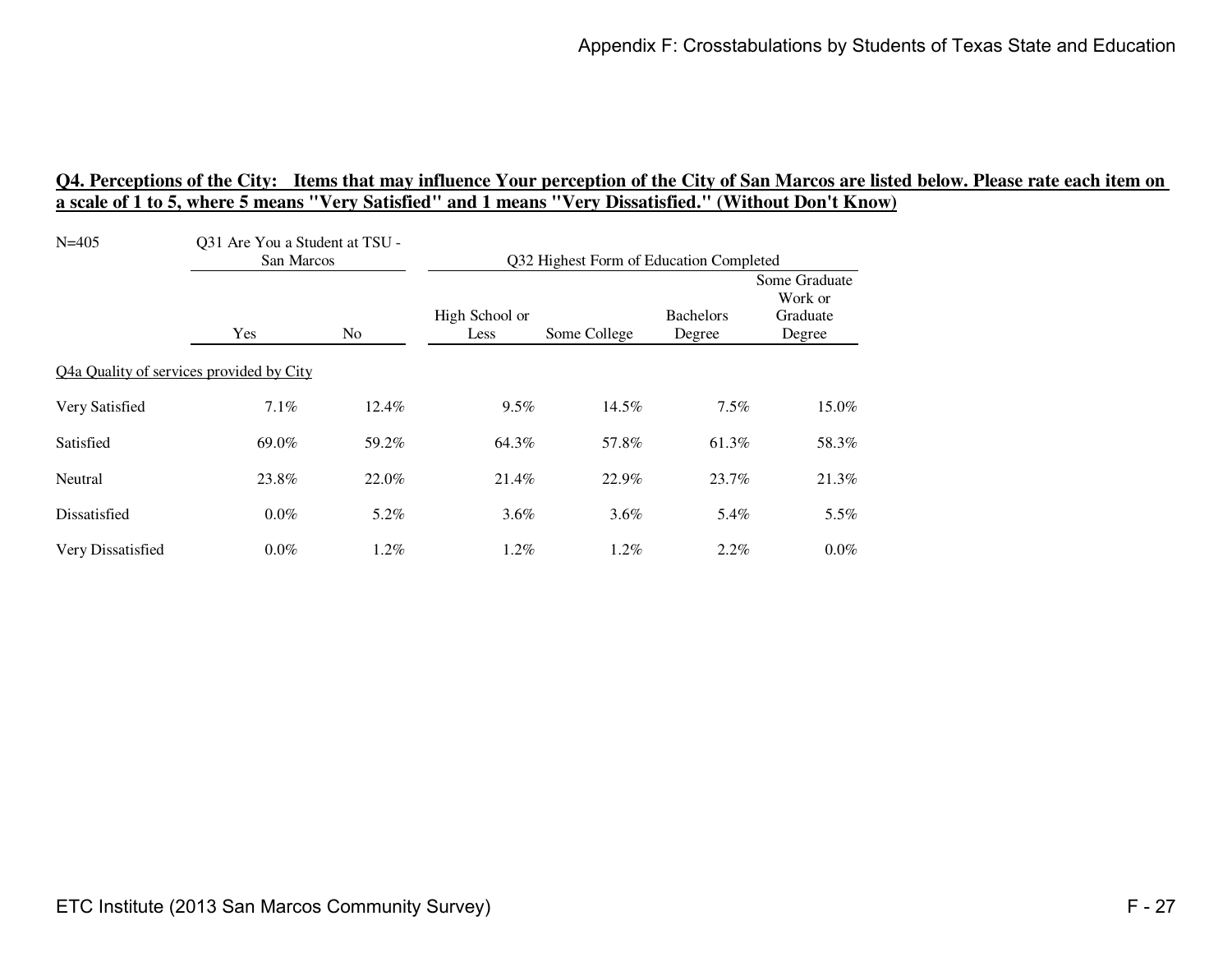| $N = 405$                            | Q31 Are You a Student at TSU -<br>San Marcos |                | Q32 Highest Form of Education Completed |              |                            |                                                |
|--------------------------------------|----------------------------------------------|----------------|-----------------------------------------|--------------|----------------------------|------------------------------------------------|
|                                      | <b>Yes</b>                                   | N <sub>0</sub> | High School or<br>Less                  | Some College | <b>Bachelors</b><br>Degree | Some Graduate<br>Work or<br>Graduate<br>Degree |
| Q4b How well City is planning growth |                                              |                |                                         |              |                            |                                                |
| Very Satisfied                       | 4.5%                                         | $6.0\%$        | 4.9%                                    | 8.8%         | $4.5\%$                    | 5.6%                                           |
| Satisfied                            | 20.5%                                        | 20.4%          | 22.0%                                   | 18.8%        | 20.2%                      | 20.0%                                          |
| Neutral                              | 27.3%                                        | 26.3%          | 29.3%                                   | 33.8%        | 28.1%                      | 19.2%                                          |
| Dissatisfied                         | 29.5%                                        | 30.5%          | $30.5\%$                                | 26.3%        | 32.6%                      | 30.4%                                          |
| Very Dissatisfied                    | 18.2%                                        | 16.8%          | 13.4%                                   | $12.5\%$     | 14.6%                      | 24.8%                                          |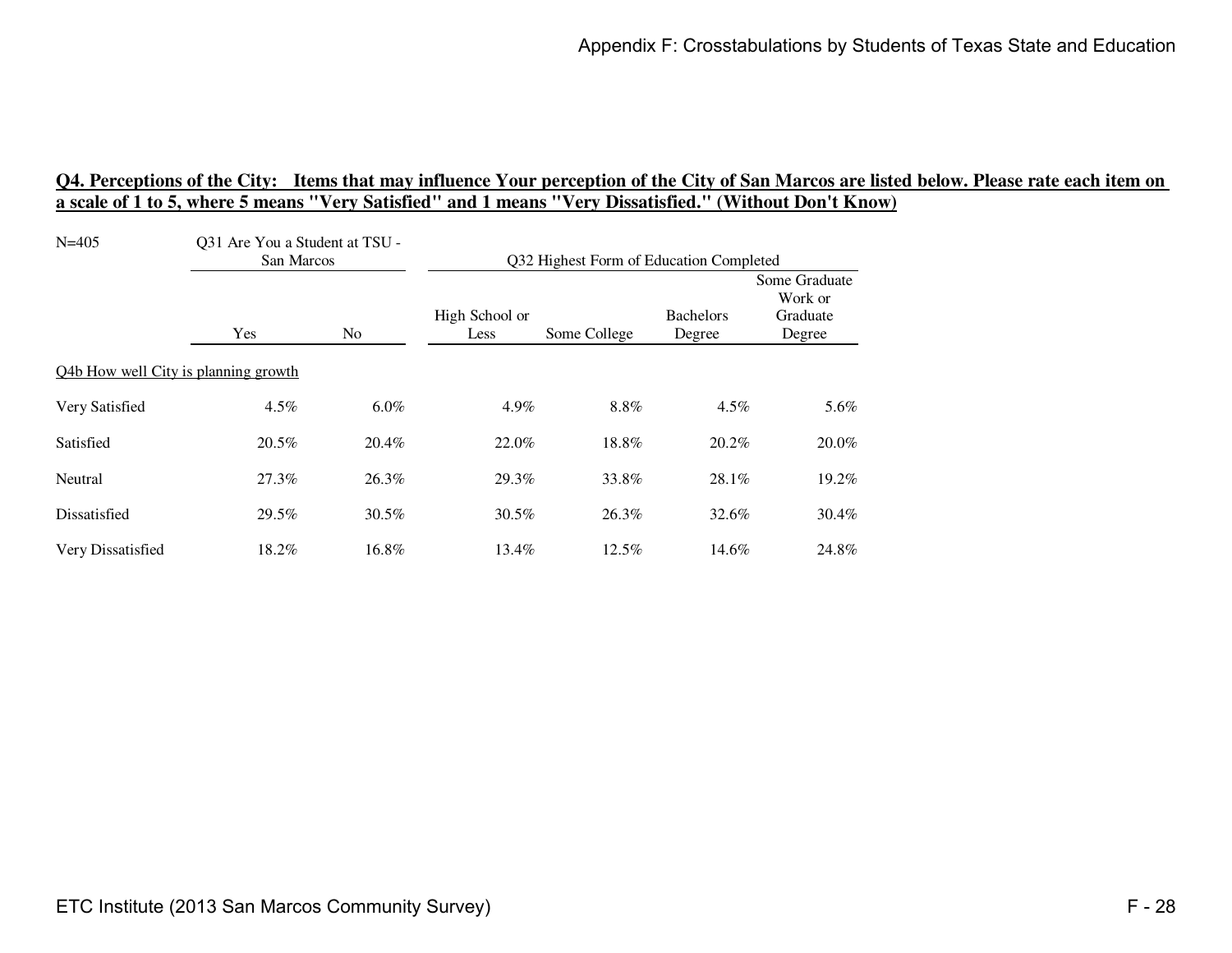| $N = 405$                               | Q31 Are You a Student at TSU -<br>San Marcos |       | Q32 Highest Form of Education Completed |              |                            |                                                |
|-----------------------------------------|----------------------------------------------|-------|-----------------------------------------|--------------|----------------------------|------------------------------------------------|
|                                         | Yes                                          | No    | High School or<br>Less                  | Some College | <b>Bachelors</b><br>Degree | Some Graduate<br>Work or<br>Graduate<br>Degree |
| Q4c Overall quality of life in the City |                                              |       |                                         |              |                            |                                                |
| Very Satisfied                          | 11.1%                                        | 13.2% | 12.0%                                   | 18.2%        | 14.0%                      | $9.4\%$                                        |
| Satisfied                               | 53.3%                                        | 53.7% | 56.6%                                   | 52.3%        | 49.5%                      | 55.1%                                          |
| Neutral                                 | 26.7%                                        | 23.6% | 25.3%                                   | 20.5%        | 25.8%                      | 24.4%                                          |
| Dissatisfied                            | 6.7%                                         | 8.0%  | 4.8%                                    | 5.7%         | 10.8%                      | 9.4%                                           |
| Very Dissatisfied                       | 2.2%                                         | 1.4%  | $1.2\%$                                 | $3.4\%$      | 0.0%                       | $1.6\%$                                        |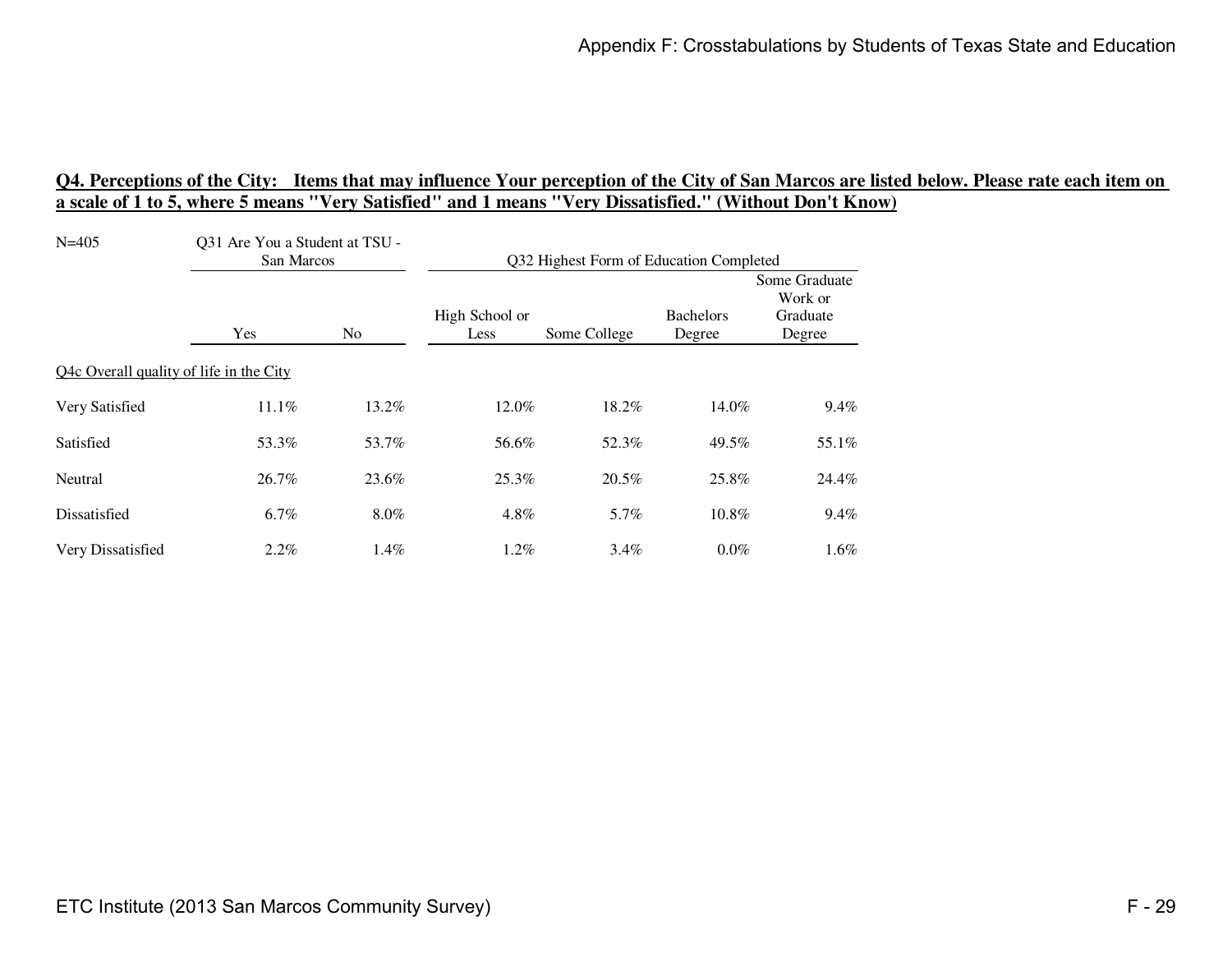| $N = 405$                             | Q31 Are You a Student at TSU -<br>San Marcos |       | Q32 Highest Form of Education Completed |              |                            |                                                |
|---------------------------------------|----------------------------------------------|-------|-----------------------------------------|--------------|----------------------------|------------------------------------------------|
|                                       | Yes                                          | No.   | High School or<br>Less                  | Some College | <b>Bachelors</b><br>Degree | Some Graduate<br>Work or<br>Graduate<br>Degree |
| Q4d Availability of job opportunities |                                              |       |                                         |              |                            |                                                |
| Very Satisfied                        | 10.5%                                        | 2.6%  | 1.3%                                    | $9.0\%$      | $2.5\%$                    | 1.9%                                           |
| Satisfied                             | 26.3%                                        | 17.2% | 25.3%                                   | 16.7%        | 12.7%                      | 18.9%                                          |
| Neutral                               | 15.8%                                        | 36.8% | 34.7%                                   | 32.1%        | 34.2%                      | 36.8%                                          |
| Dissatisfied                          | 31.6%                                        | 30.8% | 28.0%                                   | 29.5%        | 35.4%                      | $30.2\%$                                       |
| Very Dissatisfied                     | 15.8%                                        | 12.6% | 10.7%                                   | 12.8%        | 15.2%                      | 12.3%                                          |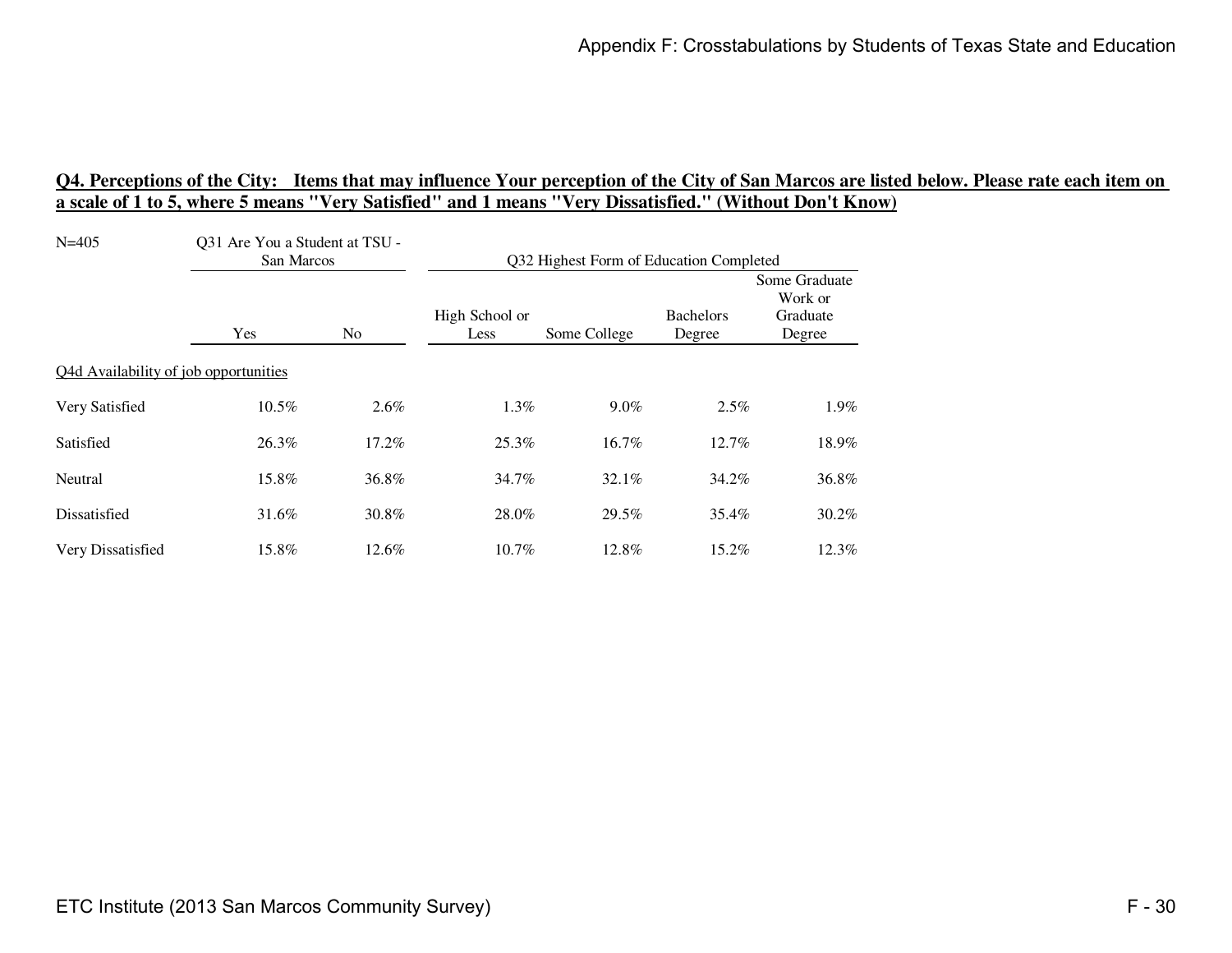| $N = 405$                              | Q31 Are You a Student at TSU -<br>San Marcos |                | Q32 Highest Form of Education Completed |              |                            |                                                |
|----------------------------------------|----------------------------------------------|----------------|-----------------------------------------|--------------|----------------------------|------------------------------------------------|
|                                        | <b>Yes</b>                                   | N <sub>0</sub> | High School or<br>Less                  | Some College | <b>Bachelors</b><br>Degree | Some Graduate<br>Work or<br>Graduate<br>Degree |
| Q4e Value received for City taxes/fees |                                              |                |                                         |              |                            |                                                |
| Very Satisfied                         | 5.3%                                         | $6.2\%$        | $4.1\%$                                 | 7.1%         | $3.4\%$                    | $8.5\%$                                        |
| Satisfied                              | 28.9%                                        | 34.9%          | $35.1\%$                                | 30.6%        | 33.7%                      | 37.2%                                          |
| Neutral                                | 42.1%                                        | 36.4%          | 37.8%                                   | 41.2%        | 38.2%                      | 34.1%                                          |
| Dissatisfied                           | 18.4%                                        | 16.7%          | 17.6%                                   | $10.6\%$     | $19.1\%$                   | $17.1\%$                                       |
| Very Dissatisfied                      | 5.3%                                         | 5.9%           | 5.4%                                    | 10.6%        | 5.6%                       | $3.1\%$                                        |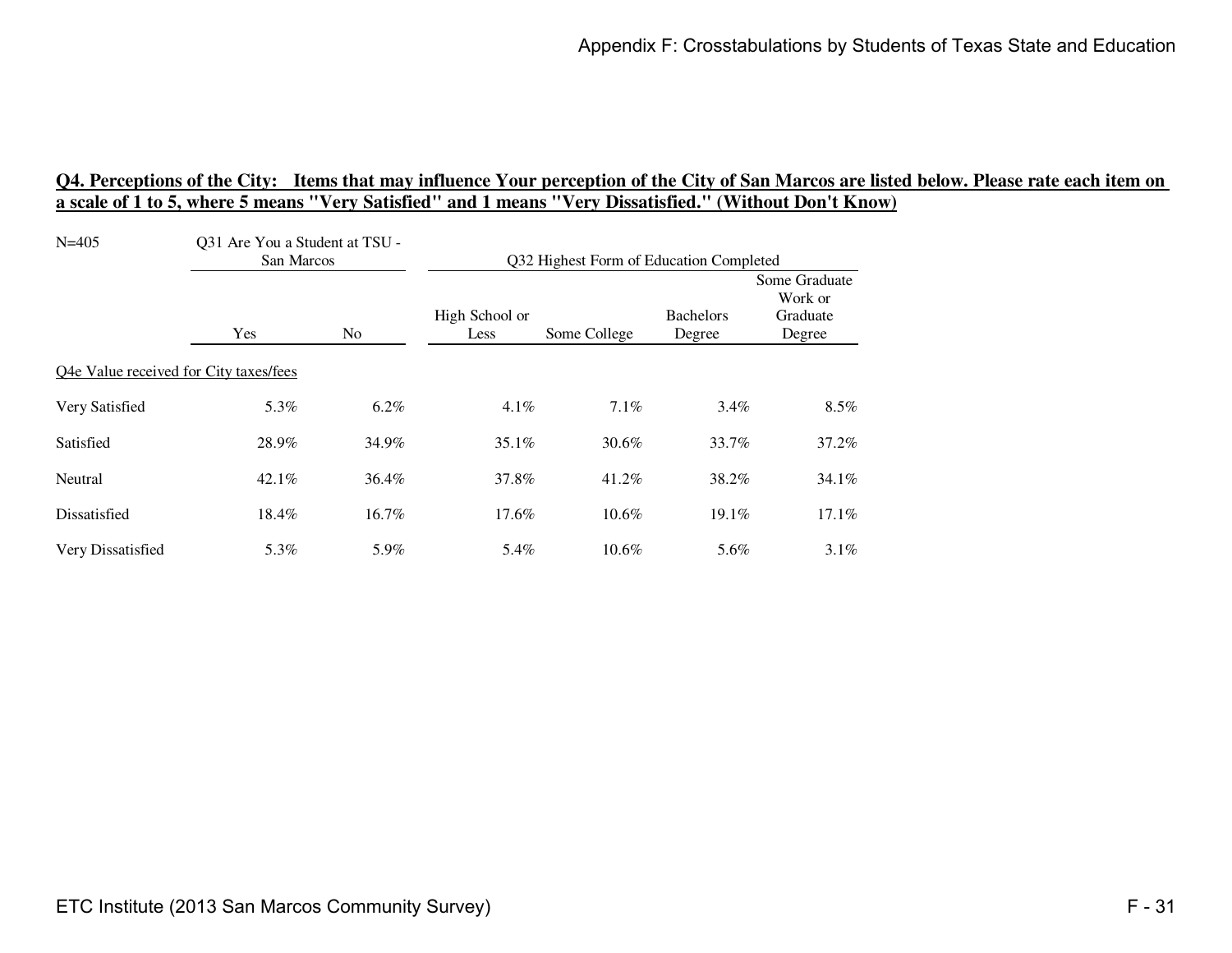| $N = 405$                      | Q31 Are You a Student at TSU -<br>San Marcos |          | Q32 Highest Form of Education Completed |              |                            |                                                |
|--------------------------------|----------------------------------------------|----------|-----------------------------------------|--------------|----------------------------|------------------------------------------------|
|                                | Yes                                          | No.      | High School or<br>Less                  | Some College | <b>Bachelors</b><br>Degree | Some Graduate<br>Work or<br>Graduate<br>Degree |
| Q4f Quality of new development |                                              |          |                                         |              |                            |                                                |
| Very Satisfied                 | 9.8%                                         | 5.2%     | 11.0%                                   | 7.1%         | 4.3%                       | 2.4%                                           |
| Satisfied                      | 26.8%                                        | $20.1\%$ | 26.8%                                   | 25.0%        | 21.5%                      | 13.8%                                          |
| Neutral                        | 26.8%                                        | 29.4%    | 26.8%                                   | 33.3%        | 32.3%                      | 25.2%                                          |
| Dissatisfied                   | 22.0%                                        | 25.7%    | 19.5%                                   | 17.9%        | 24.7%                      | 35.0%                                          |
| Very Dissatisfied              | 14.6%                                        | 19.5%    | 15.9%                                   | 16.7%        | 17.2%                      | 23.6%                                          |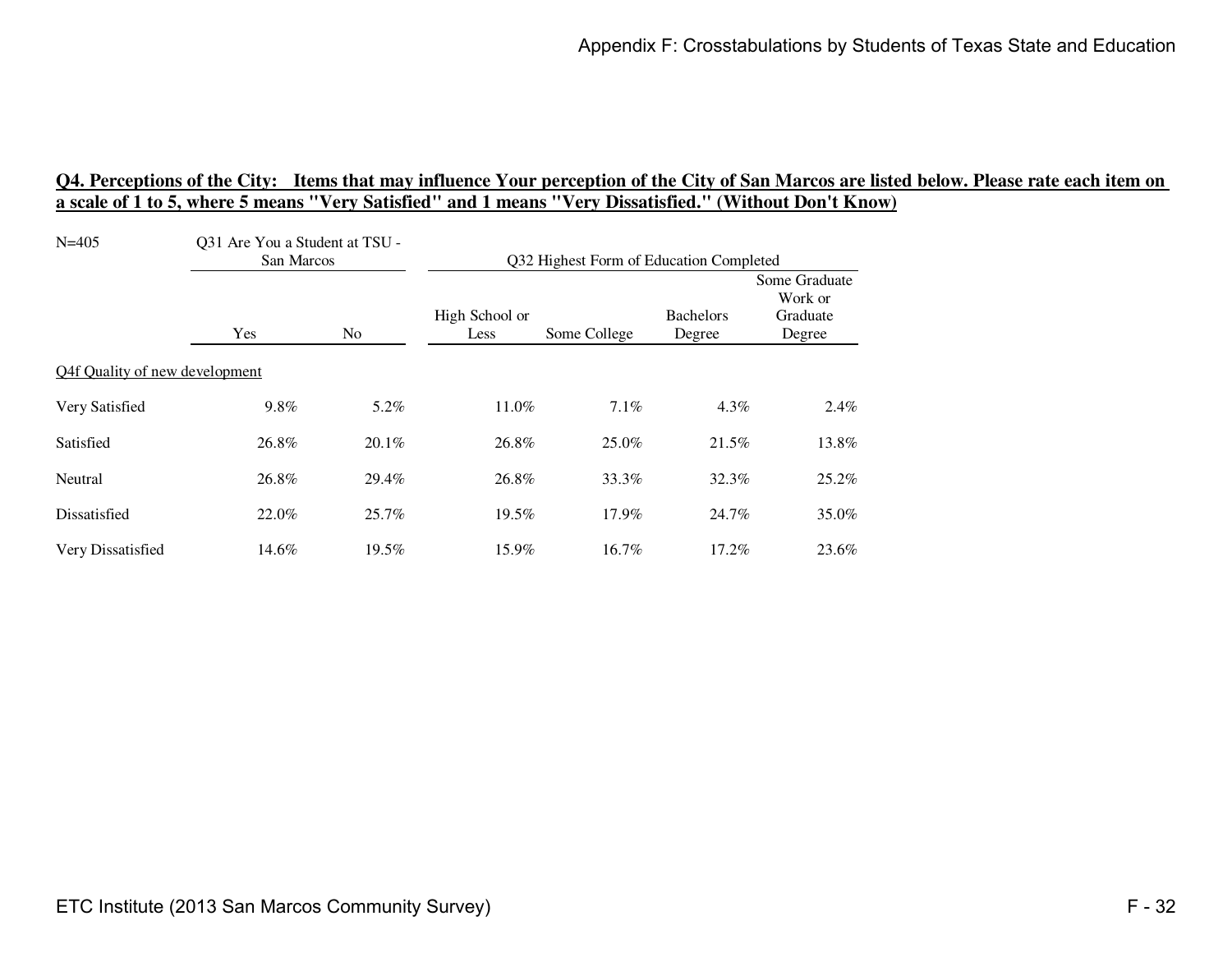| $N = 405$                              | Q31 Are You a Student at TSU -<br>San Marcos |       | Q32 Highest Form of Education Completed |              |                            |                                                |
|----------------------------------------|----------------------------------------------|-------|-----------------------------------------|--------------|----------------------------|------------------------------------------------|
|                                        | Yes                                          | No    | High School or<br>Less                  | Some College | <b>Bachelors</b><br>Degree | Some Graduate<br>Work or<br>Graduate<br>Degree |
| Q4g Appearance of residential property |                                              |       |                                         |              |                            |                                                |
| Very Satisfied                         | 9.1%                                         | 6.6%  | 8.4%                                    | $12.5\%$     | $4.3\%$                    | $3.9\%$                                        |
| Satisfied                              | 31.8%                                        | 33.0% | 41.0%                                   | 33.0%        | 33.3%                      | 27.9%                                          |
| Neutral                                | 38.6%                                        | 34.5% | 27.7%                                   | 39.8%        | $30.1\%$                   | 41.1%                                          |
| Dissatisfied                           | 13.6%                                        | 20.5% | 16.9%                                   | 9.1%         | 24.7%                      | 23.3%                                          |
| Very Dissatisfied                      | $6.8\%$                                      | 5.4%  | $6.0\%$                                 | 5.7%         | 7.5%                       | $3.9\%$                                        |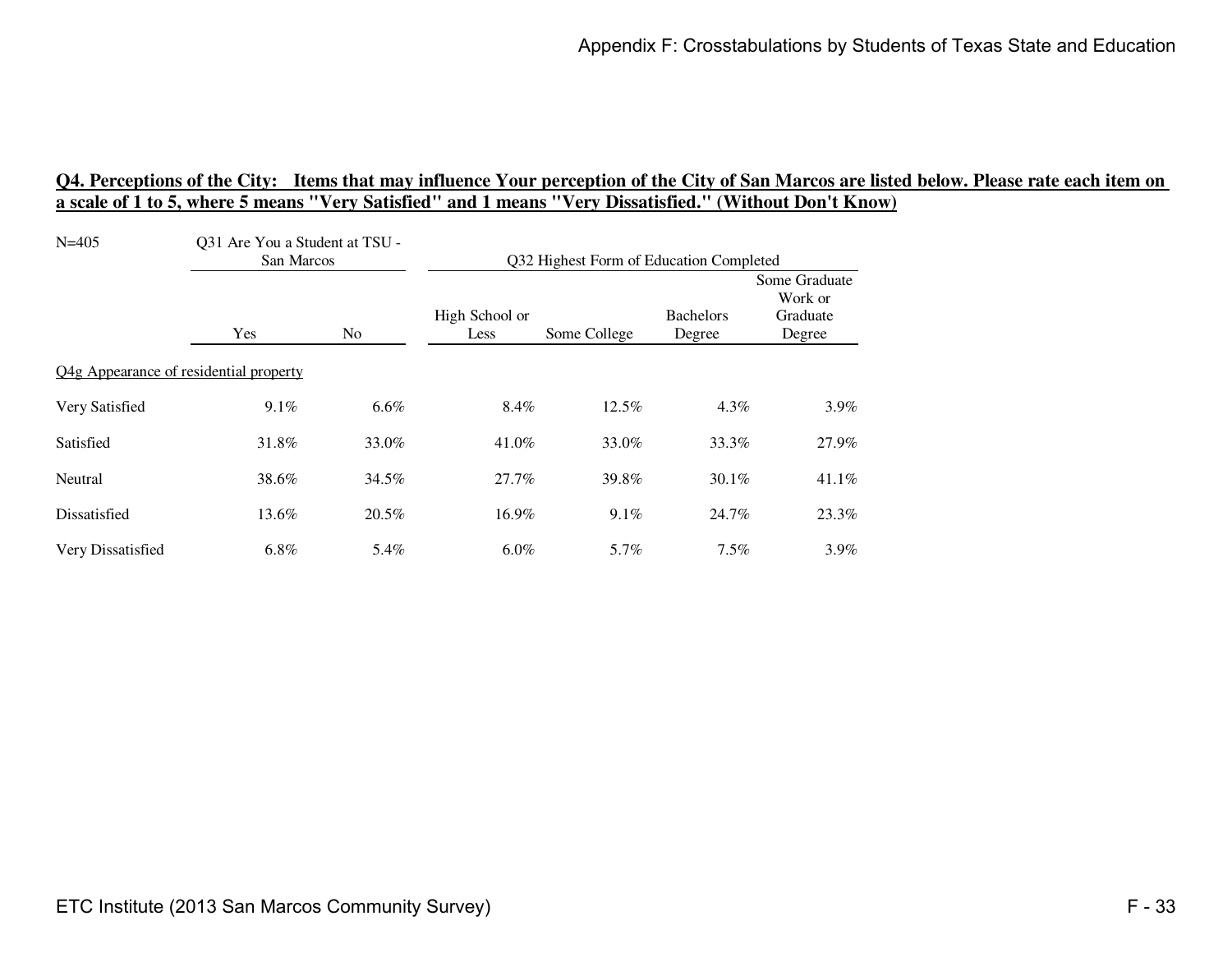| $N = 405$                             | Q31 Are You a Student at TSU -<br>San Marcos |                | Q32 Highest Form of Education Completed |              |                            |                                                |
|---------------------------------------|----------------------------------------------|----------------|-----------------------------------------|--------------|----------------------------|------------------------------------------------|
|                                       | Yes                                          | N <sub>0</sub> | High School or<br>Less                  | Some College | <b>Bachelors</b><br>Degree | Some Graduate<br>Work or<br>Graduate<br>Degree |
| Q4h Appearance of commercial property |                                              |                |                                         |              |                            |                                                |
| Very Satisfied                        | 11.4%                                        | $6.5\%$        | 8.3%                                    | 9.1%         | 6.5%                       | 5.4%                                           |
| Satisfied                             | $34.1\%$                                     | 34.9%          | 44.0%                                   | 31.8%        | 39.8%                      | 27.9%                                          |
| Neutral                               | 34.1%                                        | 39.5%          | 27.4%                                   | 47.7%        | 30.1%                      | 47.3%                                          |
| Dissatisfied                          | 18.2%                                        | 14.8%          | 16.7%                                   | 6.8%         | 19.4%                      | 15.5%                                          |
| Very Dissatisfied                     | $2.3\%$                                      | 4.3%           | $3.6\%$                                 | $4.5\%$      | 4.3%                       | $3.9\%$                                        |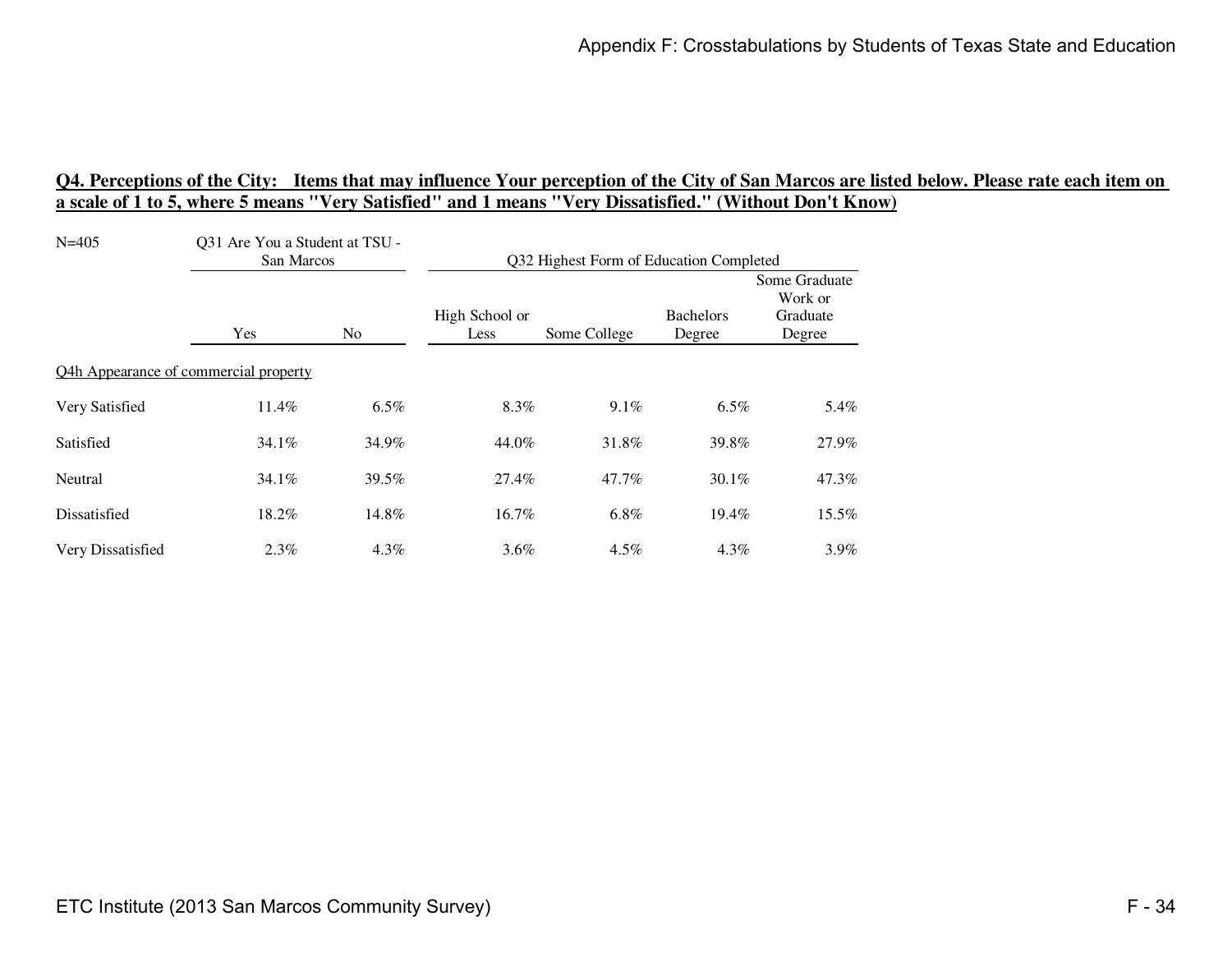| $N = 405$                          | Q31 Are You a Student at TSU -<br>San Marcos |                | Q32 Highest Form of Education Completed |              |                            |                                                |
|------------------------------------|----------------------------------------------|----------------|-----------------------------------------|--------------|----------------------------|------------------------------------------------|
|                                    | Yes                                          | N <sub>0</sub> | High School or<br>Less                  | Some College | <b>Bachelors</b><br>Degree | Some Graduate<br>Work or<br>Graduate<br>Degree |
| Q4i Overall appearance of the City |                                              |                |                                         |              |                            |                                                |
| Very Satisfied                     | 18.2%                                        | 8.2%           | 14.1%                                   | 14.9%        | 4.3%                       | $6.2\%$                                        |
| Satisfied                          | 43.2%                                        | 44.6%          | 49.4%                                   | 41.4%        | 49.5%                      | 40.3%                                          |
| Neutral                            | 25.0%                                        | 30.4%          | 22.4%                                   | 28.7%        | 24.7%                      | 39.5%                                          |
| Dissatisfied                       | 11.4%                                        | 13.1%          | 11.8%                                   | $11.5\%$     | 16.1%                      | 10.9%                                          |
| Very Dissatisfied                  | $2.3\%$                                      | $3.7\%$        | $2.4\%$                                 | $3.4\%$      | 5.4%                       | $3.1\%$                                        |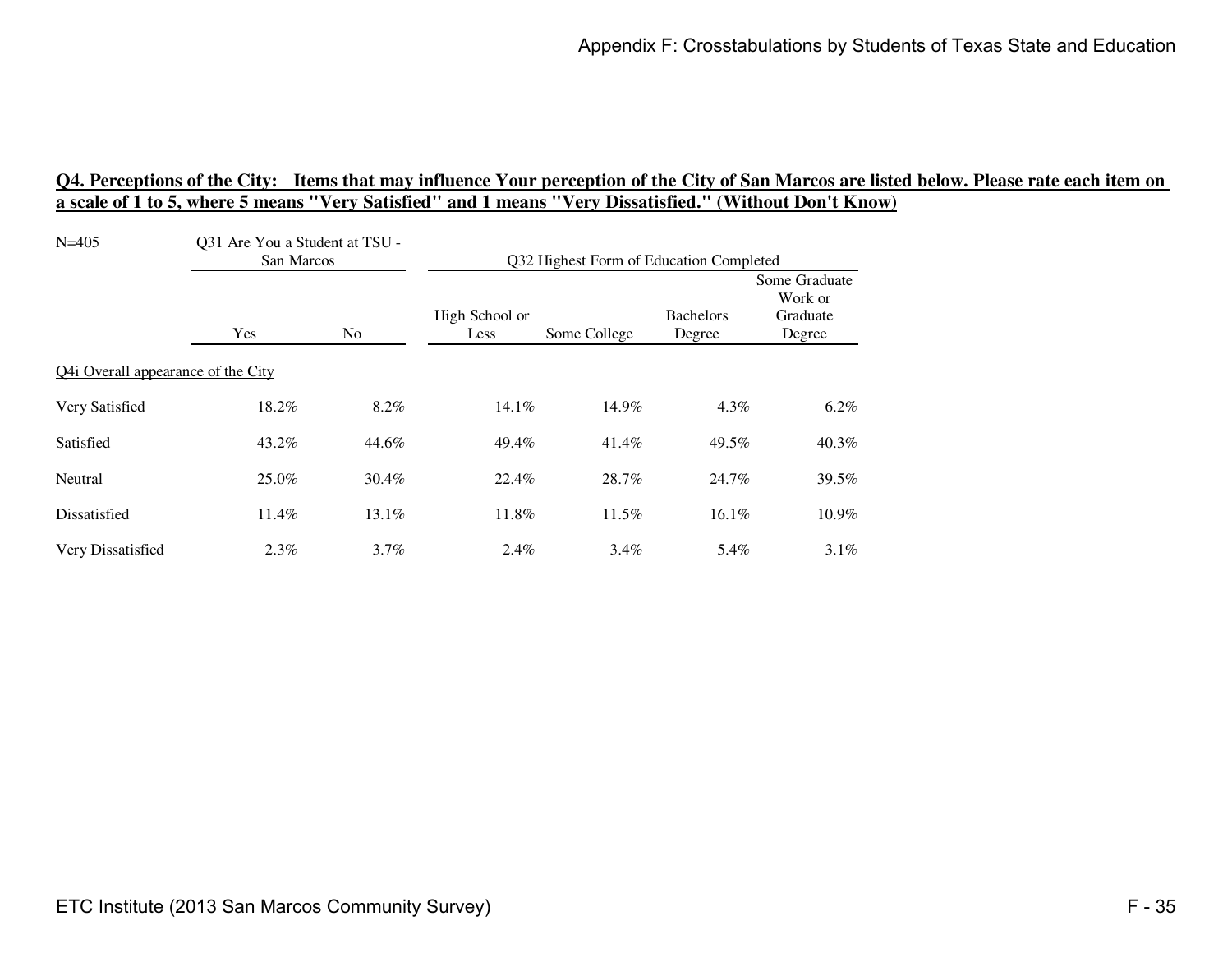| $N = 405$                                    | Q31 Are You a Student at TSU -<br>San Marcos |                | Q32 Highest Form of Education Completed |              |                            |                                                |
|----------------------------------------------|----------------------------------------------|----------------|-----------------------------------------|--------------|----------------------------|------------------------------------------------|
|                                              | Yes                                          | N <sub>0</sub> | High School or<br>Less                  | Some College | <b>Bachelors</b><br>Degree | Some Graduate<br>Work or<br>Graduate<br>Degree |
| Q5a Maintenance and appearance of City parks |                                              |                |                                         |              |                            |                                                |
| Very Satisfied                               | 26.2%                                        | 15.8%          | 16.9%                                   | 21.7%        | 14.1%                      | 16.1%                                          |
| Satisfied                                    | 47.6%                                        | 53.3%          | 54.5%                                   | 49.4%        | 47.8%                      | 57.3%                                          |
| Neutral                                      | 23.8%                                        | 22.9%          | 19.5%                                   | 21.7%        | 31.5%                      | 21.0%                                          |
| Dissatisfied                                 | $0.0\%$                                      | 6.5%           | 5.2%                                    | $6.0\%$      | 6.5%                       | $4.0\%$                                        |
| Very Dissatisfied                            | 2.4%                                         | 1.5%           | $3.9\%$                                 | 1.2%         | $0.0\%$                    | $1.6\%$                                        |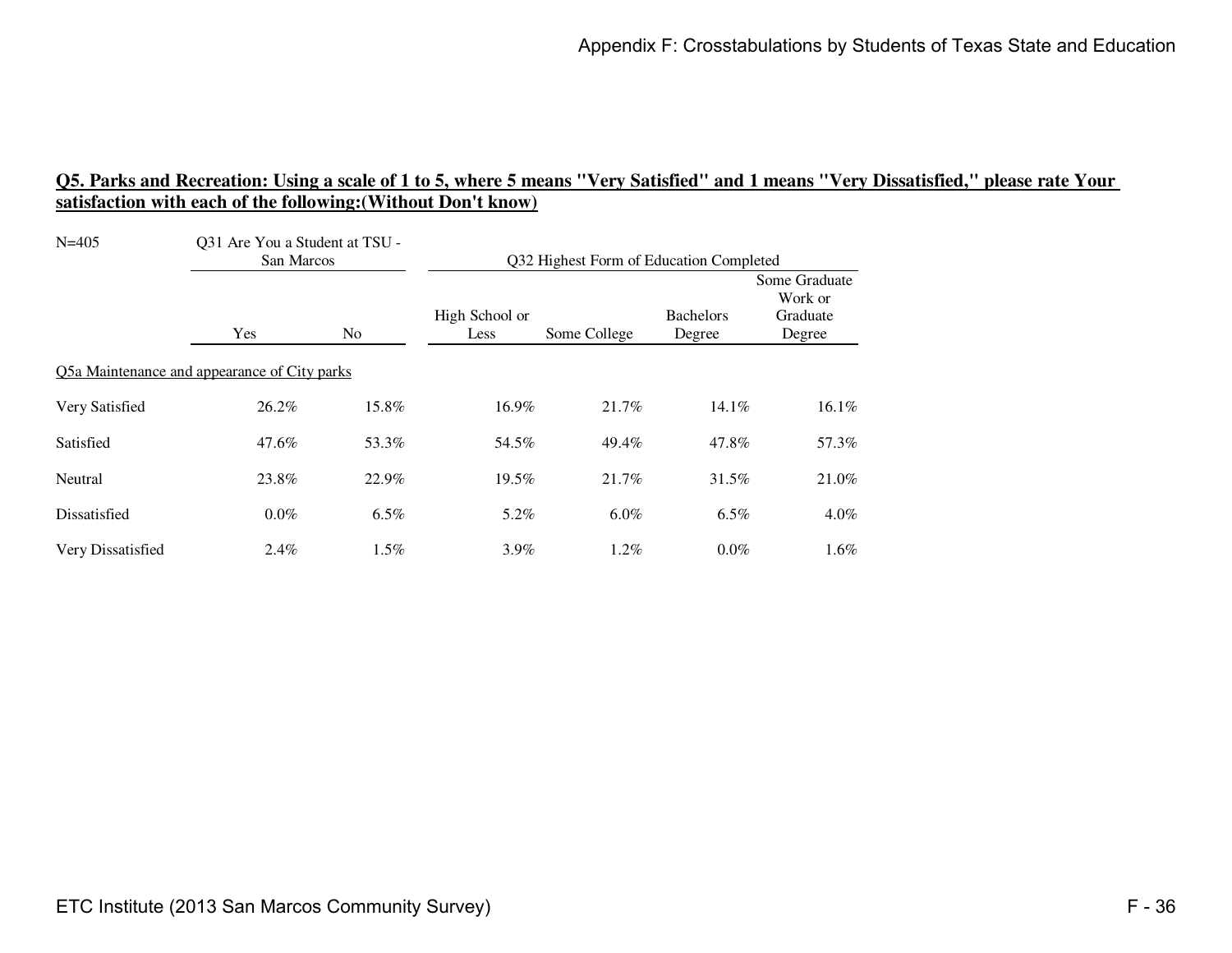| $N = 405$           | Q31 Are You a Student at TSU -<br>San Marcos |                | Q32 Highest Form of Education Completed |              |                            |                                                |
|---------------------|----------------------------------------------|----------------|-----------------------------------------|--------------|----------------------------|------------------------------------------------|
|                     | Yes                                          | N <sub>o</sub> | High School or<br>Less                  | Some College | <b>Bachelors</b><br>Degree | Some Graduate<br>Work or<br>Graduate<br>Degree |
| Q5b Number of parks |                                              |                |                                         |              |                            |                                                |
| Very Satisfied      | 23.3%                                        | 16.4%          | 17.1%                                   | 16.5%        | 16.7%                      | 18.3%                                          |
| Satisfied           | 32.6%                                        | 44.3%          | $42.1\%$                                | 37.6%        | 46.7%                      | 44.4%                                          |
| Neutral             | 27.9%                                        | 25.0%          | 19.7%                                   | 30.6%        | 27.8%                      | 23.0%                                          |
| Dissatisfied        | 16.3%                                        | 11.6%          | 15.8%                                   | 15.3%        | 6.7%                       | 11.9%                                          |
| Very Dissatisfied   | $0.0\%$                                      | 2.7%           | 5.3%                                    | $0.0\%$      | 2.2%                       | 2.4%                                           |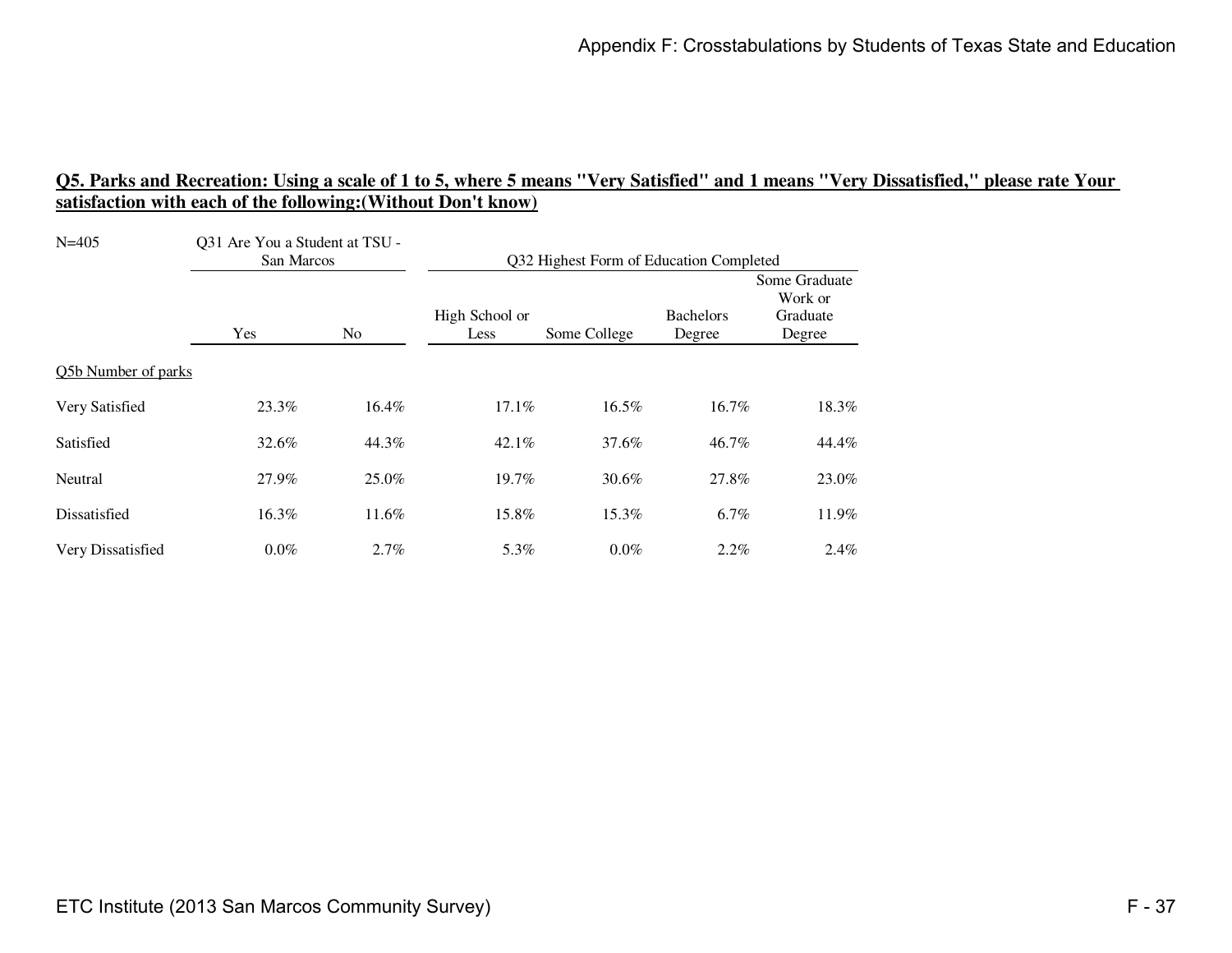| $N = 405$                             | Q31 Are You a Student at TSU -<br>San Marcos |                | Q32 Highest Form of Education Completed |              |                            |                                                |
|---------------------------------------|----------------------------------------------|----------------|-----------------------------------------|--------------|----------------------------|------------------------------------------------|
|                                       | Yes                                          | N <sub>0</sub> | High School or<br>Less                  | Some College | <b>Bachelors</b><br>Degree | Some Graduate<br>Work or<br>Graduate<br>Degree |
| Q5c Walking/biking trails in the City |                                              |                |                                         |              |                            |                                                |
| Very Satisfied                        | 18.6%                                        | 16.2%          | 14.7%                                   | 18.1%        | 21.6%                      | 13.0%                                          |
| Satisfied                             | 53.5%                                        | 41.6%          | 49.3%                                   | 39.8%        | 43.2%                      | 42.3%                                          |
| Neutral                               | 9.3%                                         | 24.2%          | 18.7%                                   | 24.1%        | 23.9%                      | 22.8%                                          |
| Dissatisfied                          | 14.0%                                        | 15.3%          | 14.7%                                   | 15.7%        | $9.1\%$                    | 17.9%                                          |
| Very Dissatisfied                     | 4.7%                                         | 2.8%           | 2.7%                                    | 2.4%         | 2.3%                       | $4.1\%$                                        |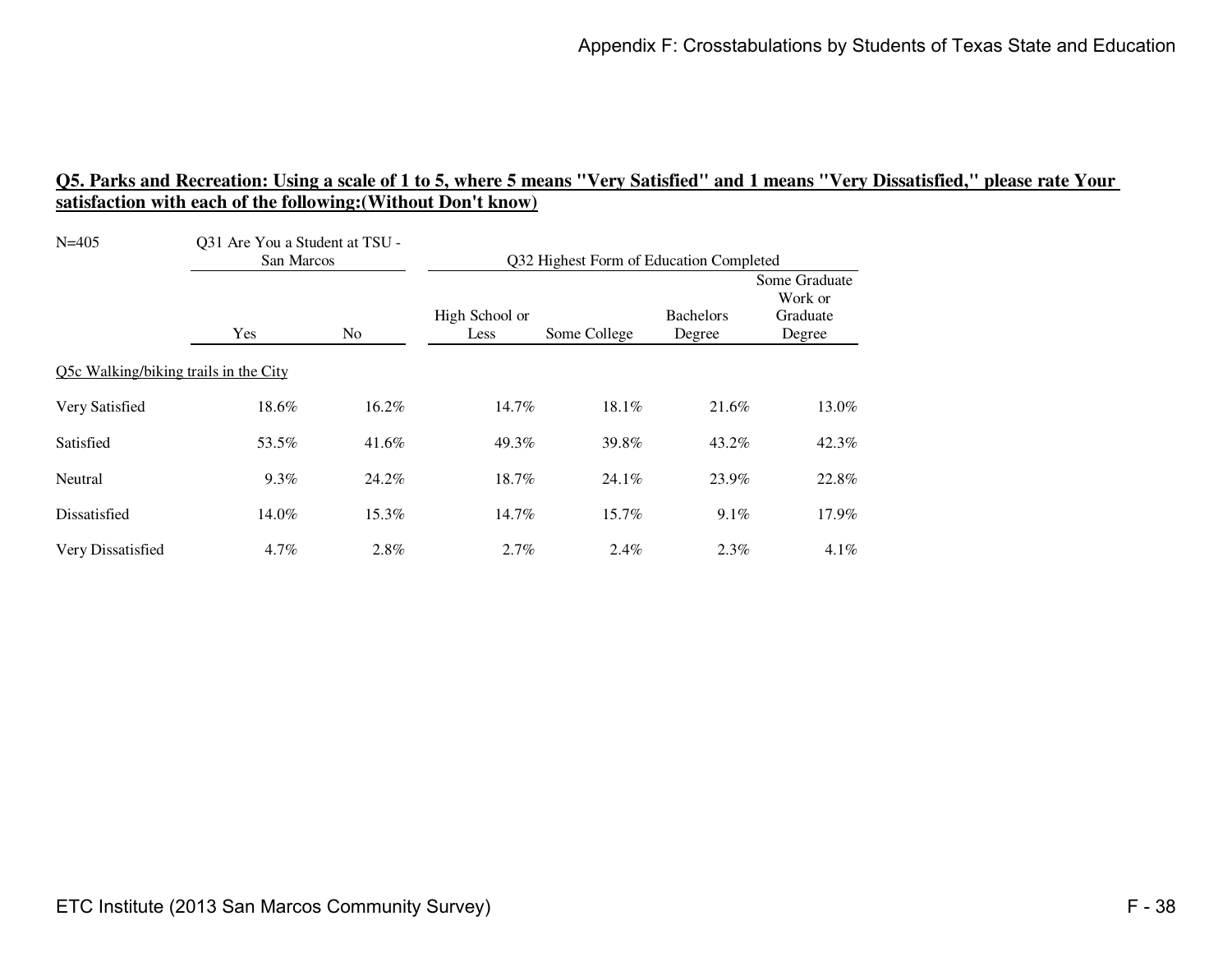| $N = 405$           | Q31 Are You a Student at TSU -<br>San Marcos |                | Q32 Highest Form of Education Completed |              |                            |                                                |
|---------------------|----------------------------------------------|----------------|-----------------------------------------|--------------|----------------------------|------------------------------------------------|
|                     | Yes                                          | N <sub>0</sub> | High School or<br>Less                  | Some College | <b>Bachelors</b><br>Degree | Some Graduate<br>Work or<br>Graduate<br>Degree |
| Q5d Activity Center |                                              |                |                                         |              |                            |                                                |
| Very Satisfied      | 15.6%                                        | 35.1%          | 28.2%                                   | 20.8%        | 36.1%                      | 43.1%                                          |
| Satisfied           | 62.5%                                        | 46.2%          | 49.3%                                   | 54.5%        | 43.4%                      | 44.8%                                          |
| Neutral             | 18.8%                                        | 14.9%          | 19.7%                                   | 16.9%        | 19.3%                      | $8.6\%$                                        |
| Dissatisfied        | $0.0\%$                                      | $3.2\%$        | 1.4%                                    | 6.5%         | $0.0\%$                    | $3.4\%$                                        |
| Very Dissatisfied   | $3.1\%$                                      | $0.6\%$        | 1.4%                                    | 1.3%         | $1.2\%$                    | $0.0\%$                                        |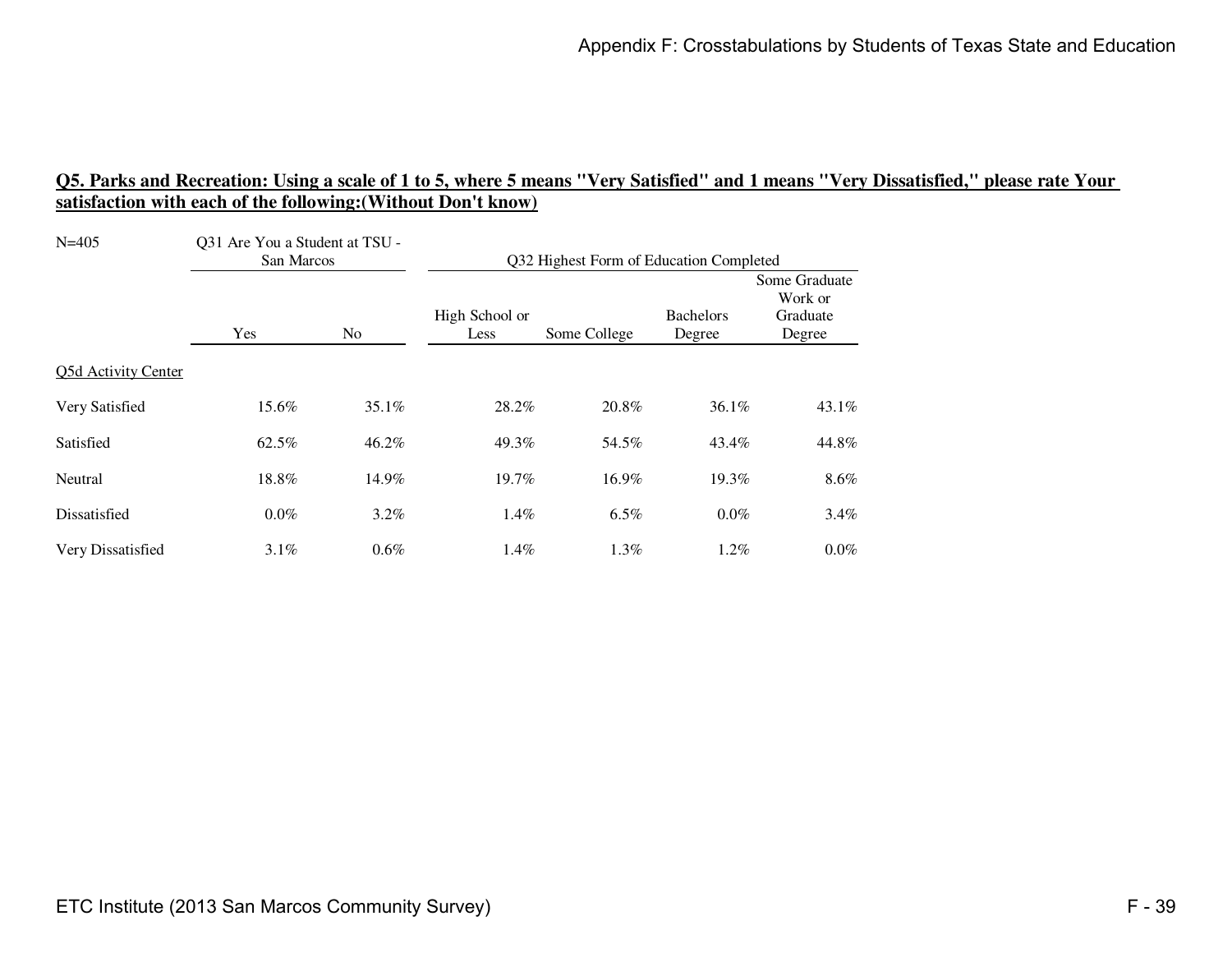| $N = 405$               | Q31 Are You a Student at TSU -<br>San Marcos |          | Q32 Highest Form of Education Completed |         |                            |                                                |
|-------------------------|----------------------------------------------|----------|-----------------------------------------|---------|----------------------------|------------------------------------------------|
|                         | Yes                                          | No.      | High School or<br>Some College<br>Less  |         | <b>Bachelors</b><br>Degree | Some Graduate<br>Work or<br>Graduate<br>Degree |
| Q5e City swimming pools |                                              |          |                                         |         |                            |                                                |
| Very Satisfied          | 6.3%                                         | 14.9%    | 10.9%                                   | 9.7%    | 16.4%                      | $17.5\%$                                       |
| Satisfied               | 43.8%                                        | $40.6\%$ | 50.0%                                   | 33.3%   | 34.2%                      | 46.6%                                          |
| Neutral                 | 40.6%                                        | 31.3%    | 26.6%                                   | 40.3%   | 37.0%                      | 26.2%                                          |
| Dissatisfied            | 6.3%                                         | 8.2%     | 7.8%                                    | $9.7\%$ | 8.2%                       | 5.8%                                           |
| Very Dissatisfied       | $3.1\%$                                      | 5.0%     | 4.7%                                    | $6.9\%$ | 4.1%                       | $3.9\%$                                        |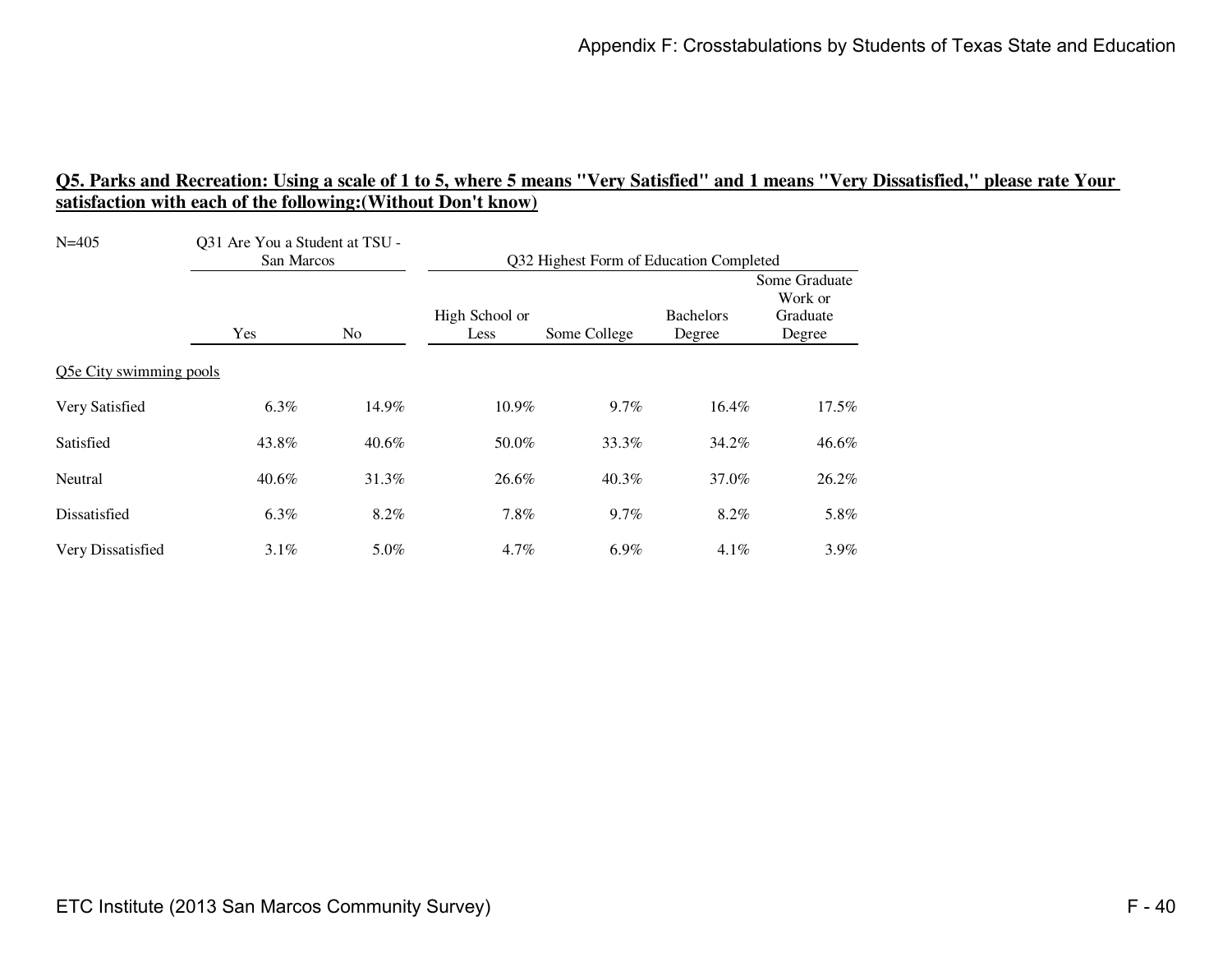| $N = 405$                     | Q31 Are You a Student at TSU -<br>San Marcos |                | Q32 Highest Form of Education Completed |              |                            |                                                |
|-------------------------------|----------------------------------------------|----------------|-----------------------------------------|--------------|----------------------------|------------------------------------------------|
|                               | Yes                                          | N <sub>0</sub> | High School or<br>Less                  | Some College | <b>Bachelors</b><br>Degree | Some Graduate<br>Work or<br>Graduate<br>Degree |
| Q5f Youth recreation programs |                                              |                |                                         |              |                            |                                                |
| Very Satisfied                | 15.4%                                        | 14.2%          | 12.1%                                   | 14.8%        | 13.1%                      | 16.7%                                          |
| Satisfied                     | 38.5%                                        | $37.1\%$       | 41.4%                                   | 37.0%        | 32.8%                      | 39.3%                                          |
| Neutral                       | 46.2%                                        | 38.4%          | 36.2%                                   | 46.3%        | 50.8%                      | 28.6%                                          |
| Dissatisfied                  | $0.0\%$                                      | 9.1%           | $6.9\%$                                 | 1.9%         | $3.3\%$                    | 14.3%                                          |
| Very Dissatisfied             | $0.0\%$                                      | 1.3%           | $3.4\%$                                 | $0.0\%$      | 0.0%                       | $1.2\%$                                        |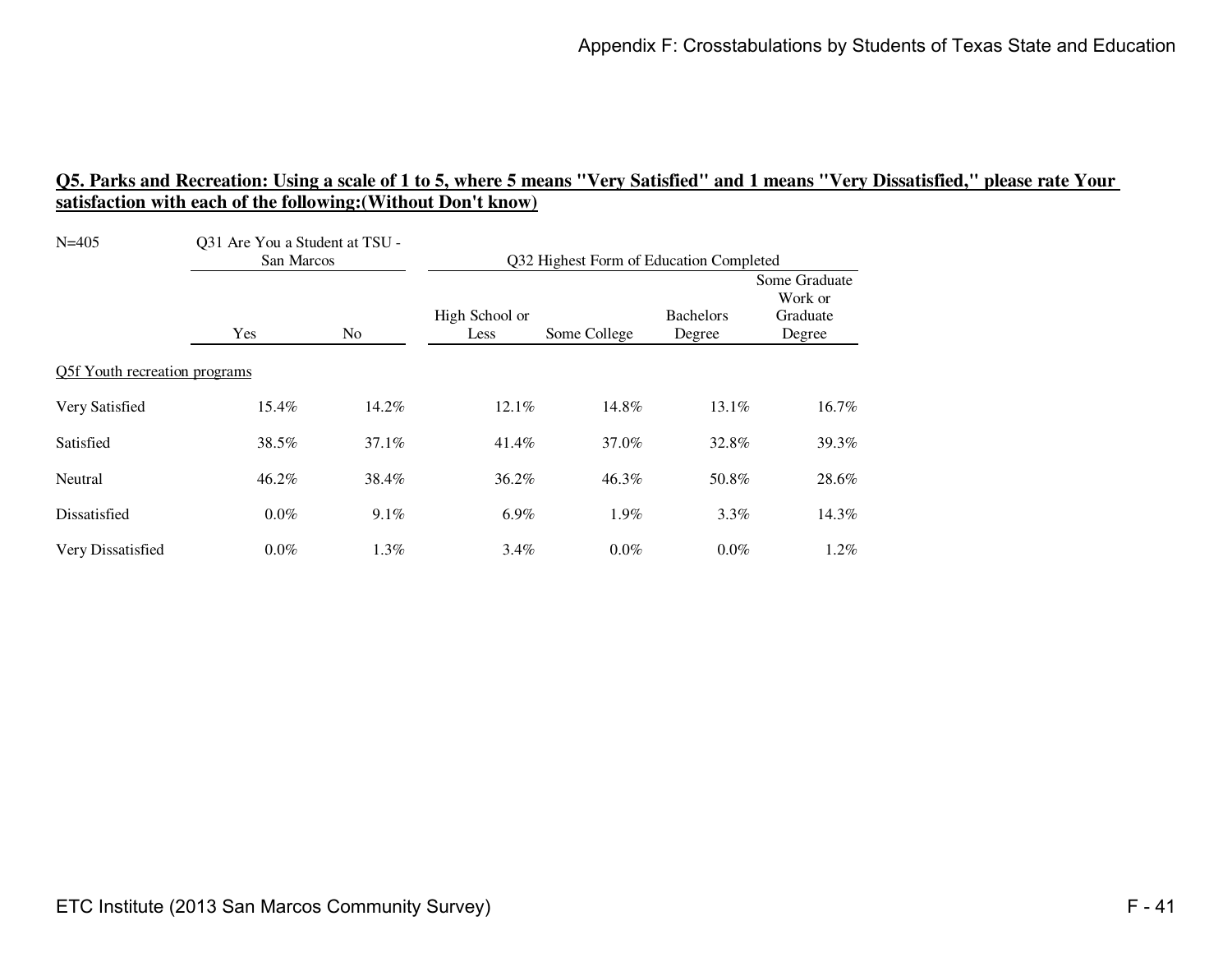| $N = 405$                     | Q31 Are You a Student at TSU -<br>San Marcos |                | Q32 Highest Form of Education Completed |       |                            |                                                |  |
|-------------------------------|----------------------------------------------|----------------|-----------------------------------------|-------|----------------------------|------------------------------------------------|--|
|                               | Yes                                          | N <sub>o</sub> | High School or<br>Some College<br>Less  |       | <b>Bachelors</b><br>Degree | Some Graduate<br>Work or<br>Graduate<br>Degree |  |
| Q5g Adult recreation programs |                                              |                |                                         |       |                            |                                                |  |
| Very Satisfied                | 14.8%                                        | 13.7%          | 9.5%                                    | 16.7% | 14.5%                      | 14.3%                                          |  |
| Satisfied                     | 37.0%                                        | 39.5%          | 44.4%                                   | 36.7% | 37.7%                      | 38.8%                                          |  |
| Neutral                       | 44.4%                                        | 36.1%          | 34.9%                                   | 36.7% | 43.5%                      | 33.7%                                          |  |
| Dissatisfied                  | $3.7\%$                                      | 8.4%           | $6.3\%$                                 | 8.3%  | $2.9\%$                    | 12.2%                                          |  |
| Very Dissatisfied             | $0.0\%$                                      | 2.3%           | 4.8%                                    | 1.7%  | 1.4%                       | $1.0\%$                                        |  |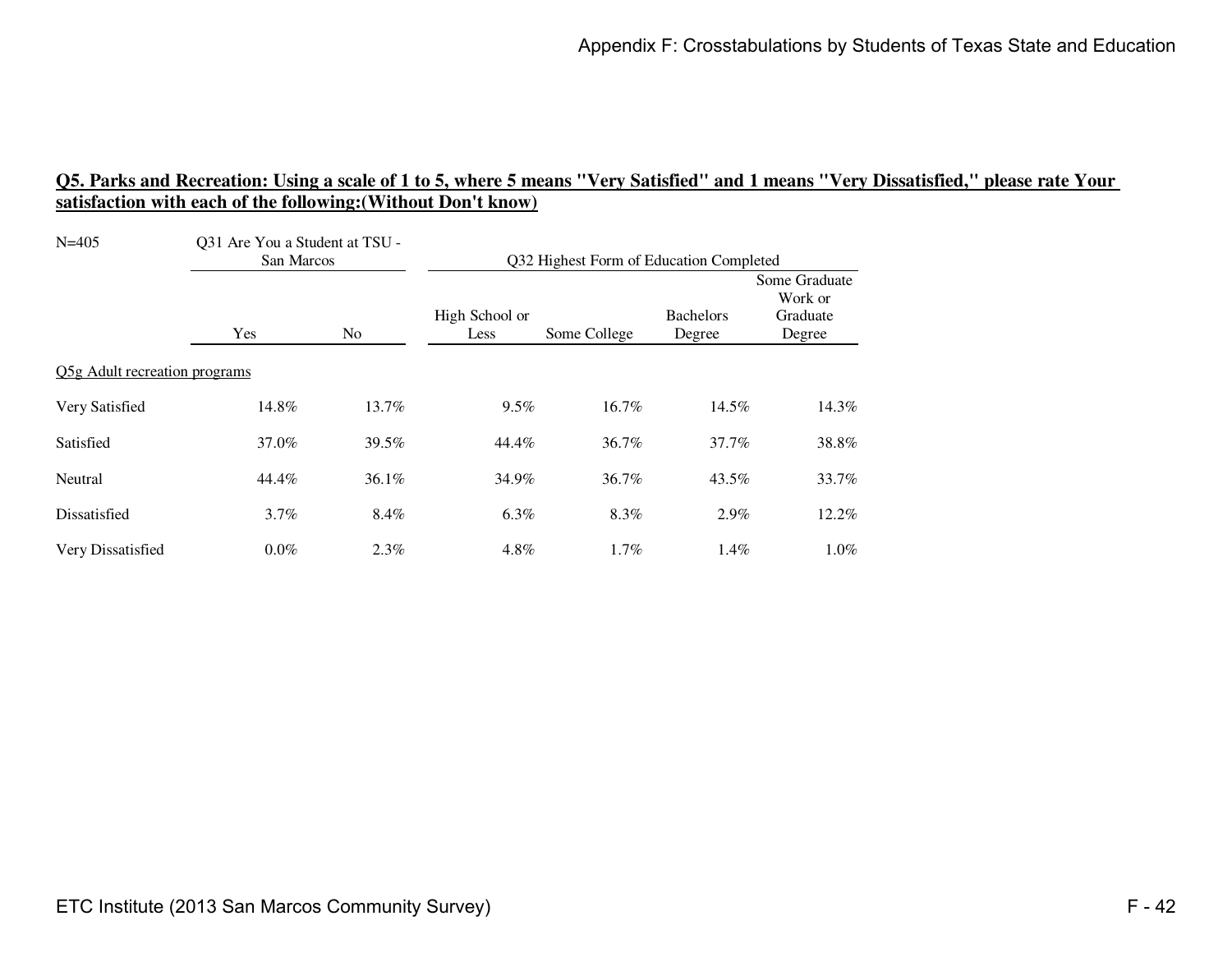| $N = 405$                     | Q31 Are You a Student at TSU -<br>San Marcos |                | Q32 Highest Form of Education Completed |          |                            |                                                |  |
|-------------------------------|----------------------------------------------|----------------|-----------------------------------------|----------|----------------------------|------------------------------------------------|--|
|                               | Yes                                          | N <sub>o</sub> | High School or<br>Some College<br>Less  |          | <b>Bachelors</b><br>Degree | Some Graduate<br>Work or<br>Graduate<br>Degree |  |
| Q5h Outdoor athletic programs |                                              |                |                                         |          |                            |                                                |  |
| Very Satisfied                | 18.2%                                        | 13.8%          | 14.3%                                   | 15.5%    | 15.5%                      | 13.0%                                          |  |
| Satisfied                     | 51.5%                                        | 46.8%          | 55.6%                                   | $45.1\%$ | 39.4%                      | 50.0%                                          |  |
| Neutral                       | 27.3%                                        | 29.4%          | 19.0%                                   | 35.2%    | 36.6%                      | 25.9%                                          |  |
| Dissatisfied                  | $3.0\%$                                      | 7.4%           | 7.9%                                    | 2.8%     | 5.6%                       | $9.3\%$                                        |  |
| Very Dissatisfied             | $0.0\%$                                      | $2.5\%$        | $3.2\%$                                 | 1.4%     | 2.8%                       | 1.9%                                           |  |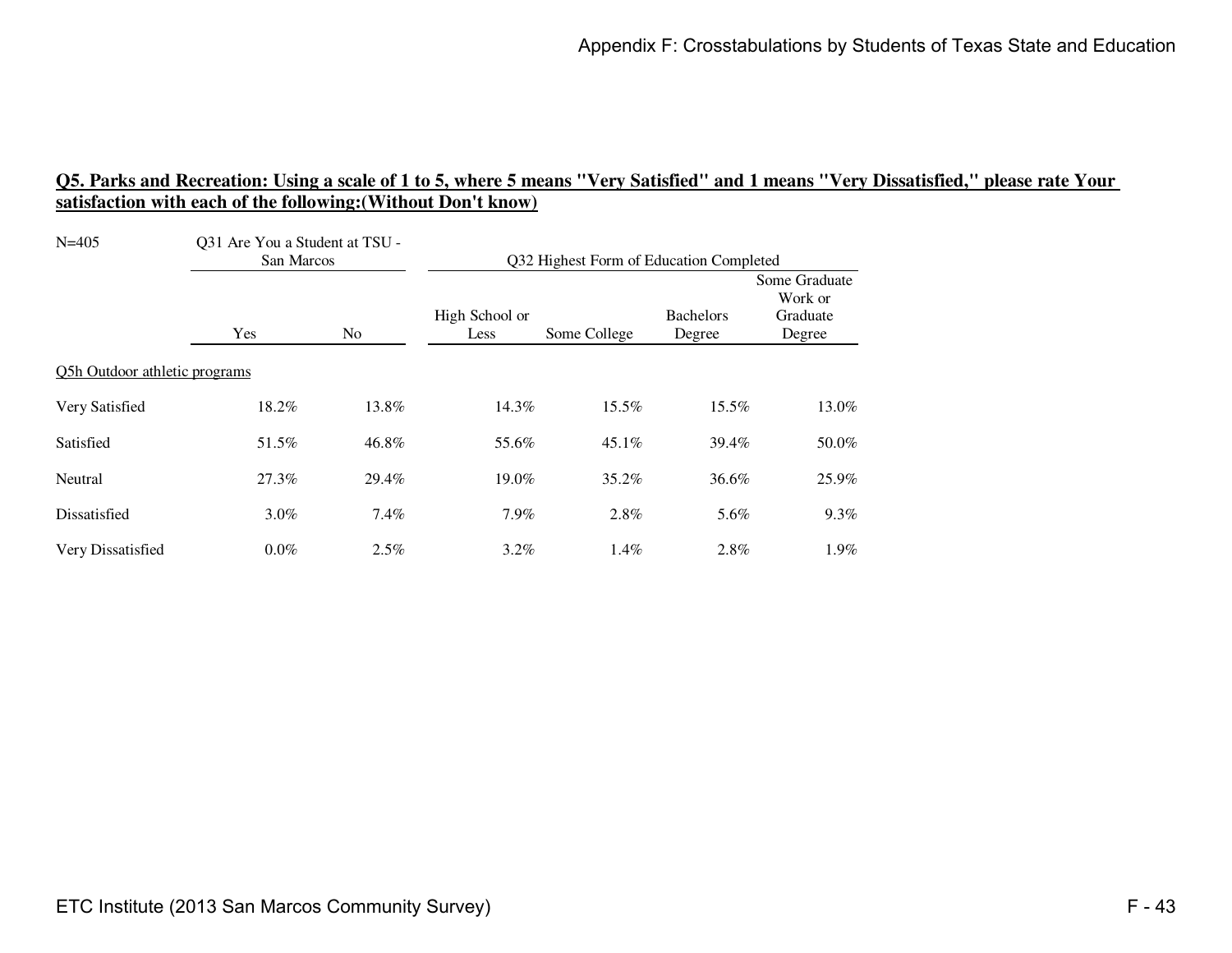| $N = 405$                           | Q31 Are You a Student at TSU -<br>San Marcos |         | Q32 Highest Form of Education Completed |              |                            |                                                |
|-------------------------------------|----------------------------------------------|---------|-----------------------------------------|--------------|----------------------------|------------------------------------------------|
|                                     | Yes<br>N <sub>0</sub>                        |         | High School or<br>Less                  | Some College | <b>Bachelors</b><br>Degree | Some Graduate<br>Work or<br>Graduate<br>Degree |
| Q5i Mowing/trimming of public areas |                                              |         |                                         |              |                            |                                                |
| Very Satisfied                      | 14.0%                                        | 14.2%   | 12.2%                                   | 15.1%        | 16.3%                      | 13.4%                                          |
| Satisfied                           | 48.8%                                        | 48.6%   | 53.7%                                   | 46.5%        | 42.4%                      | 52.0%                                          |
| Neutral                             | 27.9%                                        | 25.4%   | 25.6%                                   | 29.1%        | 26.1%                      | 22.8%                                          |
| Dissatisfied                        | $7.0\%$                                      | 7.8%    | $3.7\%$                                 | $7.0\%$      | 10.9%                      | 8.7%                                           |
| Very Dissatisfied                   | $2.3\%$                                      | $4.0\%$ | 4.9%                                    | $2.3\%$      | $4.3\%$                    | $3.1\%$                                        |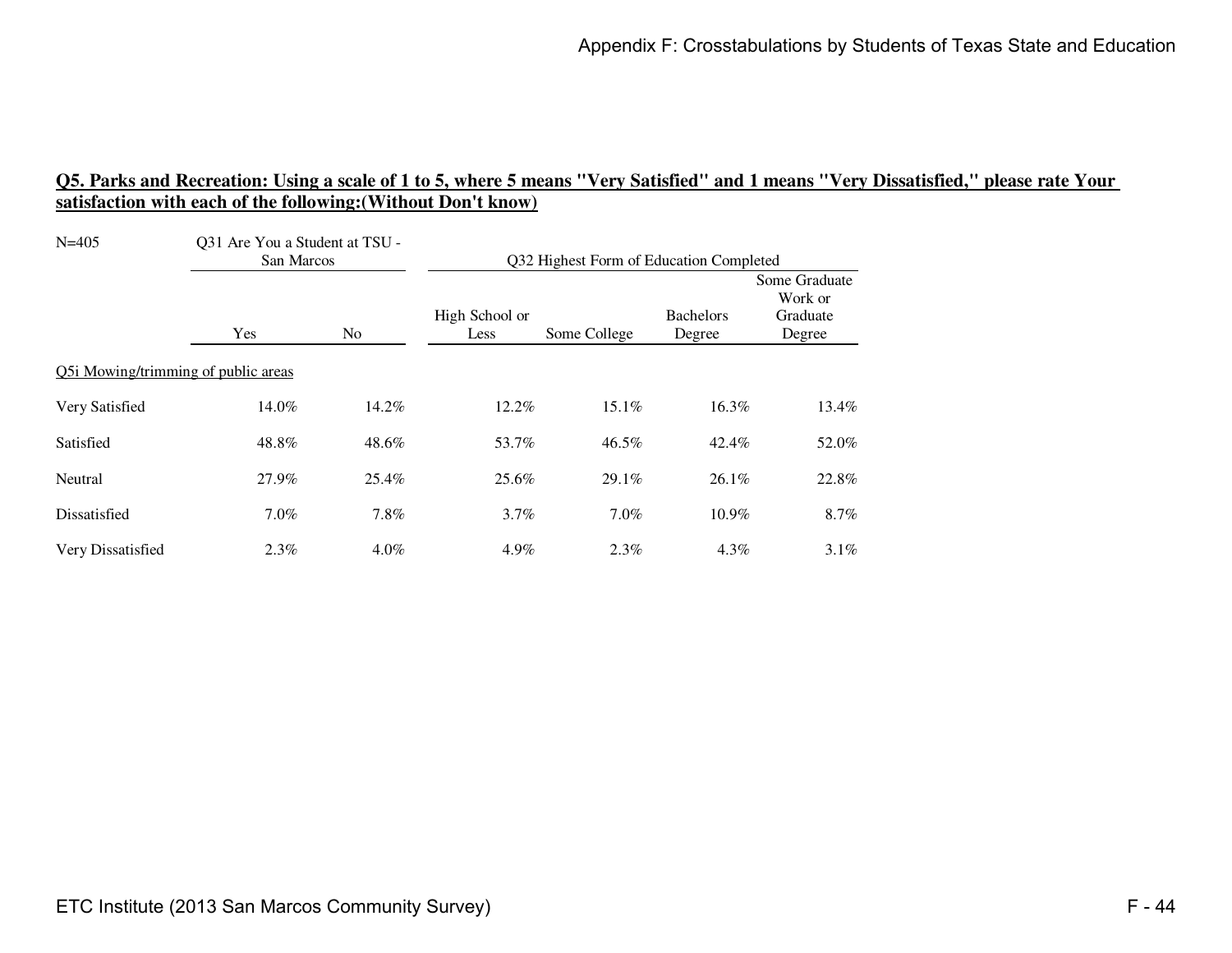# **Q6. Which THREE of the parks and recreation services listed above do You think are most important for the City to provide? (Sum of Top Three Choices)**

| $N = 405$                       | Q31 Are You a Student at TSU -<br>San Marcos |           | Q32 Highest Form of Education Completed |              |                            |                                                |  |
|---------------------------------|----------------------------------------------|-----------|-----------------------------------------|--------------|----------------------------|------------------------------------------------|--|
|                                 | Yes                                          | <b>No</b> | High School or<br>Less                  | Some College | <b>Bachelors</b><br>Degree | Some Graduate<br>Work or<br>Graduate<br>Degree |  |
| Q6 Sum of Top Choices           |                                              |           |                                         |              |                            |                                                |  |
| Maintenance/appearance of parks | 64.4%                                        | 62.7%     | 50.6%                                   | 69.7%        | 62.8%                      | 66.9%                                          |  |
| Number of parks                 | 26.7%                                        | 27.6%     | 23.6%                                   | 28.1%        | 27.7%                      | 30.8%                                          |  |
| Walking and biking trails       | 44.4%                                        | 44.6%     | 40.4%                                   | 38.2%        | 50.0%                      | 47.7%                                          |  |
| <b>Activity Center</b>          | 26.7%                                        | 31.8%     | 25.8%                                   | 27.0%        | 30.9%                      | 38.5%                                          |  |
| City swimming pools             | 17.8%                                        | 15.0%     | 21.3%                                   | 11.2%        | 16.0%                      | 13.1%                                          |  |
| Youth recreation programs       | 37.8%                                        | 30.6%     | 33.7%                                   | 32.6%        | 30.9%                      | 30.0%                                          |  |
| Adult recreation programs       | 11.1%                                        | 12.3%     | 11.2%                                   | 12.4%        | 18.1%                      | 8.5%                                           |  |
| Outdoor athletic facilities     | 22.2%                                        | 12.5%     | 15.7%                                   | 11.2%        | 16.0%                      | 12.3%                                          |  |
| Mowing/trimming of public areas | 35.6%                                        | 34.5%     | 31.5%                                   | 46.1%        | 34.0%                      | 29.2%                                          |  |
| None Chosen                     | 13.3%                                        | 28.4%     | 46.1%                                   | 23.6%        | 13.8%                      | 23.1%                                          |  |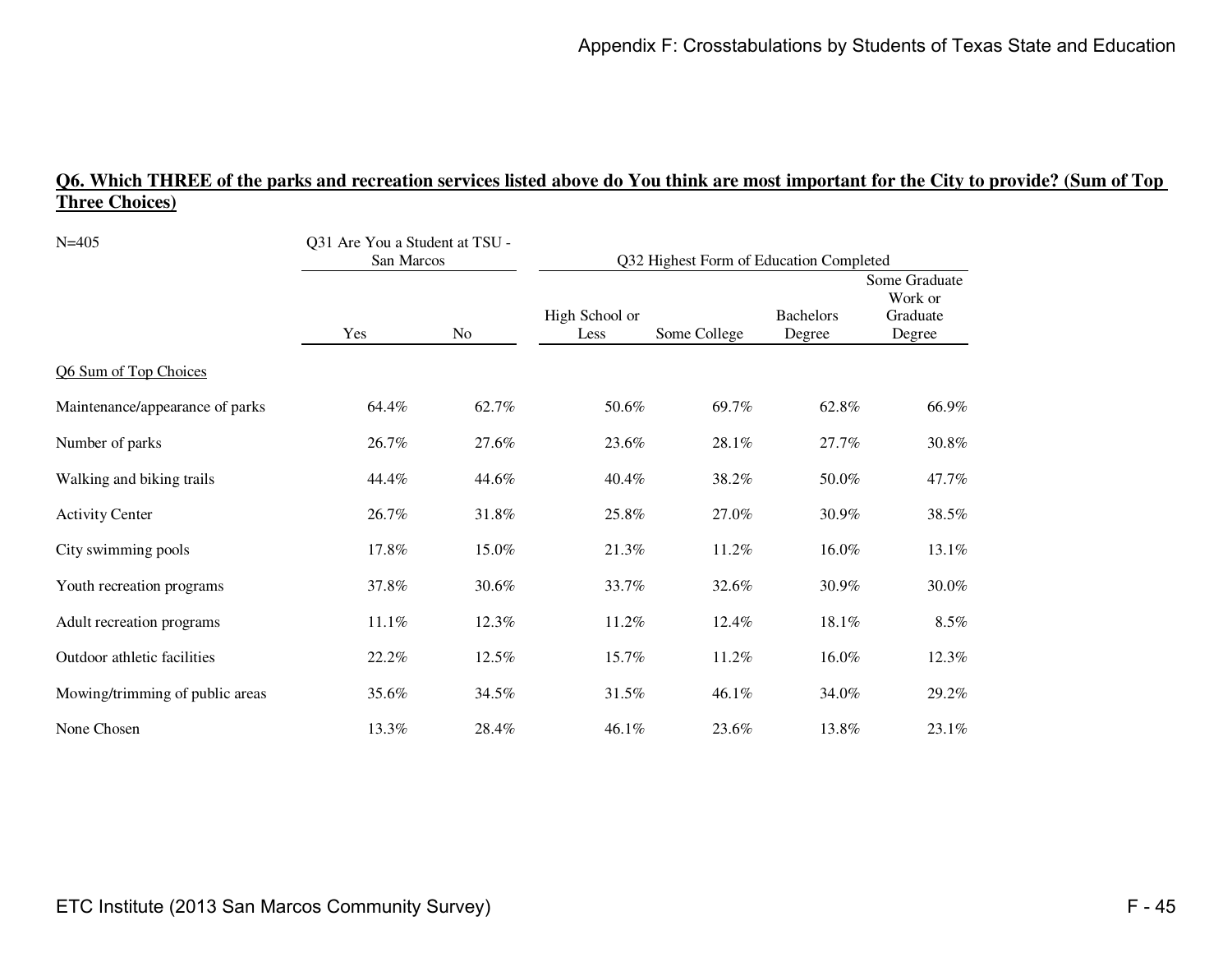| $N=405$                            | Q31 Are You a Student at TSU -<br>San Marcos |         | Q32 Highest Form of Education Completed |              |                            |                                                |
|------------------------------------|----------------------------------------------|---------|-----------------------------------------|--------------|----------------------------|------------------------------------------------|
|                                    | Yes<br>N <sub>0</sub>                        |         | High School or<br>Less                  | Some College | <b>Bachelors</b><br>Degree | Some Graduate<br>Work or<br>Graduate<br>Degree |
| Q7a Enforcement of cleanup of junk |                                              |         |                                         |              |                            |                                                |
| Very Satisfied                     | 19.0%                                        | $7.3\%$ | $7.5\%$                                 | $10.0\%$     | $10.3\%$                   | 7.5%                                           |
| Satisfied                          | 19.0%                                        | 28.7%   | 31.3%                                   | 31.3%        | 24.1%                      | 25.0%                                          |
| Neutral                            | 23.8%                                        | 27.8%   | 22.5%                                   | 22.5%        | 28.7%                      | 34.2%                                          |
| Dissatisfied                       | 26.2%                                        | 24.5%   | 25.0%                                   | 25.0%        | 26.4%                      | 21.7%                                          |
| Very Dissatisfied                  | 11.9%                                        | 11.6%   | 13.8%                                   | 11.3%        | $10.3\%$                   | $11.7\%$                                       |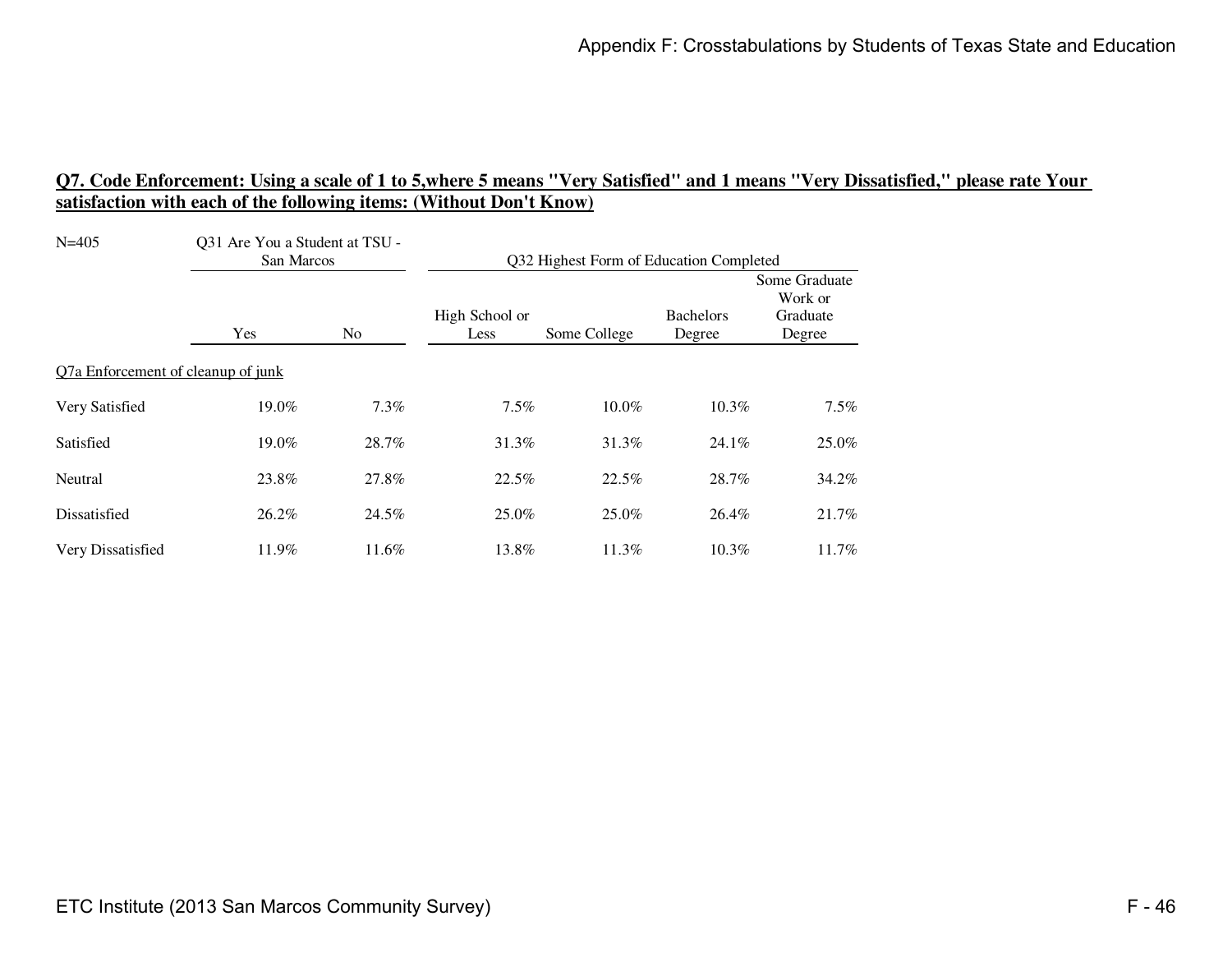| $N = 405$                               | Q31 Are You a Student at TSU -<br>San Marcos |         | Q32 Highest Form of Education Completed |              |                            |                                                |
|-----------------------------------------|----------------------------------------------|---------|-----------------------------------------|--------------|----------------------------|------------------------------------------------|
|                                         | Yes                                          | No.     | High School or<br>Less                  | Some College | <b>Bachelors</b><br>Degree | Some Graduate<br>Work or<br>Graduate<br>Degree |
| Q7b Mowing weeds/grass private property |                                              |         |                                         |              |                            |                                                |
| Very Satisfied                          | 10.3%                                        | $7.3\%$ | $10.0\%$                                | 7.7%         | 7.0%                       | $6.7\%$                                        |
| Satisfied                               | 25.6%                                        | 26.9%   | 25.0%                                   | 25.6%        | 26.7%                      | 29.2%                                          |
| Neutral                                 | 28.2%                                        | 30.9%   | 31.3%                                   | 30.8%        | 32.6%                      | 29.2%                                          |
| Dissatisfied                            | 28.2%                                        | 26.6%   | 26.3%                                   | 26.9%        | 23.3%                      | 28.3%                                          |
| Very Dissatisfied                       | $7.7\%$                                      | 8.3%    | $7.5\%$                                 | $9.0\%$      | $10.5\%$                   | $6.7\%$                                        |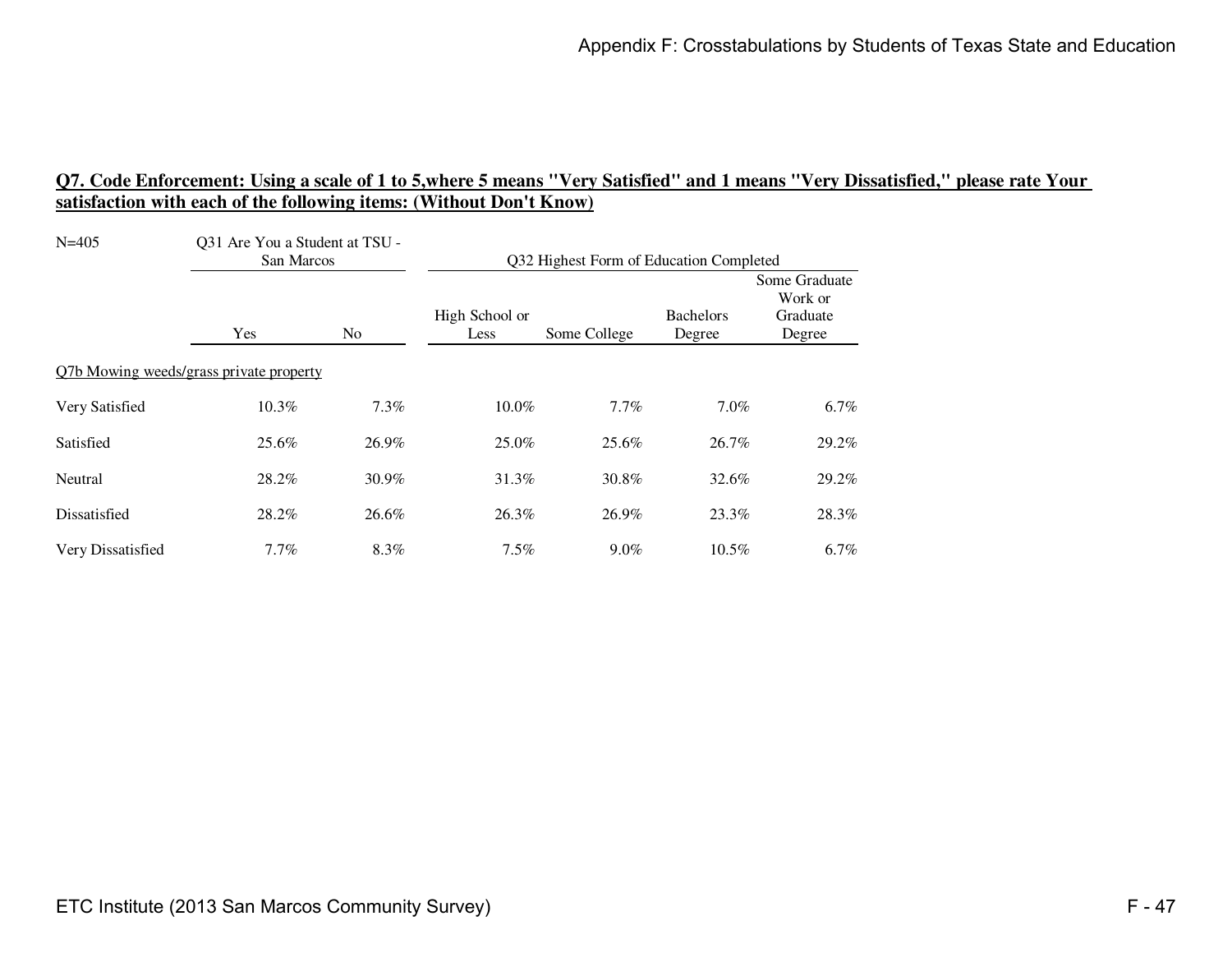| $N = 405$                           | Q31 Are You a Student at TSU -<br>San Marcos |                | Q32 Highest Form of Education Completed |              |                            |                                                |
|-------------------------------------|----------------------------------------------|----------------|-----------------------------------------|--------------|----------------------------|------------------------------------------------|
|                                     | Yes                                          | N <sub>0</sub> | High School or<br>Less                  | Some College | <b>Bachelors</b><br>Degree | Some Graduate<br>Work or<br>Graduate<br>Degree |
| Q7c Enforcement of sign regulations |                                              |                |                                         |              |                            |                                                |
| Very Satisfied                      | 13.2%                                        | 8.1%           | 12.7%                                   | 12.3%        | $6.0\%$                    | $6.0\%$                                        |
| Satisfied                           | 36.8%                                        | 32.2%          | 33.8%                                   | 39.7%        | 28.9%                      | 31.0%                                          |
| Neutral                             | 36.8%                                        | 40.1%          | 38.0%                                   | 34.2%        | 42.2%                      | 41.4%                                          |
| Dissatisfied                        | 5.3%                                         | 13.7%          | $9.9\%$                                 | 8.2%         | $18.1\%$                   | 13.8%                                          |
| Very Dissatisfied                   | $7.9\%$                                      | 5.9%           | 5.6%                                    | 5.5%         | 4.8%                       | 7.8%                                           |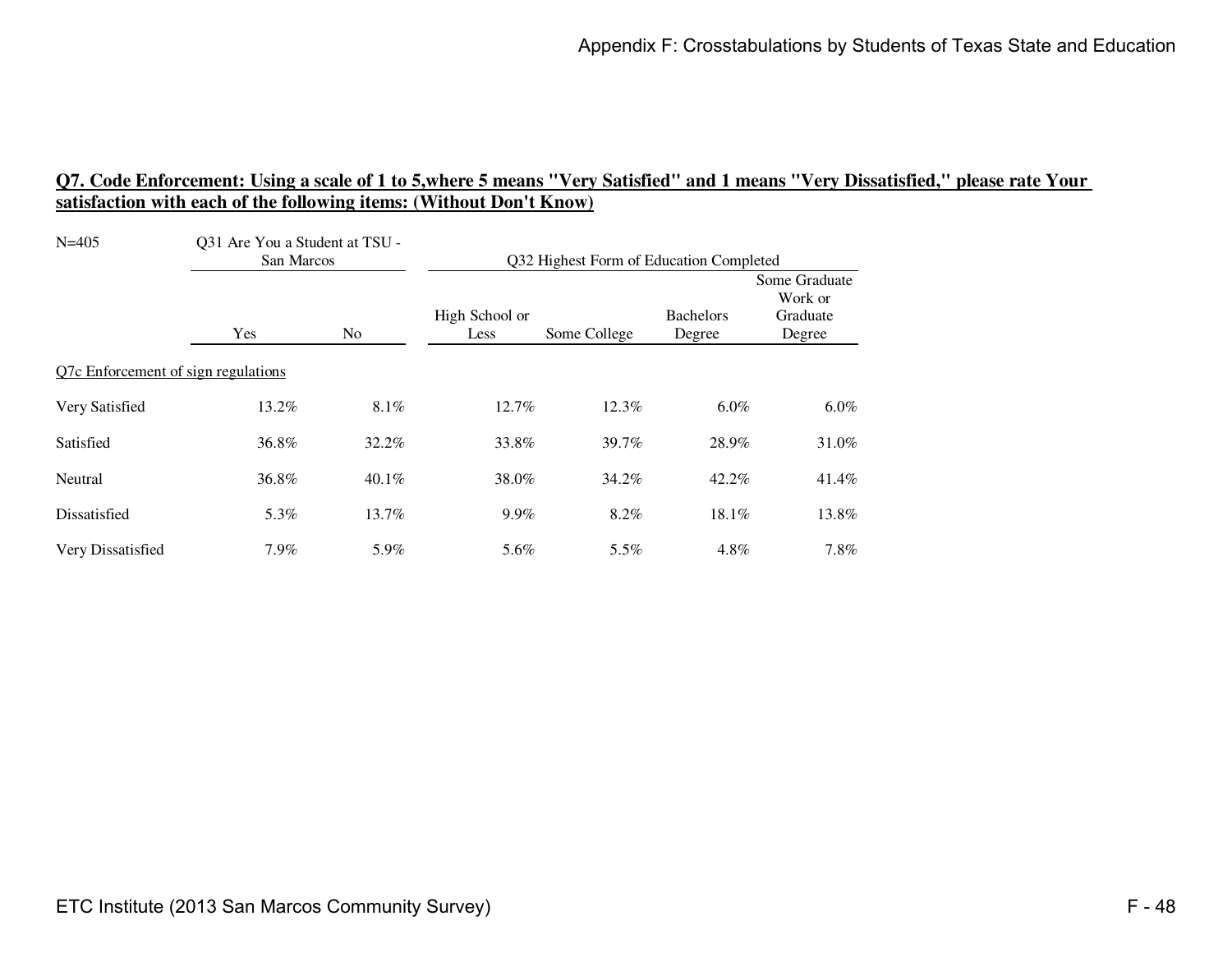| $N=405$                     | Q31 Are You a Student at TSU -<br>San Marcos |                | Q32 Highest Form of Education Completed |              |                            |                                                |
|-----------------------------|----------------------------------------------|----------------|-----------------------------------------|--------------|----------------------------|------------------------------------------------|
|                             | Yes                                          | N <sub>0</sub> | High School or<br>Less                  | Some College | <b>Bachelors</b><br>Degree | Some Graduate<br>Work or<br>Graduate<br>Degree |
| Q7d Enforcement of graffiti |                                              |                |                                         |              |                            |                                                |
| Very Satisfied              | 17.9%                                        | 8.8%           | 12.5%                                   | 14.5%        | $6.0\%$                    | $8.0\%$                                        |
| Satisfied                   | 28.2%                                        | 29.0%          | 27.8%                                   | 27.6%        | 31.0%                      | 29.2%                                          |
| Neutral                     | 33.3%                                        | 37.1%          | 37.5%                                   | 40.8%        | 34.5%                      | 34.5%                                          |
| Dissatisfied                | 15.4%                                        | 17.9%          | 18.1%                                   | 11.8%        | 20.2%                      | 19.5%                                          |
| Very Dissatisfied           | $5.1\%$                                      | $7.2\%$        | $4.2\%$                                 | 5.3%         | 8.3%                       | $8.8\%$                                        |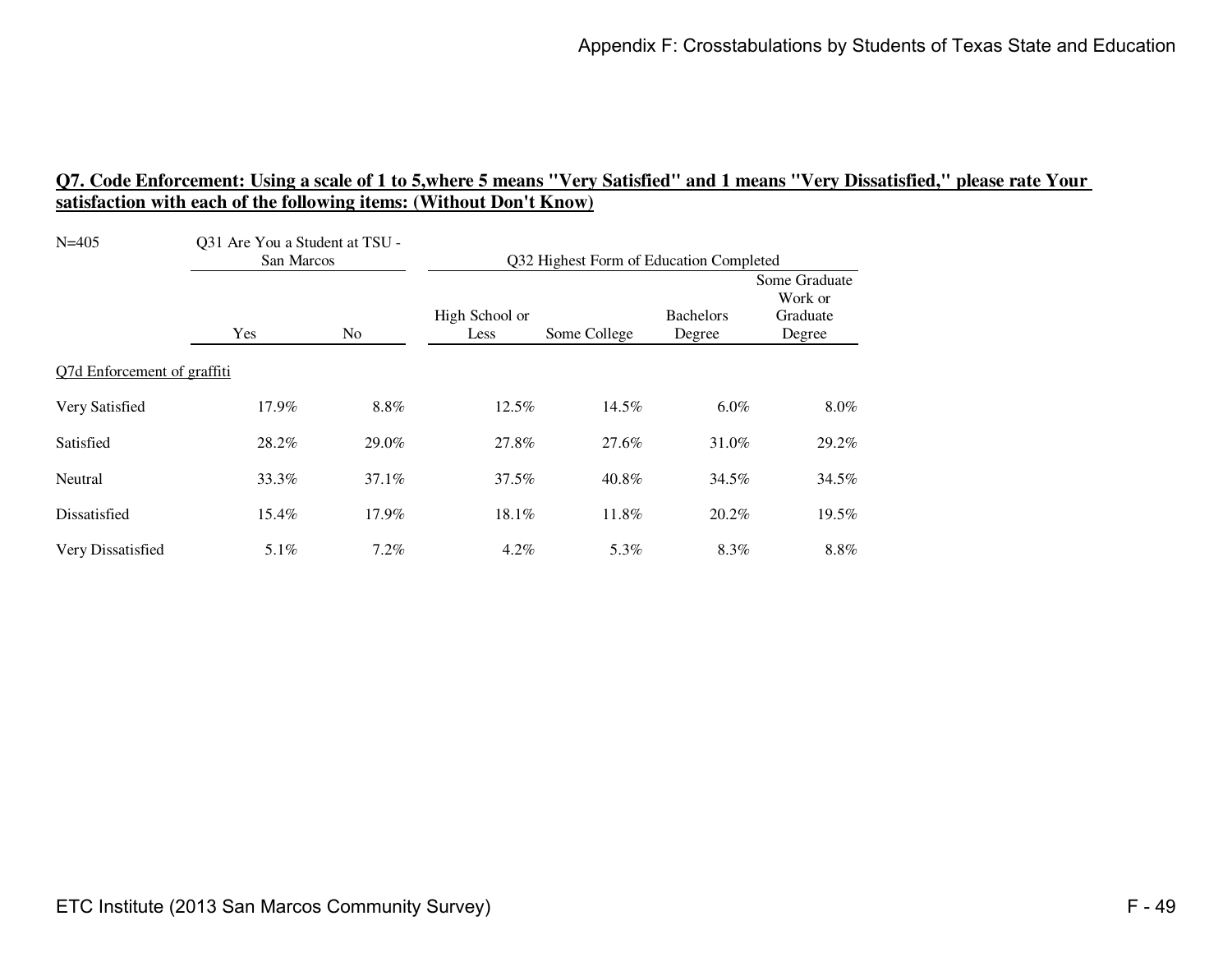# **Q8. Which TWO of the code enforcement services listed above do You think are most important for the City to provide? (Sum of Top Two Choices)**

| $N = 405$                                   | Q31 Are You a Student at TSU -<br>San Marcos |                | Q32 Highest Form of Education Completed |              |                            |                                                |  |
|---------------------------------------------|----------------------------------------------|----------------|-----------------------------------------|--------------|----------------------------|------------------------------------------------|--|
|                                             | Yes                                          | N <sub>o</sub> | High School or<br>Less                  | Some College | <b>Bachelors</b><br>Degree | Some Graduate<br>Work or<br>Graduate<br>Degree |  |
| Q8 Sum of Top Two Choices                   |                                              |                |                                         |              |                            |                                                |  |
| Clean-up of junk/debris private<br>property | 66.7%                                        | 70.5%          | 58.4%                                   | 71.9%        | 72.3%                      | 74.6%                                          |  |
| Mowing of weeds/grass private<br>property   | 31.1%                                        | 39.6%          | 40.4%                                   | 41.6%        | 41.5%                      | 32.3%                                          |  |
| Enforcement of sign regulations             | 35.6%                                        | 23.1%          | 21.3%                                   | 25.8%        | 23.4%                      | 26.9%                                          |  |
| Enforcement of graffiti                     | 37.8%                                        | 35.9%          | 34.8%                                   | 32.6%        | 38.3%                      | 38.5%                                          |  |
| None Chosen                                 | 11.1%                                        | 13.9%          | 19.1%                                   | 12.4%        | 11.7%                      | 12.3%                                          |  |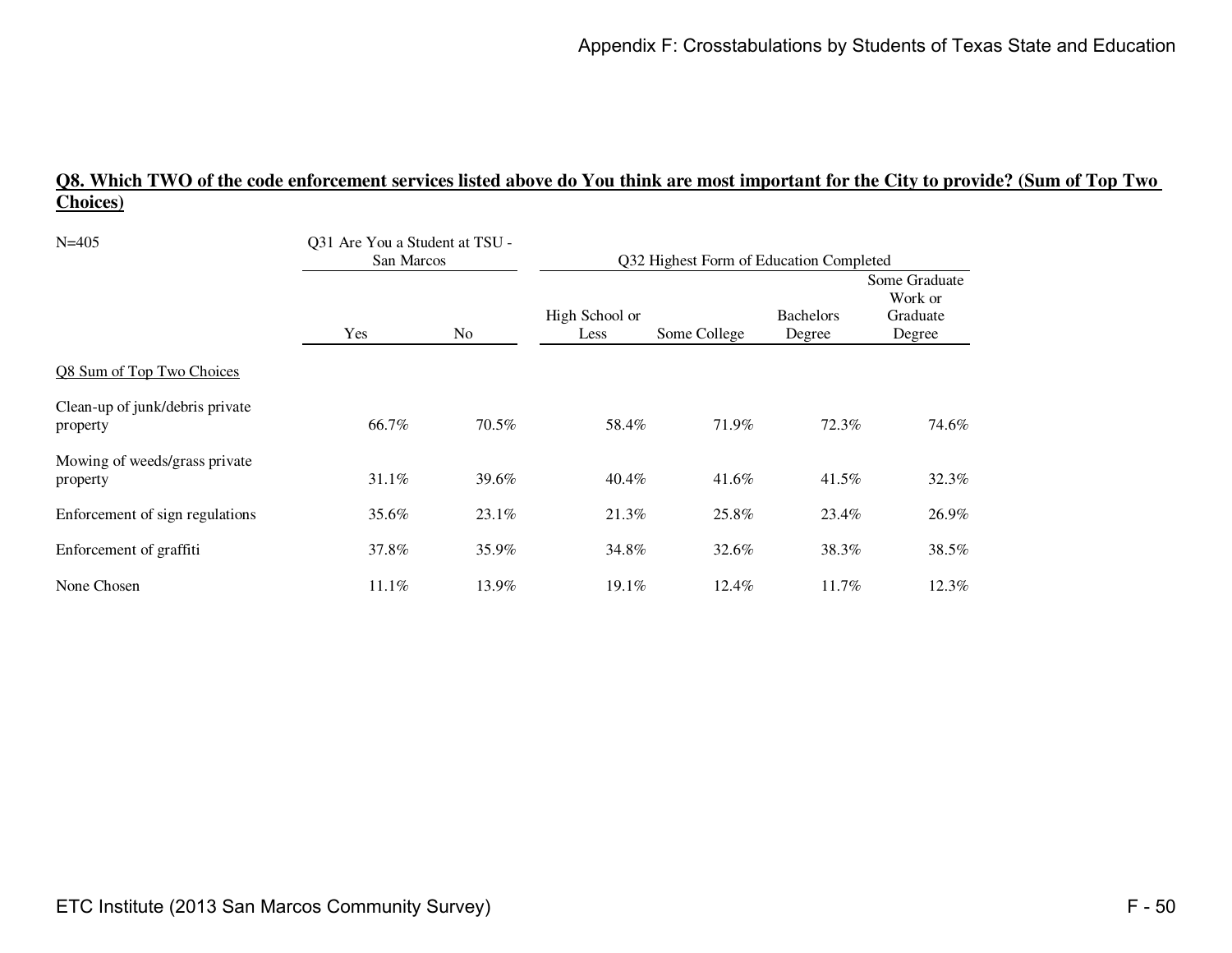| $N = 405$                                  | Q31 Are You a Student at TSU -<br>San Marcos |         | Q32 Highest Form of Education Completed |              |                            |                                                |
|--------------------------------------------|----------------------------------------------|---------|-----------------------------------------|--------------|----------------------------|------------------------------------------------|
|                                            | Yes                                          | No.     | High School or<br>Less                  | Some College | <b>Bachelors</b><br>Degree | Some Graduate<br>Work or<br>Graduate<br>Degree |
| Q9a Maintenance of city street (Non TxDot) |                                              |         |                                         |              |                            |                                                |
| Very Satisfied                             | 9.1%                                         | $4.3\%$ | 8.2%                                    | $3.4\%$      | $3.4\%$                    | $4.7\%$                                        |
| Satisfied                                  | 38.6%                                        | 35.9%   | 41.2%                                   | 39.8%        | 37.5%                      | $30.2\%$                                       |
| Neutral                                    | 18.2%                                        | 24.1%   | $20.0\%$                                | $26.1\%$     | 23.9%                      | 24.0%                                          |
| Dissatisfied                               | 20.5%                                        | 23.9%   | 15.3%                                   | 17.0%        | 21.6%                      | 33.3%                                          |
| Very Dissatisfied                          | 13.6%                                        | 11.8%   | 15.3%                                   | 13.6%        | 13.6%                      | $7.8\%$                                        |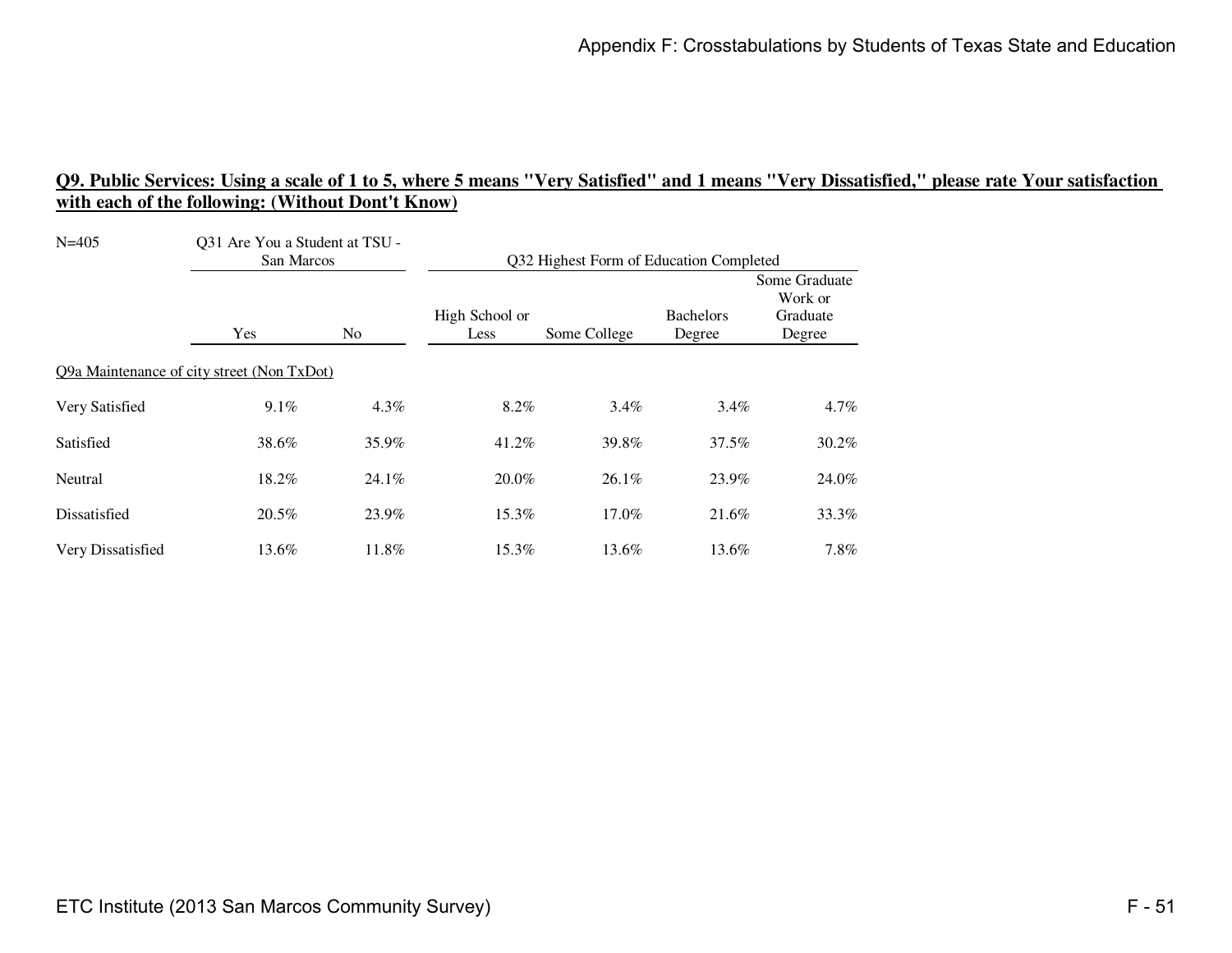| $N = 405$                                   | Q31 Are You a Student at TSU -<br>San Marcos |                | Q32 Highest Form of Education Completed |              |                            |                                                |
|---------------------------------------------|----------------------------------------------|----------------|-----------------------------------------|--------------|----------------------------|------------------------------------------------|
|                                             | Yes                                          | N <sub>0</sub> | High School or<br>Less                  | Some College | <b>Bachelors</b><br>Degree | Some Graduate<br>Work or<br>Graduate<br>Degree |
| Q9b Maintenance of streets in neighborhoods |                                              |                |                                         |              |                            |                                                |
| Very Satisfied                              | 9.1%                                         | 11.3%          | 11.8%                                   | $9.1\%$      | 7.6%                       | 14.6%                                          |
| Satisfied                                   | 45.5%                                        | 38.5%          | 31.8%                                   | 43.2%        | 46.7%                      | 36.2%                                          |
| Neutral                                     | 22.7%                                        | 20.1%          | 17.6%                                   | 21.6%        | 18.5%                      | 23.8%                                          |
| Dissatisfied                                | 13.6%                                        | 20.4%          | $27.1\%$                                | $12.5\%$     | 18.5%                      | 19.2%                                          |
| Very Dissatisfied                           | 9.1%                                         | $9.6\%$        | 11.8%                                   | 13.6%        | 8.7%                       | $6.2\%$                                        |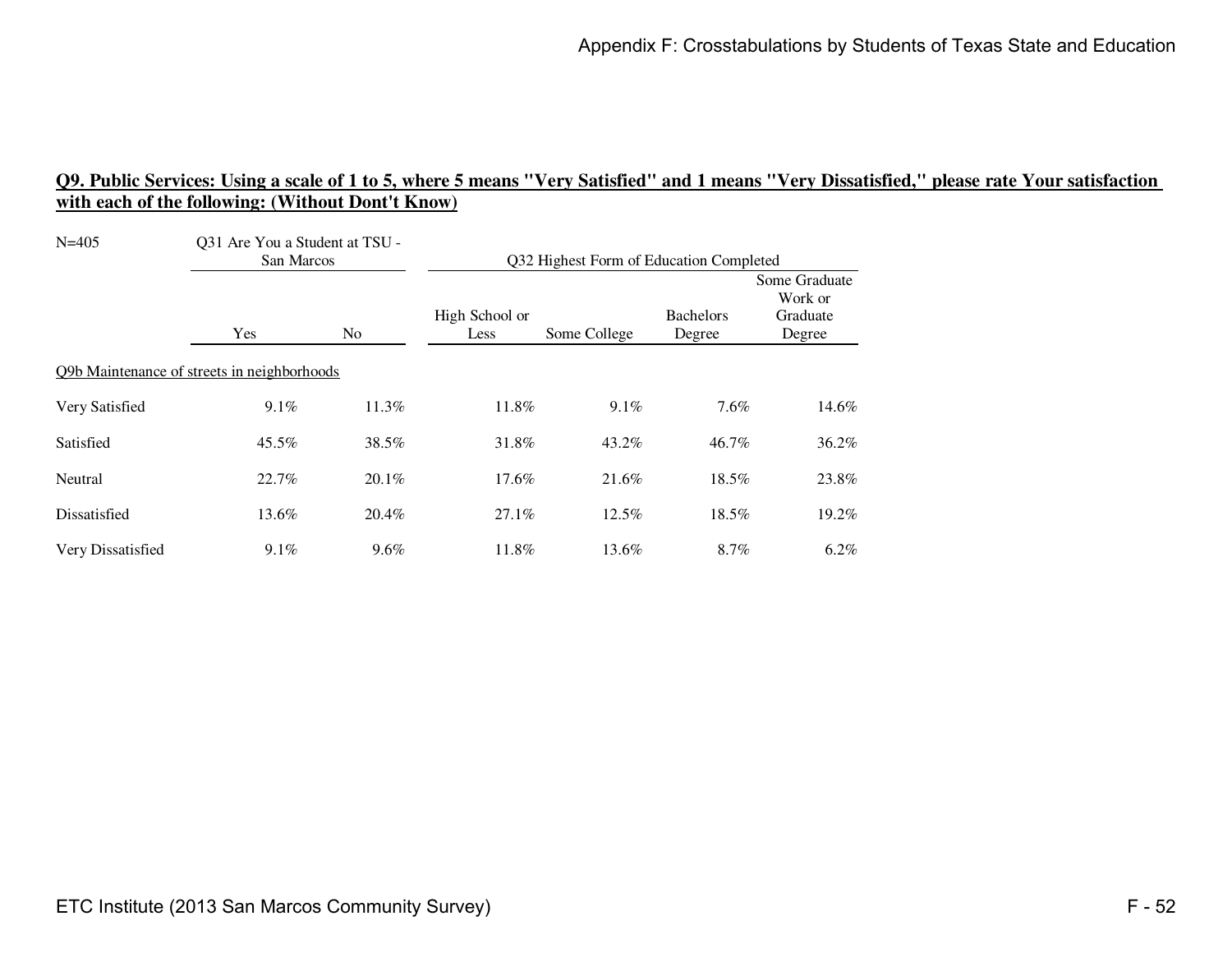| $N = 405$                             | Q31 Are You a Student at TSU -<br>San Marcos |                | Q32 Highest Form of Education Completed |              |                            |                                                |
|---------------------------------------|----------------------------------------------|----------------|-----------------------------------------|--------------|----------------------------|------------------------------------------------|
|                                       | Yes                                          | N <sub>0</sub> | High School or<br>Less                  | Some College | <b>Bachelors</b><br>Degree | Some Graduate<br>Work or<br>Graduate<br>Degree |
| Q9c Timing of traffic signals in City |                                              |                |                                         |              |                            |                                                |
| Very Satisfied                        | 11.4%                                        | 4.8%           | 8.2%                                    | $6.8\%$      | $2.2\%$                    | 5.4%                                           |
| Satisfied                             | 25.0%                                        | 31.0%          | 35.3%                                   | 36.4%        | 25.3%                      | 25.4%                                          |
| Neutral                               | 31.8%                                        | 21.6%          | 22.4%                                   | 21.6%        | 24.2%                      | 23.1%                                          |
| Dissatisfied                          | 15.9%                                        | 26.7%          | 16.5%                                   | 20.5%        | 29.7%                      | 33.1%                                          |
| Very Dissatisfied                     | 15.9%                                        | 15.9%          | 17.6%                                   | 14.8%        | 18.7%                      | $13.1\%$                                       |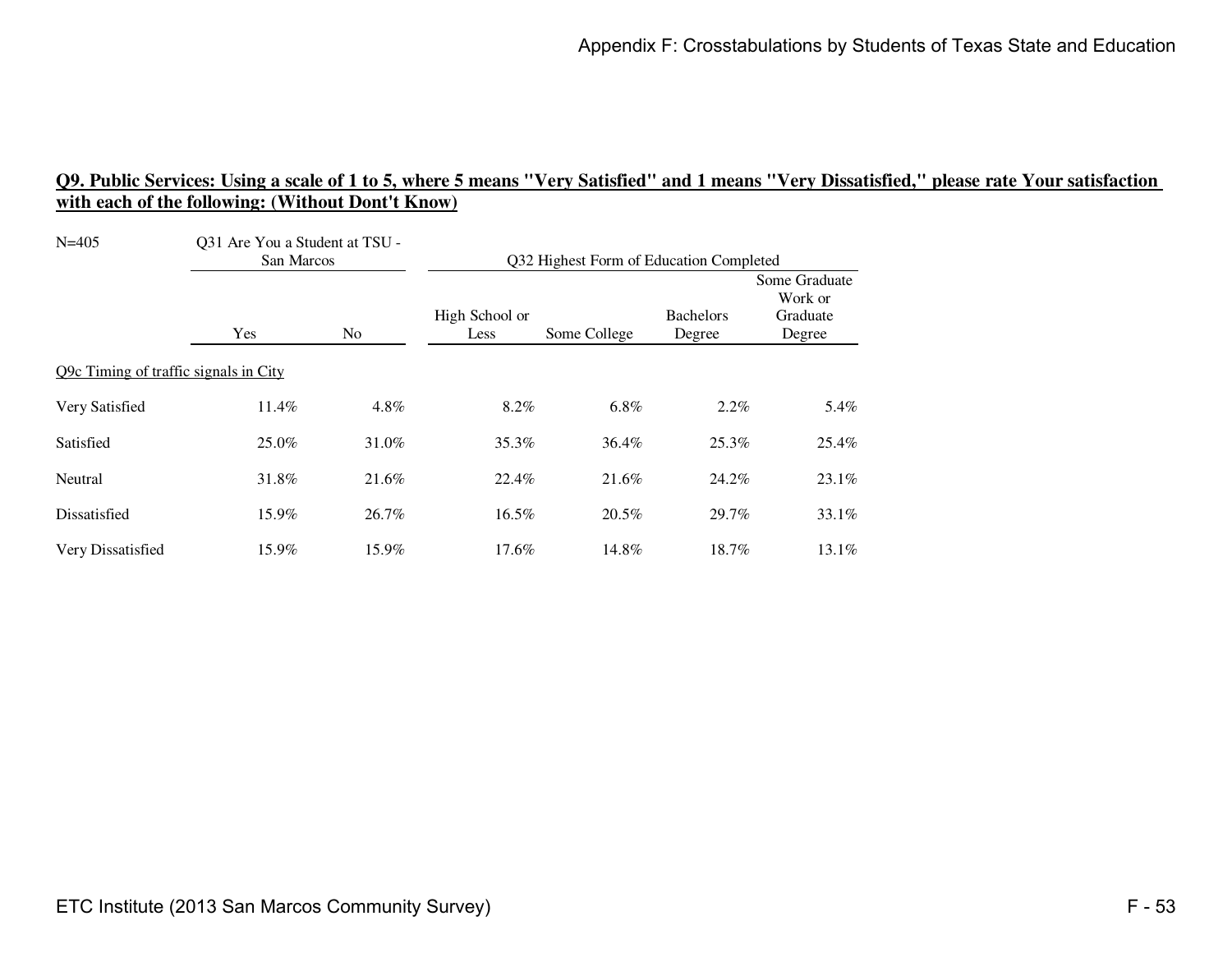| $N = 405$                              | Q31 Are You a Student at TSU -<br>San Marcos |         | Q32 Highest Form of Education Completed |              |                            |                                                |
|----------------------------------------|----------------------------------------------|---------|-----------------------------------------|--------------|----------------------------|------------------------------------------------|
|                                        | Yes                                          | No.     | High School or<br>Less                  | Some College | <b>Bachelors</b><br>Degree | Some Graduate<br>Work or<br>Graduate<br>Degree |
| Q9d Mowing/trimming along City streets |                                              |         |                                         |              |                            |                                                |
| Very Satisfied                         | 20.9%                                        | $9.7\%$ | 12.0%                                   | 17.2%        | $7.7\%$                    | $8.5\%$                                        |
| Satisfied                              | 44.2%                                        | 44.9%   | 51.8%                                   | 46.0%        | 42.9%                      | 40.8%                                          |
| Neutral                                | 18.6%                                        | 30.0%   | 19.3%                                   | 25.3%        | 35.2%                      | 33.8%                                          |
| Dissatisfied                           | $9.3\%$                                      | 10.6%   | 8.4%                                    | 10.3%        | $9.9\%$                    | 11.5%                                          |
| Very Dissatisfied                      | $7.0\%$                                      | 4.9%    | 8.4%                                    | $1.1\%$      | $4.4\%$                    | 5.4%                                           |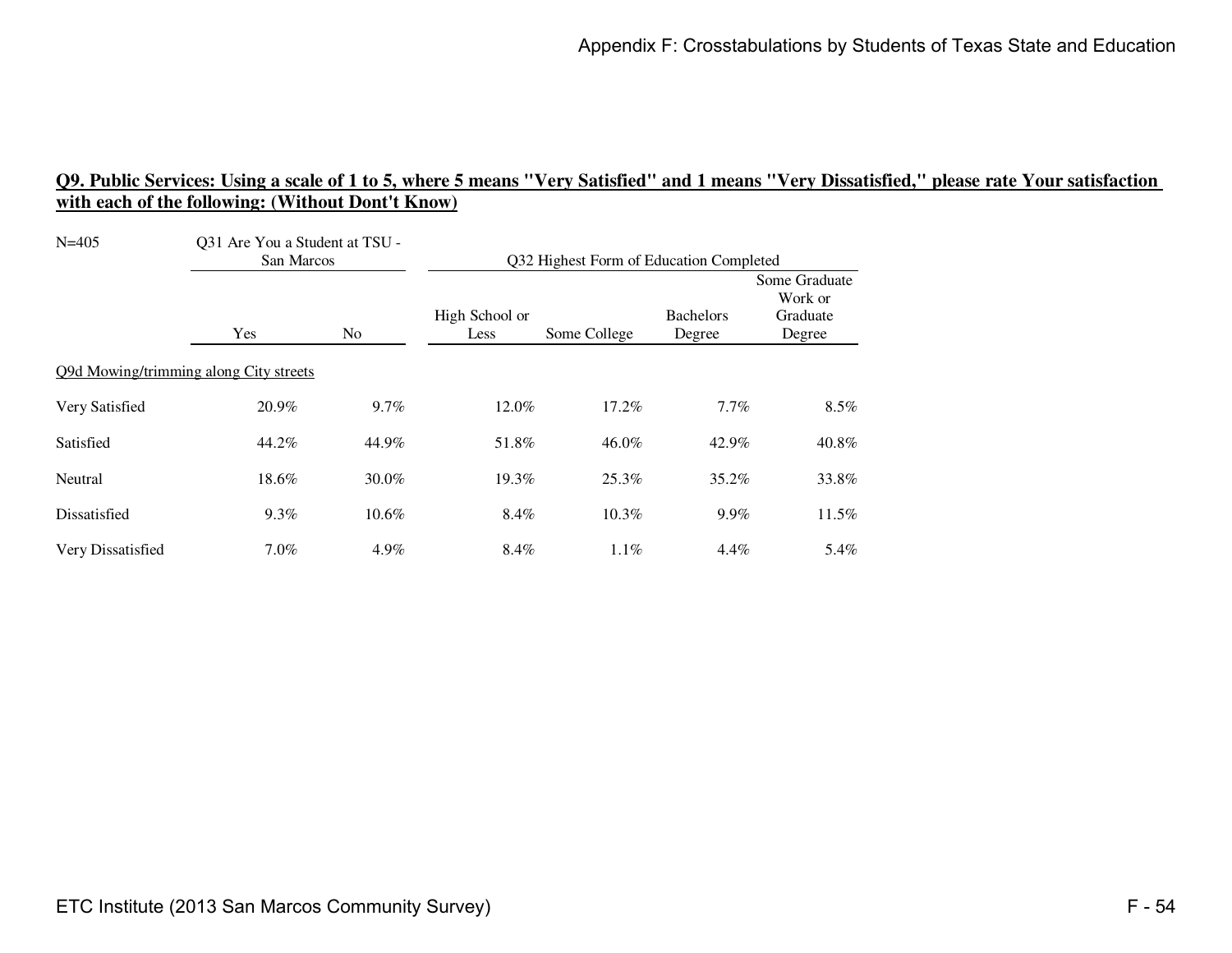| $N = 405$                               | Q31 Are You a Student at TSU -<br>San Marcos |                | Q32 Highest Form of Education Completed |              |                            |                                                |
|-----------------------------------------|----------------------------------------------|----------------|-----------------------------------------|--------------|----------------------------|------------------------------------------------|
|                                         | Yes                                          | N <sub>0</sub> | High School or<br>Less                  | Some College | <b>Bachelors</b><br>Degree | Some Graduate<br>Work or<br>Graduate<br>Degree |
| Q9e Cleanliness of streets/public areas |                                              |                |                                         |              |                            |                                                |
| Very Satisfied                          | 15.9%                                        | 8.5%           | 11.8%                                   | 15.9%        | $7.6\%$                    | $4.6\%$                                        |
| Satisfied                               | 50.0%                                        | 45.9%          | 44.7%                                   | 50.0%        | 47.8%                      | 44.6%                                          |
| Neutral                                 | 25.0%                                        | 27.2%          | 25.9%                                   | 23.9%        | 22.8%                      | 33.1%                                          |
| Dissatisfied                            | $6.8\%$                                      | 14.4%          | 11.8%                                   | 9.1%         | 16.3%                      | 14.6%                                          |
| Very Dissatisfied                       | $2.3\%$                                      | $4.0\%$        | 5.9%                                    | 1.1%         | 5.4%                       | $3.1\%$                                        |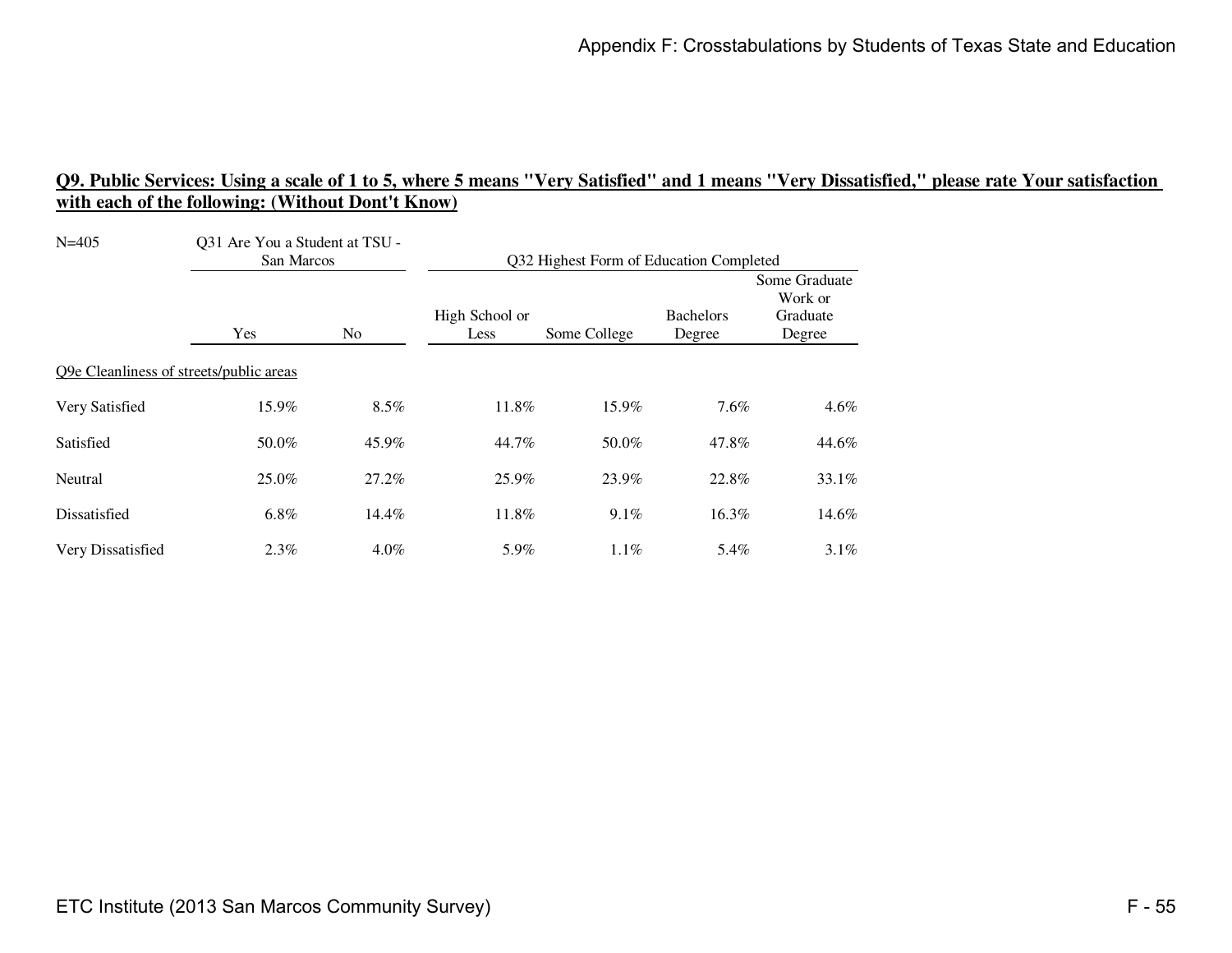| $N = 405$                               | Q31 Are You a Student at TSU -<br>San Marcos |         | Q32 Highest Form of Education Completed |              |                            |                                                |
|-----------------------------------------|----------------------------------------------|---------|-----------------------------------------|--------------|----------------------------|------------------------------------------------|
|                                         | Yes                                          | No.     | High School or<br>Less                  | Some College | <b>Bachelors</b><br>Degree | Some Graduate<br>Work or<br>Graduate<br>Degree |
| Q9f Cleanliness of creeks/open channels |                                              |         |                                         |              |                            |                                                |
| Very Satisfied                          | 9.1%                                         | $6.0\%$ | 5.1%                                    | 12.0%        | $3.4\%$                    | 5.6%                                           |
| Satisfied                               | 34.1%                                        | 36.3%   | 37.2%                                   | 33.7%        | 47.2%                      | 28.8%                                          |
| Neutral                                 | 31.8%                                        | 31.8%   | 26.9%                                   | 34.9%        | 25.8%                      | 36.8%                                          |
| Dissatisfied                            | 18.2%                                        | 19.5%   | 20.5%                                   | 13.3%        | $19.1\%$                   | 23.2%                                          |
| Very Dissatisfied                       | 6.8%                                         | 6.3%    | $10.3\%$                                | $6.0\%$      | $4.5\%$                    | 5.6%                                           |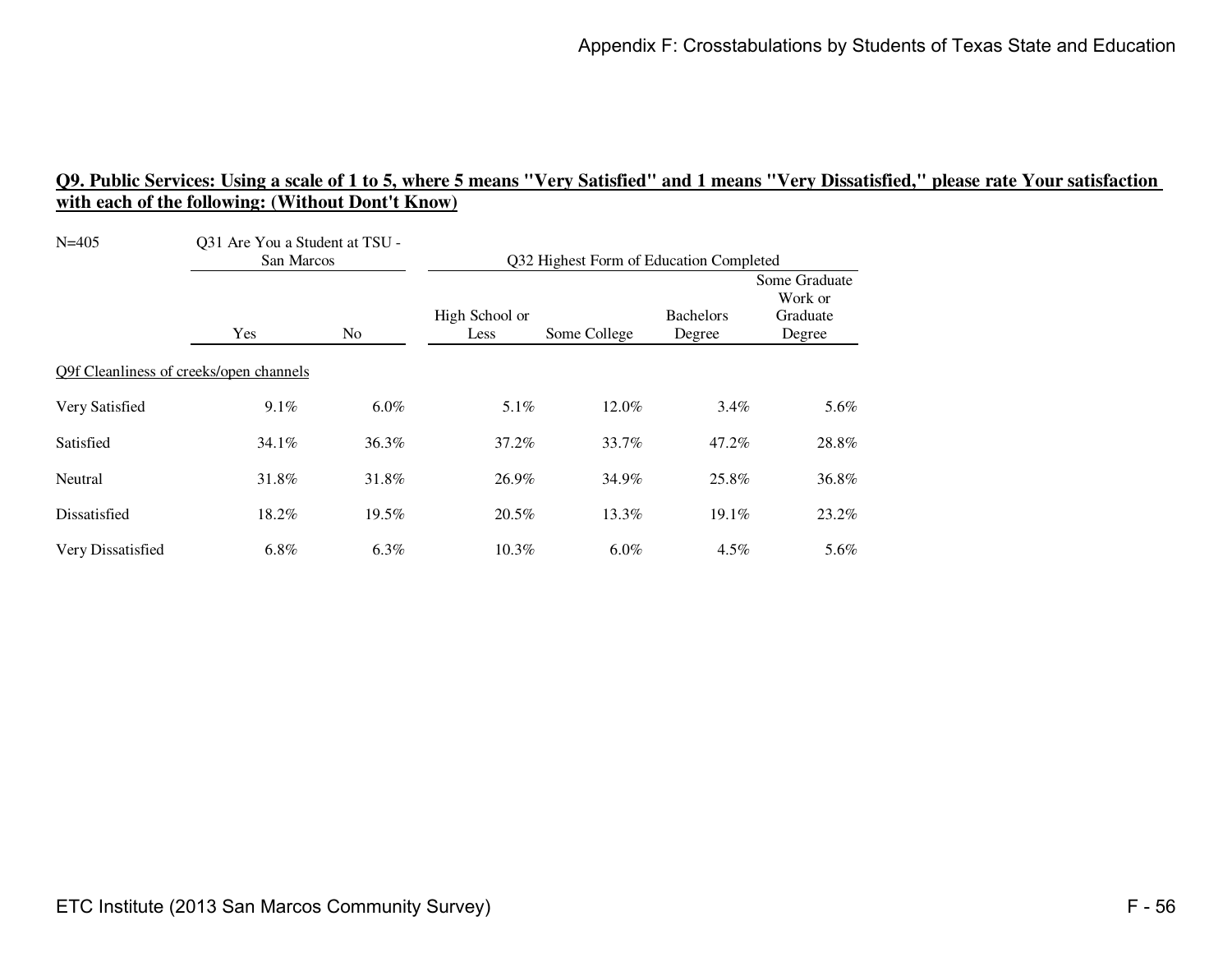| $N = 405$                              | Q31 Are You a Student at TSU -<br>San Marcos |                | Q32 Highest Form of Education Completed |              |                            |                                                |
|----------------------------------------|----------------------------------------------|----------------|-----------------------------------------|--------------|----------------------------|------------------------------------------------|
|                                        | Yes                                          | N <sub>0</sub> | High School or<br>Less                  | Some College | <b>Bachelors</b><br>Degree | Some Graduate<br>Work or<br>Graduate<br>Degree |
| Q9g Condition of sidewalks in the City |                                              |                |                                         |              |                            |                                                |
| Very Satisfied                         | $6.8\%$                                      | $3.7\%$        | $7.2\%$                                 | 5.7%         | $2.2\%$                    | $2.3\%$                                        |
| Satisfied                              | 36.4%                                        | 28.7%          | $30.1\%$                                | 41.4%        | $34.1\%$                   | 19.2%                                          |
| Neutral                                | 31.8%                                        | 29.8%          | 31.3%                                   | 29.9%        | 24.2%                      | 33.8%                                          |
| Dissatisfied                           | 15.9%                                        | $26.1\%$       | 21.7%                                   | 18.4%        | 28.6%                      | 27.7%                                          |
| Very Dissatisfied                      | 9.1%                                         | 11.7%          | 9.6%                                    | $4.6\%$      | 11.0%                      | 16.9%                                          |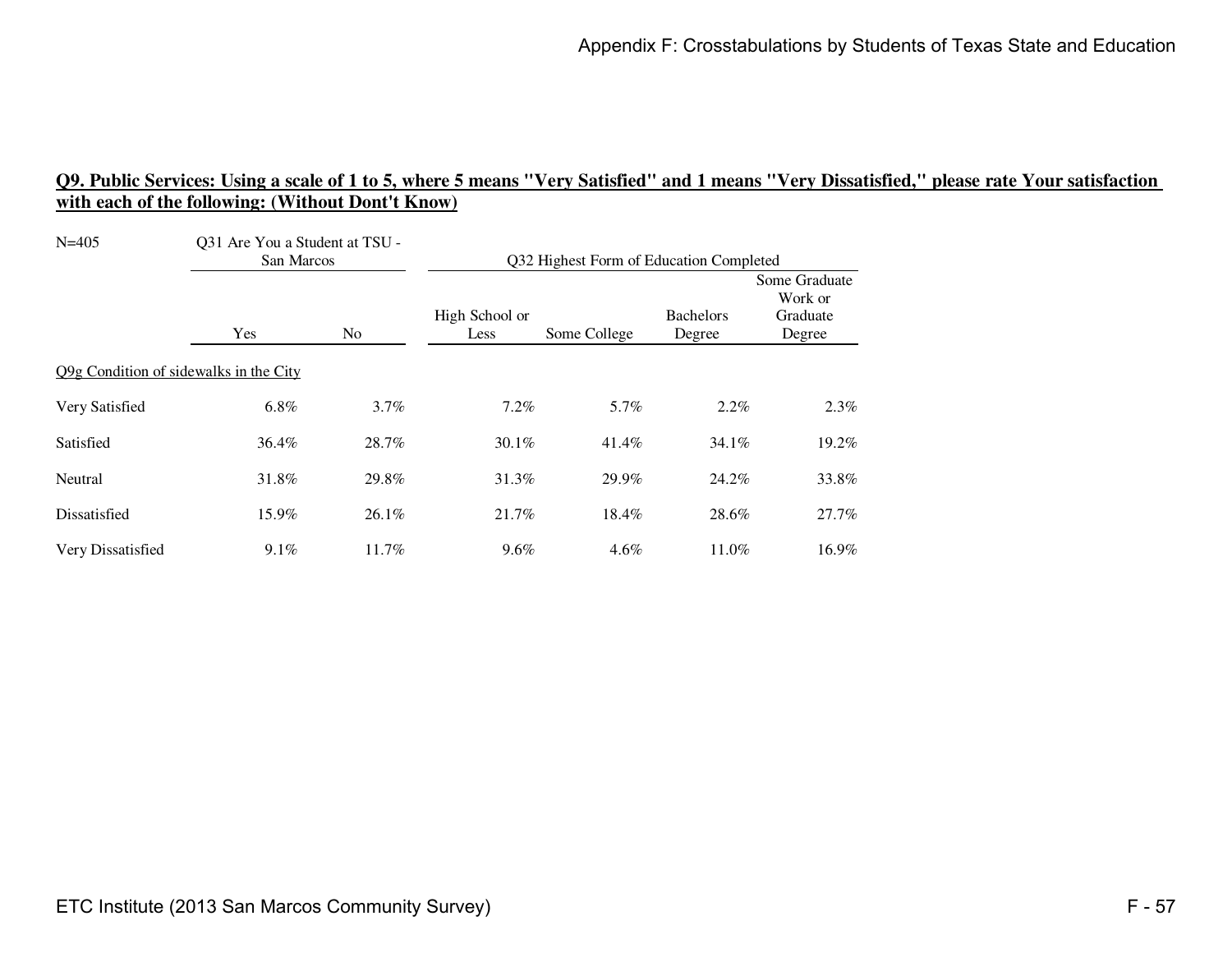| $N = 405$                      | Q31 Are You a Student at TSU -<br>San Marcos |                | Q32 Highest Form of Education Completed |              |                            |                                                |
|--------------------------------|----------------------------------------------|----------------|-----------------------------------------|--------------|----------------------------|------------------------------------------------|
|                                | Yes                                          | N <sub>0</sub> | High School or<br>Less                  | Some College | <b>Bachelors</b><br>Degree | Some Graduate<br>Work or<br>Graduate<br>Degree |
| Q9h Availability of bike lanes |                                              |                |                                         |              |                            |                                                |
| Very Satisfied                 | 12.2%                                        | $7.4\%$        | 10.5%                                   | 11.5%        | 7.4%                       | $4.4\%$                                        |
| Satisfied                      | 24.4%                                        | 25.6%          | 35.5%                                   | 32.1%        | 22.2%                      | $17.5\%$                                       |
| Neutral                        | 24.4%                                        | 34.0%          | 27.6%                                   | 32.1%        | 38.3%                      | 33.3%                                          |
| Dissatisfied                   | 19.5%                                        | $20.1\%$       | 15.8%                                   | 12.8%        | 18.5%                      | 27.2%                                          |
| Very Dissatisfied              | 19.5%                                        | 12.9%          | $10.5\%$                                | $11.5\%$     | 13.6%                      | 17.5%                                          |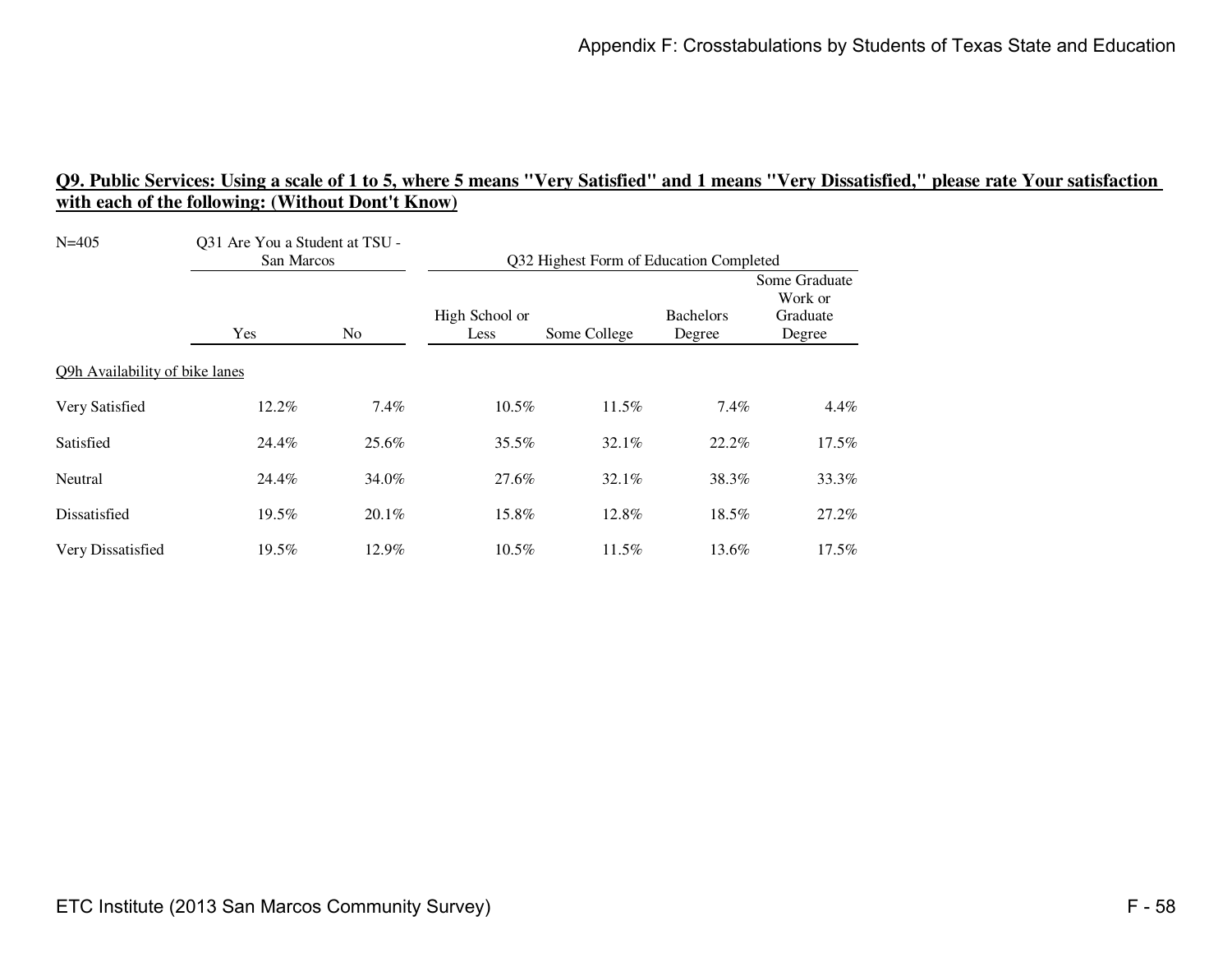| $N = 405$                               | Q31 Are You a Student at TSU -<br>San Marcos |                | Q32 Highest Form of Education Completed |              |                            |                                                |
|-----------------------------------------|----------------------------------------------|----------------|-----------------------------------------|--------------|----------------------------|------------------------------------------------|
|                                         | Yes                                          | N <sub>0</sub> | High School or<br>Less                  | Some College | <b>Bachelors</b><br>Degree | Some Graduate<br>Work or<br>Graduate<br>Degree |
| Q9i Level of usefulness city e-services |                                              |                |                                         |              |                            |                                                |
| Very Satisfied                          | 23.5%                                        | 14.2%          | 12.3%                                   | 20.6%        | 12.7%                      | 15.3%                                          |
| Satisfied                               | 44.1%                                        | 38.1%          | 49.2%                                   | 27.9%        | 42.3%                      | 36.7%                                          |
| Neutral                                 | 32.4%                                        | 39.6%          | 32.3%                                   | 44.1%        | 39.4%                      | 38.8%                                          |
| Dissatisfied                            | $0.0\%$                                      | 4.9%           | $1.5\%$                                 | $4.4\%$      | 2.8%                       | $7.1\%$                                        |
| Very Dissatisfied                       | $0.0\%$                                      | $3.4\%$        | $4.6\%$                                 | $2.9\%$      | 2.8%                       | $2.0\%$                                        |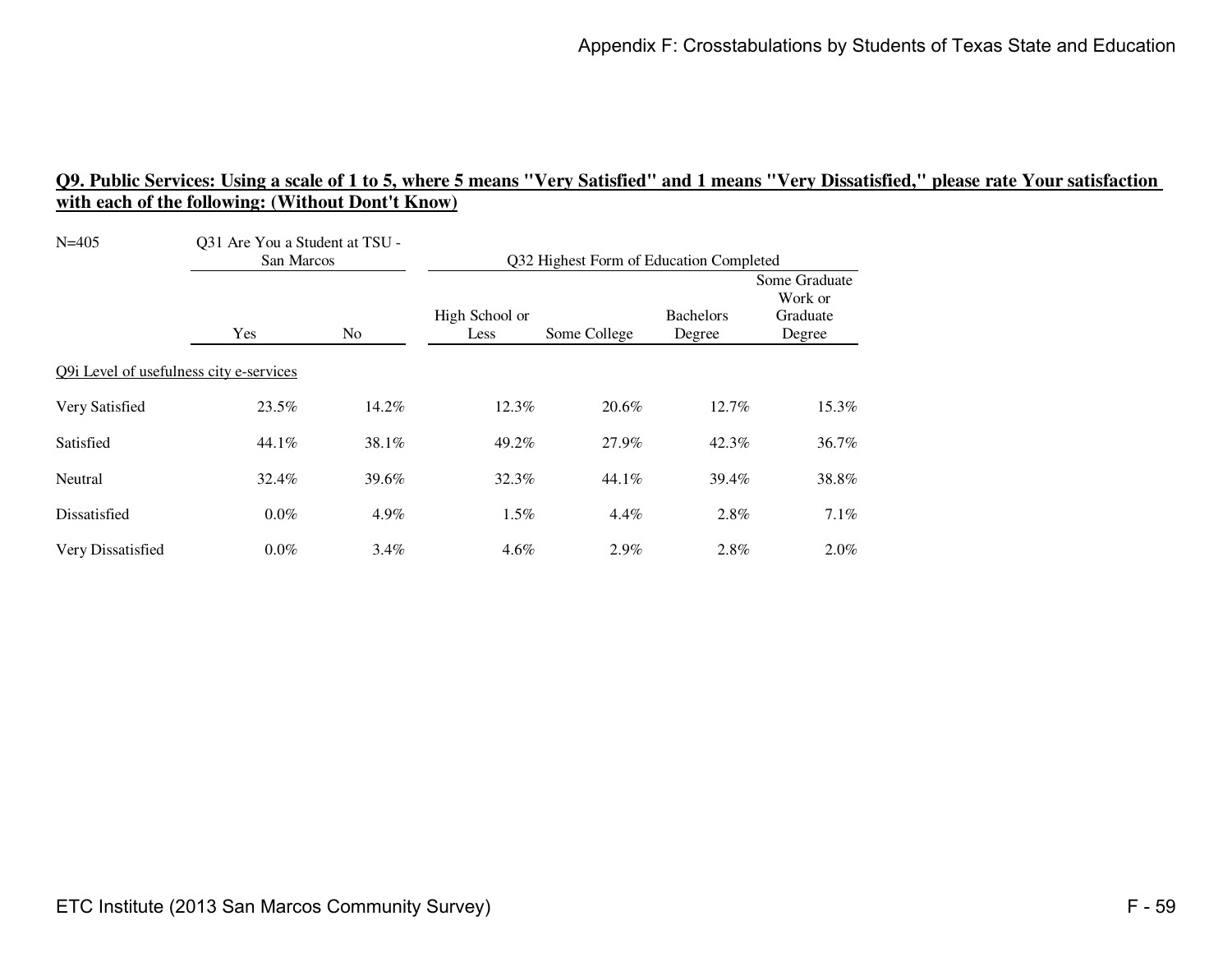| $N = 405$                           | Q31 Are You a Student at TSU -<br>San Marcos |                | Q32 Highest Form of Education Completed |              |                            |                                                |
|-------------------------------------|----------------------------------------------|----------------|-----------------------------------------|--------------|----------------------------|------------------------------------------------|
|                                     | Yes                                          | N <sub>0</sub> | High School or<br>Less                  | Some College | <b>Bachelors</b><br>Degree | Some Graduate<br>Work or<br>Graduate<br>Degree |
| Q9j Reliability of Electric service |                                              |                |                                         |              |                            |                                                |
| Very Satisfied                      | 24.4%                                        | 28.3%          | 23.2%                                   | 28.6%        | $26.1\%$                   | 32.2%                                          |
| Satisfied                           | 51.2%                                        | 48.5%          | 54.9%                                   | 47.6%        | 44.3%                      | 49.6%                                          |
| Neutral                             | 22.0%                                        | 17.3%          | 14.6%                                   | 20.2%        | 23.9%                      | 13.2%                                          |
| Dissatisfied                        | 2.4%                                         | 4.8%           | $6.1\%$                                 | $2.4\%$      | $4.5\%$                    | $4.1\%$                                        |
| Very Dissatisfied                   | $0.0\%$                                      | $1.2\%$        | $1.2\%$                                 | $1.2\%$      | $1.1\%$                    | $0.8\%$                                        |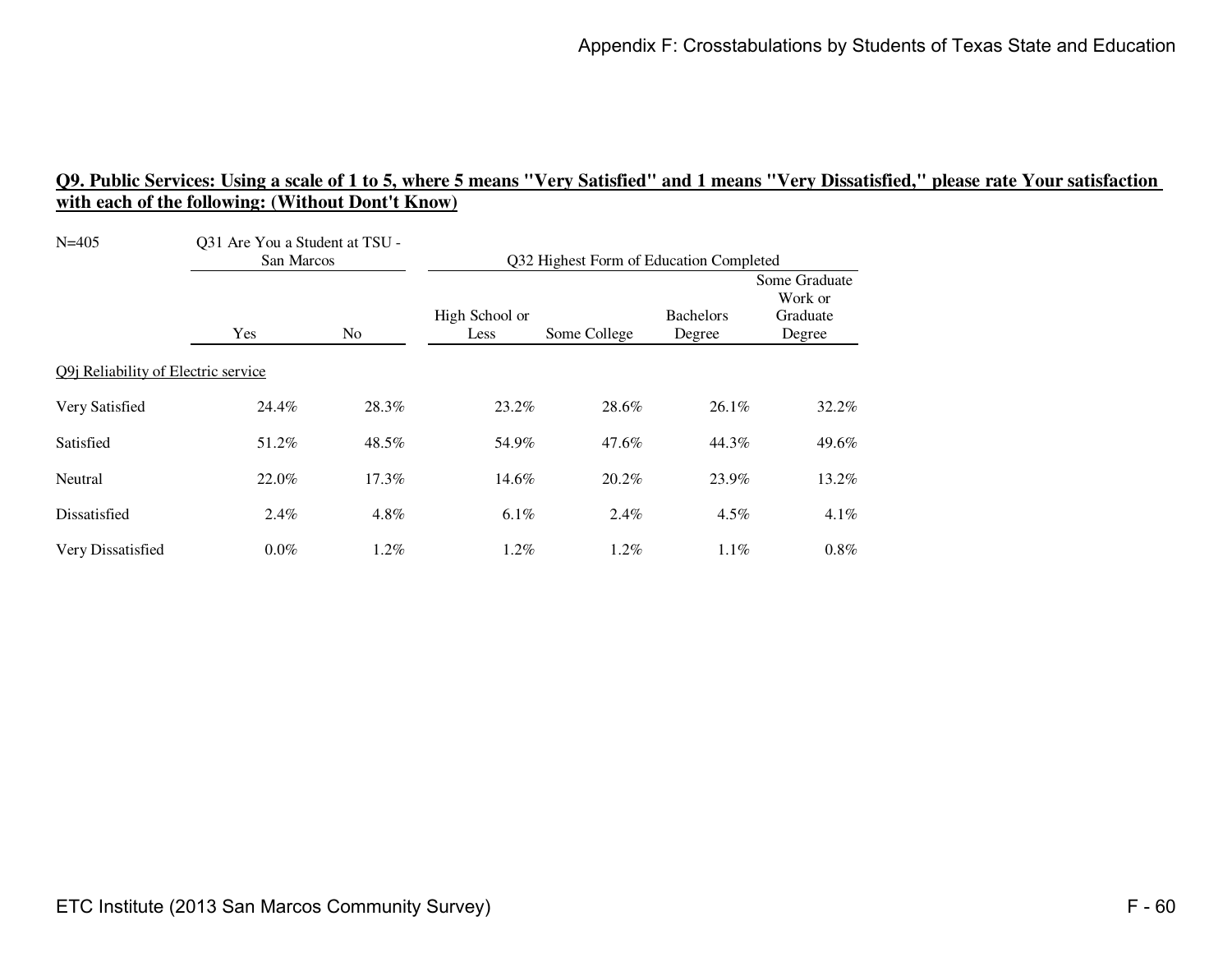| $N = 405$                            | Q31 Are You a Student at TSU -<br>San Marcos |                | Q32 Highest Form of Education Completed |              |                            |                                                |  |
|--------------------------------------|----------------------------------------------|----------------|-----------------------------------------|--------------|----------------------------|------------------------------------------------|--|
|                                      | Yes                                          | N <sub>0</sub> | High School or<br>Less                  | Some College | <b>Bachelors</b><br>Degree | Some Graduate<br>Work or<br>Graduate<br>Degree |  |
| Q9k Adequacy of City street lighting |                                              |                |                                         |              |                            |                                                |  |
| Very Satisfied                       | 15.9%                                        | 11.8%          | 14.5%                                   | 13.8%        | 11.1%                      | 10.9%                                          |  |
| Satisfied                            | 31.8%                                        | 41.0%          | 38.6%                                   | 43.7%        | 40.0%                      | 39.1%                                          |  |
| Neutral                              | $34.1\%$                                     | 26.0%          | 21.7%                                   | 24.1%        | 31.1%                      | 28.9%                                          |  |
| Dissatisfied                         | 15.9%                                        | 15.6%          | 18.1%                                   | 14.9%        | 12.2%                      | 16.4%                                          |  |
| Very Dissatisfied                    | 2.3%                                         | 5.5%           | $7.2\%$                                 | $3.4\%$      | 5.6%                       | $4.7\%$                                        |  |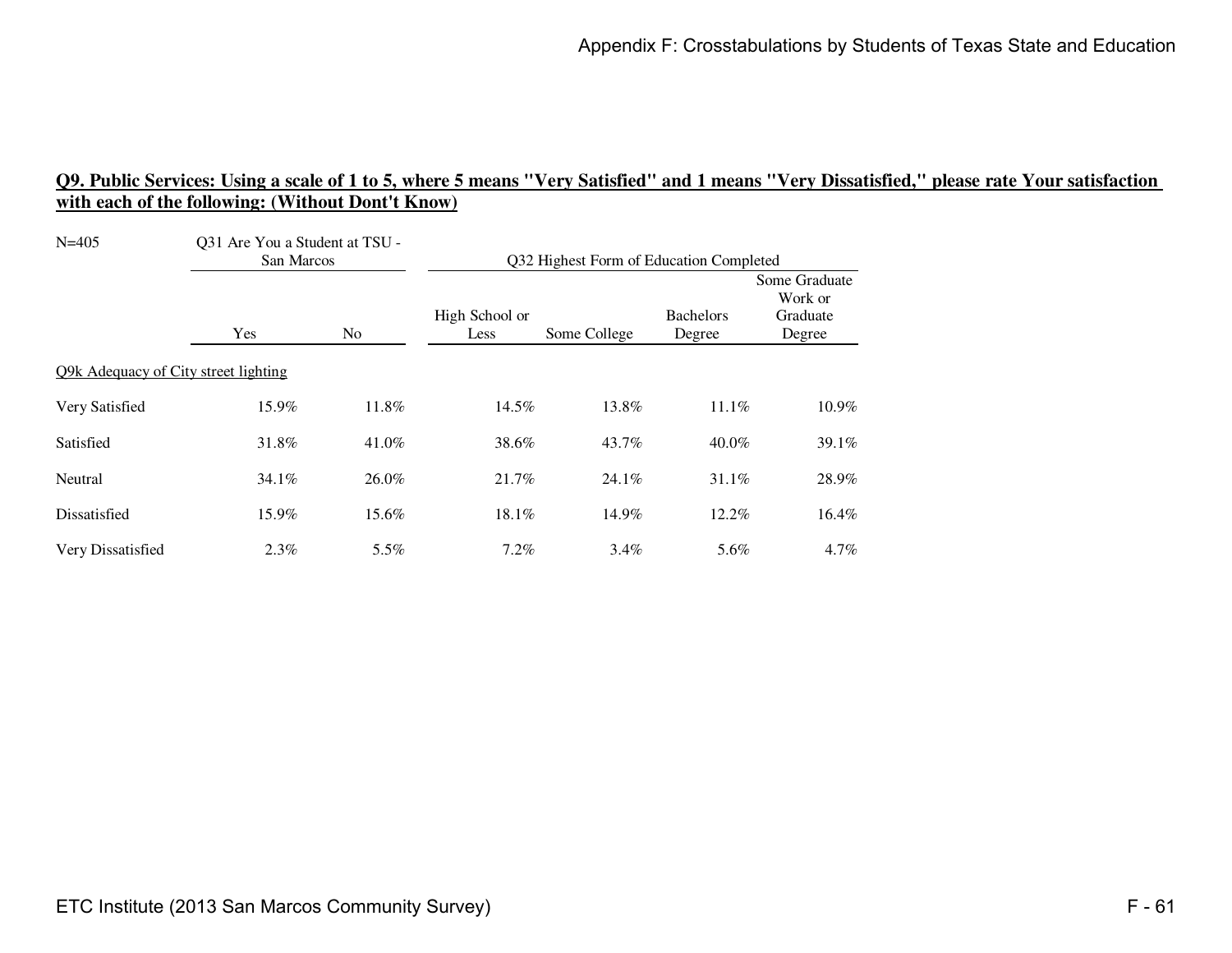# **Q10. Which THREE of the public services listed above do You think are most important for the City to provide? (Sum of Top Three Choices)**

| $N = 405$                                    | Q31 Are You a Student at TSU -<br>San Marcos |       | Q32 Highest Form of Education Completed |              |                            |                                                |  |
|----------------------------------------------|----------------------------------------------|-------|-----------------------------------------|--------------|----------------------------|------------------------------------------------|--|
|                                              | Yes                                          | No    | High School or<br>Less                  | Some College | <b>Bachelors</b><br>Degree | Some Graduate<br>Work or<br>Graduate<br>Degree |  |
| Q10 Sum of Top Choices                       |                                              |       |                                         |              |                            |                                                |  |
| Maintenance of major City streets            | 57.8%                                        | 62.4% | 51.7%                                   | 59.6%        | 62.8%                      | 70.0%                                          |  |
| Maintenance streets Your<br>neighborhood     | 24.4%                                        | 30.6% | 36.0%                                   | 30.3%        | 27.7%                      | 26.2%                                          |  |
| Timing of traffic signals                    | 31.1%                                        | 26.7% | 25.8%                                   | 22.5%        | 35.1%                      | 26.2%                                          |  |
| Mowing/trimming along City<br>streets        | 11.1%                                        | 12.8% | 15.7%                                   | 13.5%        | 10.6%                      | 10.0%                                          |  |
| Cleanliness of streets/other<br>public areas | 37.8%                                        | 34.3% | 30.3%                                   | 43.8%        | 33.0%                      | 32.3%                                          |  |
| Cleanliness of creeks/open<br>channels       | 20.0%                                        | 18.7% | 23.6%                                   | 21.3%        | 21.3%                      | 13.1%                                          |  |
| Condition of sidewalks in the City           | 13.3%                                        | 20.3% | 13.5%                                   | 15.7%        | 21.3%                      | 24.6%                                          |  |
| Availability of bike lanes                   | 17.8%                                        | 12.5% | 5.6%                                    | 15.7%        | 10.6%                      | 18.5%                                          |  |
| Level of usefulness of City e-<br>services   | 4.4%                                         | 2.2%  | 3.4%                                    | 1.1%         | 2.1%                       | 3.1%                                           |  |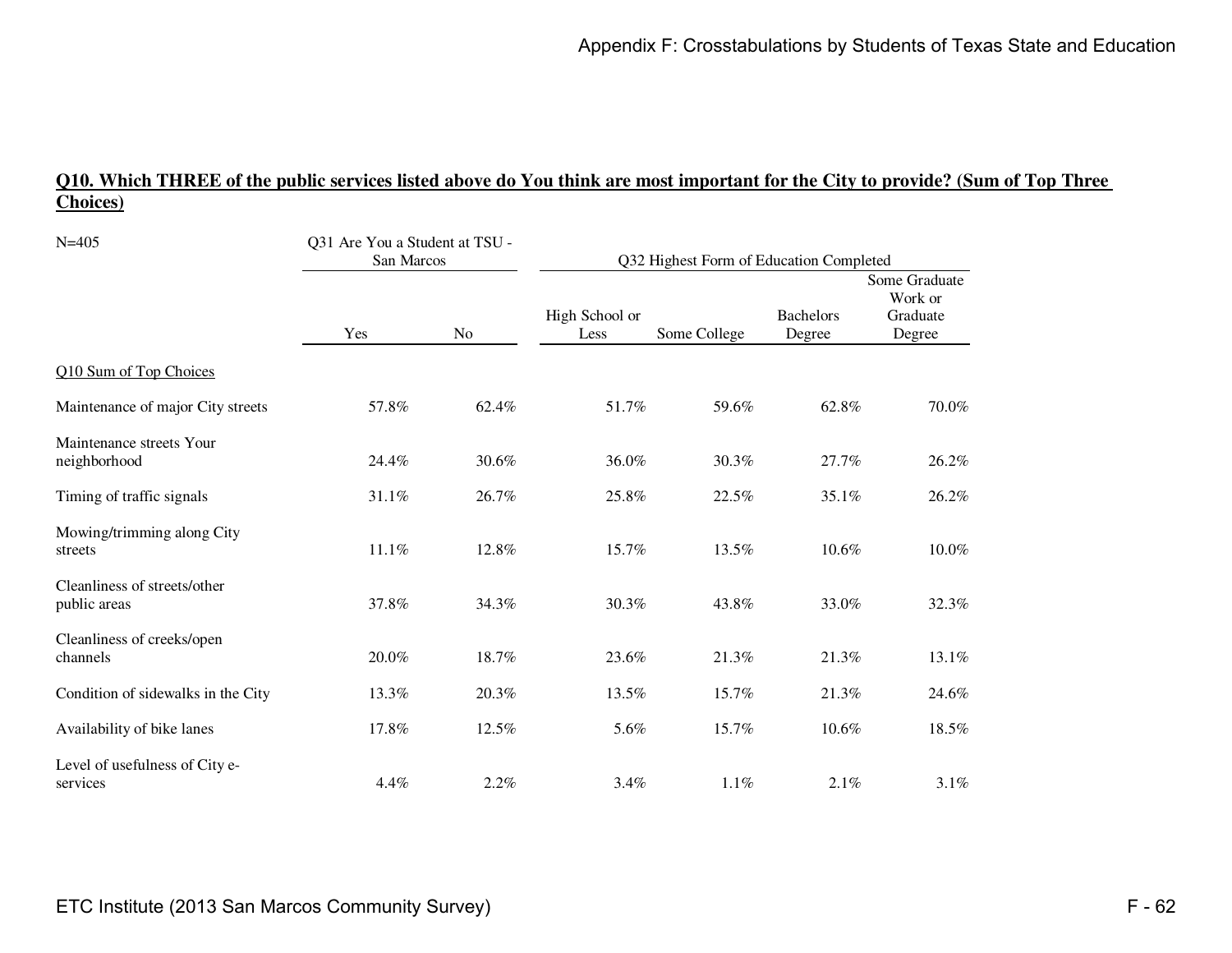# **Q10. Which THREE of the public services listed above do You think are most important for the City to provide? (Sum of Top Three Choices)**

| $N = 405$                        | Q31 Are You a Student at TSU -<br>San Marcos |                | Q32 Highest Form of Education Completed |              |                            |                                                |  |
|----------------------------------|----------------------------------------------|----------------|-----------------------------------------|--------------|----------------------------|------------------------------------------------|--|
|                                  | Yes                                          | N <sub>o</sub> | High School or<br>Less                  | Some College | <b>Bachelors</b><br>Degree | Some Graduate<br>Work or<br>Graduate<br>Degree |  |
| Q10 Sum of Top Choices (Cont.)   |                                              |                |                                         |              |                            |                                                |  |
| Reliability of Electric service  | 28.9%                                        | 34.8%          | 29.2%                                   | 34.8%        | 38.3%                      | 34.6%                                          |  |
| Adequacy of City street lighting | 26.7%                                        | 22.8%          | 25.8%                                   | 22.5%        | $19.1\%$                   | 25.4%                                          |  |
| None Chosen                      | $4.4\%$                                      | 5.6%           | $9.0\%$                                 | $3.4\%$      | 5.3%                       | $4.6\%$                                        |  |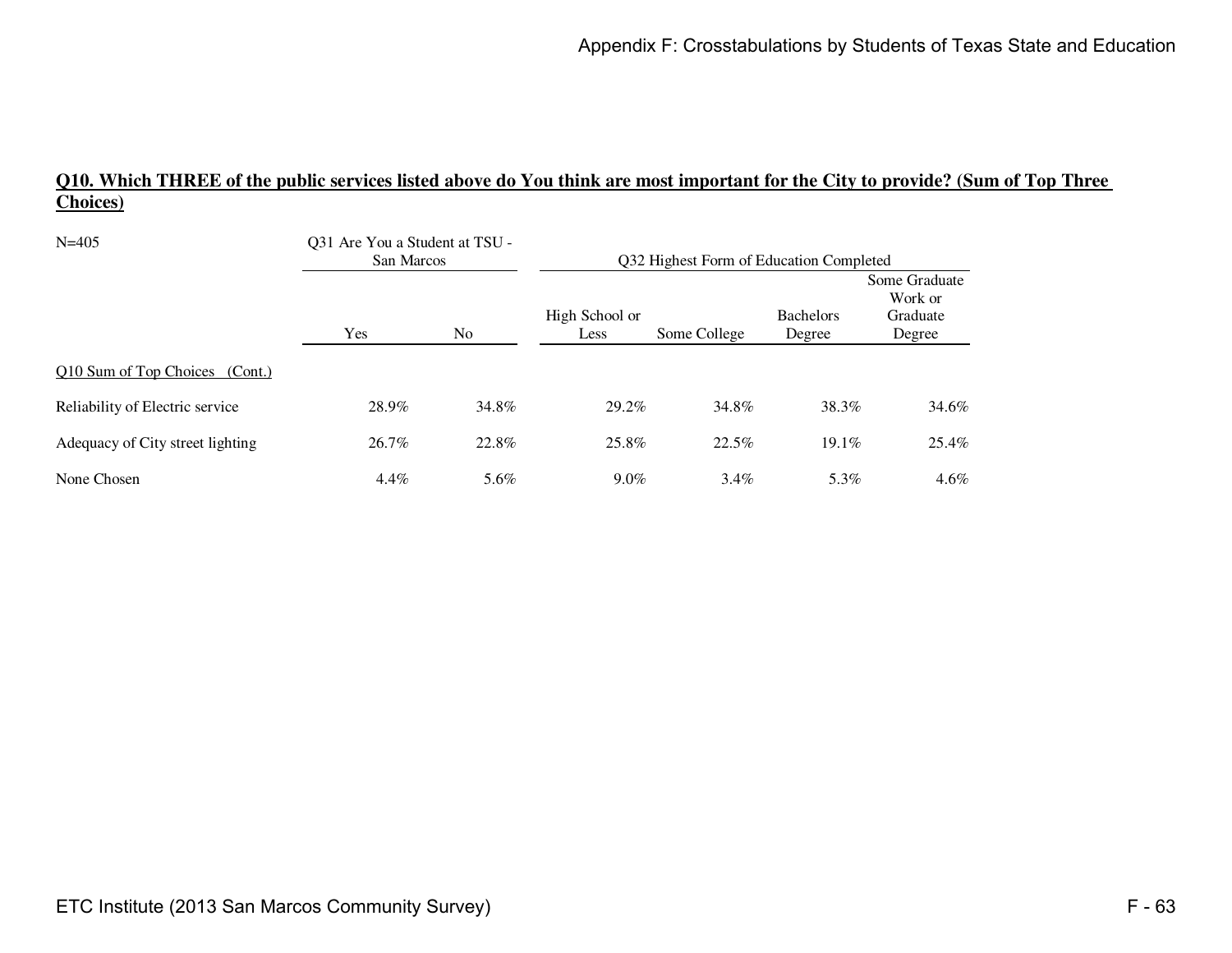| $N = 405$                     | Q31 Are You a Student at TSU -<br>San Marcos |       | Q32 Highest Form of Education Completed |              |                            |                                                |  |
|-------------------------------|----------------------------------------------|-------|-----------------------------------------|--------------|----------------------------|------------------------------------------------|--|
|                               | Yes                                          | No    | High School or<br>Less                  | Some College | <b>Bachelors</b><br>Degree | Some Graduate<br>Work or<br>Graduate<br>Degree |  |
| Q11 Currently get information |                                              |       |                                         |              |                            |                                                |  |
| Television                    | 57.8%                                        | 43.5% | 51.7%                                   | 44.9%        | 46.8%                      | 39.2%                                          |  |
| Newspaper                     | 62.2%                                        | 66.0% | 70.8%                                   | 62.9%        | 55.3%                      | 71.5%                                          |  |
| Internet                      | 62.2%                                        | 49.6% | 40.4%                                   | 43.8%        | 53.2%                      | 60.8%                                          |  |
| Cell phones                   | 6.7%                                         | 5.6%  | 10.1%                                   | 2.2%         | 5.3%                       | 5.4%                                           |  |
| Neighborhood Groups           | 28.9%                                        | 29.2% | 23.6%                                   | 18.0%        | 37.2%                      | 35.4%                                          |  |
| Utility bill insert           | 40.0%                                        | 53.2% | 40.4%                                   | 55.1%        | 47.9%                      | 60.0%                                          |  |
| Other                         | 13.3%                                        | 12.3% | 13.5%                                   | 13.5%        | 16.0%                      | 8.5%                                           |  |
| None Chosen                   | 15.6%                                        | 13.6% | 13.5%                                   | 16.9%        | 18.1%                      | $9.2\%$                                        |  |

#### **Q11. From which of the following sources do You currently get information about the City of San Marcos?**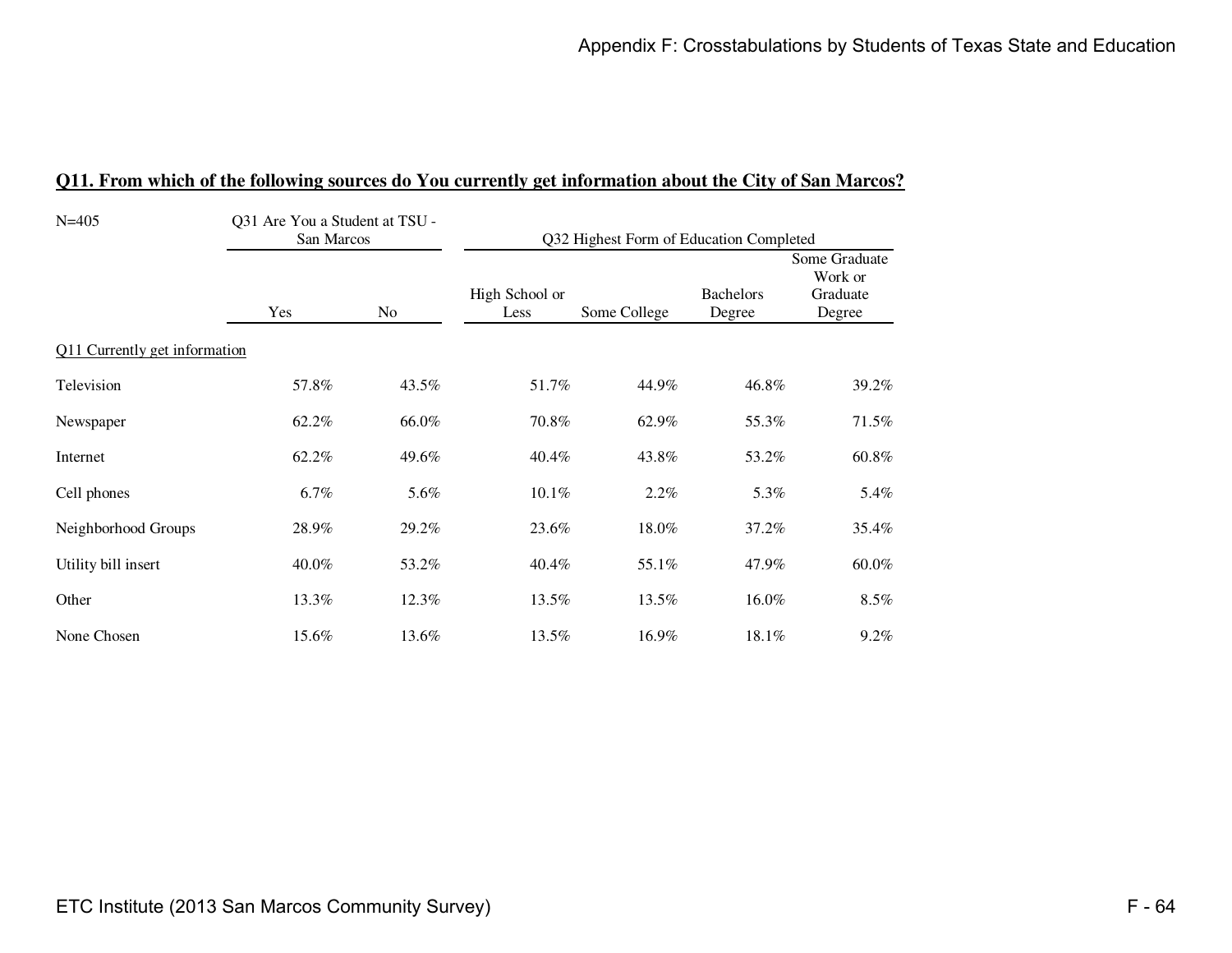| $N = 405$                           | Q31 Are You a Student at TSU -<br>San Marcos |       | Q32 Highest Form of Education Completed |              |                            |                                                |  |
|-------------------------------------|----------------------------------------------|-------|-----------------------------------------|--------------|----------------------------|------------------------------------------------|--|
|                                     | Yes                                          | No    | High School or<br>Less                  | Some College | <b>Bachelors</b><br>Degree | Some Graduate<br>Work or<br>Graduate<br>Degree |  |
| Q12 Electronic source of info using |                                              |       |                                         |              |                            |                                                |  |
| Facebook                            | 51.1%                                        | 46.2% | 39.3%                                   | 42.7%        | 51.1%                      | 50.0%                                          |  |
| Twitter                             | 13.3%                                        | 8.1%  | 6.7%                                    | 11.2%        | 9.6%                       | $6.9\%$                                        |  |
| MySpace                             | 2.2%                                         | 1.7%  | 3.4%                                    | $0.0\%$      | 2.1%                       | $1.5\%$                                        |  |
| YouTube                             | 15.6%                                        | 24.0% | 14.6%                                   | 23.6%        | 24.5%                      | 26.9%                                          |  |
| iPhone App                          | $31.1\%$                                     | 26.7% | 18.0%                                   | 20.2%        | 34.0%                      | 32.3%                                          |  |
| <b>Blackberry App</b>               | 4.4%                                         | 1.7%  | 2.2%                                    | $1.1\%$      | 2.1%                       | 2.3%                                           |  |
| Android App                         | 22.2%                                        | 15.6% | 15.7%                                   | 19.1%        | 12.8%                      | 15.4%                                          |  |
| Text messages                       | 48.9%                                        | 47.1% | 32.6%                                   | 41.6%        | 57.4%                      | 53.1%                                          |  |
| Internet                            | 84.4%                                        | 80.5% | 61.8%                                   | 73.0%        | 91.5%                      | 91.5%                                          |  |
| Other                               | $8.9\%$                                      | 4.7%  | 4.5%                                    | 5.6%         | 5.3%                       | 5.4%                                           |  |
| None                                | 11.1%                                        | 12.8% | 28.1%                                   | 18.0%        | 5.3%                       | 3.8%                                           |  |

## **Q12. Which of the following electronic sources of information are You currently using?**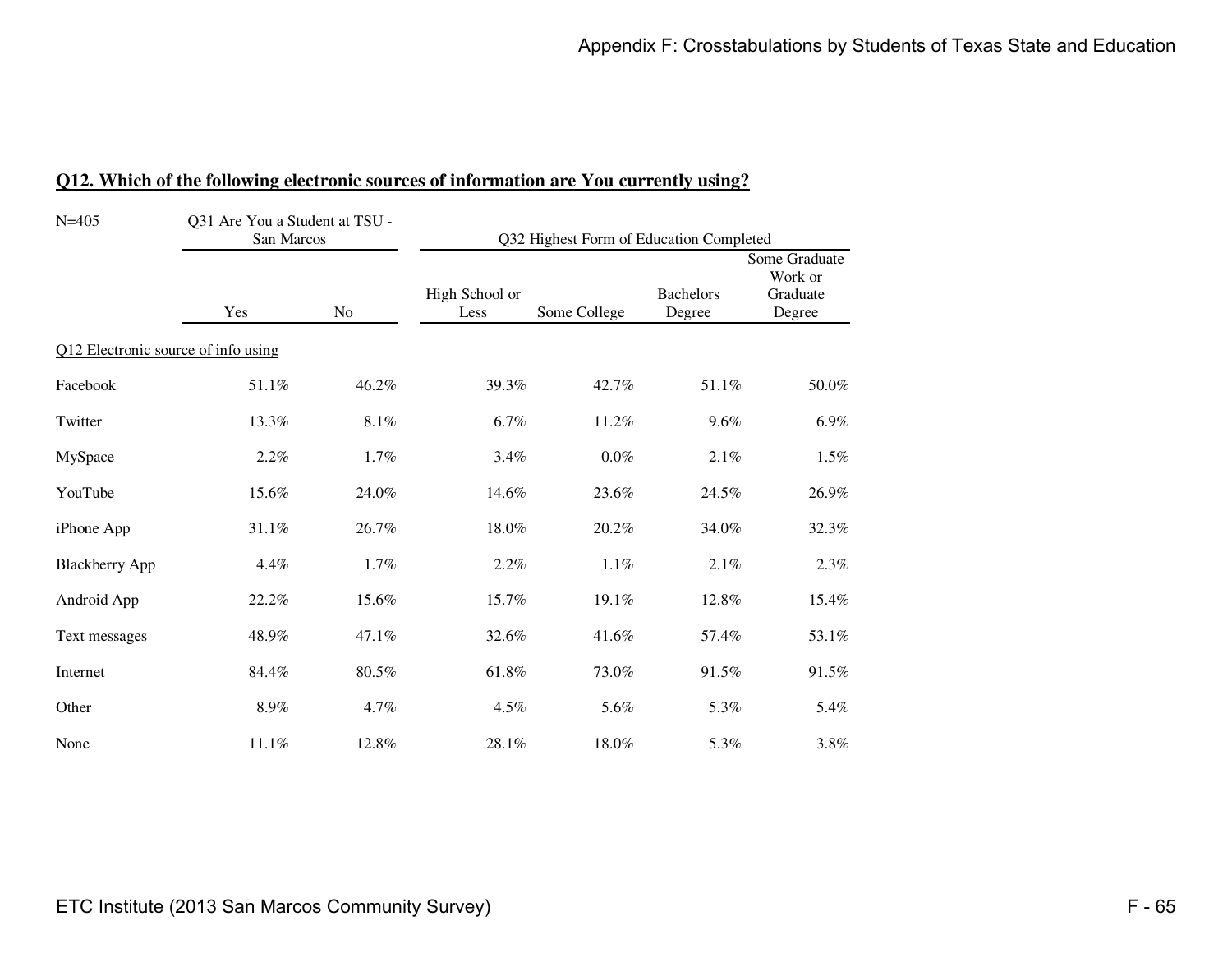| $N = 405$                                                         | Q31 Are You a Student at TSU -<br>San Marcos |                | Q32 Highest Form of Education Completed |              |                            |                                                |
|-------------------------------------------------------------------|----------------------------------------------|----------------|-----------------------------------------|--------------|----------------------------|------------------------------------------------|
|                                                                   | Yes                                          | N <sub>0</sub> | High School or<br>Less                  | Some College | <b>Bachelors</b><br>Degree | Some Graduate<br>Work or<br>Graduate<br>Degree |
| Q13a. The availability of information about government operations |                                              |                |                                         |              |                            |                                                |
| Very Satisfied                                                    | $7.9\%$                                      | $8.0\%$        | 5.5%                                    | $9.0\%$      | $6.3\%$                    | $10.2\%$                                       |
| Satisfied                                                         | 47.4%                                        | 26.6%          | 30.1%                                   | 28.2%        | 23.8%                      | 32.2%                                          |
| Neutral                                                           | 31.6%                                        | 40.4%          | 41.1%                                   | 42.3%        | 37.5%                      | 38.1%                                          |
| Dissatisfied                                                      | $7.9\%$                                      | 18.3%          | 17.8%                                   | 12.8%        | 22.5%                      | 15.3%                                          |
| Very Dissatisfied                                                 | 5.3%                                         | $6.7\%$        | 5.5%                                    | $7.7\%$      | $10.0\%$                   | $4.2\%$                                        |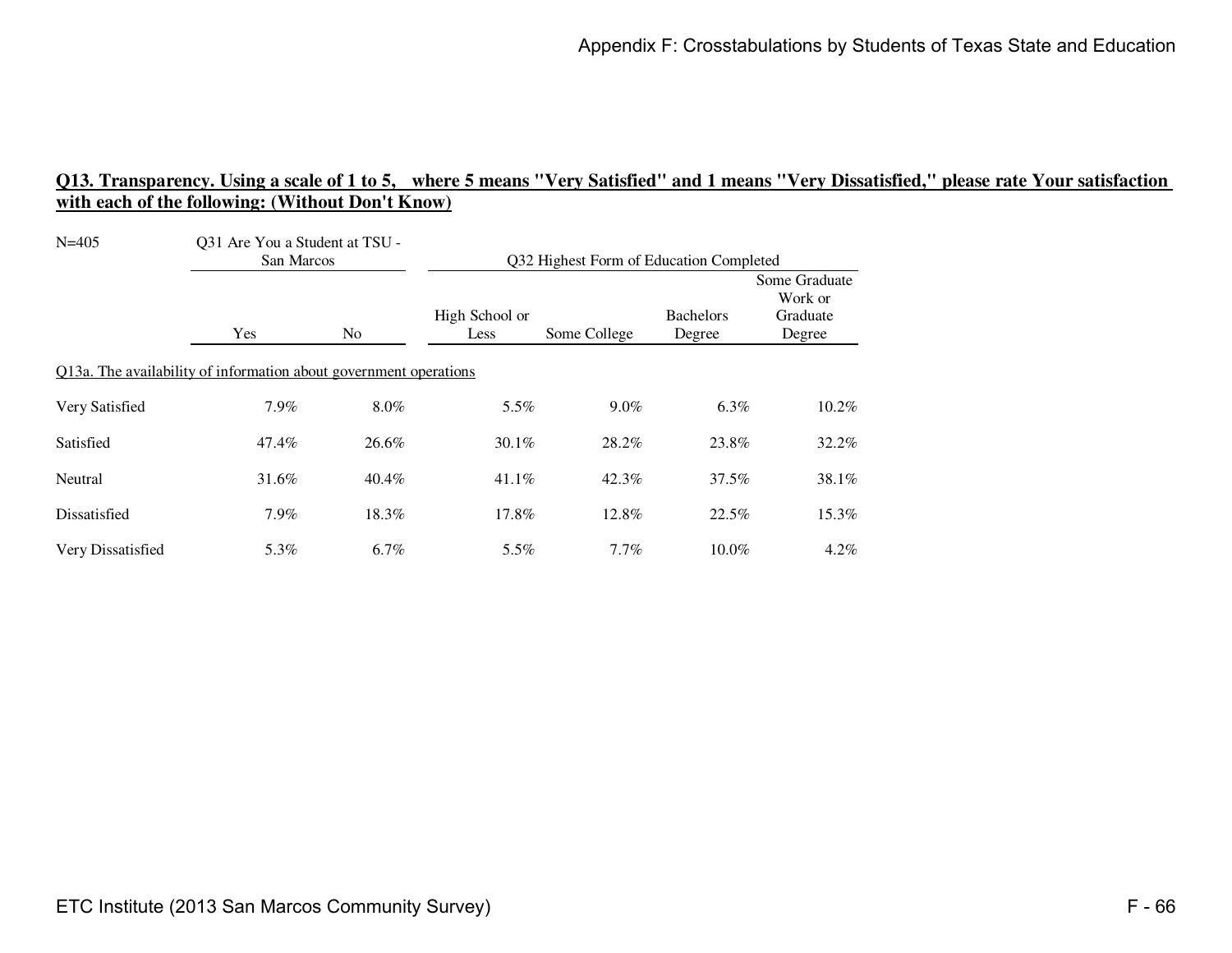| $N = 405$                                                        | Q31 Are You a Student at TSU -<br>San Marcos |                | Q32 Highest Form of Education Completed |              |                            |                                                |
|------------------------------------------------------------------|----------------------------------------------|----------------|-----------------------------------------|--------------|----------------------------|------------------------------------------------|
|                                                                  | Yes                                          | N <sub>0</sub> | High School or<br>Less                  | Some College | <b>Bachelors</b><br>Degree | Some Graduate<br>Work or<br>Graduate<br>Degree |
| Q13b. City efforts to keep residents informed about local issues |                                              |                |                                         |              |                            |                                                |
| Very Satisfied                                                   | 7.9%                                         | $6.3\%$        | 5.4%                                    | $8.5\%$      | $2.2\%$                    | $8.8\%$                                        |
| Satisfied                                                        | 39.5%                                        | 32.6%          | 39.2%                                   | 26.8%        | 36.7%                      | 31.2%                                          |
| Neutral                                                          | 28.9%                                        | 31.1%          | 28.4%                                   | 37.8%        | 25.6%                      | 32.0%                                          |
| Dissatisfied                                                     | 18.4%                                        | 21.9%          | 20.3%                                   | $19.5\%$     | 26.7%                      | 20.0%                                          |
| Very Dissatisfied                                                | 5.3%                                         | $8.1\%$        | 6.8%                                    | $7.3\%$      | 8.9%                       | 8.0%                                           |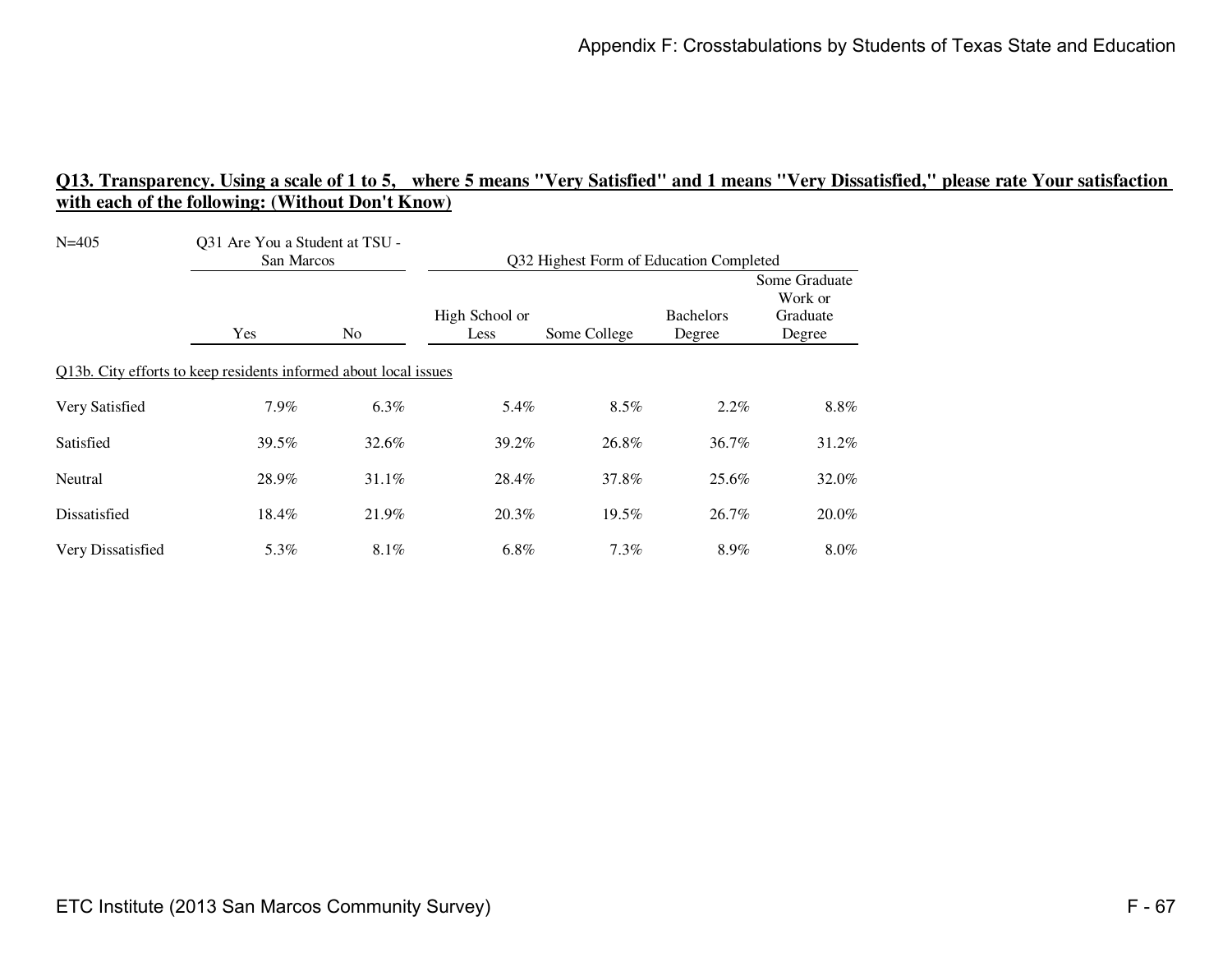| $N = 405$                                                    | Q31 Are You a Student at TSU -<br>San Marcos |                | Q32 Highest Form of Education Completed |              |                            |                                                |  |
|--------------------------------------------------------------|----------------------------------------------|----------------|-----------------------------------------|--------------|----------------------------|------------------------------------------------|--|
|                                                              | Yes                                          | N <sub>0</sub> | High School or<br>Less                  | Some College | <b>Bachelors</b><br>Degree | Some Graduate<br>Work or<br>Graduate<br>Degree |  |
| Q13c The level of public involvement in City decision-making |                                              |                |                                         |              |                            |                                                |  |
| Very Satisfied                                               | 10.8%                                        | 5.9%           | 8.2%                                    | $7.7\%$      | $2.4\%$                    | $7.4\%$                                        |  |
| Satisfied                                                    | 24.3%                                        | $23.1\%$       | 24.7%                                   | 15.4%        | 32.1%                      | 21.3%                                          |  |
| Neutral                                                      | 40.5%                                        | 27.2%          | 28.8%                                   | 37.2%        | 22.6%                      | 27.0%                                          |  |
| Dissatisfied                                                 | 16.2%                                        | 27.2%          | 27.4%                                   | $23.1\%$     | 27.4%                      | 27.0%                                          |  |
| Very Dissatisfied                                            | 8.1%                                         | 16.6%          | 11.0%                                   | 16.7%        | $15.5\%$                   | 17.2%                                          |  |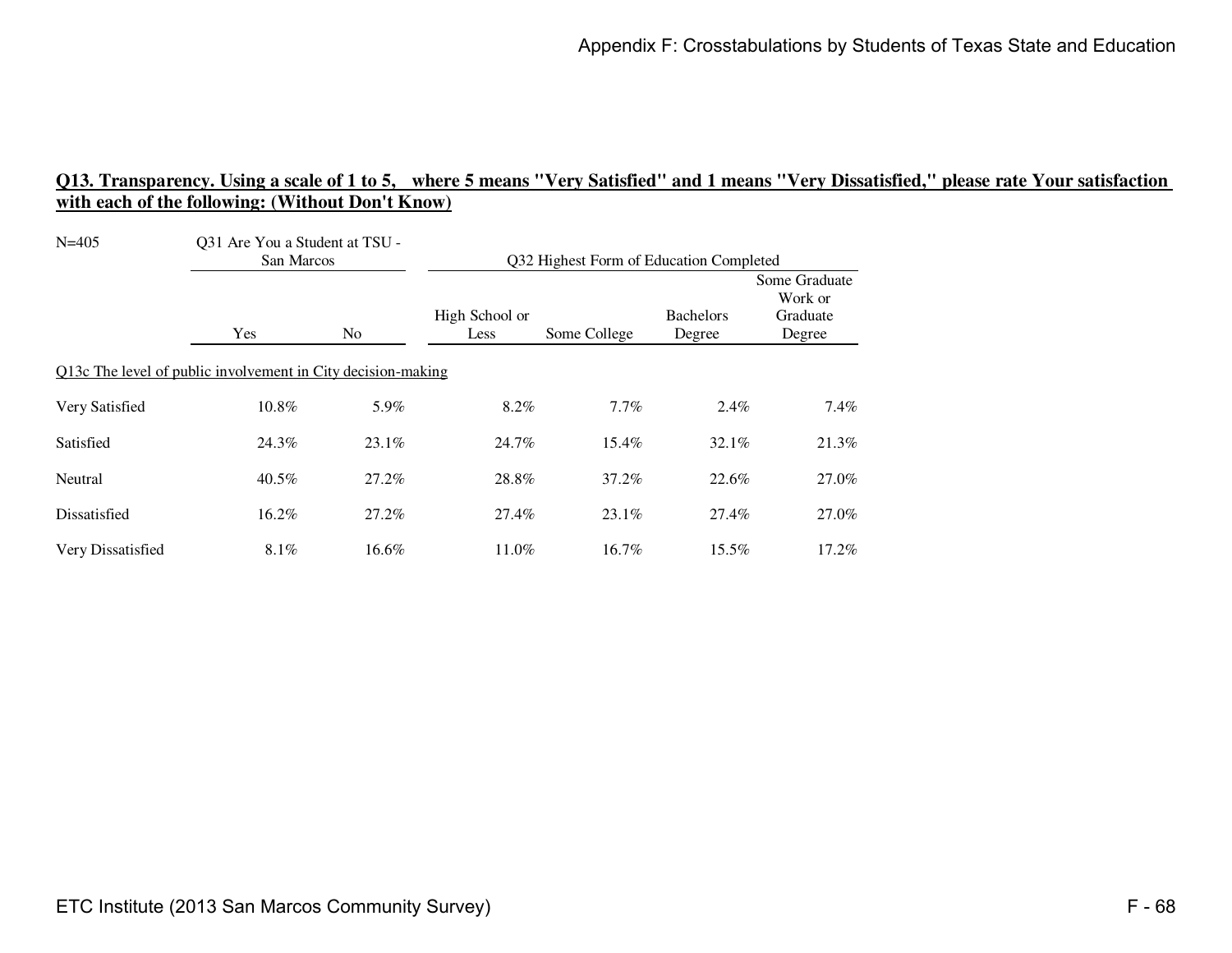| $N = 405$                                                                   | Q31 Are You a Student at TSU -<br>San Marcos |                | Q32 Highest Form of Education Completed |              |                            |                                                |  |
|-----------------------------------------------------------------------------|----------------------------------------------|----------------|-----------------------------------------|--------------|----------------------------|------------------------------------------------|--|
|                                                                             | Yes                                          | N <sub>0</sub> | High School or<br>Less                  | Some College | <b>Bachelors</b><br>Degree | Some Graduate<br>Work or<br>Graduate<br>Degree |  |
| Q13d Usefulness of the information that is available on the City's Web site |                                              |                |                                         |              |                            |                                                |  |
| Very Satisfied                                                              | 10.3%                                        | 7.2%           | $9.0\%$                                 | $9.9\%$      | $3.7\%$                    | $8.2\%$                                        |  |
| Satisfied                                                                   | 46.2%                                        | 32.5%          | 38.8%                                   | 31.0%        | 32.9%                      | 33.6%                                          |  |
| Neutral                                                                     | 33.3%                                        | 45.5%          | 40.3%                                   | 46.5%        | 43.9%                      | 45.5%                                          |  |
| Dissatisfied                                                                | $10.3\%$                                     | 11.0%          | $7.5\%$                                 | 11.3%        | 14.6%                      | 10.0%                                          |  |
| Very Dissatisfied                                                           | $0.0\%$                                      | 3.8%           | $4.5\%$                                 | $1.4\%$      | 4.9%                       | 2.7%                                           |  |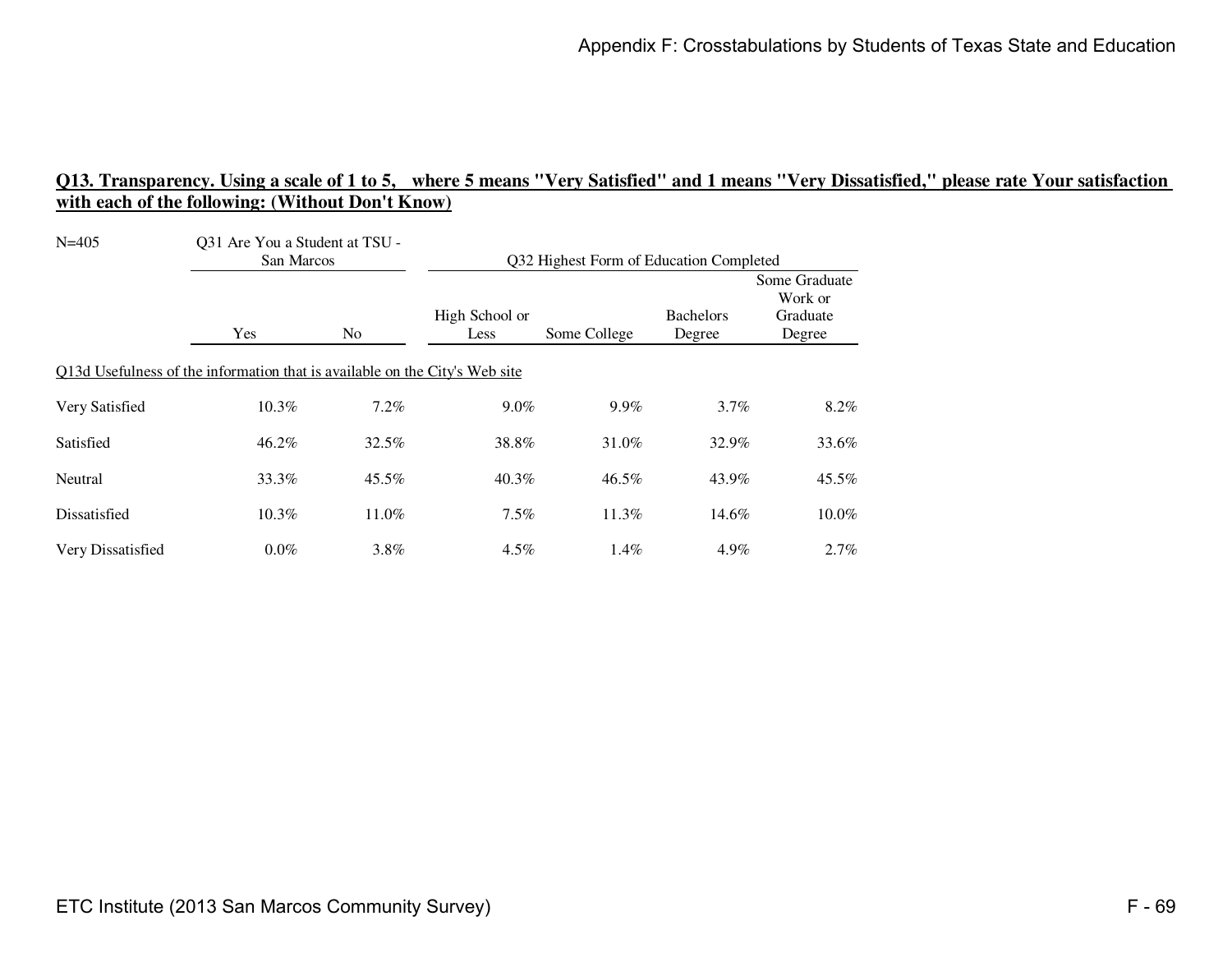| $N = 405$         | Q31 Are You a Student at TSU -<br>San Marcos                         |                | Q32 Highest Form of Education Completed |              |                            |                                                |
|-------------------|----------------------------------------------------------------------|----------------|-----------------------------------------|--------------|----------------------------|------------------------------------------------|
|                   | Yes                                                                  | N <sub>0</sub> | High School or<br>Less                  | Some College | <b>Bachelors</b><br>Degree | Some Graduate<br>Work or<br>Graduate<br>Degree |
|                   | Q13e How well the City listens and responds to the needs of citizens |                |                                         |              |                            |                                                |
| Very Satisfied    | 2.6%                                                                 | $2.9\%$        | 5.7%                                    | $2.6\%$      | $0.0\%$                    | $3.3\%$                                        |
| Satisfied         | 26.3%                                                                | $17.5\%$       | 21.4%                                   | $17.1\%$     | $16.5\%$                   | 19.0%                                          |
| Neutral           | 36.8%                                                                | 29.5%          | 30.0%                                   | 27.6%        | 37.6%                      | 26.4%                                          |
| Dissatisfied      | 15.8%                                                                | $25.7\%$       | 21.4%                                   | 26.3%        | 24.7%                      | 26.4%                                          |
| Very Dissatisfied | 18.4%                                                                | 24.4%          | 21.4%                                   | 26.3%        | 21.2%                      | 24.8%                                          |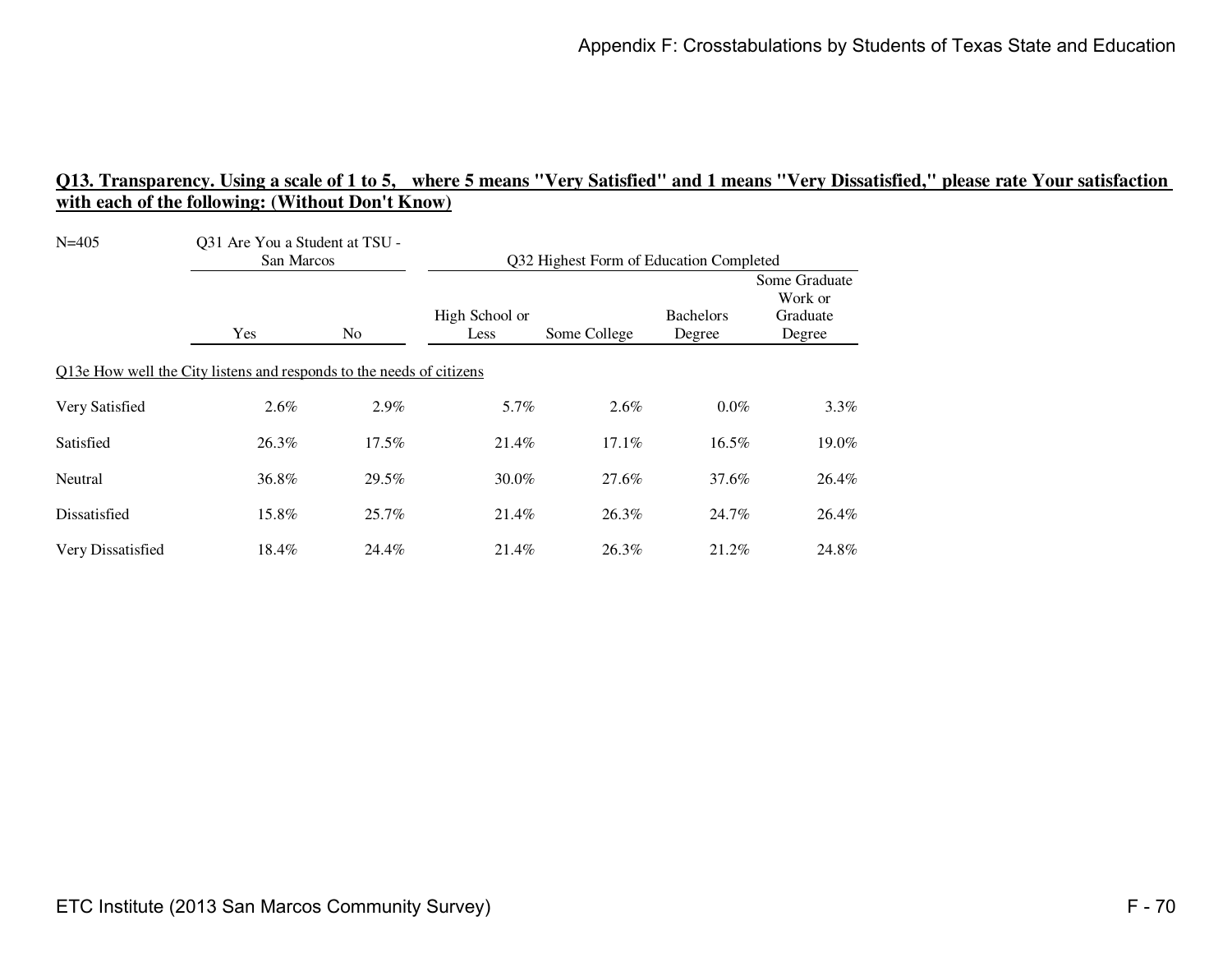| $N = 405$                                                    | Q31 Are You a Student at TSU -<br>San Marcos |                | Q32 Highest Form of Education Completed |              |                            |                                                |  |
|--------------------------------------------------------------|----------------------------------------------|----------------|-----------------------------------------|--------------|----------------------------|------------------------------------------------|--|
|                                                              | Yes                                          | N <sub>0</sub> | High School or<br>Less                  | Some College | <b>Bachelors</b><br>Degree | Some Graduate<br>Work or<br>Graduate<br>Degree |  |
| Q13f The level of public involvement in Economic Development |                                              |                |                                         |              |                            |                                                |  |
| Very Satisfied                                               | $5.1\%$                                      | 4.7%           | 10.1%                                   | 5.6%         | 1.3%                       | 3.4%                                           |  |
| Satisfied                                                    | 17.9%                                        | 15.4%          | 18.8%                                   | 13.9%        | $17.7\%$                   | 13.7%                                          |  |
| Neutral                                                      | 43.6%                                        | 38.6%          | 33.3%                                   | 47.2%        | 39.2%                      | 37.6%                                          |  |
| Dissatisfied                                                 | 10.3%                                        | 24.8%          | 26.1%                                   | 13.9%        | 22.8%                      | 28.2%                                          |  |
| Very Dissatisfied                                            | 23.1%                                        | 16.4%          | 11.6%                                   | 19.4%        | 19.0%                      | 17.1%                                          |  |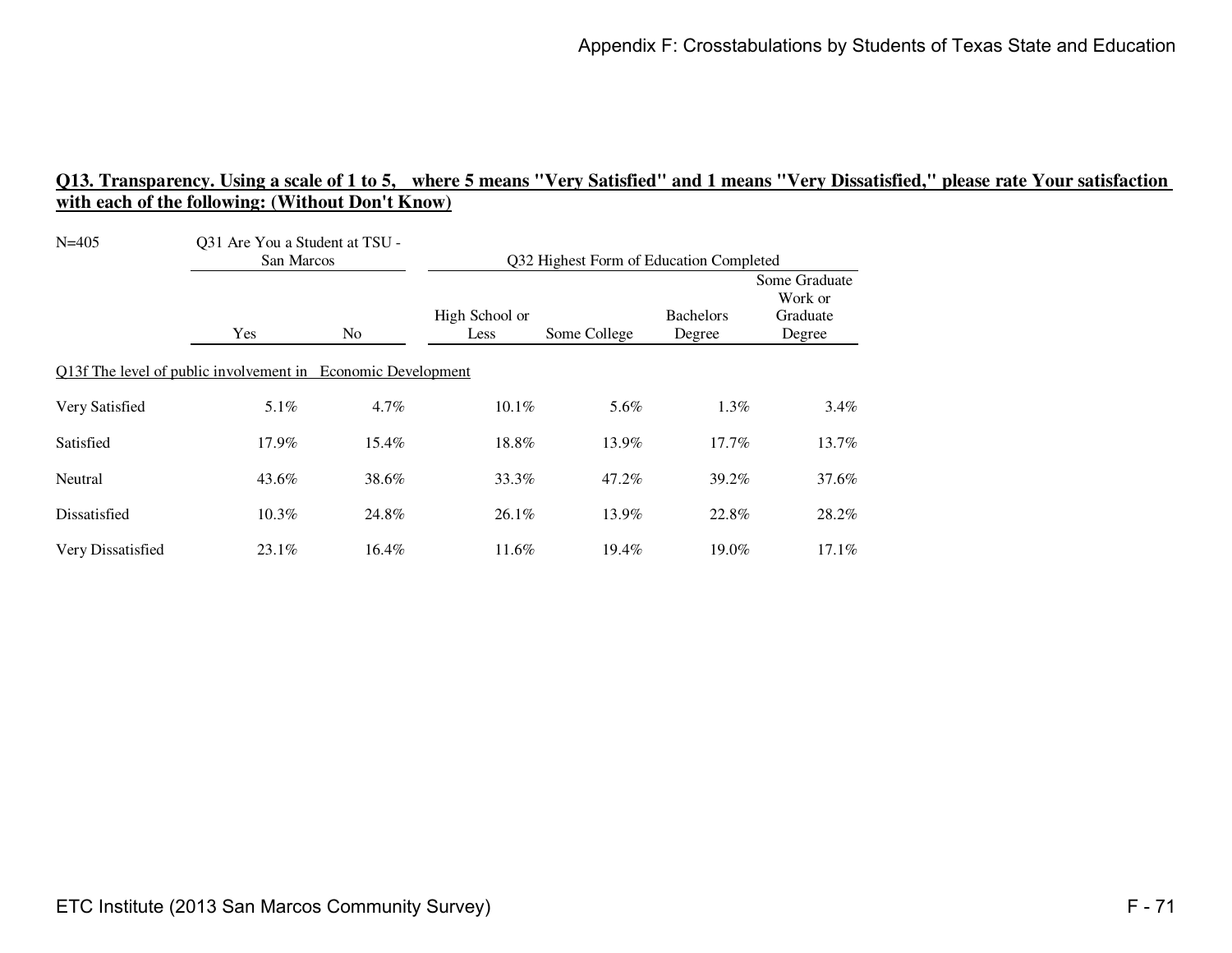#### **Q14. Have You contacted the City of San Marcos during the past year?**

| $N = 405$      | Q31 Are You a Student at TSU -<br>San Marcos |       | Q32 Highest Form of Education Completed |              |                            |                                                |  |  |
|----------------|----------------------------------------------|-------|-----------------------------------------|--------------|----------------------------|------------------------------------------------|--|--|
|                | Yes                                          | No.   | High School or<br>Less                  | Some College | <b>Bachelors</b><br>Degree | Some Graduate<br>Work or<br>Graduate<br>Degree |  |  |
|                | Q14 Have You contacted the City past year    |       |                                         |              |                            |                                                |  |  |
| Yes            | 51.1%                                        | 65.2% | 57.3%                                   | 53.9%        | 61.7%                      | 76.9%                                          |  |  |
| N <sub>0</sub> | 48.9%                                        | 34.8% | $42.7\%$                                | $46.1\%$     | 38.3%                      | $23.1\%$                                       |  |  |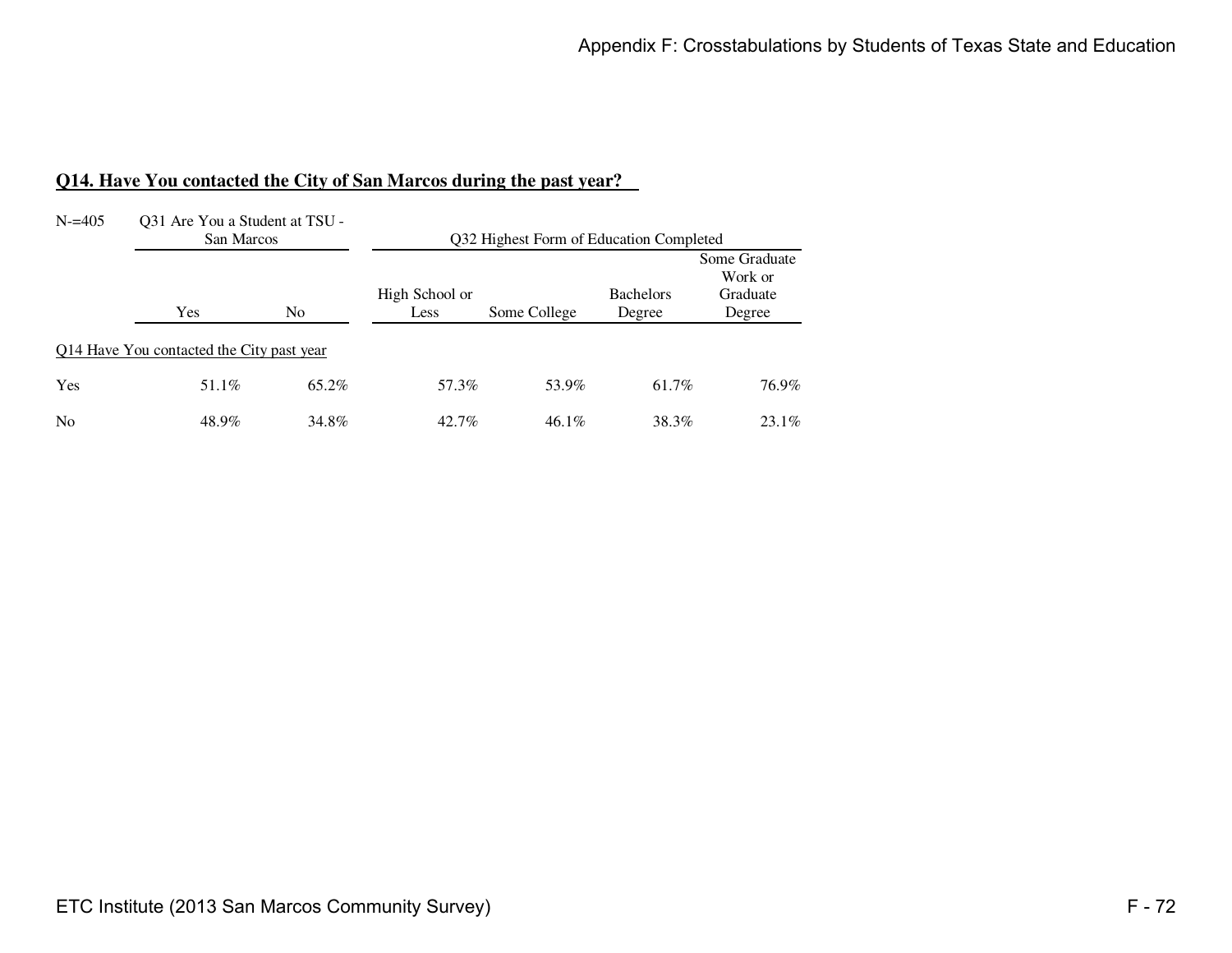#### **Q14a. How would You describe the service You received?**

| $N = 258$                      | Q31 Are You a Student at TSU -<br>San Marcos |                | Q32 Highest Form of Education Completed |              |                            |                                                |
|--------------------------------|----------------------------------------------|----------------|-----------------------------------------|--------------|----------------------------|------------------------------------------------|
|                                | Yes                                          | N <sub>0</sub> | High School or<br>Less                  | Some College | <b>Bachelors</b><br>Degree | Some Graduate<br>Work or<br>Graduate<br>Degree |
| Q14a Describe service received |                                              |                |                                         |              |                            |                                                |
| Excellent                      | 34.8%                                        | 24.8%          | 29.4%                                   | 31.3%        | 22.4%                      | 23.0%                                          |
| Good                           | 34.8%                                        | 40.2%          | 41.2%                                   | 35.4%        | 32.8%                      | 44.0%                                          |
| Fair                           | 21.7%                                        | 20.5%          | 15.7%                                   | 14.6%        | 31.0%                      | 21.0%                                          |
| Poor                           | 8.7%                                         | 13.7%          | 11.8%                                   | 18.8%        | 13.8%                      | 11.0%                                          |
| Don't Know                     | $0.0\%$                                      | $0.9\%$        | 2.0%                                    | $0.0\%$      | $0.0\%$                    | $1.0\%$                                        |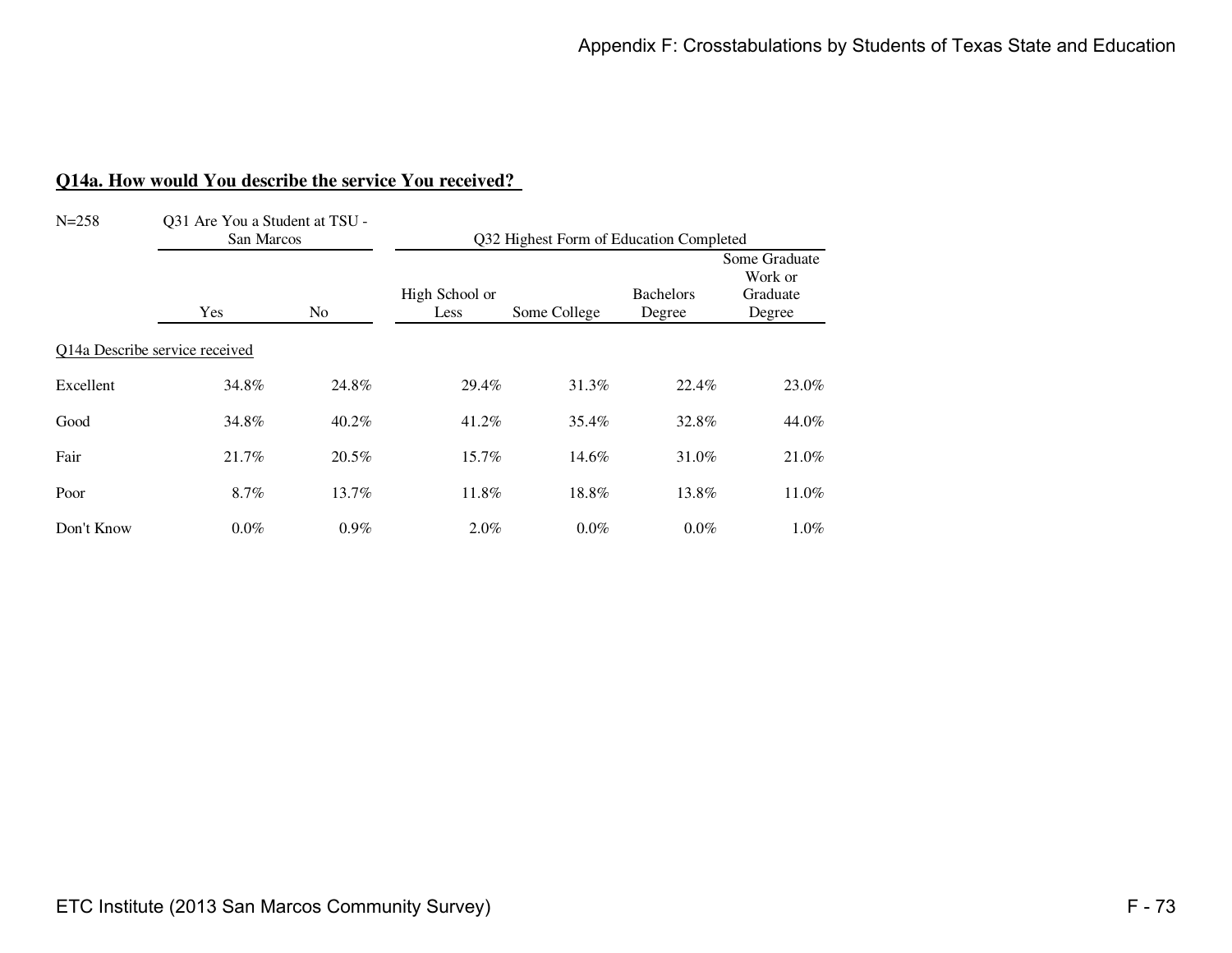| $N = 258$                            | Q31 Are You a Student at TSU -<br>San Marcos |                | Q32 Highest Form of Education Completed |              |                            |                                                |
|--------------------------------------|----------------------------------------------|----------------|-----------------------------------------|--------------|----------------------------|------------------------------------------------|
|                                      | Yes                                          | N <sub>0</sub> | High School or<br>Less                  | Some College | <b>Bachelors</b><br>Degree | Some Graduate<br>Work or<br>Graduate<br>Degree |
| Q14b-1 How easy they were to contact |                                              |                |                                         |              |                            |                                                |
| Very Satisfied                       | 26.1%                                        | 28.1%          | 32.7%                                   | 25.0%        | 28.1%                      | 27.0%                                          |
| Satisfied                            | 69.6%                                        | 47.2%          | 51.0%                                   | 54.2%        | 47.4%                      | 47.0%                                          |
| Neutral                              | 4.3%                                         | 12.6%          | 8.2%                                    | 14.6%        | 8.8%                       | 14.0%                                          |
| Dissatisfied                         | $0.0\%$                                      | 8.7%           | 8.2%                                    | $4.2\%$      | 8.8%                       | $9.0\%$                                        |
| Very Dissatisfied                    | $0.0\%$                                      | $3.5\%$        | $0.0\%$                                 | 2.1%         | 7.0%                       | $3.0\%$                                        |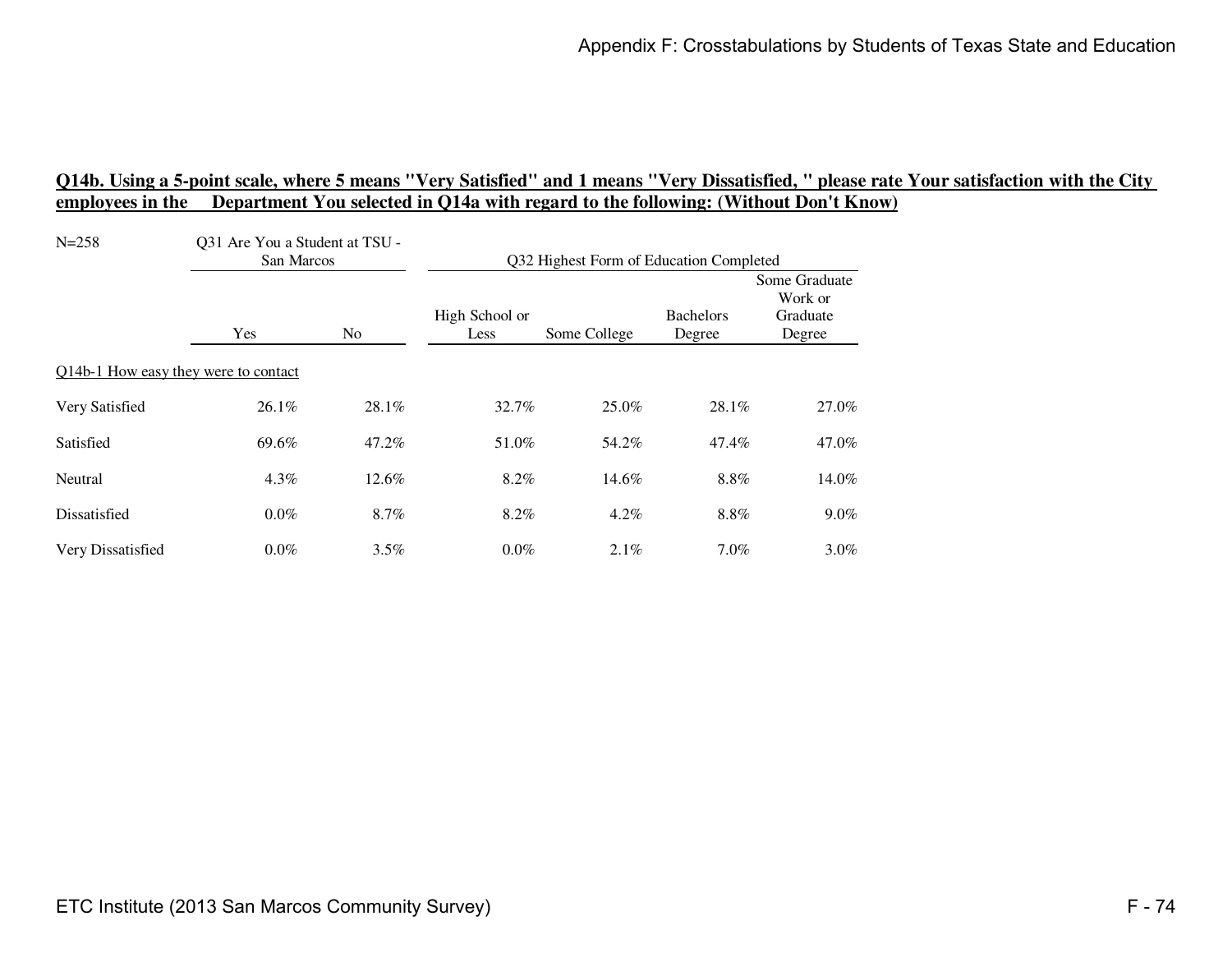| $N = 258$                        | Q31 Are You a Student at TSU -<br>San Marcos |       | Q32 Highest Form of Education Completed |              |                            |                                                |
|----------------------------------|----------------------------------------------|-------|-----------------------------------------|--------------|----------------------------|------------------------------------------------|
|                                  | Yes                                          | No    | High School or<br>Less                  | Some College | <b>Bachelors</b><br>Degree | Some Graduate<br>Work or<br>Graduate<br>Degree |
| Q14b-2 They way You were treated |                                              |       |                                         |              |                            |                                                |
| Very Satisfied                   | 34.8%                                        | 30.1% | 28.6%                                   | 31.3%        | 25.0%                      | 34.3%                                          |
| Satisfied                        | 60.9%                                        | 48.5% | 57.1%                                   | 45.8%        | 44.6%                      | 50.5%                                          |
| Neutral                          | $0.0\%$                                      | 12.2% | 10.2%                                   | 14.6%        | 12.5%                      | 9.1%                                           |
| Dissatisfied                     | $4.3\%$                                      | 6.6%  | $4.1\%$                                 | 8.3%         | 12.5%                      | $3.0\%$                                        |
| Very Dissatisfied                | $0.0\%$                                      | 2.6%  | $0.0\%$                                 | $0.0\%$      | 5.4%                       | $3.0\%$                                        |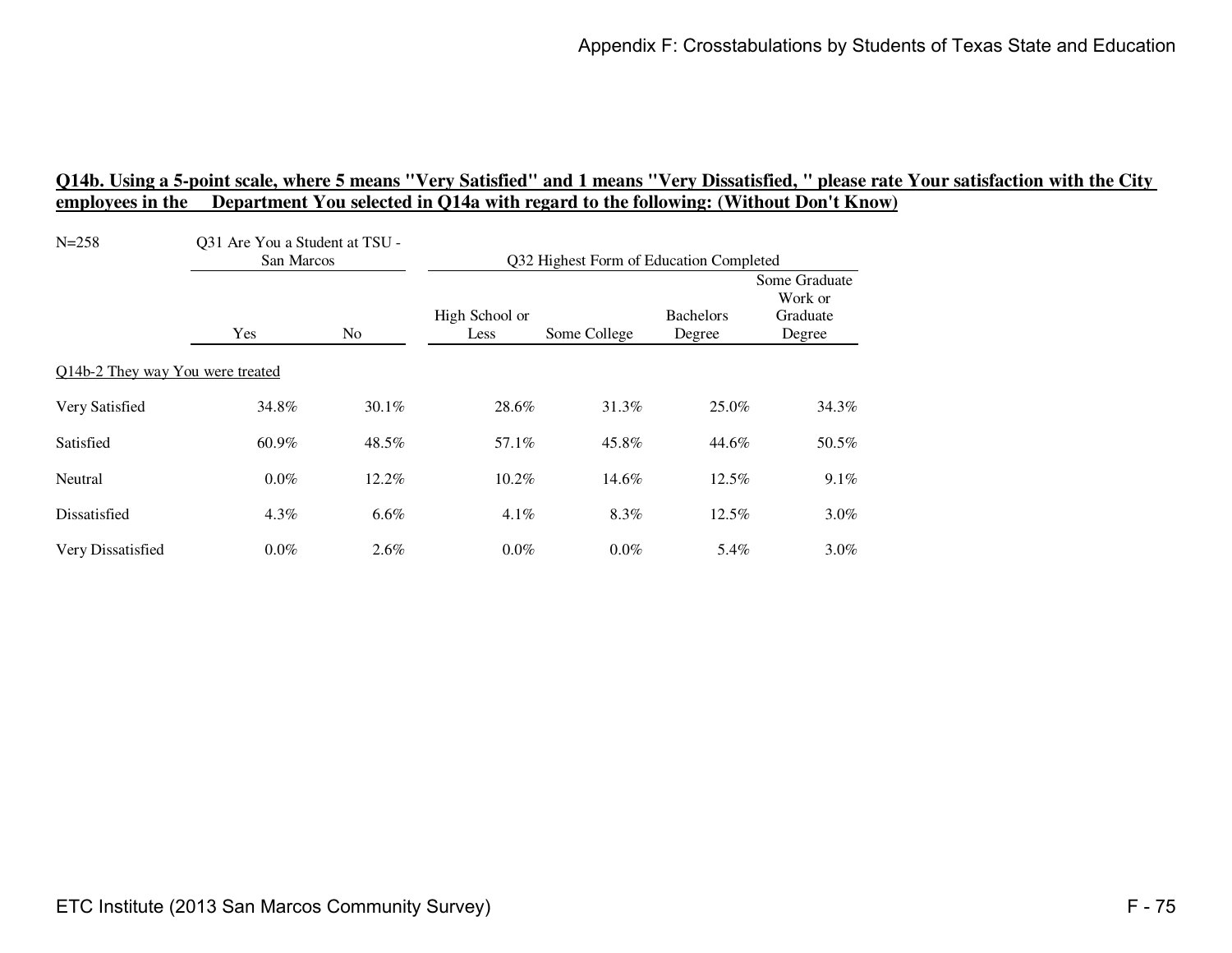| $N = 258$                            | Q31 Are You a Student at TSU -<br>San Marcos |       | Q32 Highest Form of Education Completed |              |                            |                                                |
|--------------------------------------|----------------------------------------------|-------|-----------------------------------------|--------------|----------------------------|------------------------------------------------|
|                                      | Yes                                          | No    | High School or<br>Less                  | Some College | <b>Bachelors</b><br>Degree | Some Graduate<br>Work or<br>Graduate<br>Degree |
| Q14b-3 Accuracy of information given |                                              |       |                                         |              |                            |                                                |
| Very Satisfied                       | 34.8%                                        | 25.0% | 33.3%                                   | 25.0%        | 17.9%                      | 27.3%                                          |
| Satisfied                            | 47.8%                                        | 42.1% | 47.9%                                   | 39.6%        | 39.3%                      | 42.4%                                          |
| Neutral                              | $4.3\%$                                      | 16.7% | 12.5%                                   | 20.8%        | 19.6%                      | 13.1%                                          |
| Dissatisfied                         | 8.7%                                         | 11.4% | $6.3\%$                                 | 12.5%        | 16.1%                      | $10.1\%$                                       |
| Very Dissatisfied                    | $4.3\%$                                      | 4.8%  | $0.0\%$                                 | $2.1\%$      | 7.1%                       | 7.1%                                           |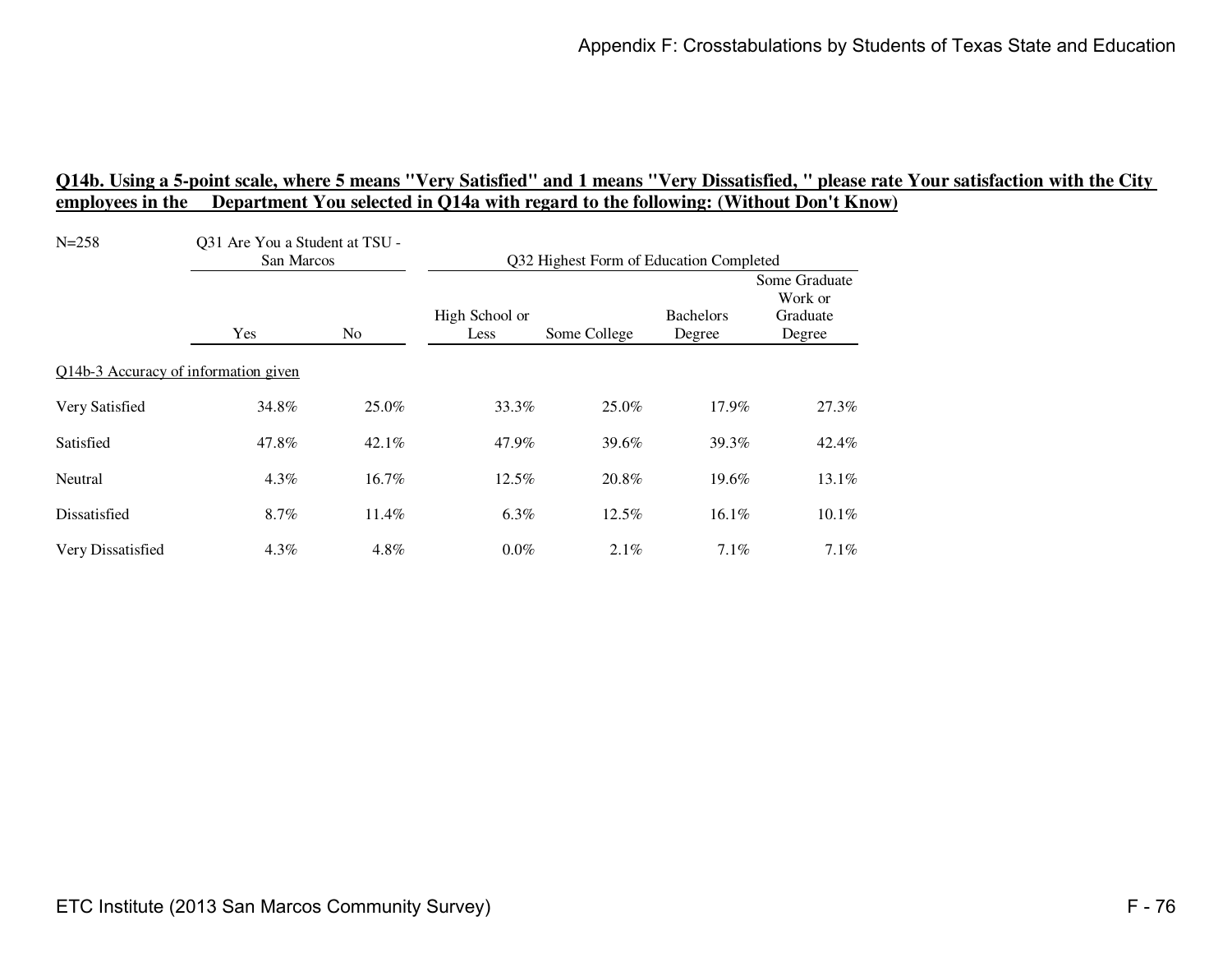| $N = 258$                          | Q31 Are You a Student at TSU -<br>San Marcos |          | Q32 Highest Form of Education Completed |              |                            |                                                |
|------------------------------------|----------------------------------------------|----------|-----------------------------------------|--------------|----------------------------|------------------------------------------------|
|                                    | Yes                                          | No       | High School or<br>Less                  | Some College | <b>Bachelors</b><br>Degree | Some Graduate<br>Work or<br>Graduate<br>Degree |
| Q14b-4 How quickly staff responded |                                              |          |                                         |              |                            |                                                |
| Very Satisfied                     | 30.4%                                        | 25.6%    | 32.7%                                   | 25.5%        | 16.4%                      | 28.3%                                          |
| Satisfied                          | 52.2%                                        | $40.1\%$ | 32.7%                                   | 48.9%        | 43.6%                      | 40.4%                                          |
| Neutral                            | 8.7%                                         | 15.9%    | 20.4%                                   | 8.5%         | 16.4%                      | 15.2%                                          |
| Dissatisfied                       | $0.0\%$                                      | $11.5\%$ | 8.2%                                    | 12.8%        | 12.7%                      | $9.1\%$                                        |
| Very Dissatisfied                  | 8.7%                                         | $7.0\%$  | 6.1%                                    | $4.3\%$      | 10.9%                      | 7.1%                                           |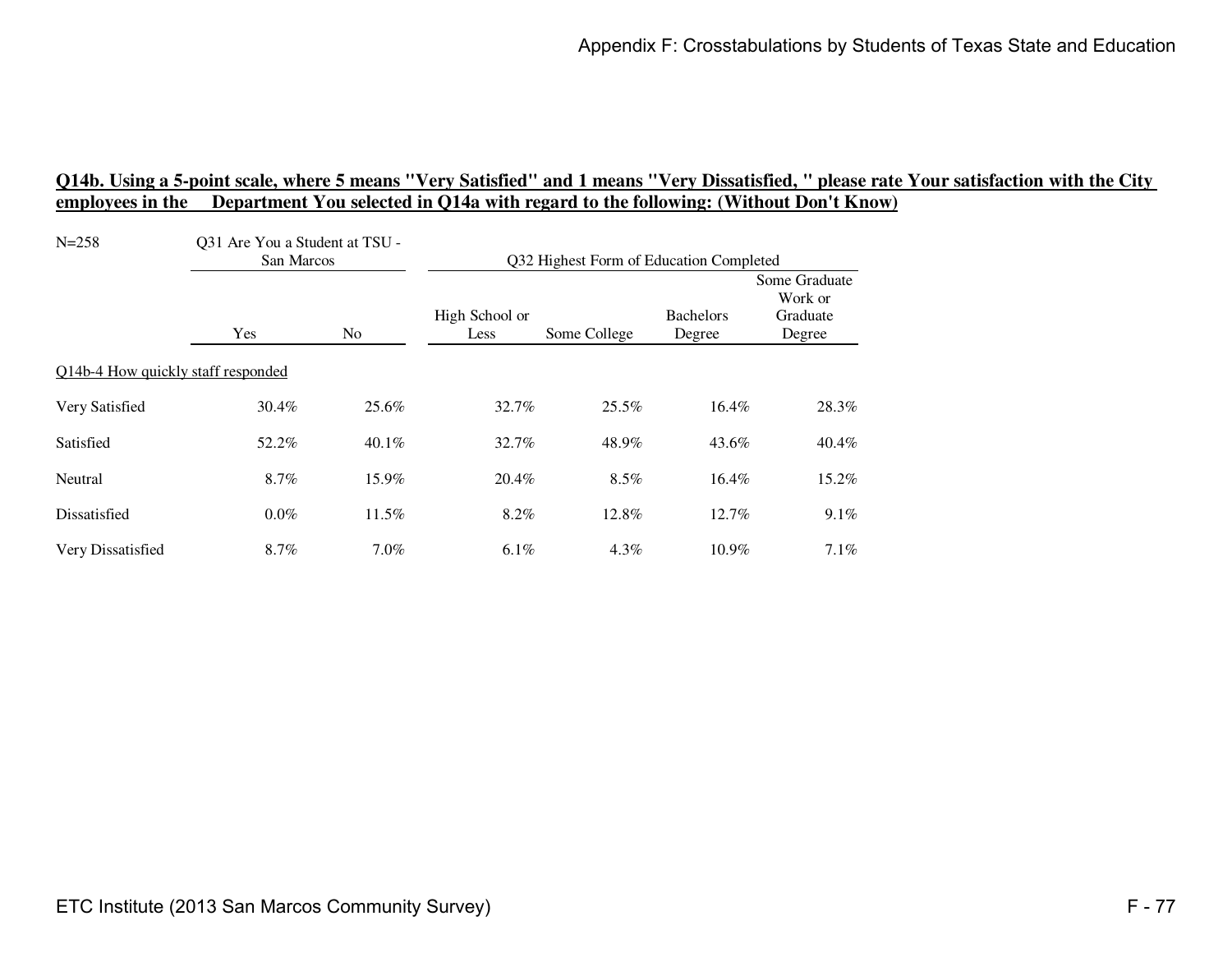| $N = 258$                              | Q31 Are You a Student at TSU -<br>San Marcos |                | Q32 Highest Form of Education Completed |              |                            |                                                |
|----------------------------------------|----------------------------------------------|----------------|-----------------------------------------|--------------|----------------------------|------------------------------------------------|
|                                        | Yes                                          | N <sub>0</sub> | High School or<br>Less                  | Some College | <b>Bachelors</b><br>Degree | Some Graduate<br>Work or<br>Graduate<br>Degree |
| Q14b-5 How well Your issue was handled |                                              |                |                                         |              |                            |                                                |
| Very Satisfied                         | 30.4%                                        | 24.0%          | 31.3%                                   | 25.0%        | 16.1%                      | 26.0%                                          |
| Satisfied                              | 34.8%                                        | 36.7%          | 37.5%                                   | 33.3%        | 33.9%                      | 39.0%                                          |
| Neutral                                | 21.7%                                        | 17.5%          | 18.8%                                   | 20.8%        | 25.0%                      | 13.0%                                          |
| Dissatisfied                           | 8.7%                                         | $13.1\%$       | 8.3%                                    | 14.6%        | $12.5\%$                   | 13.0%                                          |
| Very Dissatisfied                      | $4.3\%$                                      | 8.7%           | $4.2\%$                                 | 6.3%         | 12.5%                      | $9.0\%$                                        |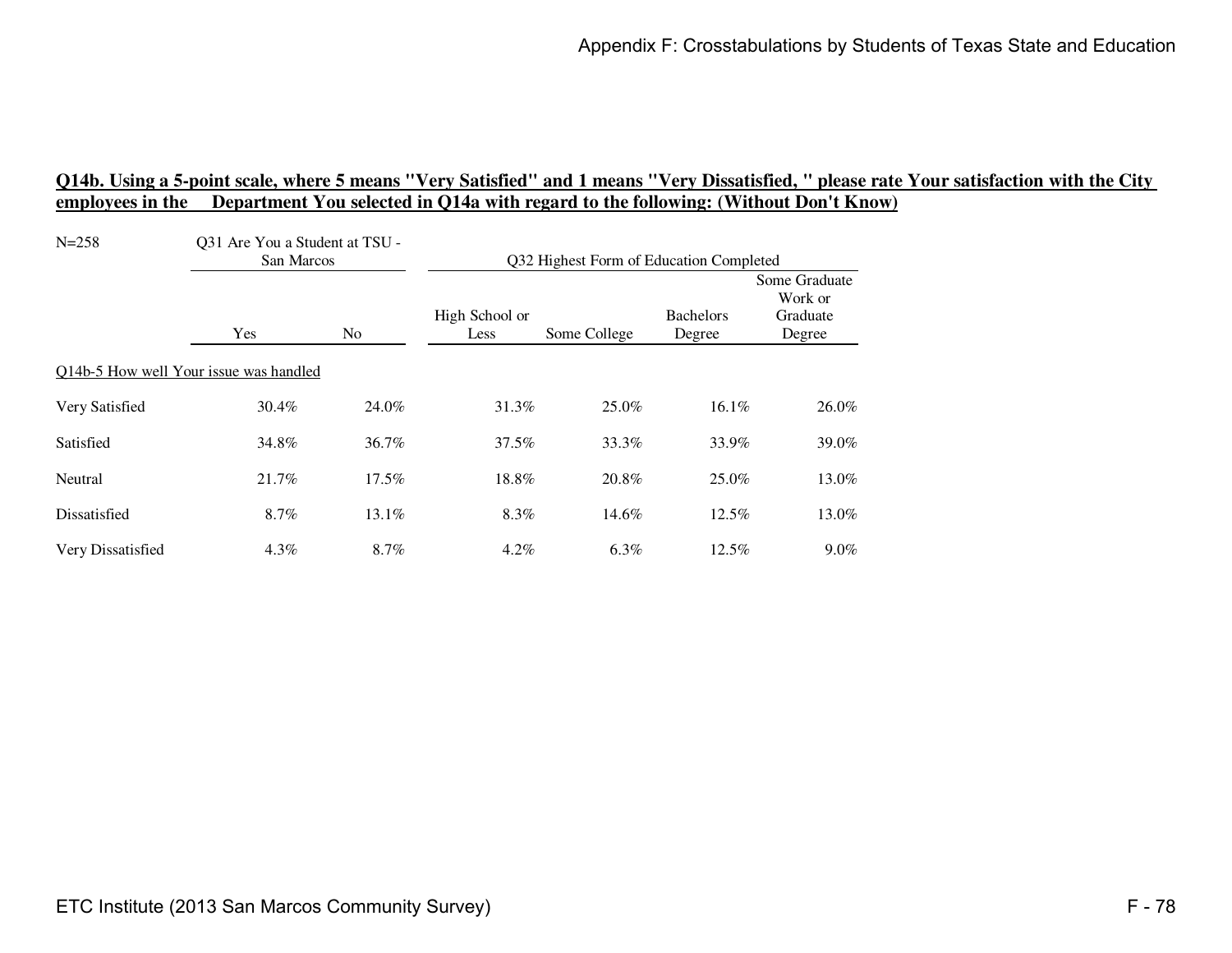| $N = 405$                         | Q31 Are You a Student at TSU -<br>San Marcos |                | Q32 Highest Form of Education Completed |              |                            |                                                |
|-----------------------------------|----------------------------------------------|----------------|-----------------------------------------|--------------|----------------------------|------------------------------------------------|
|                                   | Yes                                          | N <sub>0</sub> | High School or<br>Less                  | Some College | <b>Bachelors</b><br>Degree | Some Graduate<br>Work or<br>Graduate<br>Degree |
| Q15a Residential trash collection |                                              |                |                                         |              |                            |                                                |
| Very Satisfied                    | 36.4%                                        | $40.6\%$       | 33.3%                                   | 40.9%        | 44.6%                      | 41.6%                                          |
| Satisfied                         | 52.3%                                        | 41.8%          | 44.0%                                   | 38.6%        | 44.6%                      | 44.0%                                          |
| Neutral                           | 9.1%                                         | 9.5%           | 17.9%                                   | 5.7%         | 6.5%                       | $8.0\%$                                        |
| Dissatisfied                      | $0.0\%$                                      | $4.6\%$        | $2.4\%$                                 | 6.8%         | $3.3\%$                    | $4.0\%$                                        |
| Very Dissatisfied                 | 2.3%                                         | 3.5%           | $2.4\%$                                 | 8.0%         | $1.1\%$                    | $2.4\%$                                        |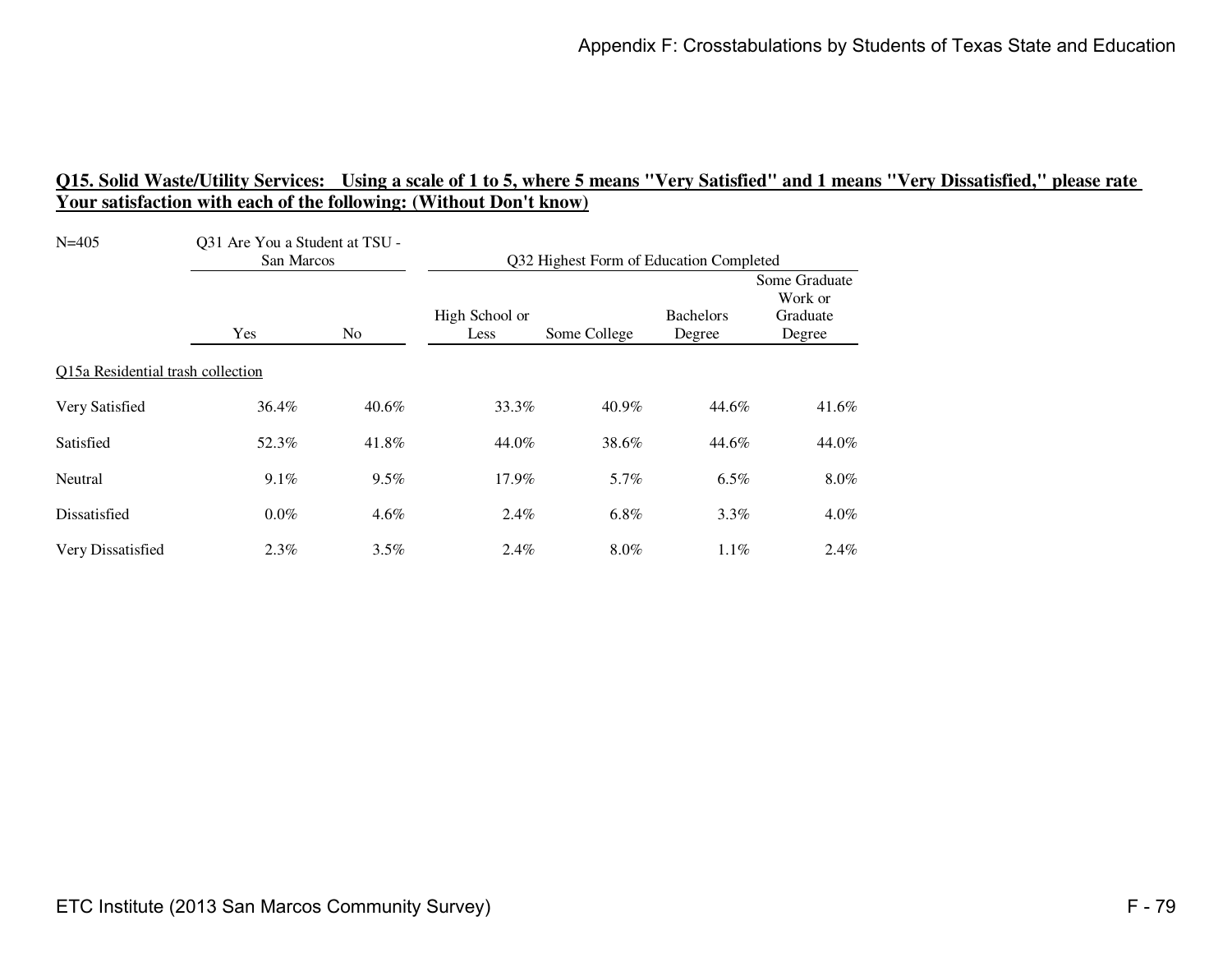| $N = 405$         | Q31 Are You a Student at TSU -<br>San Marcos |                | Q32 Highest Form of Education Completed |              |                            |                                                |
|-------------------|----------------------------------------------|----------------|-----------------------------------------|--------------|----------------------------|------------------------------------------------|
|                   | Yes                                          | N <sub>0</sub> | High School or<br>Less                  | Some College | <b>Bachelors</b><br>Degree | Some Graduate<br>Work or<br>Graduate<br>Degree |
|                   | Q15b Bulky item pick up/removal services     |                |                                         |              |                            |                                                |
| Very Satisfied    | 23.1%                                        | 22.7%          | 17.6%                                   | 25.3%        | 28.0%                      | 20.9%                                          |
| Satisfied         | 33.3%                                        | 32.5%          | 33.8%                                   | 25.3%        | 36.6%                      | 33.6%                                          |
| Neutral           | 20.5%                                        | 24.0%          | 27.0%                                   | 22.8%        | 15.9%                      | 28.2%                                          |
| Dissatisfied      | 12.8%                                        | 14.9%          | 18.9%                                   | 15.2%        | 13.4%                      | 11.8%                                          |
| Very Dissatisfied | 10.3%                                        | 5.8%           | $2.7\%$                                 | 11.4%        | $6.1\%$                    | $5.5\%$                                        |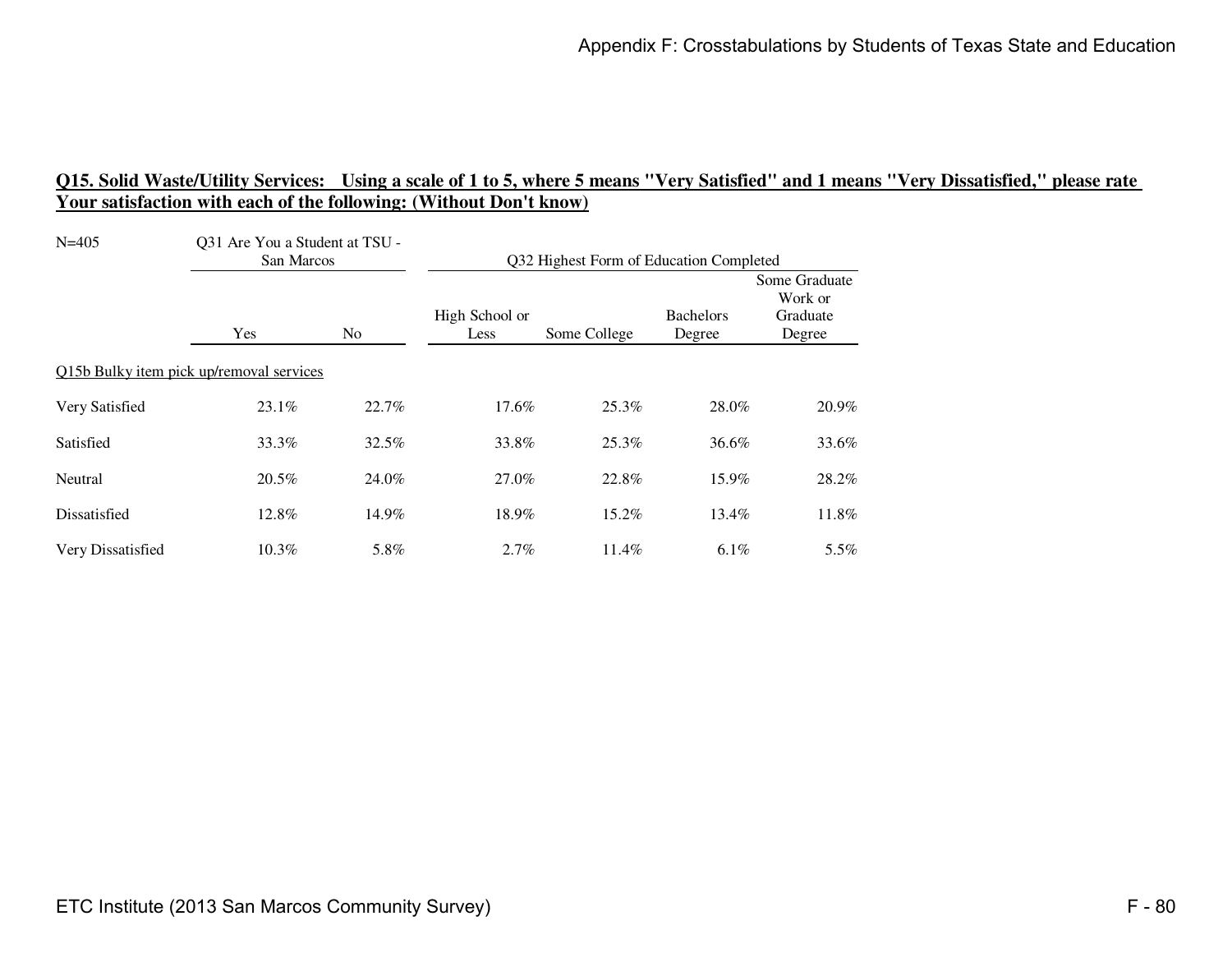| $N = 405$               | Q31 Are You a Student at TSU -<br>San Marcos |                | Q32 Highest Form of Education Completed |              |                            |                                                |
|-------------------------|----------------------------------------------|----------------|-----------------------------------------|--------------|----------------------------|------------------------------------------------|
|                         | Yes                                          | N <sub>0</sub> | High School or<br>Less                  | Some College | <b>Bachelors</b><br>Degree | Some Graduate<br>Work or<br>Graduate<br>Degree |
| Q15c Recycling services |                                              |                |                                         |              |                            |                                                |
| Very Satisfied          | 39.5%                                        | 39.4%          | 34.1%                                   | 41.4%        | 44.0%                      | 38.7%                                          |
| Satisfied               | 44.2%                                        | 40.2%          | 46.3%                                   | 32.2%        | 40.7%                      | 42.7%                                          |
| Neutral                 | 14.0%                                        | 11.7%          | 11.0%                                   | 17.2%        | 8.8%                       | 10.5%                                          |
| Dissatisfied            | $2.3\%$                                      | 6.1%           | 7.3%                                    | 5.7%         | $4.4\%$                    | 5.6%                                           |
| Very Dissatisfied       | $0.0\%$                                      | 2.6%           | $1.2\%$                                 | $3.4\%$      | $2.2\%$                    | $2.4\%$                                        |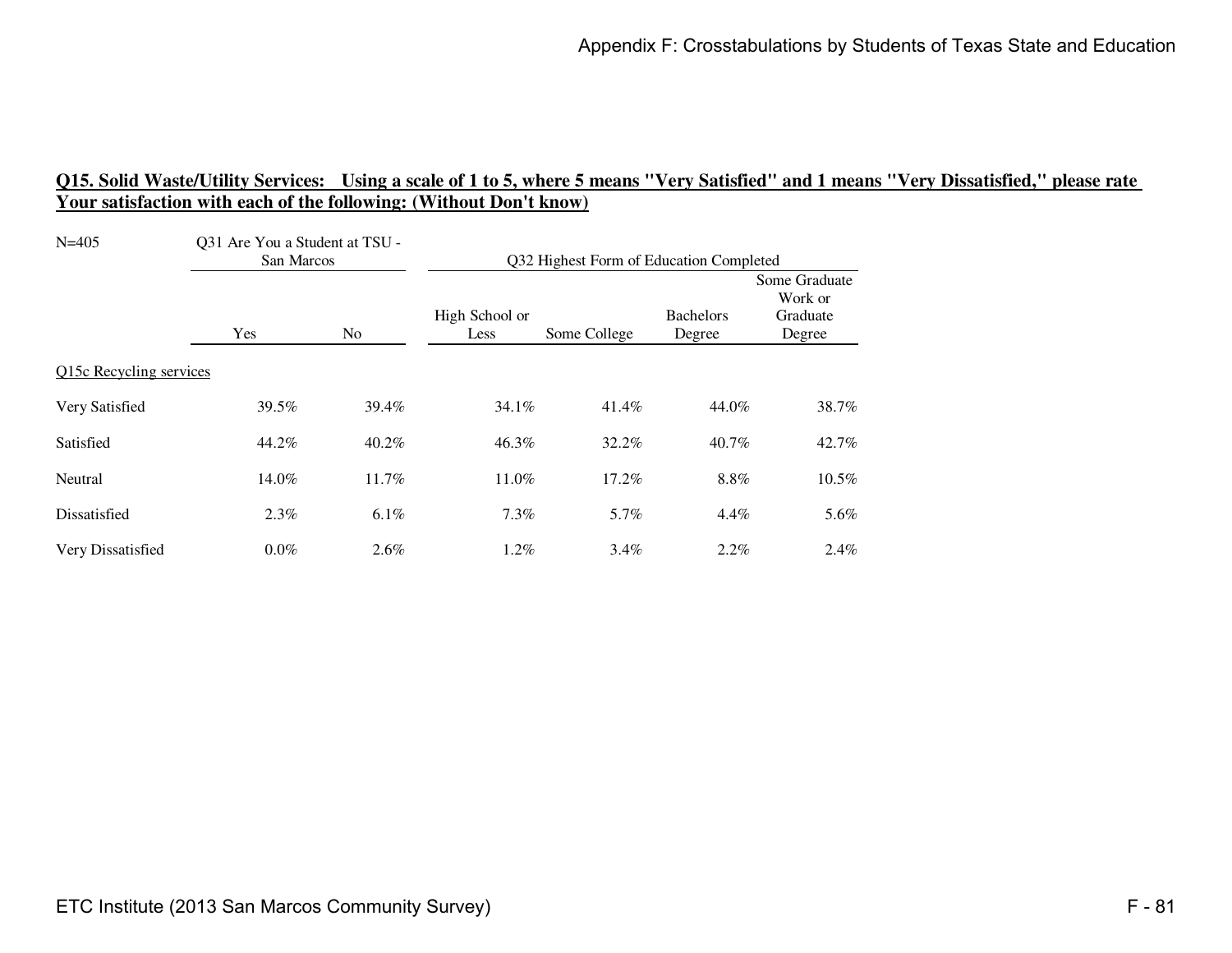| $N = 405$                    | Q31 Are You a Student at TSU -<br>San Marcos |                | Q32 Highest Form of Education Completed |              |                            |                                                |
|------------------------------|----------------------------------------------|----------------|-----------------------------------------|--------------|----------------------------|------------------------------------------------|
|                              | Yes                                          | N <sub>0</sub> | High School or<br>Less                  | Some College | <b>Bachelors</b><br>Degree | Some Graduate<br>Work or<br>Graduate<br>Degree |
| Q15d Drinking water services |                                              |                |                                         |              |                            |                                                |
| Very Satisfied               | 34.1%                                        | 32.8%          | 26.2%                                   | 36.5%        | 31.9%                      | 36.7%                                          |
| Satisfied                    | 47.7%                                        | 44.1%          | 45.2%                                   | 43.5%        | $45.1\%$                   | 44.2%                                          |
| Neutral                      | 18.2%                                        | 15.4%          | 20.2%                                   | 16.5%        | 13.2%                      | 13.3%                                          |
| Dissatisfied                 | $0.0\%$                                      | $3.8\%$        | 4.8%                                    | $1.2\%$      | $4.4\%$                    | $3.3\%$                                        |
| Very Dissatisfied            | $0.0\%$                                      | 3.8%           | 3.6%                                    | $2.4\%$      | 5.5%                       | $2.5\%$                                        |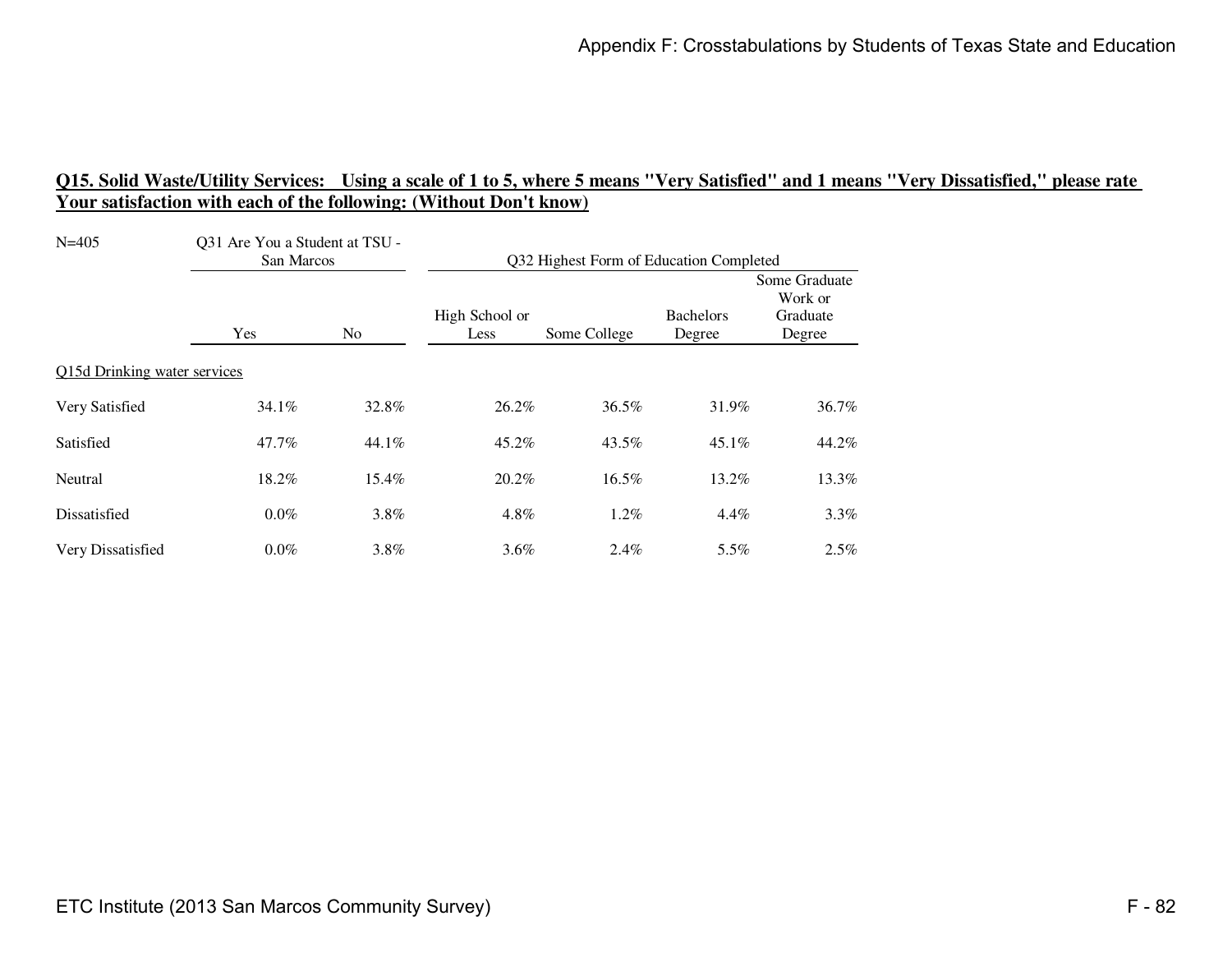| $N = 405$                        | Q31 Are You a Student at TSU -<br>San Marcos |                | Q32 Highest Form of Education Completed |              |                            |                                                |
|----------------------------------|----------------------------------------------|----------------|-----------------------------------------|--------------|----------------------------|------------------------------------------------|
|                                  | Yes                                          | N <sub>0</sub> | High School or<br>Less                  | Some College | <b>Bachelors</b><br>Degree | Some Graduate<br>Work or<br>Graduate<br>Degree |
| Q15e Wastewater (sewer) services |                                              |                |                                         |              |                            |                                                |
| Very Satisfied                   | 30.2%                                        | 26.9%          | 21.4%                                   | 29.8%        | 26.7%                      | 30.4%                                          |
| Satisfied                        | 44.2%                                        | 47.2%          | 46.4%                                   | 42.9%        | 51.2%                      | 47.3%                                          |
| Neutral                          | 23.3%                                        | 17.6%          | 23.8%                                   | 20.2%        | 14.0%                      | 15.2%                                          |
| Dissatisfied                     | $2.3\%$                                      | 6.2%           | $6.0\%$                                 | $6.0\%$      | $7.0\%$                    | $4.5\%$                                        |
| Very Dissatisfied                | $0.0\%$                                      | $2.2\%$        | $2.4\%$                                 | $1.2\%$      | $1.2\%$                    | $2.7\%$                                        |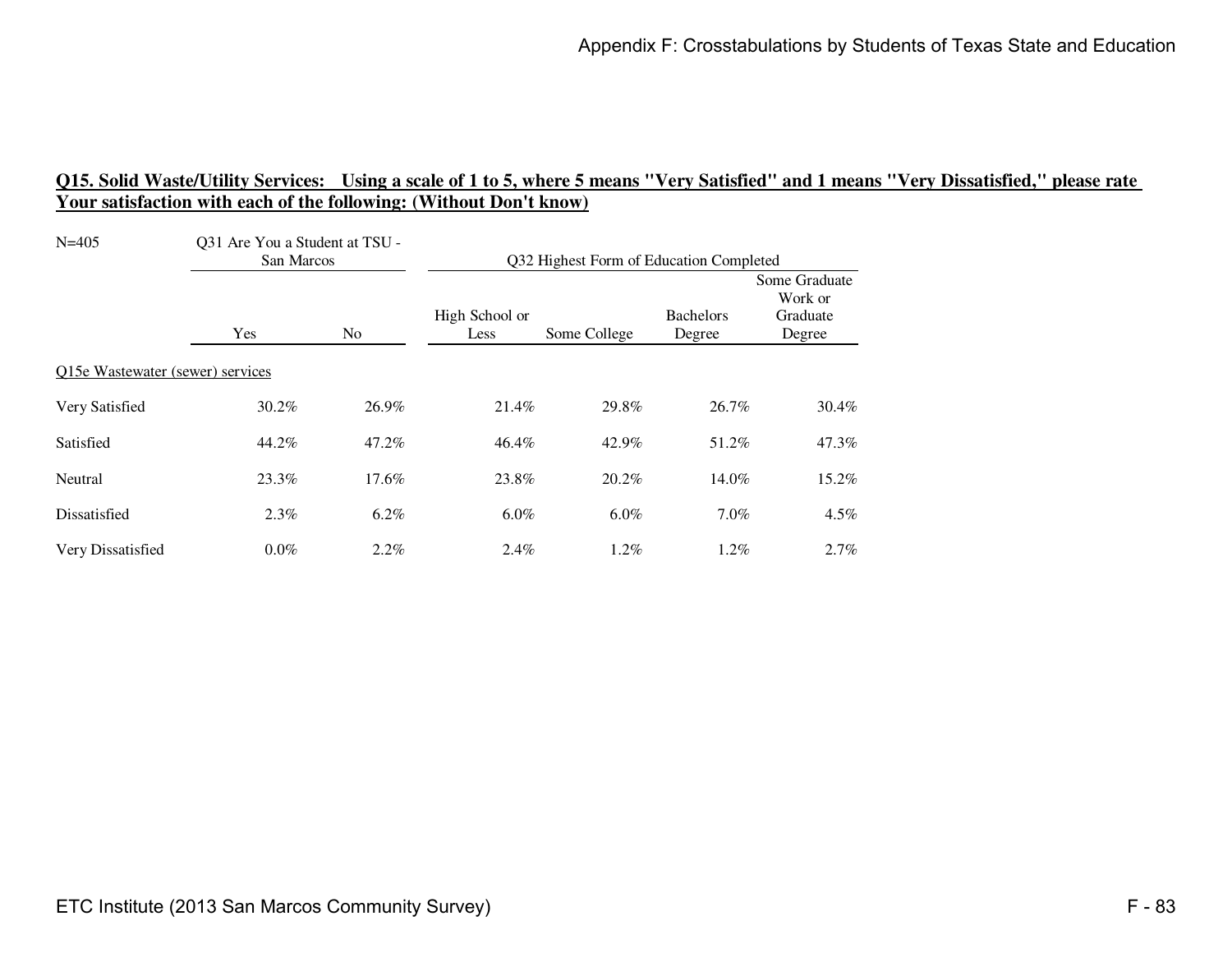| $N = 405$             | Q31 Are You a Student at TSU -<br>San Marcos |                | Q32 Highest Form of Education Completed |              |                            |                                                |
|-----------------------|----------------------------------------------|----------------|-----------------------------------------|--------------|----------------------------|------------------------------------------------|
|                       | Yes                                          | N <sub>0</sub> | High School or<br>Less                  | Some College | <b>Bachelors</b><br>Degree | Some Graduate<br>Work or<br>Graduate<br>Degree |
| Q15f Electric service |                                              |                |                                         |              |                            |                                                |
| Very Satisfied        | 34.9%                                        | 32.7%          | 30.5%                                   | 34.1%        | 30.7%                      | 36.2%                                          |
| Satisfied             | 48.8%                                        | $46.1\%$       | $42.7\%$                                | 50.6%        | 51.1%                      | 44.0%                                          |
| Neutral               | 14.0%                                        | 16.1%          | 18.3%                                   | $14.1\%$     | 13.6%                      | 15.5%                                          |
| Dissatisfied          | 2.3%                                         | $4.2\%$        | $7.3\%$                                 | $1.2\%$      | $4.5\%$                    | $2.6\%$                                        |
| Very Dissatisfied     | $0.0\%$                                      | $0.9\%$        | $1.2\%$                                 | $0.0\%$      | $0.0\%$                    | $1.7\%$                                        |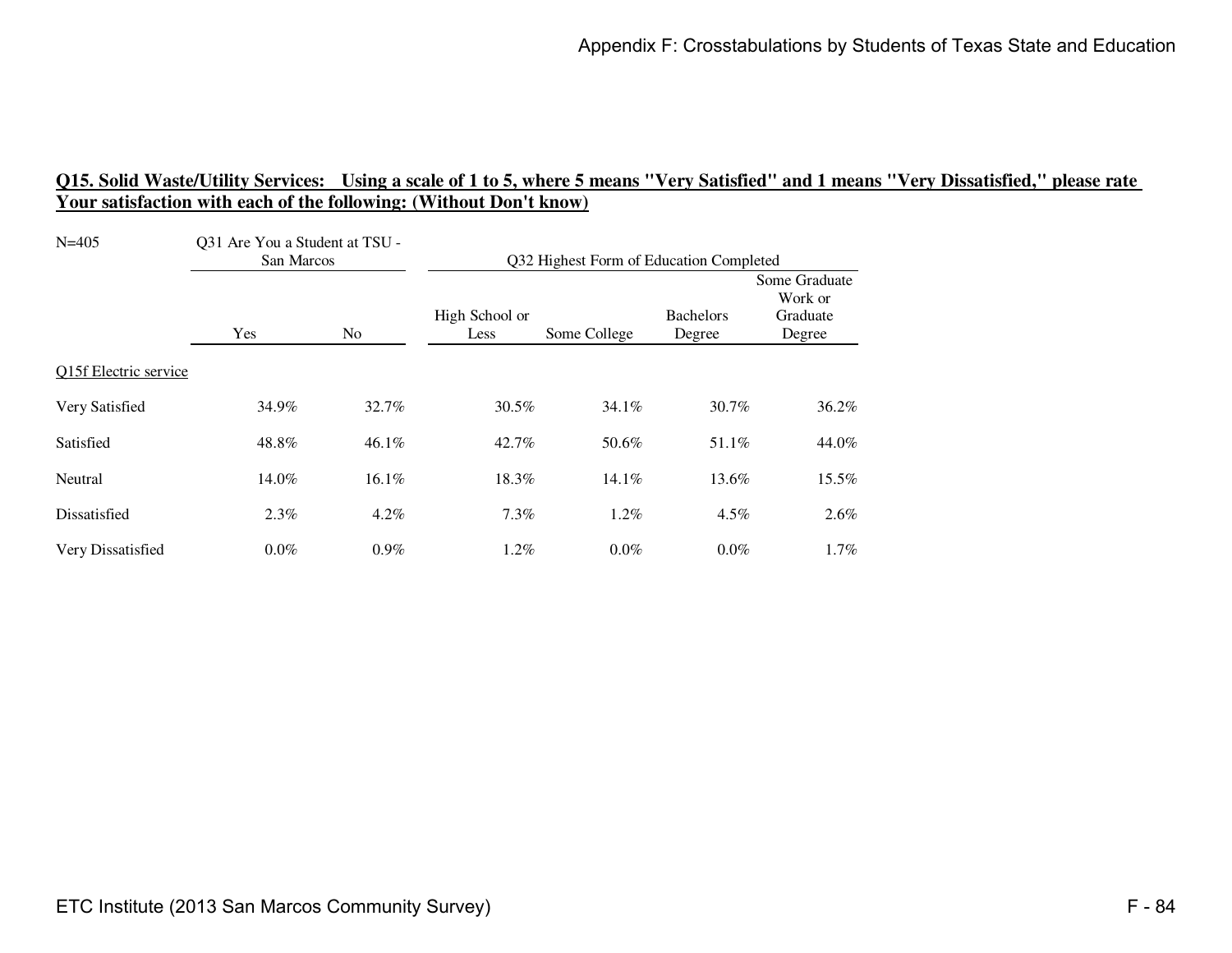| $N = 405$            | Q31 Are You a Student at TSU -<br>San Marcos |                | Q32 Highest Form of Education Completed |              |                            |                                                |
|----------------------|----------------------------------------------|----------------|-----------------------------------------|--------------|----------------------------|------------------------------------------------|
|                      | Yes                                          | N <sub>0</sub> | High School or<br>Less                  | Some College | <b>Bachelors</b><br>Degree | Some Graduate<br>Work or<br>Graduate<br>Degree |
| Q15g Utility Billing |                                              |                |                                         |              |                            |                                                |
| Very Satisfied       | 29.5%                                        | 25.0%          | 22.4%                                   | 24.7%        | 25.0%                      | 29.0%                                          |
| Satisfied            | 45.5%                                        | 52.0%          | 44.7%                                   | 57.6%        | 55.4%                      | 49.2%                                          |
| Neutral              | 18.2%                                        | 14.5%          | 22.4%                                   | 11.8%        | 13.0%                      | 12.9%                                          |
| Dissatisfied         | 6.8%                                         | $7.6\%$        | 9.4%                                    | 5.9%         | $6.5\%$                    | $7.3\%$                                        |
| Very Dissatisfied    | $0.0\%$                                      | $0.9\%$        | $1.2\%$                                 | $0.0\%$      | $0.0\%$                    | $1.6\%$                                        |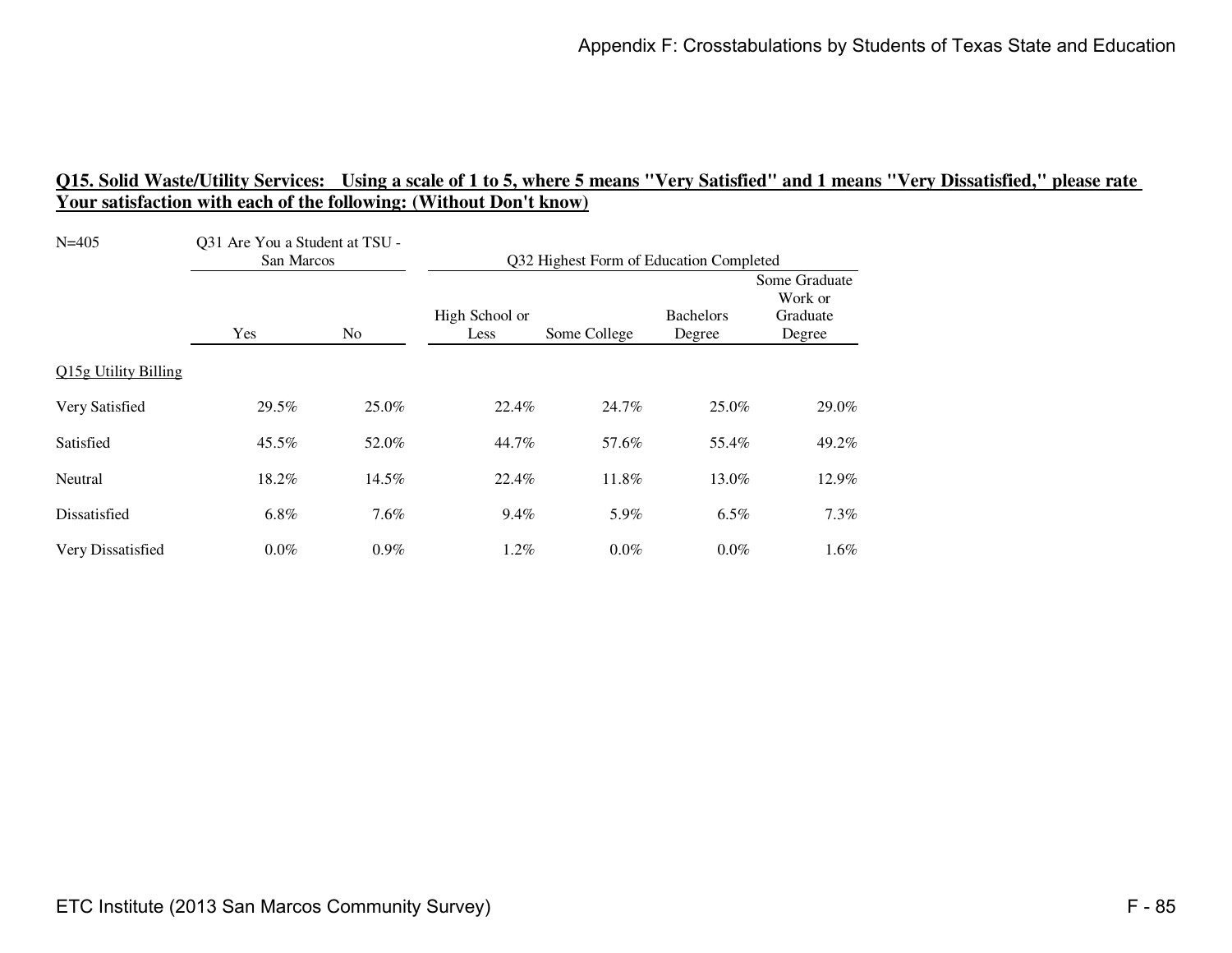| $N = 405$               | Q31 Are You a Student at TSU -<br>San Marcos |         | Q32 Highest Form of Education Completed |              |                            |                                                |
|-------------------------|----------------------------------------------|---------|-----------------------------------------|--------------|----------------------------|------------------------------------------------|
|                         | Yes                                          | No.     | High School or<br>Less                  | Some College | <b>Bachelors</b><br>Degree | Some Graduate<br>Work or<br>Graduate<br>Degree |
| Q16a Office development |                                              |         |                                         |              |                            |                                                |
| Much Too Slow           | $6.5\%$                                      | $7.3\%$ | $4.3\%$                                 | $9.2\%$      | 7.1%                       | 7.5%                                           |
| <b>Too Slow</b>         | 29.0%                                        | 23.2%   | 25.5%                                   | 20.0%        | 32.9%                      | 19.4%                                          |
| Just Right              | 54.8%                                        | 55.7%   | 57.4%                                   | 61.5%        | 51.4%                      | 52.7%                                          |
| <b>Too Fast</b>         | 6.5%                                         | 6.9%    | 6.4%                                    | $4.6\%$      | $4.3\%$                    | 10.8%                                          |
| Much Too Fast           | $3.2\%$                                      | $6.9\%$ | $6.4\%$                                 | $4.6\%$      | $4.3\%$                    | $9.7\%$                                        |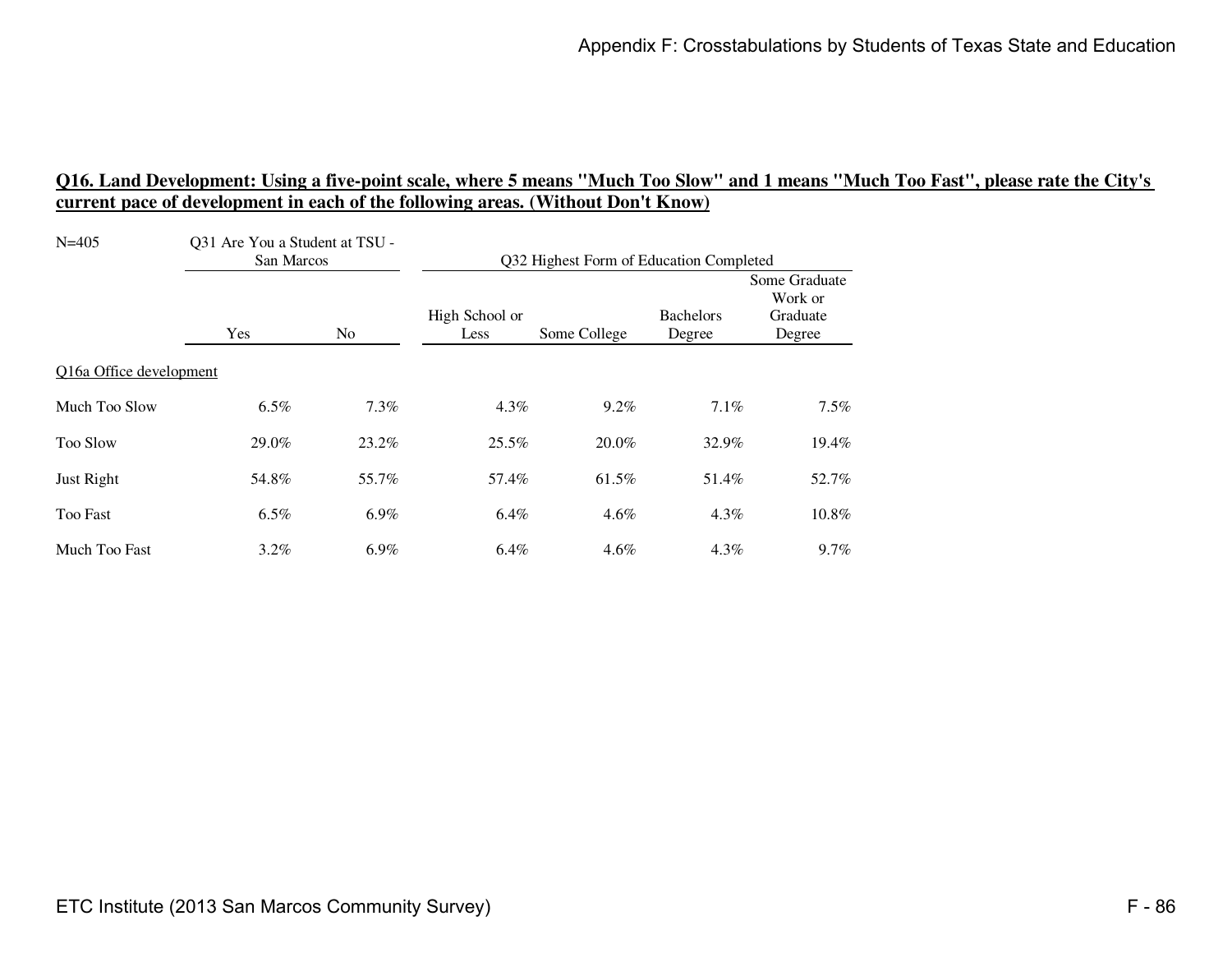| $N = 405$                   | Q31 Are You a Student at TSU -<br>San Marcos |                | Q32 Highest Form of Education Completed |              |                            |                                                |
|-----------------------------|----------------------------------------------|----------------|-----------------------------------------|--------------|----------------------------|------------------------------------------------|
|                             | Yes                                          | N <sub>0</sub> | High School or<br>Less                  | Some College | <b>Bachelors</b><br>Degree | Some Graduate<br>Work or<br>Graduate<br>Degree |
| Q16b Industrial development |                                              |                |                                         |              |                            |                                                |
| Much Too Slow               | $6.1\%$                                      | 12.5%          | 5.8%                                    | 17.6%        | 12.5%                      | 10.4%                                          |
| <b>Too Slow</b>             | 33.3%                                        | 30.1%          | 28.8%                                   | 27.9%        | 33.3%                      | 30.2%                                          |
| Just Right                  | 48.5%                                        | 43.0%          | 50.0%                                   | 44.1%        | 44.4%                      | 39.6%                                          |
| <b>Too Fast</b>             | $9.1\%$                                      | 8.2%           | $9.6\%$                                 | 5.9%         | 5.6%                       | 11.5%                                          |
| Much Too Fast               | $3.0\%$                                      | $6.3\%$        | 5.8%                                    | $4.4\%$      | $4.2\%$                    | 8.3%                                           |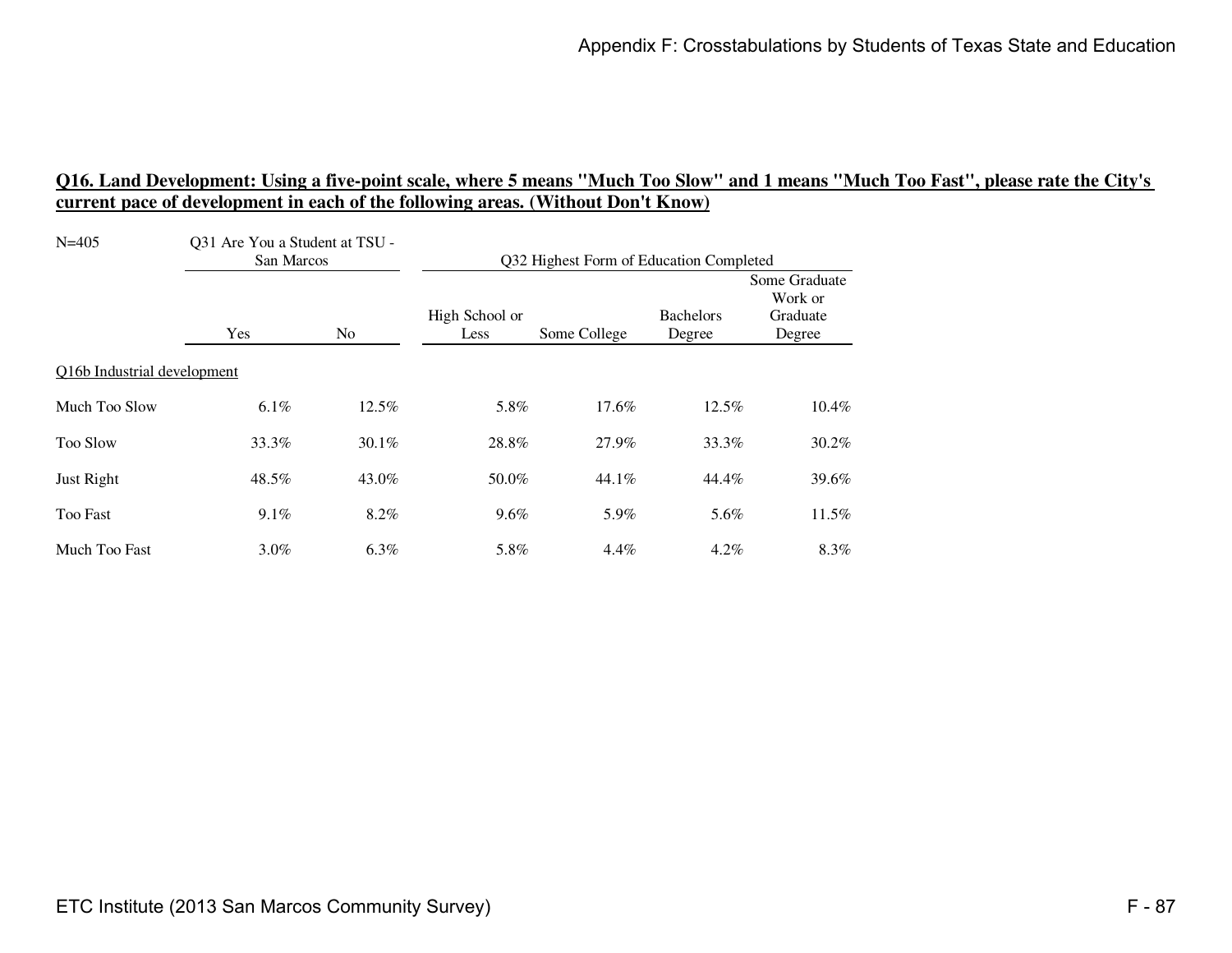| $N = 405$                             | Q31 Are You a Student at TSU -<br>San Marcos |                | Q32 Highest Form of Education Completed |              |                            |                                                |
|---------------------------------------|----------------------------------------------|----------------|-----------------------------------------|--------------|----------------------------|------------------------------------------------|
|                                       | Yes                                          | N <sub>0</sub> | High School or<br>Less                  | Some College | <b>Bachelors</b><br>Degree | Some Graduate<br>Work or<br>Graduate<br>Degree |
| Q16c Multi-family residential develop |                                              |                |                                         |              |                            |                                                |
| Much Too Slow                         | $2.6\%$                                      | $4.2\%$        | $4.7\%$                                 | $6.3\%$      | 5.9%                       | $0.9\%$                                        |
| <b>Too Slow</b>                       | 5.3%                                         | 4.9%           | $10.9\%$                                | $3.8\%$      | 3.5%                       | $3.5\%$                                        |
| Just Right                            | 39.5%                                        | 18.6%          | 34.4%                                   | 23.8%        | 17.6%                      | 14.0%                                          |
| <b>Too Fast</b>                       | 23.7%                                        | 24.5%          | 18.8%                                   | $30.0\%$     | 23.5%                      | 24.6%                                          |
| Much Too Fast                         | 28.9%                                        | 47.7%          | 31.3%                                   | 36.3%        | 49.4%                      | 57.0%                                          |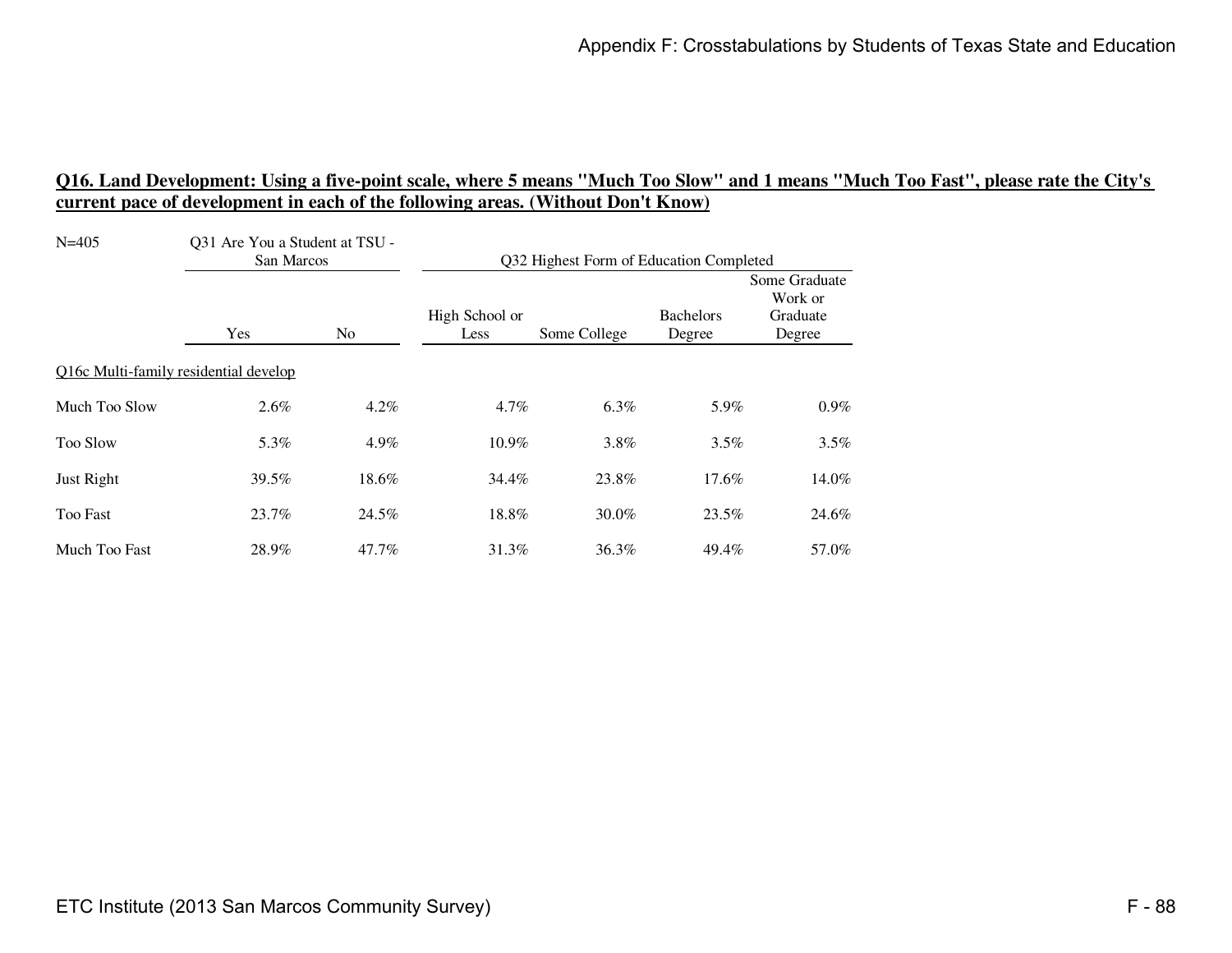| $N = 405$       | Q31 Are You a Student at TSU -<br>San Marcos |         | Q32 Highest Form of Education Completed |              |                            |                                                |
|-----------------|----------------------------------------------|---------|-----------------------------------------|--------------|----------------------------|------------------------------------------------|
|                 | Yes                                          | No.     | High School or<br>Less                  | Some College | <b>Bachelors</b><br>Degree | Some Graduate<br>Work or<br>Graduate<br>Degree |
|                 | Q16d Single family residential develop       |         |                                         |              |                            |                                                |
| Much Too Slow   | 10.5%                                        | 18.2%   | 7.8%                                    | 14.7%        | 23.2%                      | 20.4%                                          |
| <b>Too Slow</b> | 18.4%                                        | 27.7%   | 26.6%                                   | 21.3%        | 26.8%                      | 29.6%                                          |
| Just Right      | 44.7%                                        | 35.3%   | 42.2%                                   | 45.3%        | 31.7%                      | $30.6\%$                                       |
| <b>Too Fast</b> | 13.2%                                        | 11.6%   | $14.1\%$                                | 12.0%        | 9.8%                       | 12.0%                                          |
| Much Too Fast   | 13.2%                                        | $7.2\%$ | 9.4%                                    | $6.7\%$      | 8.5%                       | $7.4\%$                                        |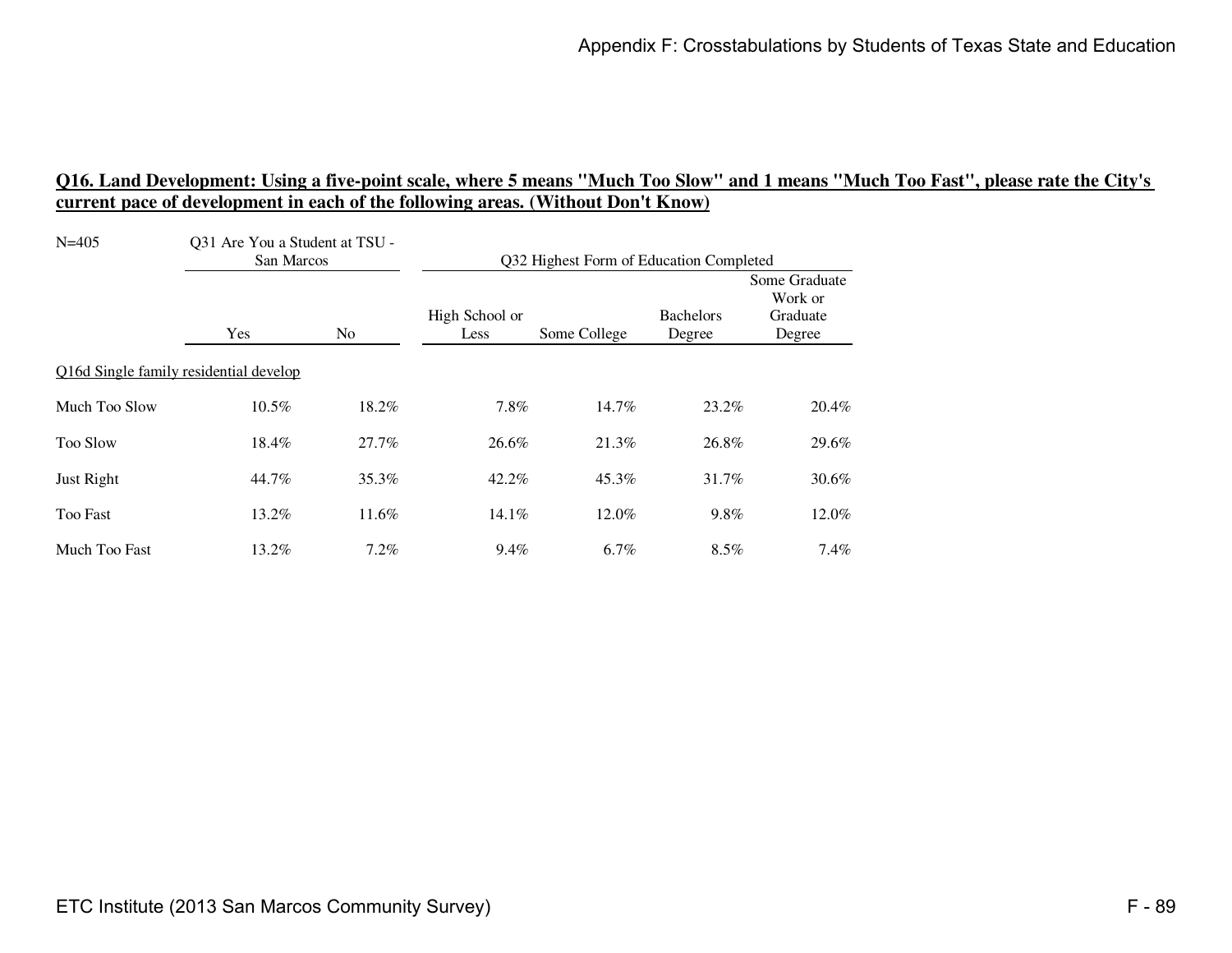| $N = 405$               | Q31 Are You a Student at TSU -<br>San Marcos |         | Q32 Highest Form of Education Completed |              |                            |                                                |
|-------------------------|----------------------------------------------|---------|-----------------------------------------|--------------|----------------------------|------------------------------------------------|
|                         | Yes                                          | No.     | High School or<br>Less                  | Some College | <b>Bachelors</b><br>Degree | Some Graduate<br>Work or<br>Graduate<br>Degree |
| Q16e Retail development |                                              |         |                                         |              |                            |                                                |
| Much Too Slow           | 2.8%                                         | $4.2\%$ | $3.4\%$                                 | $6.8\%$      | 2.5%                       | 3.8%                                           |
| <b>Too Slow</b>         | 13.9%                                        | 21.3%   | 23.7%                                   | 13.5%        | 24.7%                      | 19.8%                                          |
| Just Right              | 61.1%                                        | 53.5%   | 52.5%                                   | 52.7%        | 55.6%                      | 55.7%                                          |
| <b>Too Fast</b>         | $11.1\%$                                     | 14.3%   | 13.6%                                   | 20.3%        | 9.9%                       | 13.2%                                          |
| Much Too Fast           | $11.1\%$                                     | $6.6\%$ | $6.8\%$                                 | 6.8%         | 7.4%                       | $7.5\%$                                        |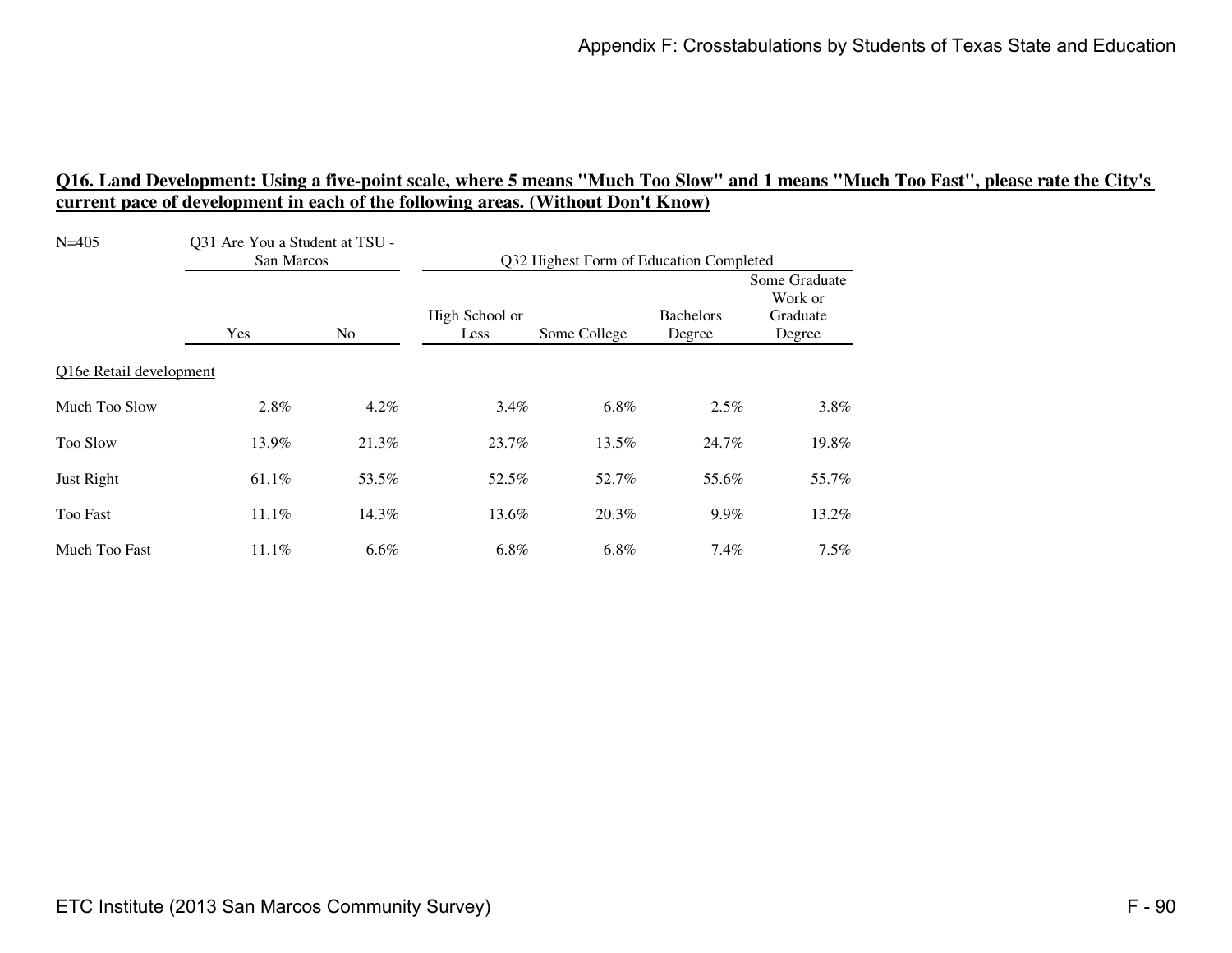| $N = 405$             | Q31 Are You a Student at TSU -<br>San Marcos |         | Q32 Highest Form of Education Completed |              |                            |                                                |
|-----------------------|----------------------------------------------|---------|-----------------------------------------|--------------|----------------------------|------------------------------------------------|
|                       | <b>Yes</b>                                   | No.     | High School or<br>Less                  | Some College | <b>Bachelors</b><br>Degree | Some Graduate<br>Work or<br>Graduate<br>Degree |
| Q17a Library services |                                              |         |                                         |              |                            |                                                |
| Much Higher           | 10.5%                                        | $7.0\%$ | 14.1%                                   | $9.5\%$      | 5.7%                       | 3.4%                                           |
| Little Higher         | 15.8%                                        | 21.9%   | 28.2%                                   | $9.5\%$      | 19.3%                      | 26.1%                                          |
| Stay the Same         | 73.7%                                        | 69.2%   | 56.3%                                   | 77.0%        | 75.0%                      | 68.9%                                          |
| Little Lower          | $0.0\%$                                      | $1.3\%$ | $0.0\%$                                 | 2.7%         | $0.0\%$                    | 1.7%                                           |
| Much Lower            | $0.0\%$                                      | $0.6\%$ | 1.4%                                    | $1.4\%$      | $0.0\%$                    | 0.0%                                           |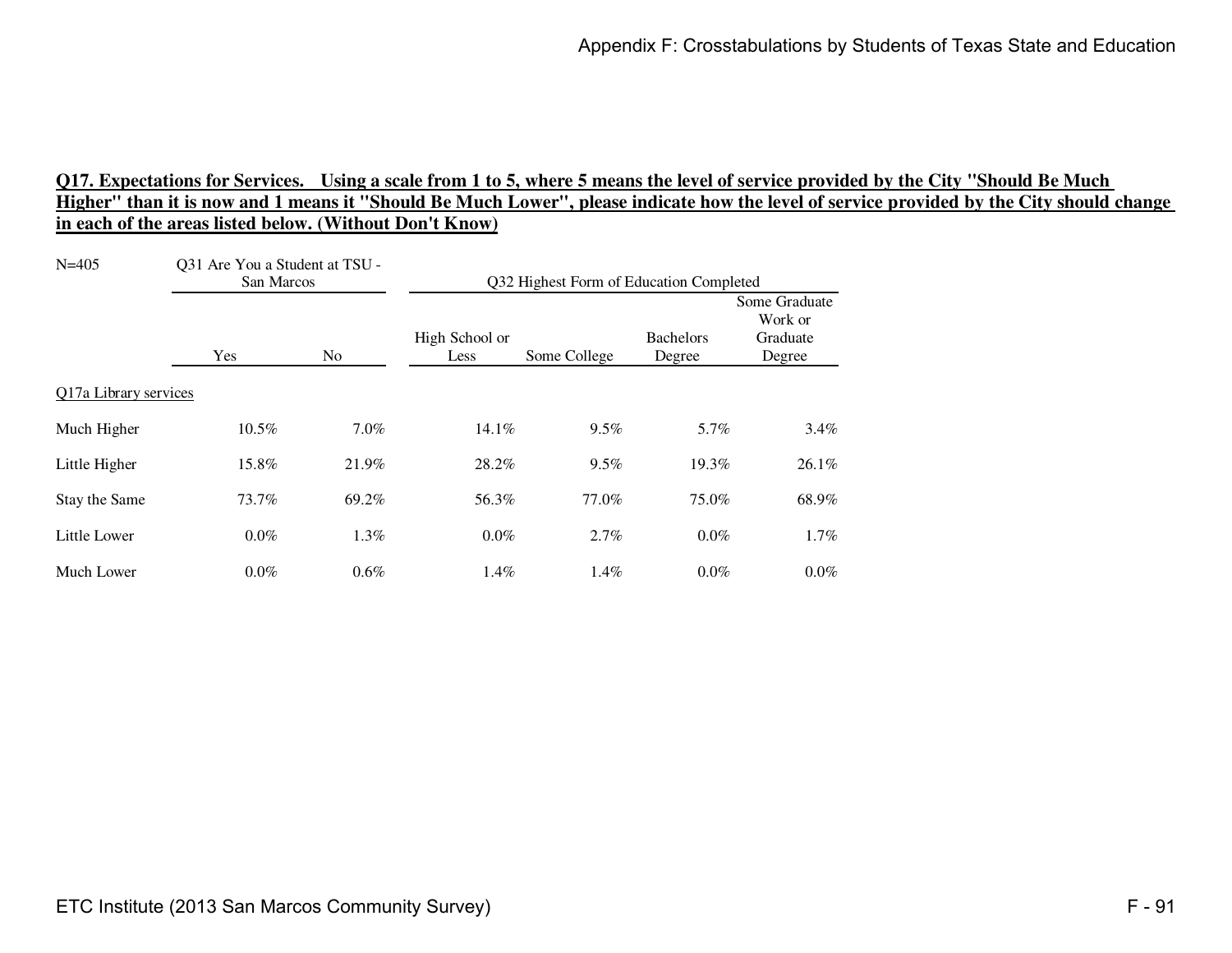| $N = 405$            | Q31 Are You a Student at TSU -<br>San Marcos |       | Q32 Highest Form of Education Completed |              |                            |                                                |
|----------------------|----------------------------------------------|-------|-----------------------------------------|--------------|----------------------------|------------------------------------------------|
|                      | Yes                                          | No.   | High School or<br>Less                  | Some College | <b>Bachelors</b><br>Degree | Some Graduate<br>Work or<br>Graduate<br>Degree |
| Q17b Law enforcement |                                              |       |                                         |              |                            |                                                |
| Much Higher          | 18.4%                                        | 10.7% | 17.6%                                   | 16.9%        | 3.5%                       | 9.3%                                           |
| Little Higher        | 21.1%                                        | 28.2% | 27.0%                                   | 26.0%        | 36.0%                      | 23.7%                                          |
| Stay the Same        | 57.9%                                        | 55.8% | 51.4%                                   | 51.9%        | 57.0%                      | 60.2%                                          |
| Little Lower         | $2.6\%$                                      | 3.4%  | 1.4%                                    | $2.6\%$      | $2.3\%$                    | 5.9%                                           |
| Much Lower           | $0.0\%$                                      | 1.9%  | 2.7%                                    | $2.6\%$      | $1.2\%$                    | 0.8%                                           |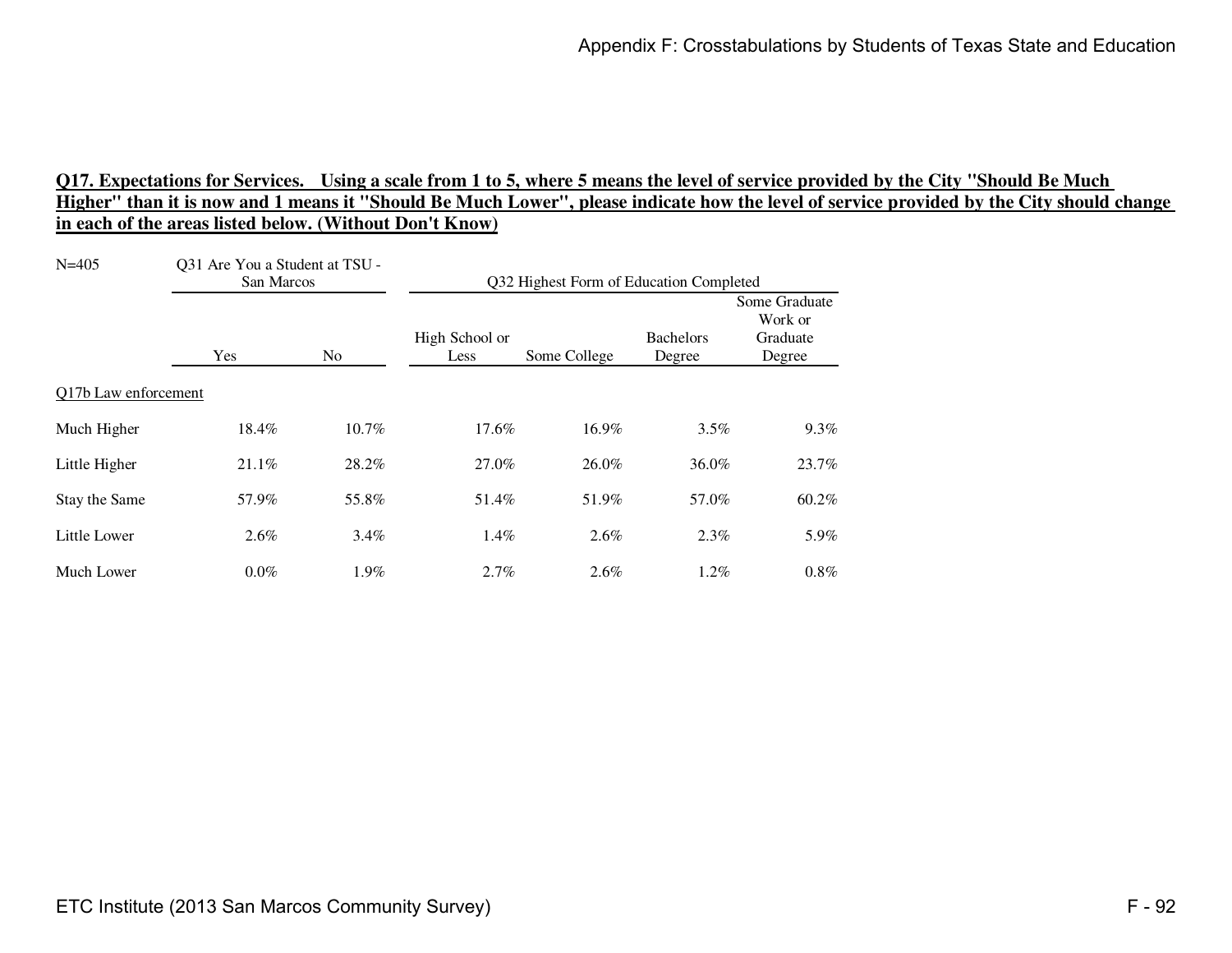| $N = 405$          | Q31 Are You a Student at TSU -<br>San Marcos |         | Q32 Highest Form of Education Completed |              |                            |                                                |
|--------------------|----------------------------------------------|---------|-----------------------------------------|--------------|----------------------------|------------------------------------------------|
|                    | Yes                                          | No.     | High School or<br>Less                  | Some College | <b>Bachelors</b><br>Degree | Some Graduate<br>Work or<br>Graduate<br>Degree |
| Q17c Fire response |                                              |         |                                         |              |                            |                                                |
| Much Higher        | 12.5%                                        | $6.4\%$ | 14.7%                                   | $9.5\%$      | 2.5%                       | 3.9%                                           |
| Little Higher      | 25.0%                                        | 21.7%   | 23.5%                                   | 20.3%        | 25.0%                      | 20.4%                                          |
| Stay the Same      | 56.3%                                        | 69.2%   | 58.8%                                   | 67.6%        | 67.5%                      | 73.8%                                          |
| Little Lower       | 6.3%                                         | $2.0\%$ | 1.5%                                    | 1.4%         | 5.0%                       | 1.9%                                           |
| Much Lower         | $0.0\%$                                      | 0.7%    | 1.5%                                    | $1.4\%$      | $0.0\%$                    | 0.0%                                           |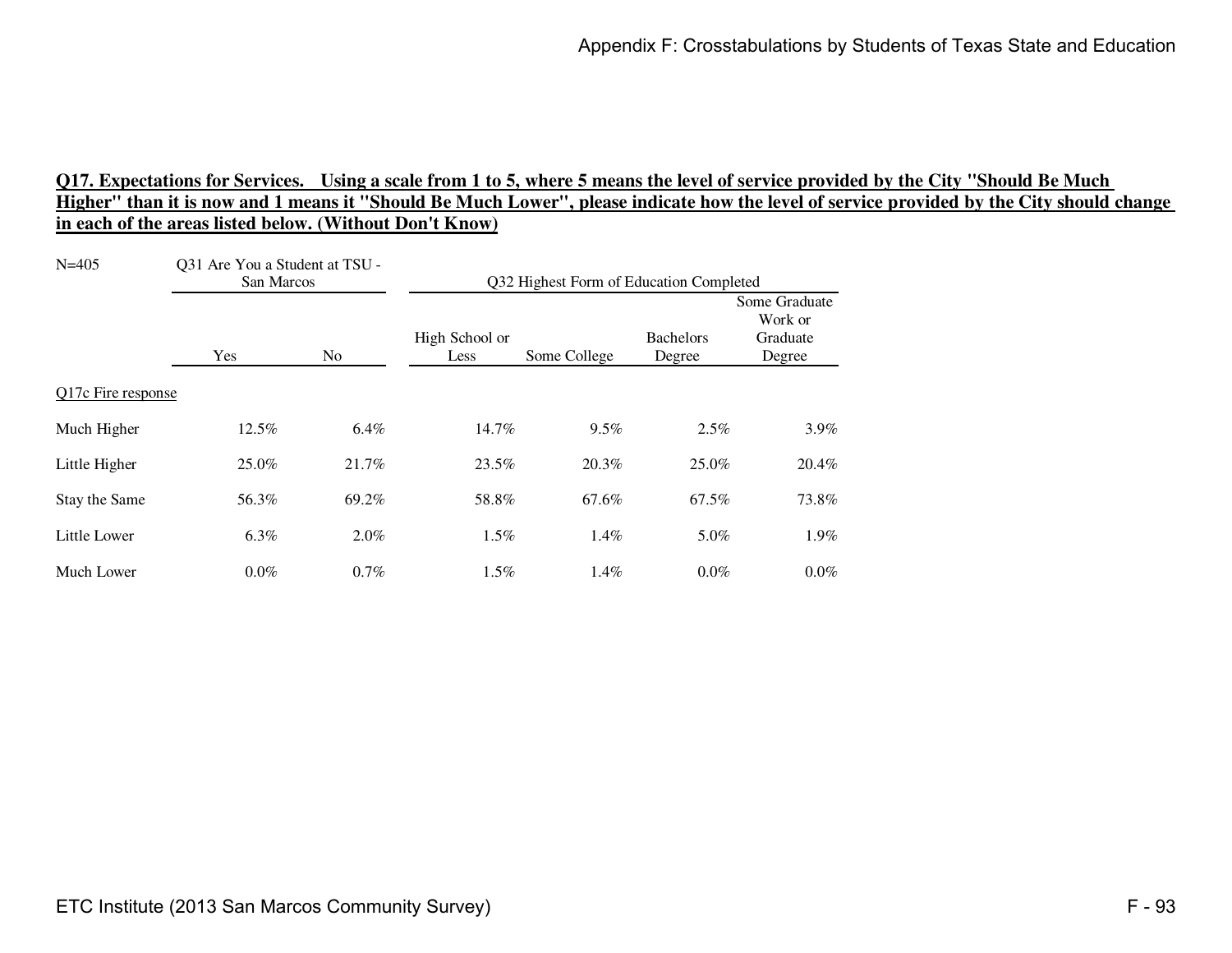| $N = 405$                       | Q31 Are You a Student at TSU -<br>San Marcos |       | Q32 Highest Form of Education Completed |              |                            |                                                |
|---------------------------------|----------------------------------------------|-------|-----------------------------------------|--------------|----------------------------|------------------------------------------------|
|                                 | Yes                                          | No.   | High School or<br>Less                  | Some College | <b>Bachelors</b><br>Degree | Some Graduate<br>Work or<br>Graduate<br>Degree |
| Q17d Emergency medical services |                                              |       |                                         |              |                            |                                                |
| Much Higher                     | 22.6%                                        | 7.5%  | 15.7%                                   | 10.8%        | 6.8%                       | 4.8%                                           |
| Little Higher                   | 22.6%                                        | 25.2% | 24.3%                                   | 28.4%        | 27.0%                      | 21.9%                                          |
| Stay the Same                   | 51.6%                                        | 65.6% | 57.1%                                   | 59.5%        | 63.5%                      | 72.4%                                          |
| Little Lower                    | $3.2\%$                                      | 1.0%  | 1.4%                                    | $0.0\%$      | 2.7%                       | 1.0%                                           |
| Much Lower                      | $0.0\%$                                      | 0.7%  | 1.4%                                    | $1.4\%$      | $0.0\%$                    | $0.0\%$                                        |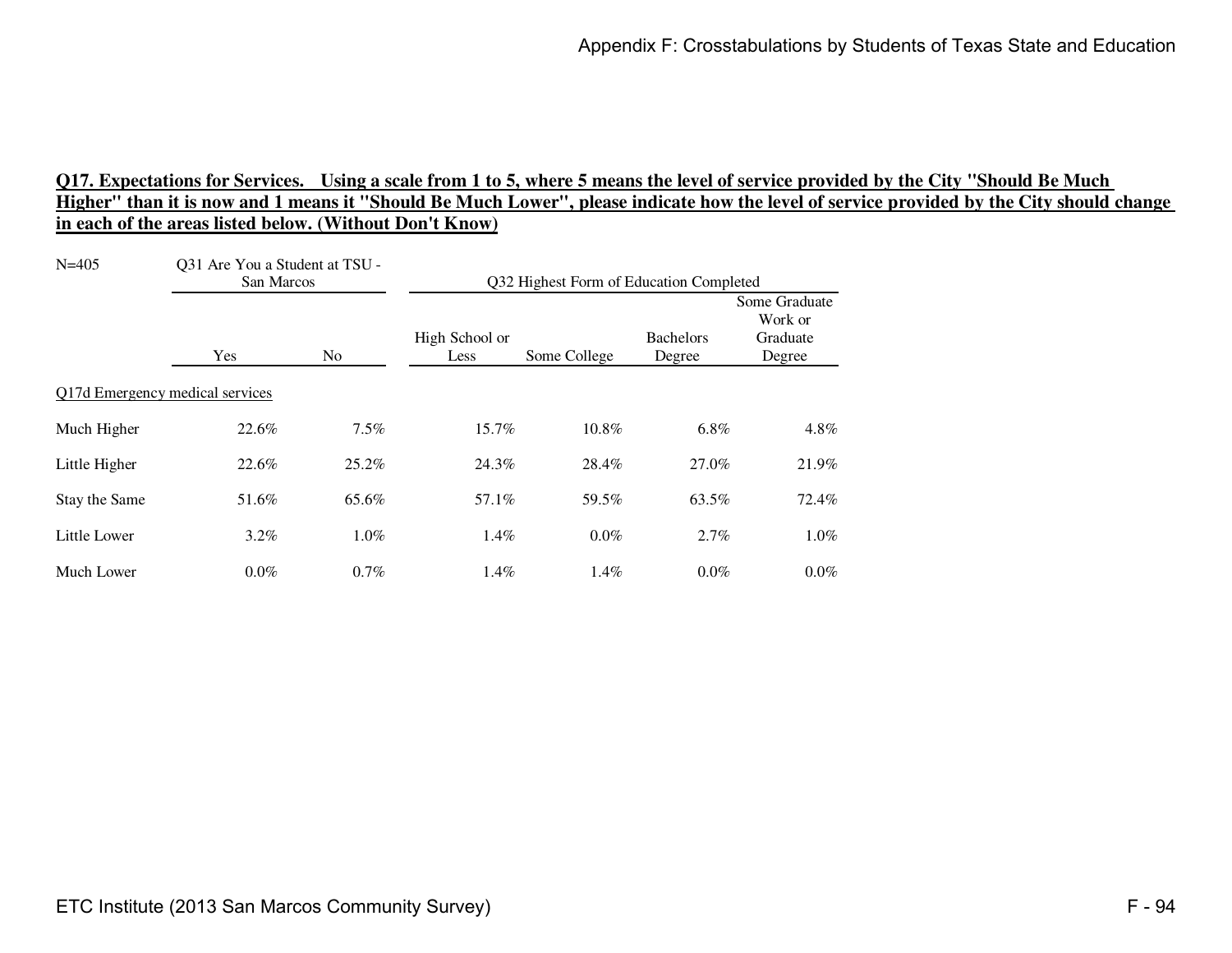| $N = 405$                 | Q31 Are You a Student at TSU -<br>San Marcos |                | Q32 Highest Form of Education Completed |              |                            |                                                |
|---------------------------|----------------------------------------------|----------------|-----------------------------------------|--------------|----------------------------|------------------------------------------------|
|                           | Yes                                          | N <sub>0</sub> | High School or<br>Less                  | Some College | <b>Bachelors</b><br>Degree | Some Graduate<br>Work or<br>Graduate<br>Degree |
| Q17e Parks and open space |                                              |                |                                         |              |                            |                                                |
| Much Higher               | 12.5%                                        | 16.2%          | 18.6%                                   | 14.8%        | 13.6%                      | 16.7%                                          |
| Little Higher             | 32.5%                                        | 29.9%          | 32.9%                                   | 29.6%        | 30.7%                      | 28.3%                                          |
| Stay the Same             | 50.0%                                        | 49.2%          | 44.3%                                   | 49.4%        | 50.0%                      | 51.7%                                          |
| Little Lower              | 2.5%                                         | 3.1%           | 2.9%                                    | $3.7\%$      | 2.3%                       | 3.3%                                           |
| Much Lower                | 2.5%                                         | 1.6%           | 1.4%                                    | $2.5\%$      | $3.4\%$                    | $0.0\%$                                        |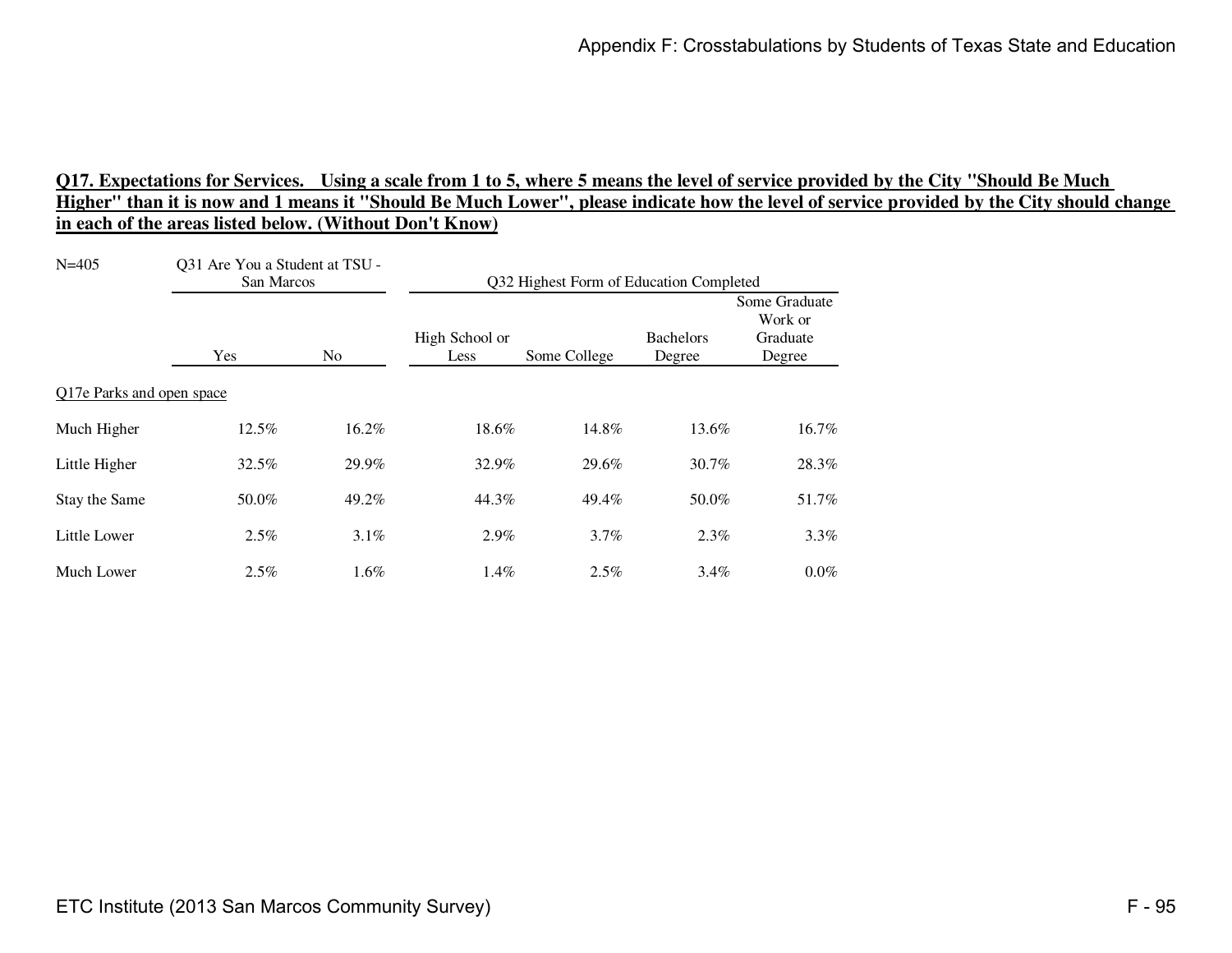| $N = 405$                  | Q31 Are You a Student at TSU -<br>San Marcos |                | Q32 Highest Form of Education Completed |              |                            |                                                |
|----------------------------|----------------------------------------------|----------------|-----------------------------------------|--------------|----------------------------|------------------------------------------------|
|                            | Yes                                          | N <sub>0</sub> | High School or<br>Less                  | Some College | <b>Bachelors</b><br>Degree | Some Graduate<br>Work or<br>Graduate<br>Degree |
| Q17f Recreation activities |                                              |                |                                         |              |                            |                                                |
| Much Higher                | 8.3%                                         | 11.1%          | 12.1%                                   | 11.5%        | 11.1%                      | 9.5%                                           |
| Little Higher              | 25.0%                                        | 32.2%          | 36.4%                                   | 29.5%        | 34.6%                      | 28.4%                                          |
| Stay the Same              | 63.9%                                        | 54.1%          | 48.5%                                   | 55.1%        | 50.6%                      | 61.2%                                          |
| Little Lower               | $0.0\%$                                      | 1.3%           | 0.0%                                    | 3.8%         | $0.0\%$                    | $0.9\%$                                        |
| Much Lower                 | 2.8%                                         | $1.3\%$        | 3.0%                                    | $0.0\%$      | 3.7%                       | $0.0\%$                                        |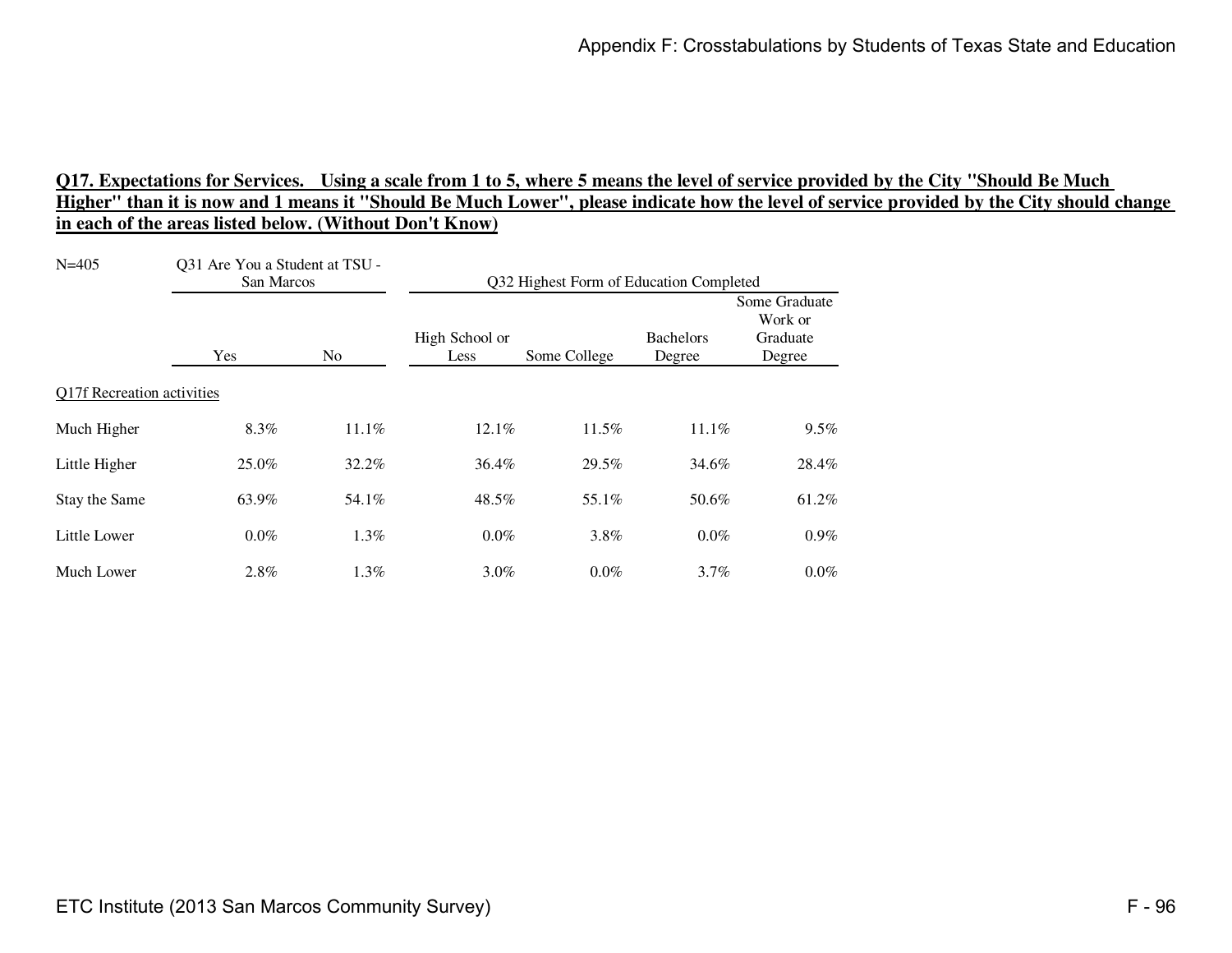| $N = 405$     | Q31 Are You a Student at TSU -<br>San Marcos |                | Q32 Highest Form of Education Completed |              |                            |                                                |
|---------------|----------------------------------------------|----------------|-----------------------------------------|--------------|----------------------------|------------------------------------------------|
|               | Yes                                          | N <sub>0</sub> | High School or<br>Less                  | Some College | <b>Bachelors</b><br>Degree | Some Graduate<br>Work or<br>Graduate<br>Degree |
|               | Q17g Maintenance of infrastructure           |                |                                         |              |                            |                                                |
| Much Higher   | 34.1%                                        | 35.1%          | 32.9%                                   | 27.1%        | 36.4%                      | 39.8%                                          |
| Little Higher | 29.3%                                        | 39.3%          | $40.5\%$                                | 35.3%        | 40.9%                      | 37.4%                                          |
| Stay the Same | 29.3%                                        | 22.3%          | 21.5%                                   | 32.9%        | 18.2%                      | 21.1%                                          |
| Little Lower  | 7.3%                                         | 2.4%           | 3.8%                                    | $2.4\%$      | 4.5%                       | 1.6%                                           |
| Much Lower    | $0.0\%$                                      | $0.9\%$        | 1.3%                                    | 2.4%         | $0.0\%$                    | $0.0\%$                                        |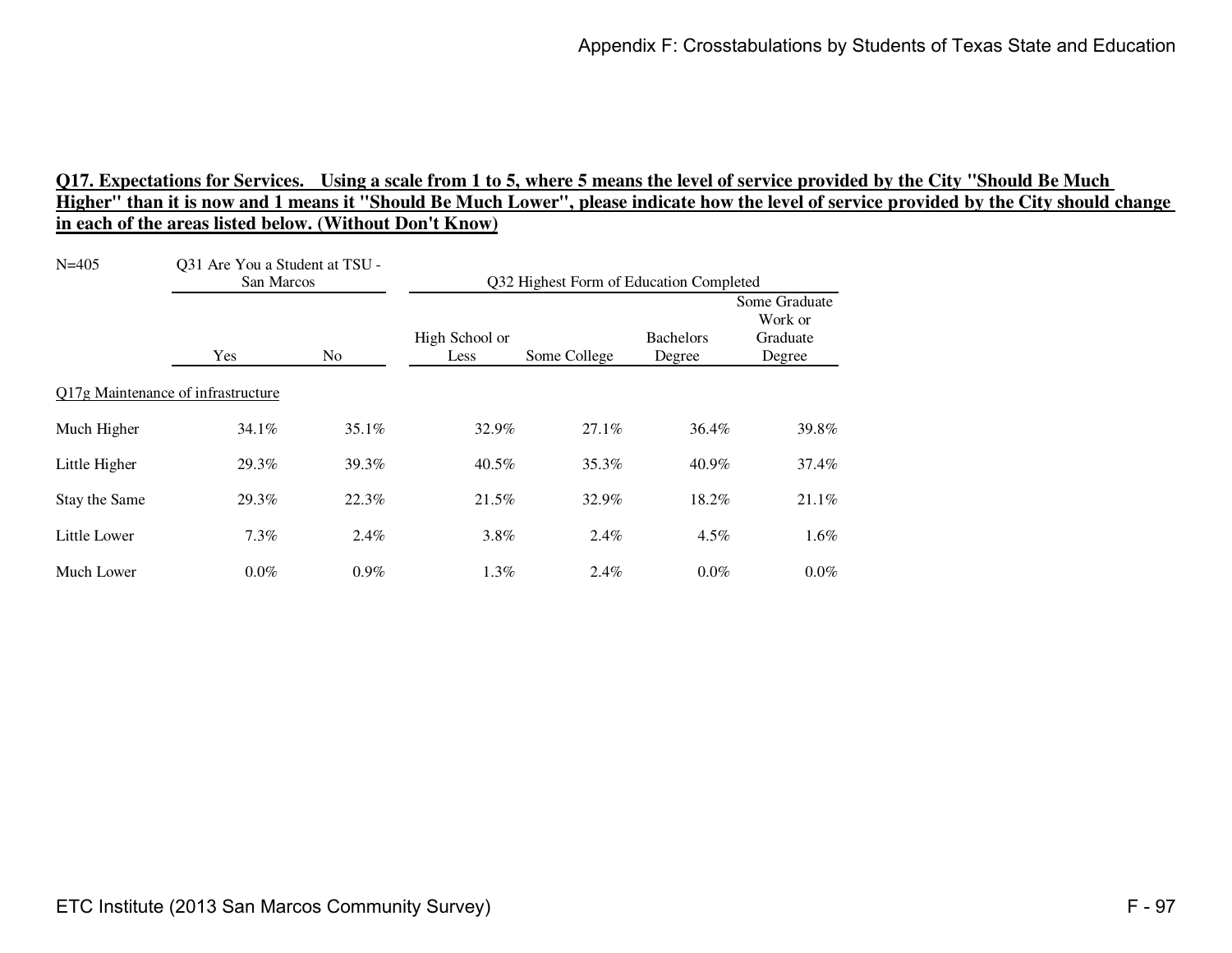| $N = 405$                             | Q31 Are You a Student at TSU -<br>San Marcos |       |                        | Q32 Highest Form of Education Completed |                            |                                                |  |  |
|---------------------------------------|----------------------------------------------|-------|------------------------|-----------------------------------------|----------------------------|------------------------------------------------|--|--|
|                                       | Yes                                          | No    | High School or<br>Less | Some College                            | <b>Bachelors</b><br>Degree | Some Graduate<br>Work or<br>Graduate<br>Degree |  |  |
| Q18 Biggest issue                     |                                              |       |                        |                                         |                            |                                                |  |  |
| Traffic                               | 71.1%                                        | 69.9% | 74.2%                  | 68.5%                                   | 75.5%                      | 63.8%                                          |  |  |
| Planning for rapid growth             | 55.6%                                        | 46.5% | 39.3%                  | 42.7%                                   | 51.1%                      | 54.6%                                          |  |  |
| Public schools                        | 20.0%                                        | 24.5% | 19.1%                  | 22.5%                                   | 26.6%                      | 25.4%                                          |  |  |
| Road repair/maintenance/<br>expansion | 35.6%                                        | 36.8% | 44.9%                  | 31.5%                                   | 33.0%                      | 36.9%                                          |  |  |
| Taxes/property taxes/finances         | 24.4%                                        | 21.7% | 21.3%                  | 27.0%                                   | 20.2%                      | 19.2%                                          |  |  |
| Public transportation                 | $8.9\%$                                      | 10.9% | 7.9%                   | 12.4%                                   | 7.4%                       | 13.8%                                          |  |  |
| Crime                                 | 15.6%                                        | 16.2% | 23.6%                  | 19.1%                                   | 17.0%                      | $8.5\%$                                        |  |  |
| Environmental issues                  | 15.6%                                        | 18.7% | 16.9%                  | 15.7%                                   | 16.0%                      | 23.8%                                          |  |  |
| Utility rates                         | 11.1%                                        | 15.9% | 15.7%                  | 21.3%                                   | 16.0%                      | 10.8%                                          |  |  |
| Neighborhood preservation             | 22.2%                                        | 28.1% | 19.1%                  | 25.8%                                   | 33.0%                      | 30.8%                                          |  |  |
| Other                                 | 6.7%                                         | 7.8%  | $9.0\%$                | 4.5%                                    | 5.3%                       | 10.8%                                          |  |  |
| Don't Know                            | 4.4%                                         | 2.5%  | 5.6%                   | 2.2%                                    | 1.1%                       | 2.3%                                           |  |  |

#### **Q18. What do You think are the THREE biggest issues San Marcos will face within the next FIVE years?**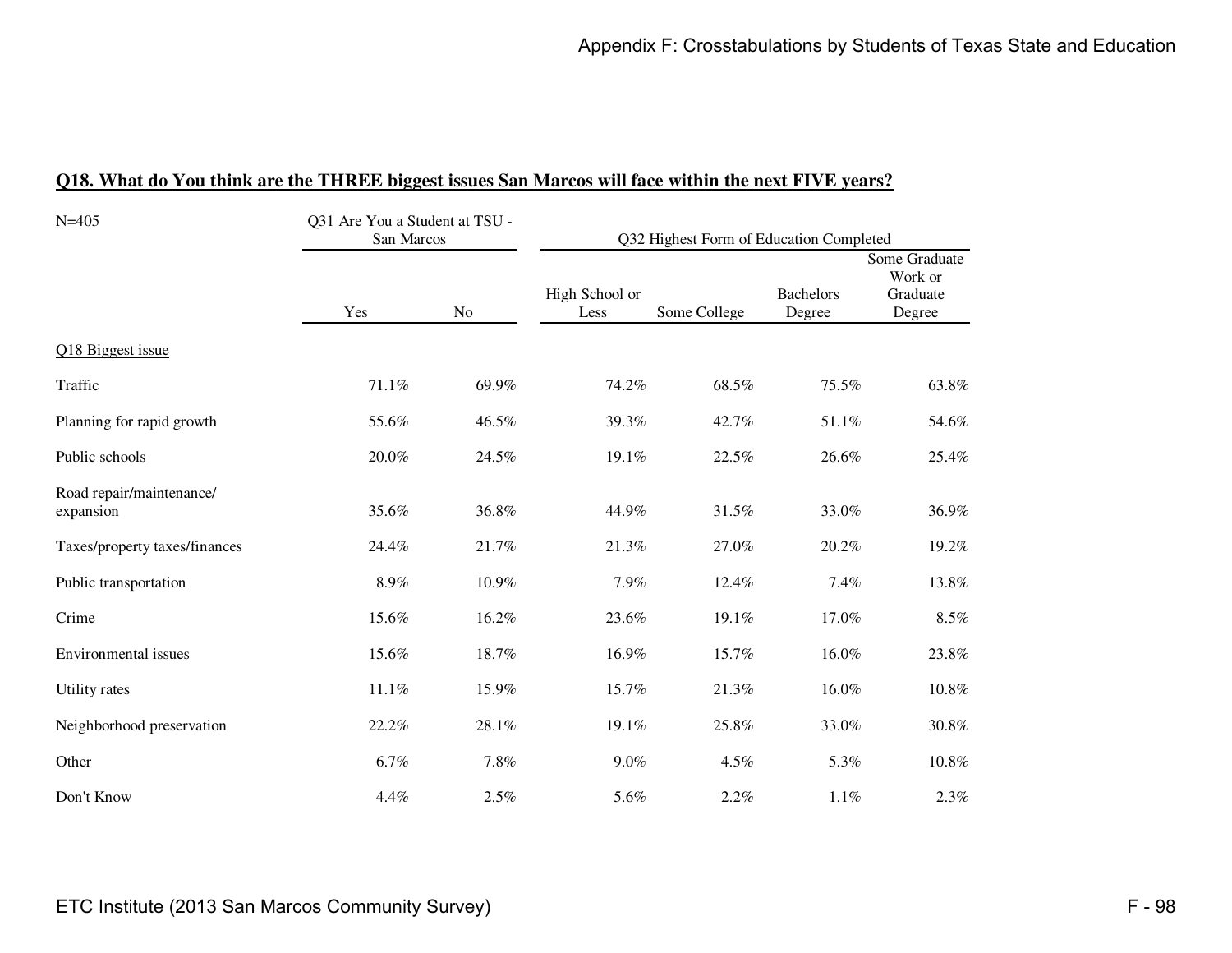| $N = 405$                                     | Q31 Are You a Student at TSU -<br>San Marcos |       | Q32 Highest Form of Education Completed |              |                            |                                                |
|-----------------------------------------------|----------------------------------------------|-------|-----------------------------------------|--------------|----------------------------|------------------------------------------------|
|                                               | Yes                                          | No    | High School or<br>Less                  | Some College | <b>Bachelors</b><br>Degree | Some Graduate<br>Work or<br>Graduate<br>Degree |
| Q19a I have confidence in the City's finances |                                              |       |                                         |              |                            |                                                |
| <b>Strongly Agree</b>                         | 7.9%                                         | 6.3%  | 8.7%                                    | 7.5%         | $3.9\%$                    | 6.3%                                           |
| Agree                                         | 44.7%                                        | 38.0% | 29.0%                                   | 46.3%        | 37.7%                      | 39.6%                                          |
| Neutral                                       | 36.8%                                        | 36.7% | 42.0%                                   | 31.3%        | 35.1%                      | 37.8%                                          |
| Disagree                                      | 7.9%                                         | 14.3% | 14.5%                                   | 11.3%        | 18.2%                      | 11.7%                                          |
| <b>Strongly Disagree</b>                      | 2.6%                                         | 4.7%  | 5.8%                                    | 3.8%         | 5.2%                       | $4.5\%$                                        |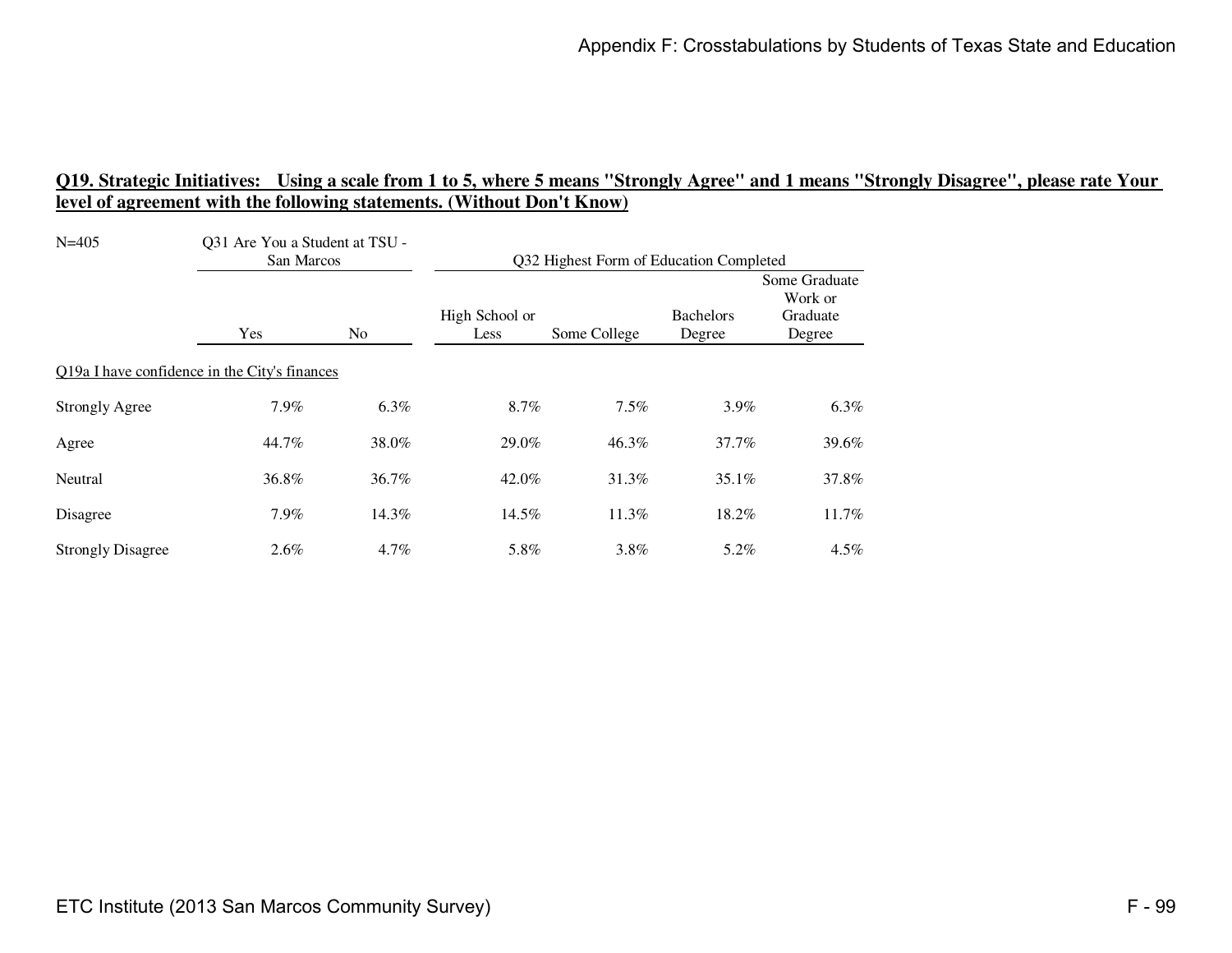| $N = 405$<br>Q31 Are You a Student at TSU -<br>San Marcos                   |       | Q32 Highest Form of Education Completed |                        |              |                            |                                                |  |
|-----------------------------------------------------------------------------|-------|-----------------------------------------|------------------------|--------------|----------------------------|------------------------------------------------|--|
|                                                                             | Yes   | No.                                     | High School or<br>Less | Some College | <b>Bachelors</b><br>Degree | Some Graduate<br>Work or<br>Graduate<br>Degree |  |
| Q19b The City is ensuring that there is adequate long-term affordable water |       |                                         |                        |              |                            |                                                |  |
| <b>Strongly Agree</b>                                                       | 5.0%  | 6.7%                                    | 7.7%                   | $9.2\%$      | $4.0\%$                    | 5.6%                                           |  |
| Agree                                                                       | 37.5% | 39.1%                                   | $43.1\%$               | 38.2%        | 38.7%                      | 36.4%                                          |  |
| Neutral                                                                     | 32.5% | 28.2%                                   | 35.4%                  | 28.9%        | 26.7%                      | 25.2%                                          |  |
| Disagree                                                                    | 20.0% | 20.4%                                   | $6.2\%$                | 18.4%        | 25.3%                      | 28.0%                                          |  |
| <b>Strongly Disagree</b>                                                    | 5.0%  | 5.6%                                    | $7.7\%$                | 5.3%         | 5.3%                       | $4.7\%$                                        |  |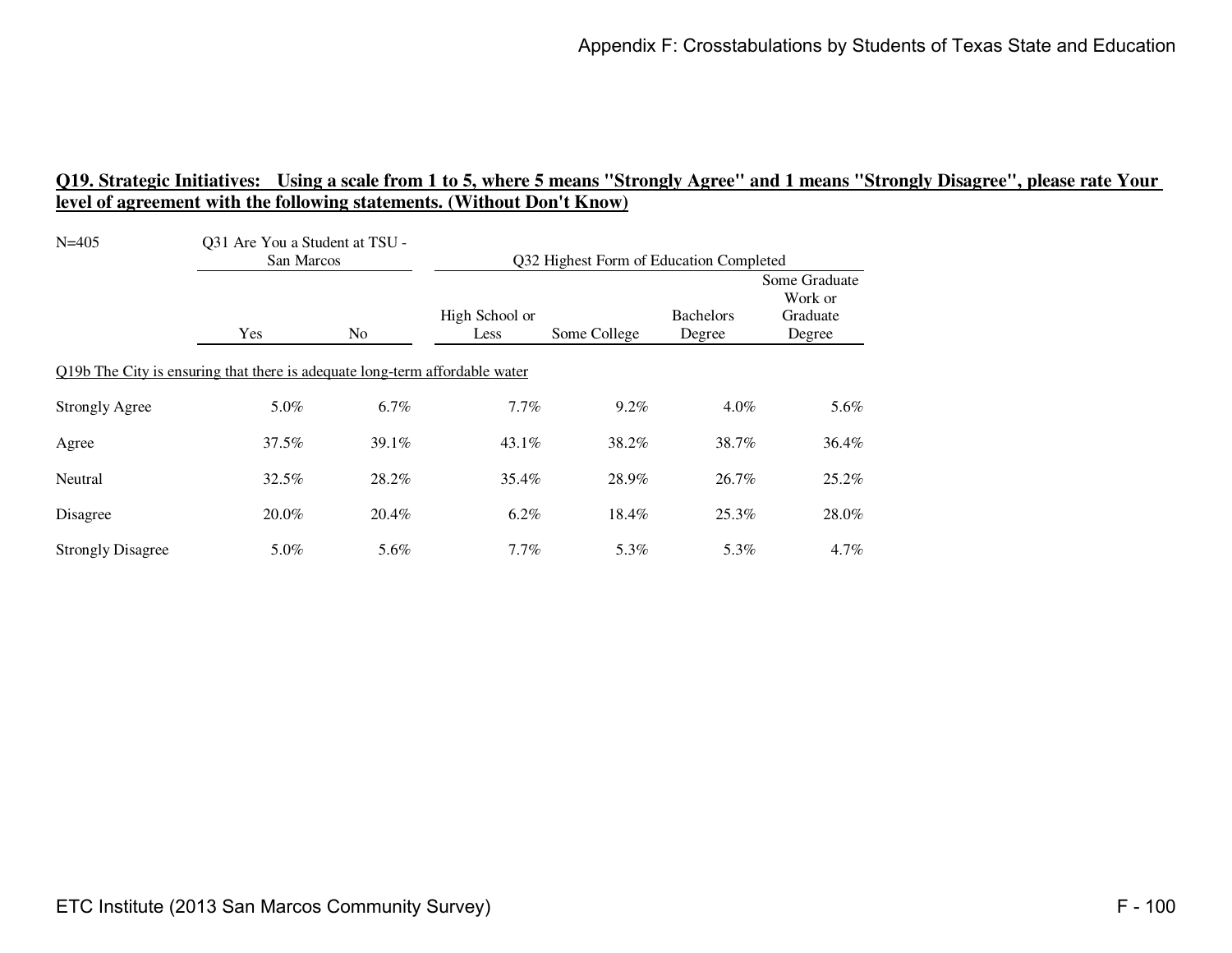| $N = 405$                                                                      | Q31 Are You a Student at TSU -<br>San Marcos |                | Q32 Highest Form of Education Completed |              |                            |                                                |  |
|--------------------------------------------------------------------------------|----------------------------------------------|----------------|-----------------------------------------|--------------|----------------------------|------------------------------------------------|--|
|                                                                                | Yes                                          | N <sub>o</sub> | High School or<br>Less                  | Some College | <b>Bachelors</b><br>Degree | Some Graduate<br>Work or<br>Graduate<br>Degree |  |
| Q19c The City is committed to creating a business friendly development process |                                              |                |                                         |              |                            |                                                |  |
| <b>Strongly Agree</b>                                                          | 7.7%                                         | $9.1\%$        | 11.6%                                   | 13.0%        | $3.8\%$                    | 8.2%                                           |  |
| Agree                                                                          | 46.2%                                        | 38.6%          | 43.5%                                   | 39.0%        | 38.8%                      | 38.2%                                          |  |
| Neutral                                                                        | 33.3%                                        | 32.9%          | 31.9%                                   | $35.1\%$     | 31.3%                      | 34.5%                                          |  |
| Disagree                                                                       | 10.3%                                        | 13.1%          | 4.3%                                    | 6.5%         | 21.3%                      | 14.5%                                          |  |
| <b>Strongly Disagree</b>                                                       | $2.6\%$                                      | 6.4%           | 8.7%                                    | $6.5\%$      | 5.0%                       | $4.5\%$                                        |  |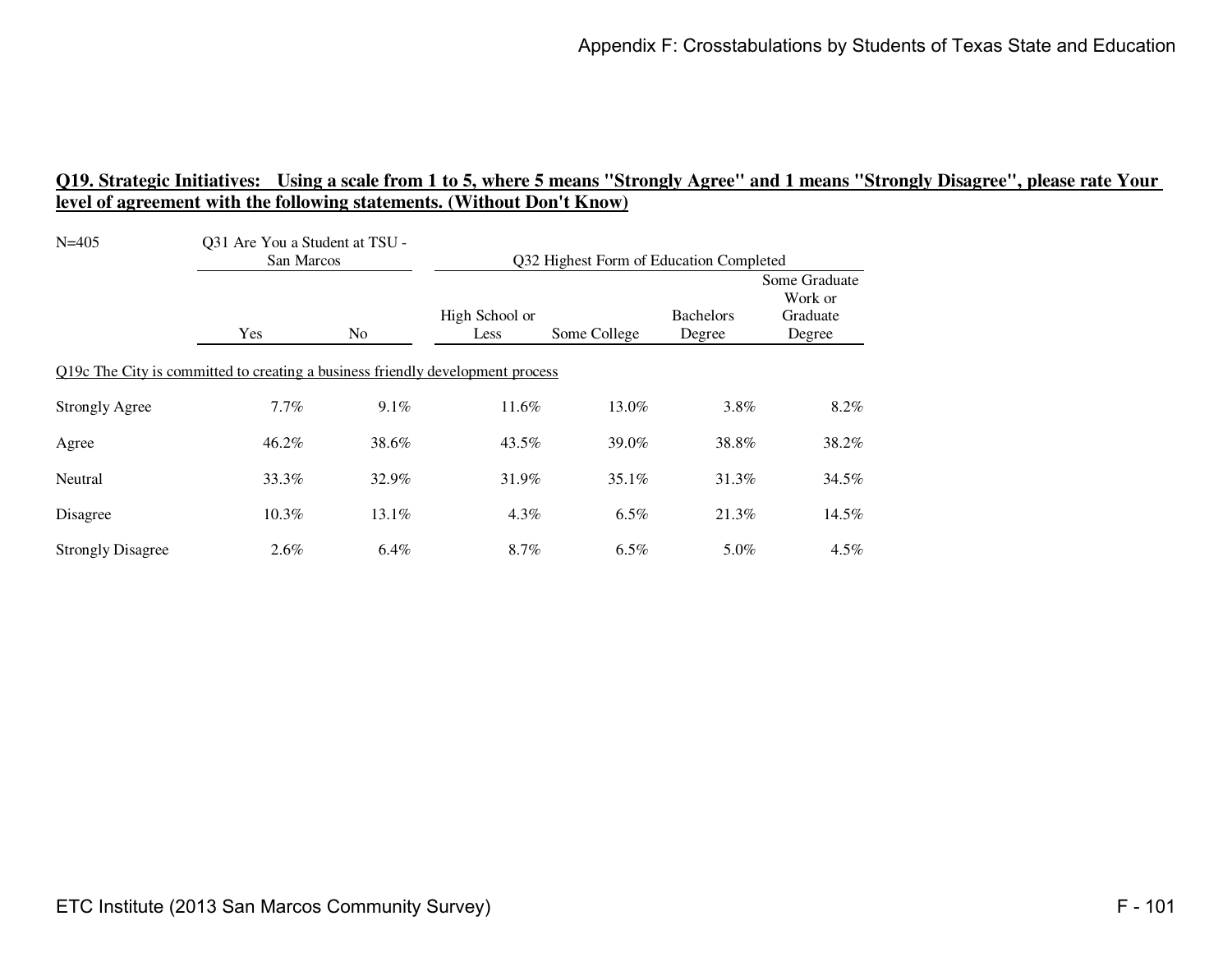| $N = 405$                                                                                                 | Q31 Are You a Student at TSU -<br>San Marcos |                | Q32 Highest Form of Education Completed |              |                            |                                                |  |
|-----------------------------------------------------------------------------------------------------------|----------------------------------------------|----------------|-----------------------------------------|--------------|----------------------------|------------------------------------------------|--|
|                                                                                                           | Yes                                          | N <sub>o</sub> | High School or<br>Less                  | Some College | <b>Bachelors</b><br>Degree | Some Graduate<br>Work or<br>Graduate<br>Degree |  |
| Q19d The City is doing a good job planning for current and future transportation and infrastructure needs |                                              |                |                                         |              |                            |                                                |  |
| <b>Strongly Agree</b>                                                                                     | 2.6%                                         | $3.7\%$        | 7.8%                                    | $8.0\%$      | $0.0\%$                    | $0.9\%$                                        |  |
| Agree                                                                                                     | 28.2%                                        | 18.8%          | 25.0%                                   | 18.7%        | 23.2%                      | 14.8%                                          |  |
| Neutral                                                                                                   | 28.2%                                        | 35.2%          | 37.5%                                   | 33.3%        | $34.1\%$                   | 33.9%                                          |  |
| Disagree                                                                                                  | 25.6%                                        | 26.5%          | 15.6%                                   | 25.3%        | 26.8%                      | 32.2%                                          |  |
| <b>Strongly Disagree</b>                                                                                  | 15.4%                                        | 15.8%          | 14.1%                                   | 14.7%        | 15.9%                      | 18.3%                                          |  |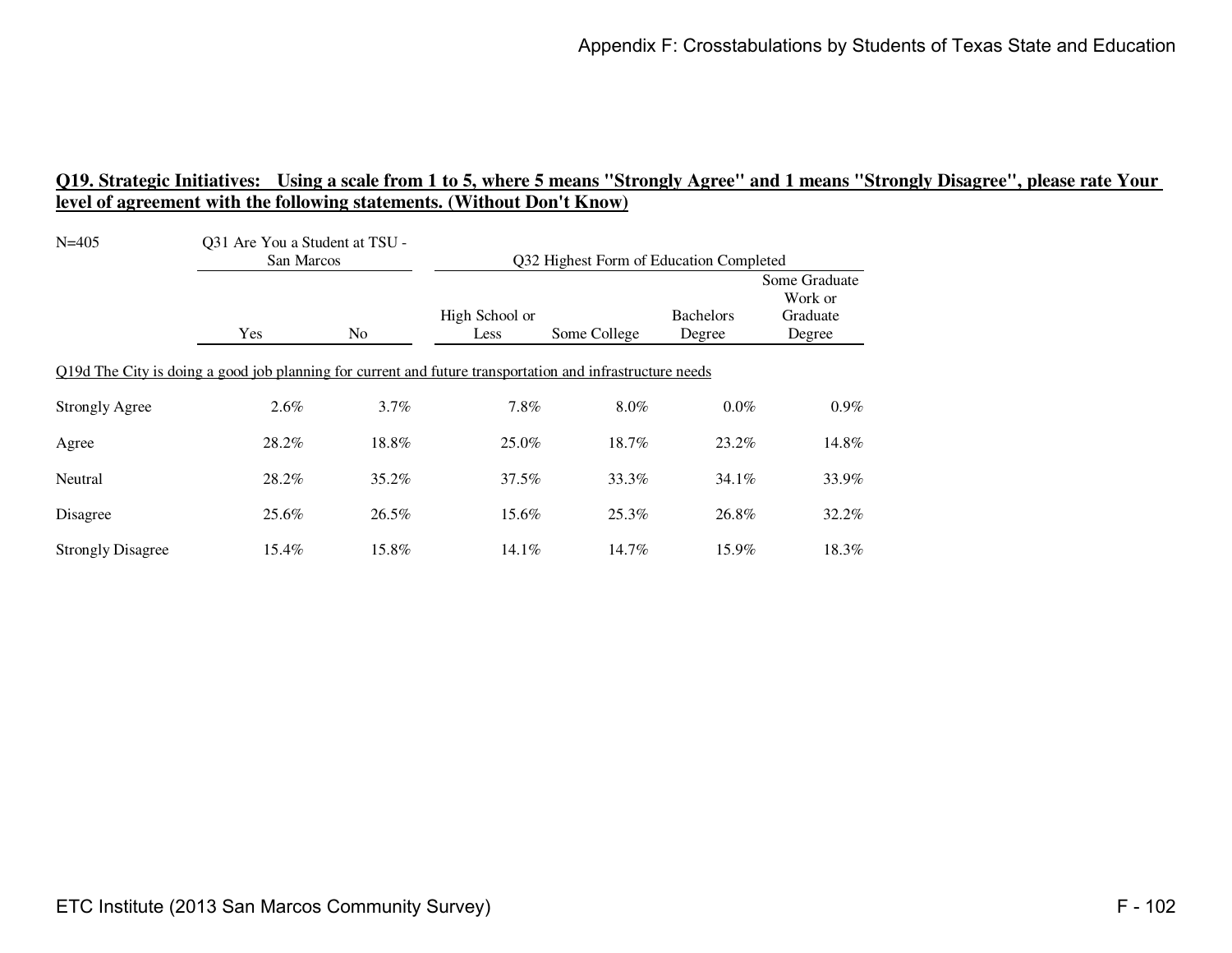| $N = 405$                                                                                                          | Q31 Are You a Student at TSU -<br>San Marcos |                | Q32 Highest Form of Education Completed |              |                            |                                                |
|--------------------------------------------------------------------------------------------------------------------|----------------------------------------------|----------------|-----------------------------------------|--------------|----------------------------|------------------------------------------------|
|                                                                                                                    | Yes                                          | N <sub>0</sub> | High School or<br>Less                  | Some College | <b>Bachelors</b><br>Degree | Some Graduate<br>Work or<br>Graduate<br>Degree |
| Q19e The City does a good job of protecting and maintaining the river, while providing for recreation on the river |                                              |                |                                         |              |                            |                                                |
| <b>Strongly Agree</b>                                                                                              | 14.3%                                        | 9.5%           | 12.7%                                   | 8.3%         | 14.3%                      | 6.5%                                           |
| Agree                                                                                                              | 45.2%                                        | $40.2\%$       | 45.6%                                   | 39.3%        | 41.8%                      | 37.4%                                          |
| Neutral                                                                                                            | 16.7%                                        | 22.6%          | 21.5%                                   | 22.6%        | 18.7%                      | 24.4%                                          |
| Disagree                                                                                                           | 14.3%                                        | 17.9%          | 12.7%                                   | 17.9%        | 17.6%                      | 19.5%                                          |
| <b>Strongly Disagree</b>                                                                                           | $9.5\%$                                      | 9.8%           | 7.6%                                    | 11.9%        | $7.7\%$                    | 12.2%                                          |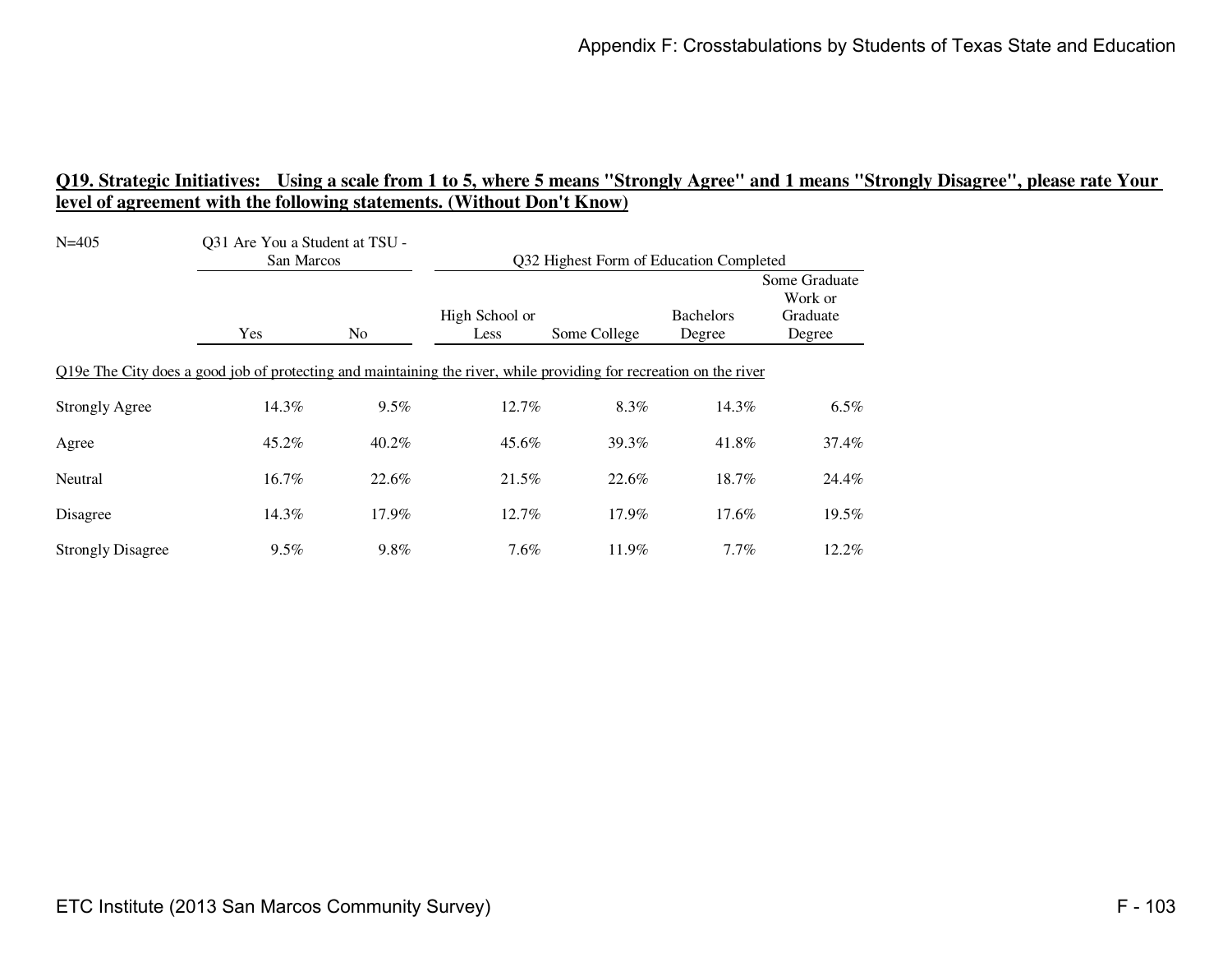| $N = 405$                                                             | Q31 Are You a Student at TSU -<br>San Marcos |                | Q32 Highest Form of Education Completed |              |                            |                                                |  |
|-----------------------------------------------------------------------|----------------------------------------------|----------------|-----------------------------------------|--------------|----------------------------|------------------------------------------------|--|
|                                                                       | Yes                                          | N <sub>o</sub> | High School or<br>Less                  | Some College | <b>Bachelors</b><br>Degree | Some Graduate<br>Work or<br>Graduate<br>Degree |  |
| Q19f The City is committed to the health and wellness of its citizens |                                              |                |                                         |              |                            |                                                |  |
| <b>Strongly Agree</b>                                                 | 7.5%                                         | 7.7%           | $11.1\%$                                | 9.3%         | $6.9\%$                    | 5.2%                                           |  |
| Agree                                                                 | 45.0%                                        | 37.4%          | 41.7%                                   | $40.0\%$     | 36.8%                      | 36.5%                                          |  |
| Neutral                                                               | 35.0%                                        | 36.8%          | 33.3%                                   | 32.0%        | 35.6%                      | 40.9%                                          |  |
| Disagree                                                              | 12.5%                                        | 11.3%          | $6.9\%$                                 | 12.0%        | 16.1%                      | 11.3%                                          |  |
| <b>Strongly Disagree</b>                                              | $0.0\%$                                      | $6.8\%$        | $6.9\%$                                 | 6.7%         | $4.6\%$                    | $6.1\%$                                        |  |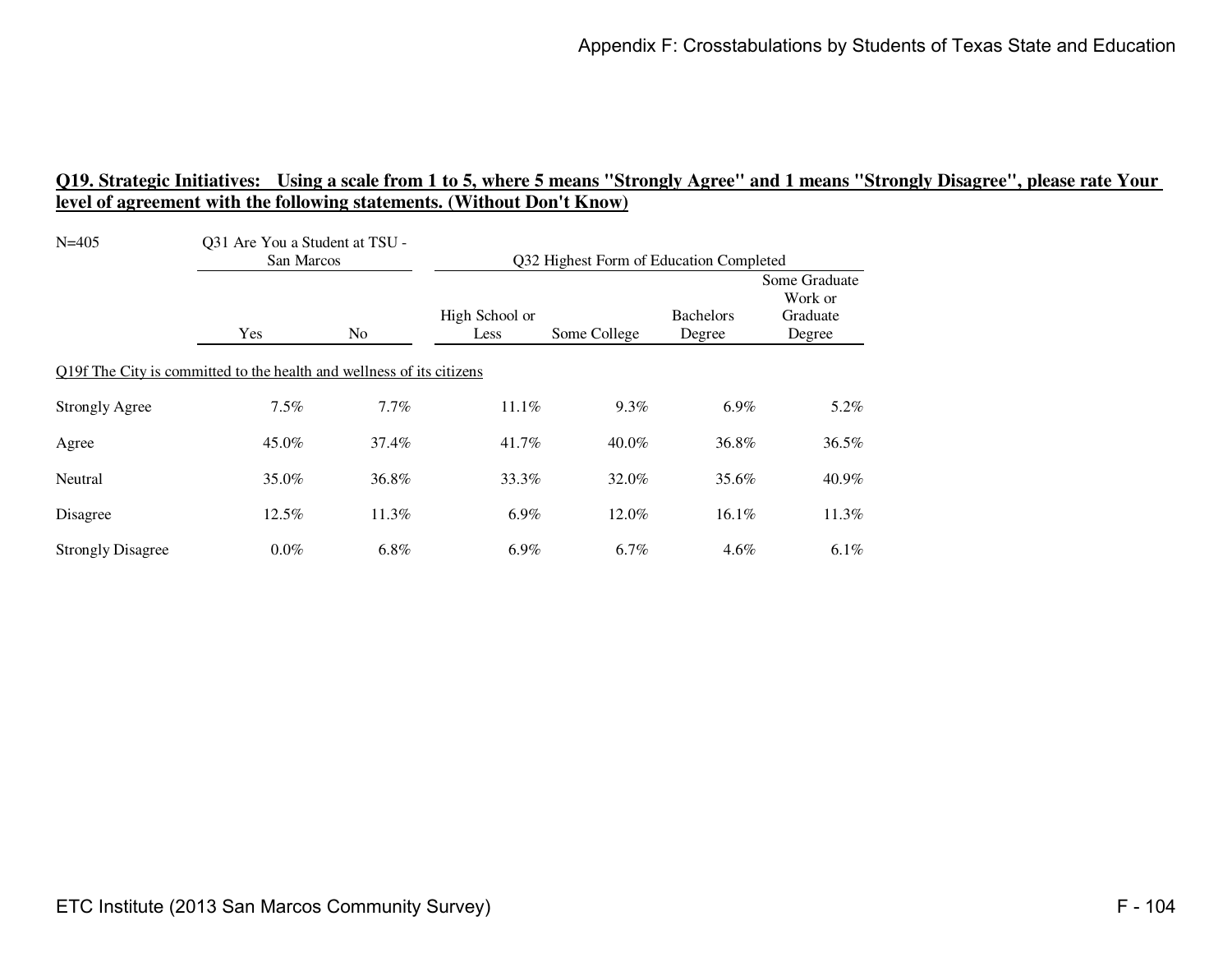| $N = 405$                                                                                                                             | 031 Are You a Student at TSU -<br>San Marcos |                | Q32 Highest Form of Education Completed |              |                            |                                                |
|---------------------------------------------------------------------------------------------------------------------------------------|----------------------------------------------|----------------|-----------------------------------------|--------------|----------------------------|------------------------------------------------|
|                                                                                                                                       | Yes                                          | N <sub>o</sub> | High School or<br>Less                  | Some College | <b>Bachelors</b><br>Degree | Some Graduate<br>Work or<br>Graduate<br>Degree |
| Q19g The City is committed to economic development, a diversified job base, and more housing options to help grow the middle<br>class |                                              |                |                                         |              |                            |                                                |
| <b>Strongly Agree</b>                                                                                                                 | 2.4%                                         | $3.6\%$        | $4.2\%$                                 | $6.5\%$      | $1.2\%$                    | 2.7%                                           |
| Agree                                                                                                                                 | 31.7%                                        | 23.2%          | 31.0%                                   | 20.8%        | 25.6%                      | 21.4%                                          |
| Neutral                                                                                                                               | 29.3%                                        | 28.1%          | 29.6%                                   | 33.8%        | 22.1%                      | 28.6%                                          |
| Disagree                                                                                                                              | 22.0%                                        | 30.1%          | 22.5%                                   | 20.8%        | 31.4%                      | 37.5%                                          |
| <b>Strongly Disagree</b>                                                                                                              | 14.6%                                        | 15.0%          | 12.7%                                   | 18.2%        | 19.8%                      | 9.8%                                           |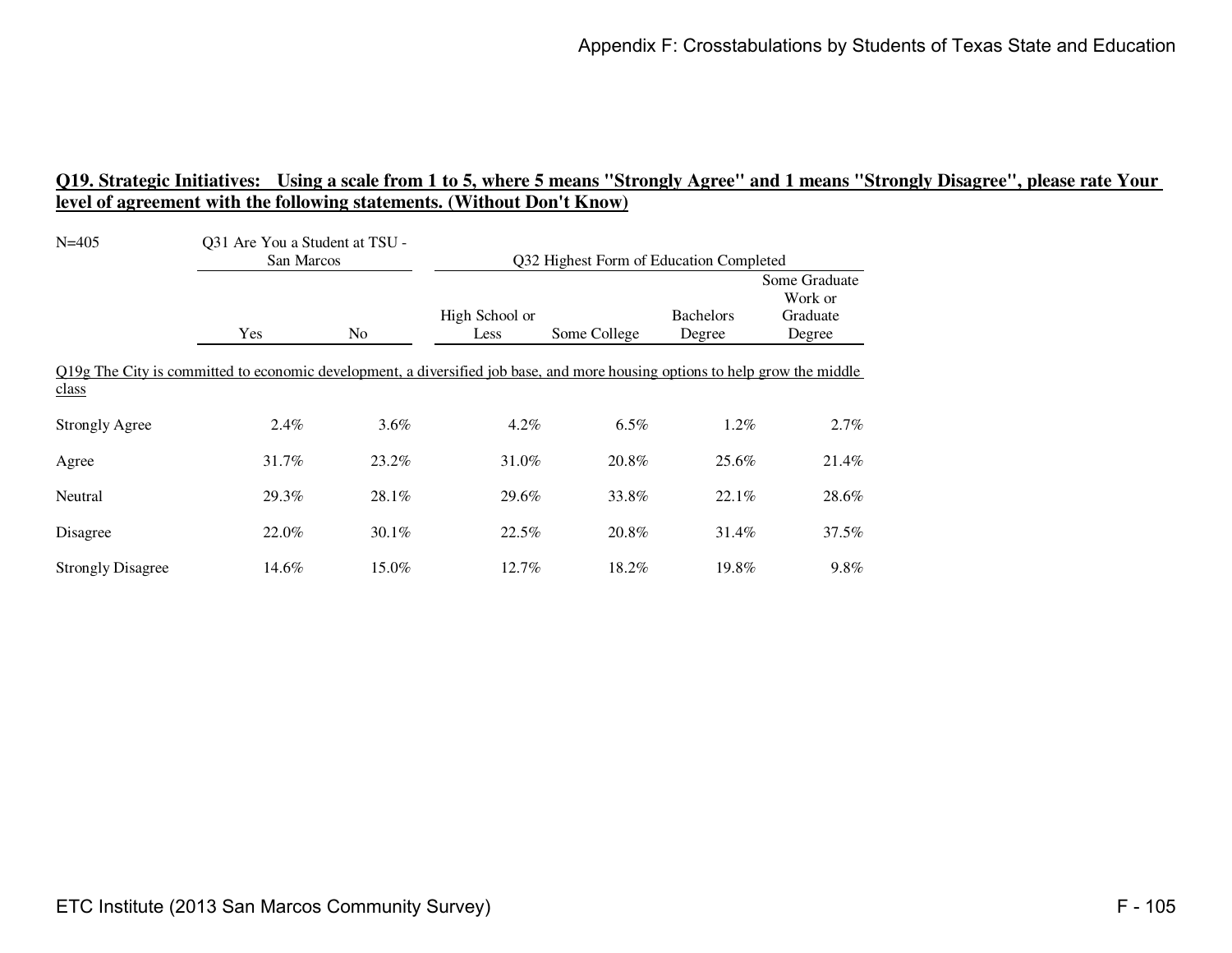| $N = 405$                                                                                                | Q31 Are You a Student at TSU -<br>San Marcos |       | Q32 Highest Form of Education Completed |              |                            |                                                |
|----------------------------------------------------------------------------------------------------------|----------------------------------------------|-------|-----------------------------------------|--------------|----------------------------|------------------------------------------------|
|                                                                                                          | Yes                                          | No.   | High School or<br>Less                  | Some College | <b>Bachelors</b><br>Degree | Some Graduate<br>Work or<br>Graduate<br>Degree |
| Q20a The City should invest tax dollars in economic development incentives for single-family residential |                                              |       |                                         |              |                            |                                                |
| <b>Strongly Agree</b>                                                                                    | 15.0%                                        | 22.8% | 21.6%                                   | 19.0%        | 24.7%                      | 22.2%                                          |
| Agree                                                                                                    | 42.5%                                        | 29.3% | 29.7%                                   | 35.7%        | 29.2%                      | 28.6%                                          |
| Neutral                                                                                                  | 25.0%                                        | 19.8% | 24.3%                                   | 21.4%        | 18.0%                      | 19.0%                                          |
| Disagree                                                                                                 | 10.0%                                        | 17.4% | 16.2%                                   | 14.3%        | 16.9%                      | 18.3%                                          |
| <b>Strongly Disagree</b>                                                                                 | $7.5\%$                                      | 10.8% | 8.1%                                    | $9.5\%$      | 11.2%                      | 11.9%                                          |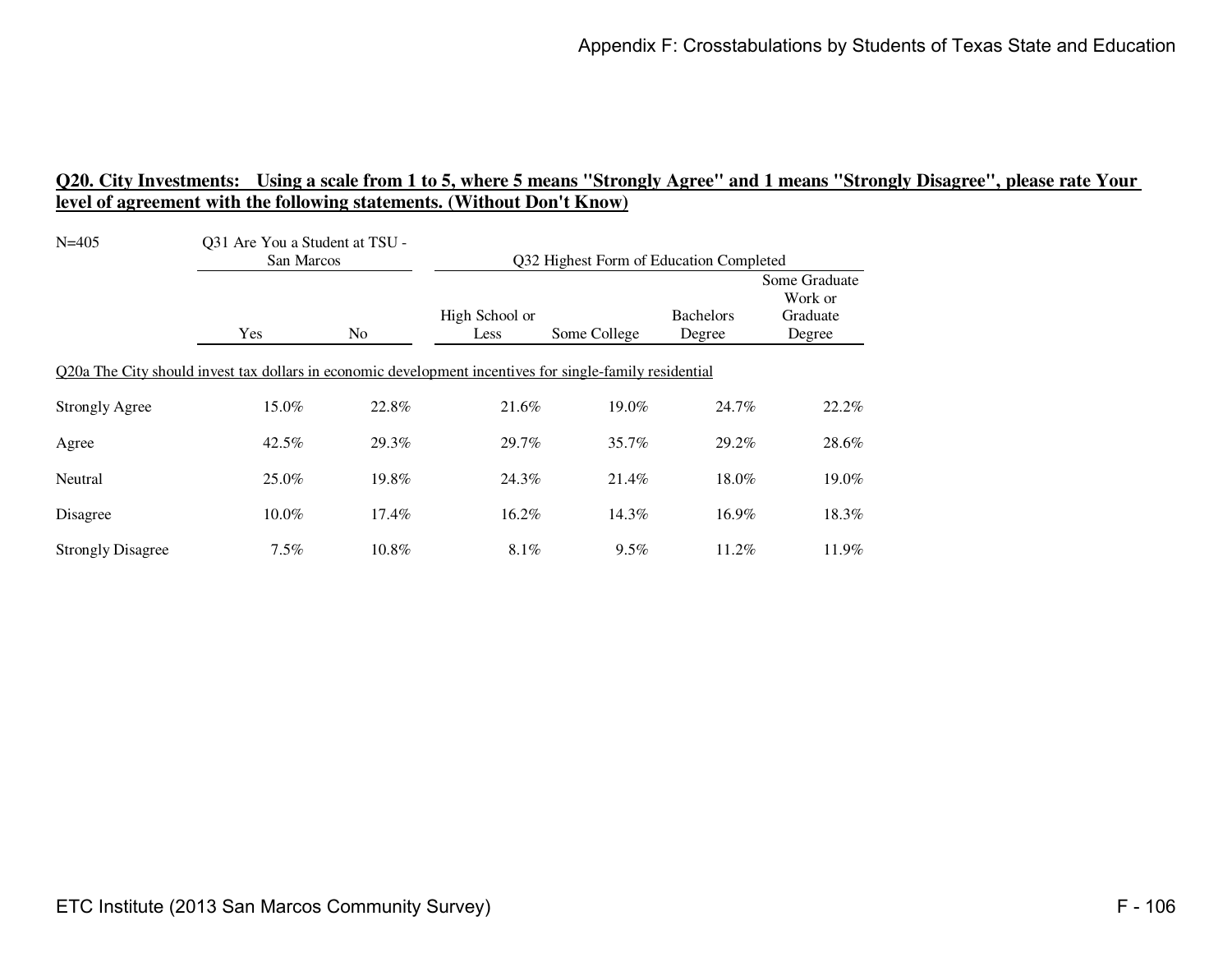| $N = 405$                                                                                               | Q31 Are You a Student at TSU -<br>San Marcos |       | Q32 Highest Form of Education Completed |              |                            |                                                |  |
|---------------------------------------------------------------------------------------------------------|----------------------------------------------|-------|-----------------------------------------|--------------|----------------------------|------------------------------------------------|--|
|                                                                                                         | Yes                                          | No.   | High School or<br>Less                  | Some College | <b>Bachelors</b><br>Degree | Some Graduate<br>Work or<br>Graduate<br>Degree |  |
| Q20b The City should invest tax dollars in economic development incentives for multi-family residential |                                              |       |                                         |              |                            |                                                |  |
| <b>Strongly Agree</b>                                                                                   | 7.5%                                         | 4.5%  | 8.1%                                    | 8.2%         | $3.4\%$                    | $1.6\%$                                        |  |
| Agree                                                                                                   | 22.5%                                        | 11.9% | 25.7%                                   | 12.9%        | 9.1%                       | 8.7%                                           |  |
| Neutral                                                                                                 | 22.5%                                        | 14.6% | 17.6%                                   | 21.2%        | 14.8%                      | 11.0%                                          |  |
| Disagree                                                                                                | 27.5%                                        | 29.0% | 23.0%                                   | 35.3%        | $26.1\%$                   | 29.1%                                          |  |
| <b>Strongly Disagree</b>                                                                                | 20.0%                                        | 40.0% | 25.7%                                   | 22.4%        | 46.6%                      | 49.6%                                          |  |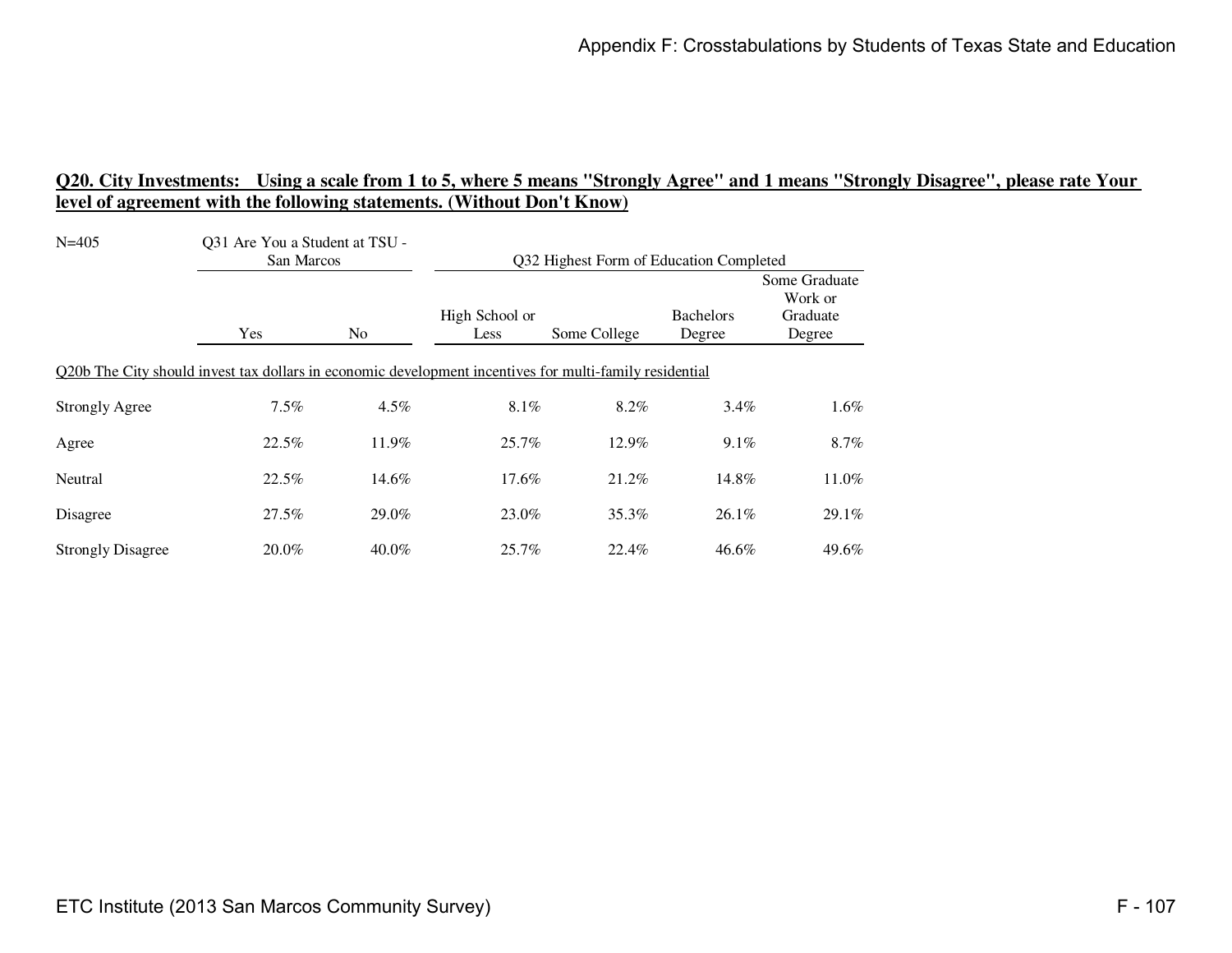| $N = 405$                                                                                             | Q31 Are You a Student at TSU -<br>San Marcos |                | Q32 Highest Form of Education Completed |              |                            |                                                |
|-------------------------------------------------------------------------------------------------------|----------------------------------------------|----------------|-----------------------------------------|--------------|----------------------------|------------------------------------------------|
|                                                                                                       | Yes                                          | N <sub>o</sub> | High School or<br>Less                  | Some College | <b>Bachelors</b><br>Degree | Some Graduate<br>Work or<br>Graduate<br>Degree |
| Q20c The City should invest tax dollars in social services funding (to help non-profit organizations) |                                              |                |                                         |              |                            |                                                |
| <b>Strongly Agree</b>                                                                                 | 4.9%                                         | 9.9%           | 11.0%                                   | 8.2%         | $7.7\%$                    | 10.4%                                          |
| Agree                                                                                                 | 51.2%                                        | 34.1%          | 35.6%                                   | 37.6%        | $34.1\%$                   | 36.0%                                          |
| Neutral                                                                                               | 29.3%                                        | $30.2\%$       | 37.0%                                   | 27.1%        | 24.2%                      | 33.6%                                          |
| Disagree                                                                                              | 7.3%                                         | 14.7%          | 9.6%                                    | 17.6%        | 17.6%                      | 10.4%                                          |
| <b>Strongly Disagree</b>                                                                              | $7.3\%$                                      | $11.1\%$       | $6.8\%$                                 | 9.4%         | 16.5%                      | $9.6\%$                                        |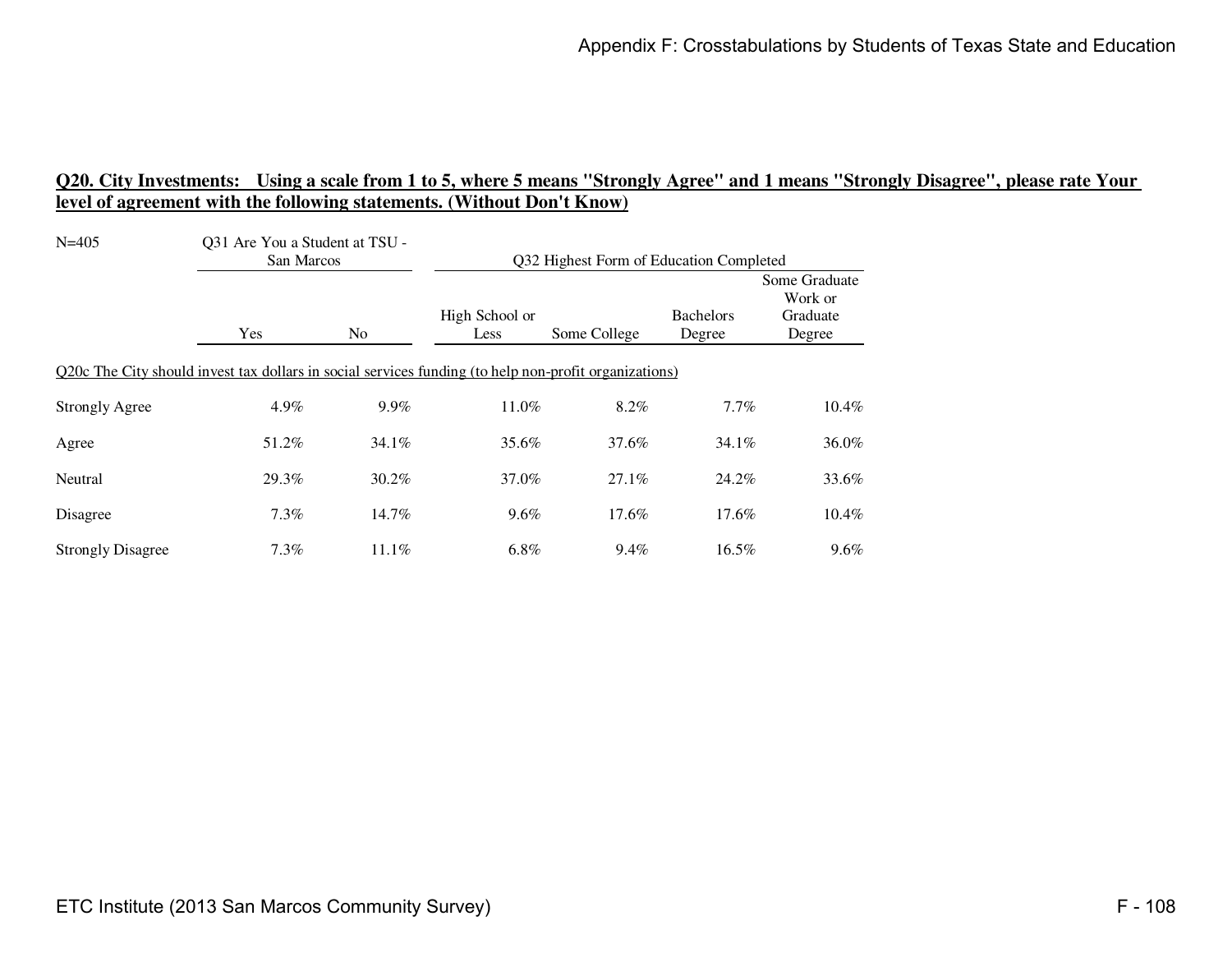| $N = 405$                                                          | Q31 Are You a Student at TSU -<br>San Marcos |       | Q32 Highest Form of Education Completed |              |                            |                                                |
|--------------------------------------------------------------------|----------------------------------------------|-------|-----------------------------------------|--------------|----------------------------|------------------------------------------------|
|                                                                    | Yes                                          | No.   | High School or<br>Less                  | Some College | <b>Bachelors</b><br>Degree | Some Graduate<br>Work or<br>Graduate<br>Degree |
| Q20d The City should invest tax dollars in Downtown revitalization |                                              |       |                                         |              |                            |                                                |
| <b>Strongly Agree</b>                                              | 11.9%                                        | 13.2% | 13.0%                                   | $9.2\%$      | 16.7%                      | 13.4%                                          |
| Agree                                                              | 45.2%                                        | 38.2% | 39.0%                                   | 41.4%        | 38.9%                      | 37.0%                                          |
| Neutral                                                            | 26.2%                                        | 27.9% | 27.3%                                   | 24.1%        | 25.6%                      | 32.3%                                          |
| Disagree                                                           | 9.5%                                         | 14.4% | 11.7%                                   | 18.4%        | 12.2%                      | 13.4%                                          |
| <b>Strongly Disagree</b>                                           | $7.1\%$                                      | 6.2%  | $9.1\%$                                 | 6.9%         | $6.7\%$                    | $3.9\%$                                        |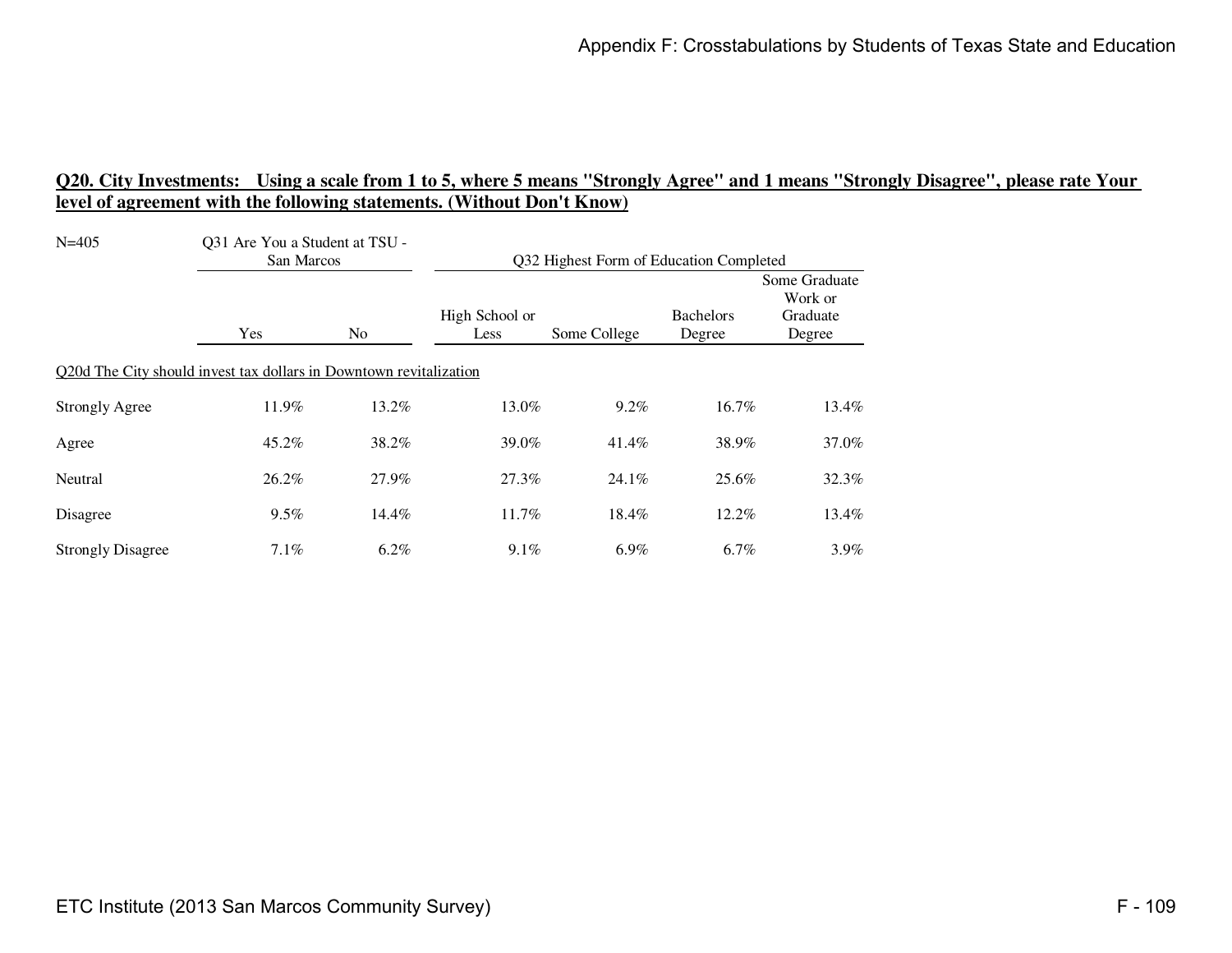| $N = 405$                                                   | Q31 Are You a Student at TSU -<br>San Marcos |         | Q32 Highest Form of Education Completed |              |                            |                                                |
|-------------------------------------------------------------|----------------------------------------------|---------|-----------------------------------------|--------------|----------------------------|------------------------------------------------|
|                                                             | Yes                                          | No.     | High School or<br>Less                  | Some College | <b>Bachelors</b><br>Degree | Some Graduate<br>Work or<br>Graduate<br>Degree |
| Q20e The City should invest tax dollars to help create jobs |                                              |         |                                         |              |                            |                                                |
| <b>Strongly Agree</b>                                       | 37.2%                                        | 22.8%   | 27.3%                                   | 30.2%        | 28.6%                      | 15.2%                                          |
| Agree                                                       | 48.8%                                        | 43.6%   | 53.2%                                   | 44.2%        | 40.7%                      | 41.6%                                          |
| Neutral                                                     | 9.3%                                         | 18.4%   | 14.3%                                   | 10.5%        | 14.3%                      | 26.4%                                          |
| Disagree                                                    | 2.3%                                         | 11.0%   | $1.3\%$                                 | 12.8%        | 9.9%                       | 13.6%                                          |
| <b>Strongly Disagree</b>                                    | $2.3\%$                                      | $4.2\%$ | 3.9%                                    | 2.3%         | $6.6\%$                    | $3.2\%$                                        |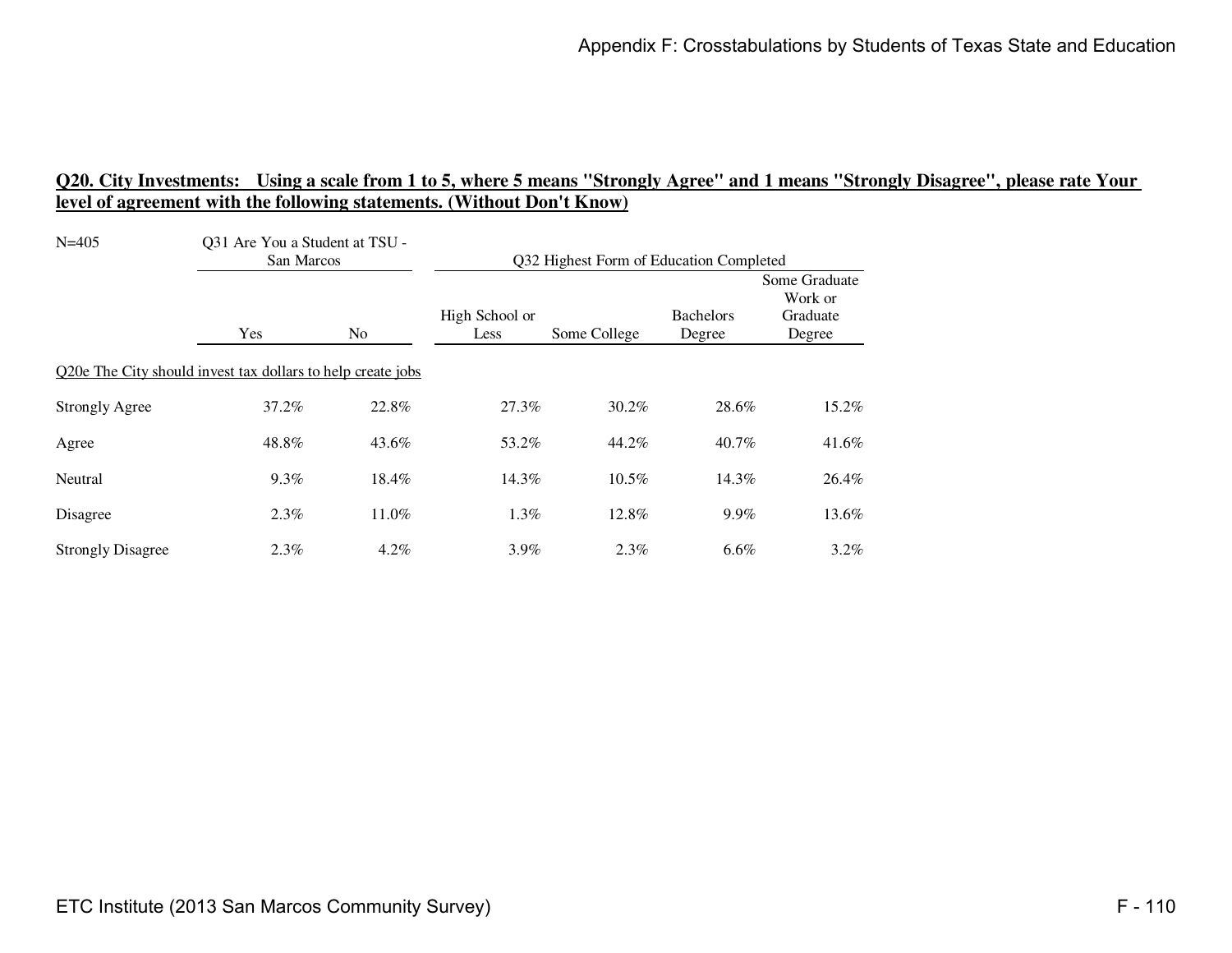| $N = 405$                                                                                                 | Q31 Are You a Student at TSU -<br>San Marcos |       | Q32 Highest Form of Education Completed |              |                            |                                                |
|-----------------------------------------------------------------------------------------------------------|----------------------------------------------|-------|-----------------------------------------|--------------|----------------------------|------------------------------------------------|
|                                                                                                           | Yes                                          | No.   | High School or<br>Less                  | Some College | <b>Bachelors</b><br>Degree | Some Graduate<br>Work or<br>Graduate<br>Degree |
| Q20f The City should invest tax dollars in acquisition and development of additional parks and greenspace |                                              |       |                                         |              |                            |                                                |
| <b>Strongly Agree</b>                                                                                     | 13.6%                                        | 20.3% | 17.5%                                   | 14.8%        | 20.0%                      | 24.0%                                          |
| Agree                                                                                                     | $45.5\%$                                     | 36.8% | 31.3%                                   | 37.5%        | 42.2%                      | 38.4%                                          |
| Neutral                                                                                                   | 22.7%                                        | 22.6% | 31.3%                                   | 23.9%        | 14.4%                      | 22.4%                                          |
| Disagree                                                                                                  | $9.1\%$                                      | 12.4% | 8.8%                                    | 15.9%        | 15.6%                      | 8.8%                                           |
| <b>Strongly Disagree</b>                                                                                  | $9.1\%$                                      | 7.9%  | 11.3%                                   | $8.0\%$      | 7.8%                       | 6.4%                                           |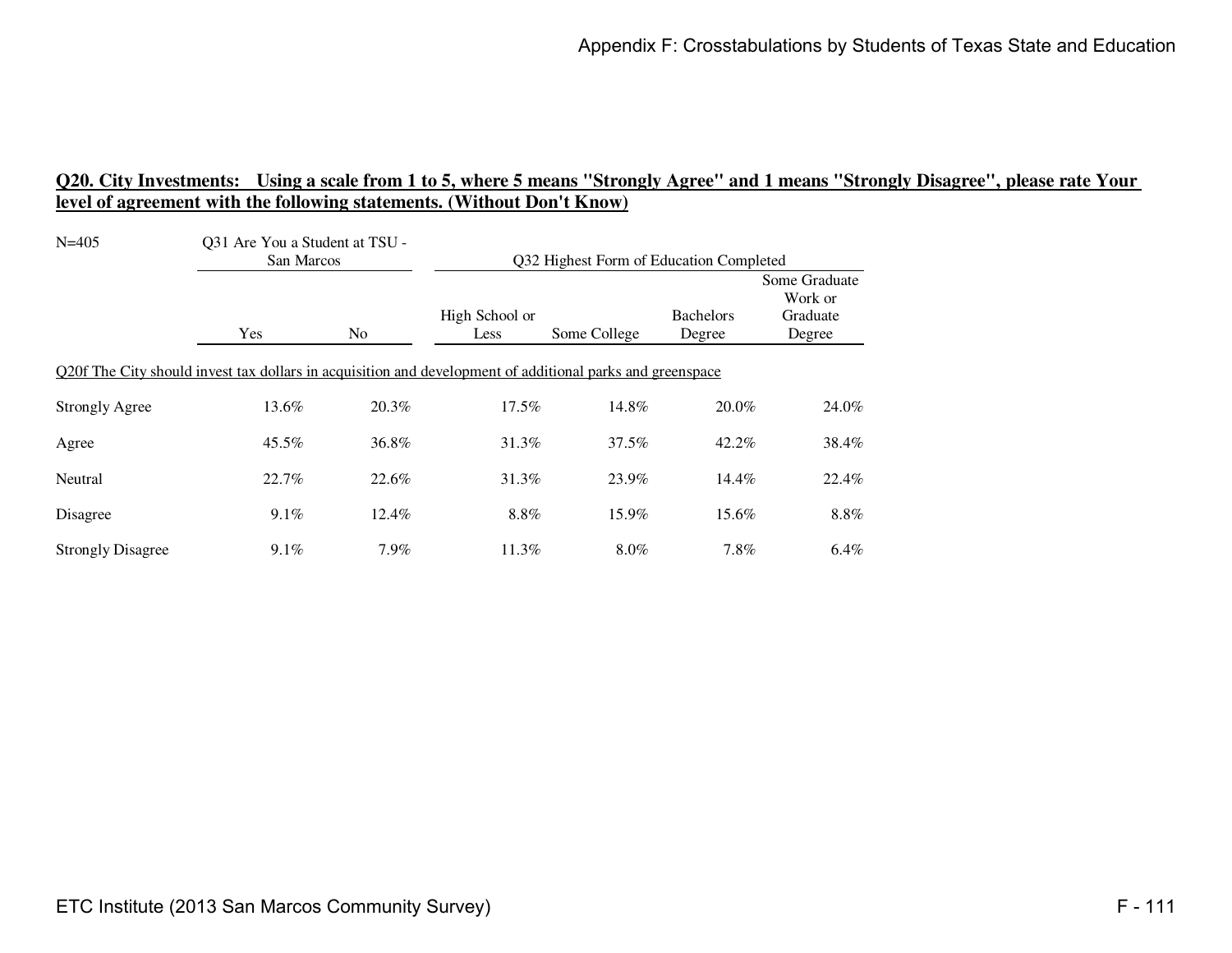| $N = 405$                                                                                                     | Q31 Are You a Student at TSU -<br>San Marcos |                | Q32 Highest Form of Education Completed |              |                            |                                                |
|---------------------------------------------------------------------------------------------------------------|----------------------------------------------|----------------|-----------------------------------------|--------------|----------------------------|------------------------------------------------|
|                                                                                                               | Yes                                          | N <sub>0</sub> | High School or<br>Less                  | Some College | <b>Bachelors</b><br>Degree | Some Graduate<br>Work or<br>Graduate<br>Degree |
| Q20g The City should invest City tax dollars in the public school education system (pre-K through 12th grade) |                                              |                |                                         |              |                            |                                                |
| <b>Strongly Agree</b>                                                                                         | 34.9%                                        | 31.8%          | 27.8%                                   | 39.1%        | 34.8%                      | 28.3%                                          |
| Agree                                                                                                         | 37.2%                                        | 30.0%          | 40.5%                                   | 33.3%        | $26.1\%$                   | 26.0%                                          |
| Neutral                                                                                                       | 14.0%                                        | 17.8%          | 15.2%                                   | 14.9%        | 15.2%                      | 22.0%                                          |
| Disagree                                                                                                      | 7.0%                                         | 11.4%          | $6.3\%$                                 | 8.0%         | 13.0%                      | 14.2%                                          |
| <b>Strongly Disagree</b>                                                                                      | $7.0\%$                                      | $9.0\%$        | $10.1\%$                                | $4.6\%$      | $10.9\%$                   | $9.4\%$                                        |